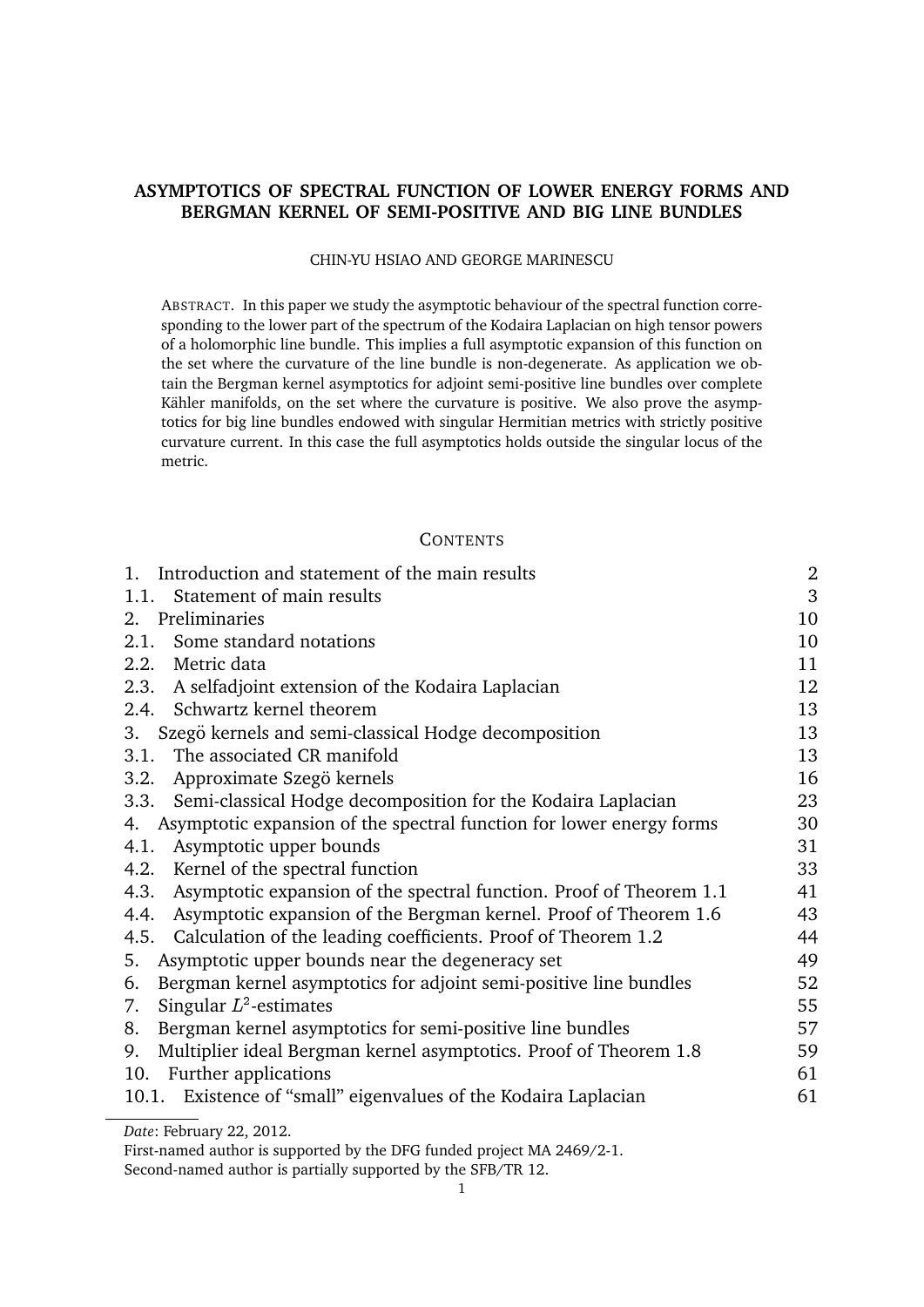|            | 10.2. Bouche integral condition                                             | 63 |
|------------|-----------------------------------------------------------------------------|----|
|            | 10.3. Asymptotics for arbitrary semi-positive metrics on ample line bundles | 63 |
|            | 10.4. Expansion for Bergman kernel on forms                                 | 64 |
|            | 10.5. Holomorphic Morse inequalities                                        | 64 |
| References |                                                                             | 66 |
|            |                                                                             |    |

2

### 1. INTRODUCTION AND STATEMENT OF THE MAIN RESULTS

Let  $L$  be a holomorphic line bundle over a complex manifold  $M$  and let  $L^k$  be the  $k$ -th tensor power of L. The Bergman kernel is the smooth kernel of the orthogonal projection onto the space of  $L^2$ -integrable holomorphic sections of  $L^k$ . The study of the large k behavior of the Bergman kernel is an active research subject in complex geometry and is closely related to topics like the existence of canonical Kähler metrics (e.g. [19], [23], [24], [47]), Berezin-Toeplitz quantization (e. g. [5], [22], [38], [39]), equidistribution of zeros of holomorphic sections (e. g. [11], [18], [44]), quantum chaos and mathematical physics [21]. We refer the reader to the book [36] for a comprehensive study of the Bergman kernel and its applications and also to the survey [33].

In the case of a positive line bundle  $L$  over a compact base manifold  $M$ , D. Catlin [10] and S. Zelditch [51] established the asymptotic expansion of the Bergman kernel on the diagonal by using a result by Boutet de Monvel-Sjöstrand [8] about the asymptotics of the Szegö kernel on a strictly pseudoconvex boundary, together with a reduction idea of Boutet de Monvel-Guillemin [9].

X. Dai, K. Liu and X. Ma [12], [13] obtained the full off-diagonal asymptotic expansion and Agmon estimates of the Bergman kernel for a high power of positive line bundle on a compact complex manifold by using the heat kernel method. Their result holds actually for the more general Bergman kernel of the spin $<sup>c</sup>$  Dirac operator associated to a posi-</sup> tive line bundle on a compact symplectic manifold. In [34], [36], [37], X. Ma and the second-named author proved the asymptotic expansion for yet another generalization of the Kodaira Laplacian, namely the renormalized Bochner-Laplacian on a symplectic manifold and also showed the existence of the estimate on a large class of non-compact manifolds. The main analytic tool in [12], [13], [34], [36], [37] is the analytic localization technique in local index theory developed by Bismut-Lebeau [36].

Another proof of the existence of the complete asymptotic expansion for the Bergman kernel for a high power of a positive line bundle on a compact complex manifold was obtained by B. Berndtsson, R. Berman and J. Sjöstrand [2].

A natural generalization is the asymptotic of the kernel of the projection on the harmonic forms in the case of a line bundle with non-degenerate curvature. R. Berman and J. Sjöstrand [3] obtained this result building on the heat equation method of Menikoff-Sjöstrand [42]. More generally, the expansion in the non-degenerate case was obtained independently by X. Ma and the second-named author [35] for the kernel of the projection on the kernel of the spin<sup>c</sup> Dirac operator on symplectic manifolds.

When the Hermitian fiber metric on  $L$  is a strictly positive singular Hermitian metric, X. Ma and the second-named author introduced a complete base metric on the smooth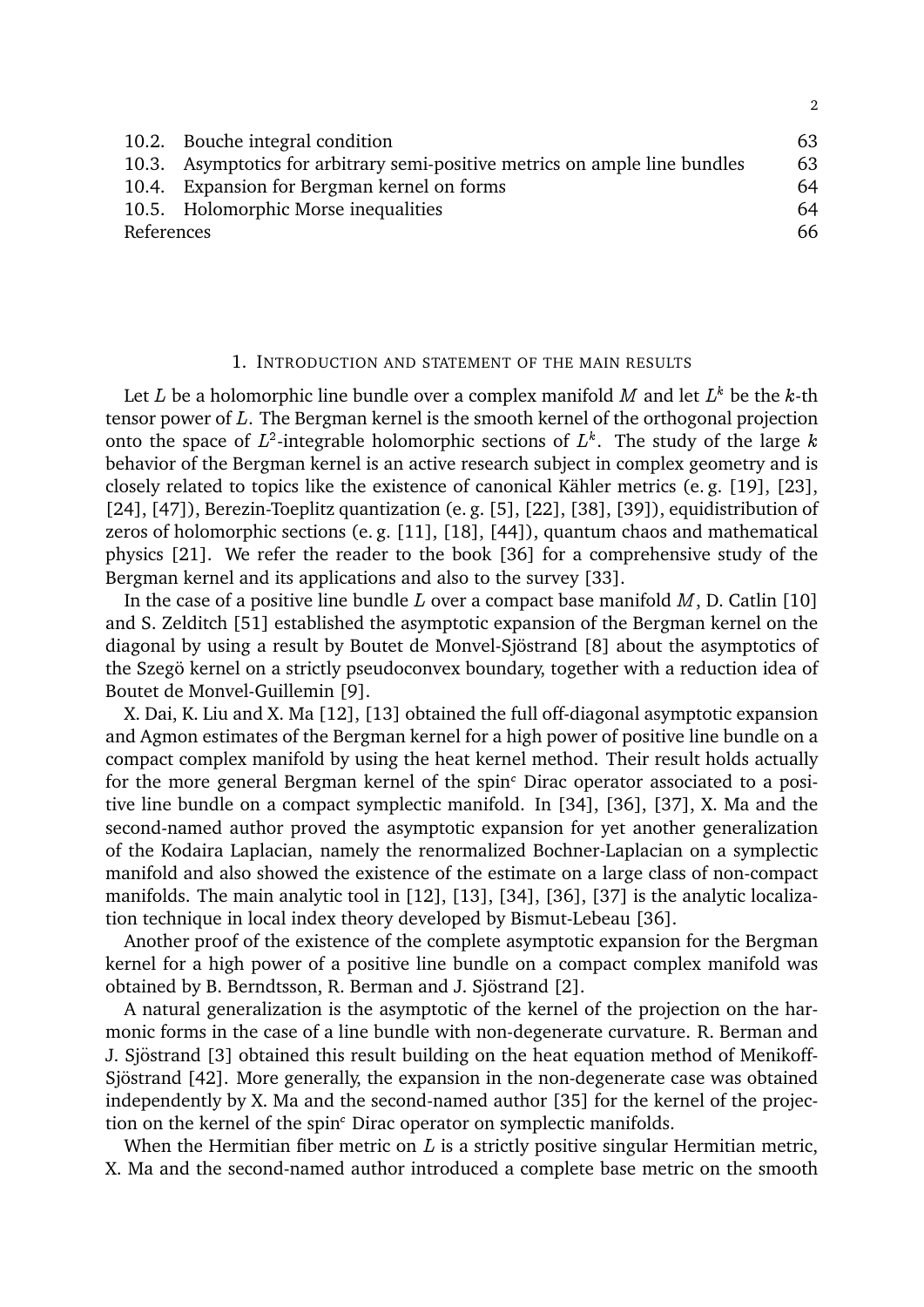part of  $L$  and modified the fiber metric on  $L$  and then they obtained a full asymptotic expansion for the associated Bergman kernel [36], [37]. As a corollary, they could reprove the Shiffman conjecture.

The first main result of this paper is a local asymptotic expansion of the spectral function of the Kodaira Laplacian on  $L^k$  on a Hermitian manifold  $M$  for forms of energy less than  $k^{-N_0},$  for  $N_0\in\mathbb{N}$  fixed, on the non-degenerate part of  $L,$  cf. Theorem 1.1. This is a very general result since it holds without global assumptions on the manifold or the line bundle. However, the estimates obtained do not apply directly to the Bergman kernel, which is obtained by formally letting  $N_0 \to \infty$  in (1.7). We then impose a very mild semiclassical local condition on the Kodaira Laplacian, namely the  $O(k^{-n_0})$  small spectral gap on an open set  $D \in M$  (see Definition 1.5). We prove that the Bergman kernel admits an asymptotic expansion on D if the Kodaira Laplacian has  $O(k^{-n_0})$  small spectral gap on D, cf. Theorem 1.6.

We apply further these results to study the Bergman kernel of semi-positive or positive but singular Hermitian line bundles. We prove that if  $M$  is a complete Kähler manifold and  $L$  is semi-positive on  $M,$  then the Bergman kernel of  $L^k\otimes K_M$  admits a full asymptotic expansion on the non-degenerate part of  $L$ , cf. Theorem 1.7. Moreover, we show in Theorem 1.10 that if  $M$  is any compact complex manifold and  $L$  semi-positive and positive at some point, then the Bergman kernel of  $L^k$  admits a full asymptotic expansion on the set where  $L$  is positive, with the possible exception of a proper analytic variety  $\Sigma \subset M$ .

We also consider the case of a singular Hermitian fiber metric on L. The holomorphic sections which are  $L^2$  with respect to the singular metric turn out to be sections of  $L$ twisted with a multiplier ideal sheaf. One can naturally define the orthogonal projection on this space of sections and consider its kernel on the regular locus of the metric. We show that this kernel has an asymptotic expansion on the regular locus, if the curvature current is strictly positive and smooth outside a proper analytic set (Theorem 1.8). This yields yet another proof of the Shiffman conjecture.

We further give formulas for the first top leading terms of the asymptotic expansion of the spectral function and recover the top leading coefficients of the Bergman kernel expansion. These coefficients recently attracted a lot of attention, see the comments after Theorem 1.6.

Other applications of the main results are local and global holomorphic Morse inequalities, a local form of the expansion of the Bergman kernel on forms and examples of manifolds having very small spectral gap.

We now start to formulate the main results. For the precise meanings of some standard notations and terminology, see Section 2.

1.1. **Statement of main results.** Let  $(M, \Theta, J)$  be a Hermitian manifold of complex dimension n, where  $\Theta$  is a smooth positive (1, 1)-form and J is the complex structure. Let  $g_{\Theta}^{TM}(\cdot,\cdot)=\Theta(\cdot,J\cdot)$  be the Riemannian metric on  $TM$  induced by  $\Theta$  and  $J$  and let  $\langle\,\cdot\,,\cdot\,\rangle$ be the Hermitian metric on  $\mathbb C TM$  induced by  $g_\Theta^{TM}.$  The Riemannian volume form  $dv_M$  of  $(M, \Theta)$  has the form  $dv_M = \Theta^n/n!$  .

Let  $(L,h^L)$  be a holomorphic Hermitian line bundle on  $M$  and set  $L^k:=L^{\otimes k}.$  Let  $\nabla^L$ be the holomorphic Hermitian connection on  $(L,h^L)$  with curvature  $R^L=(\nabla^L)^2.$  We will identify the curvature form  $R^L$  with the Hermitian matrix  $\dot R^L \, \in \, \mathscr{C}^\infty(M,\mathrm{End}(T^{(1,0)}M))$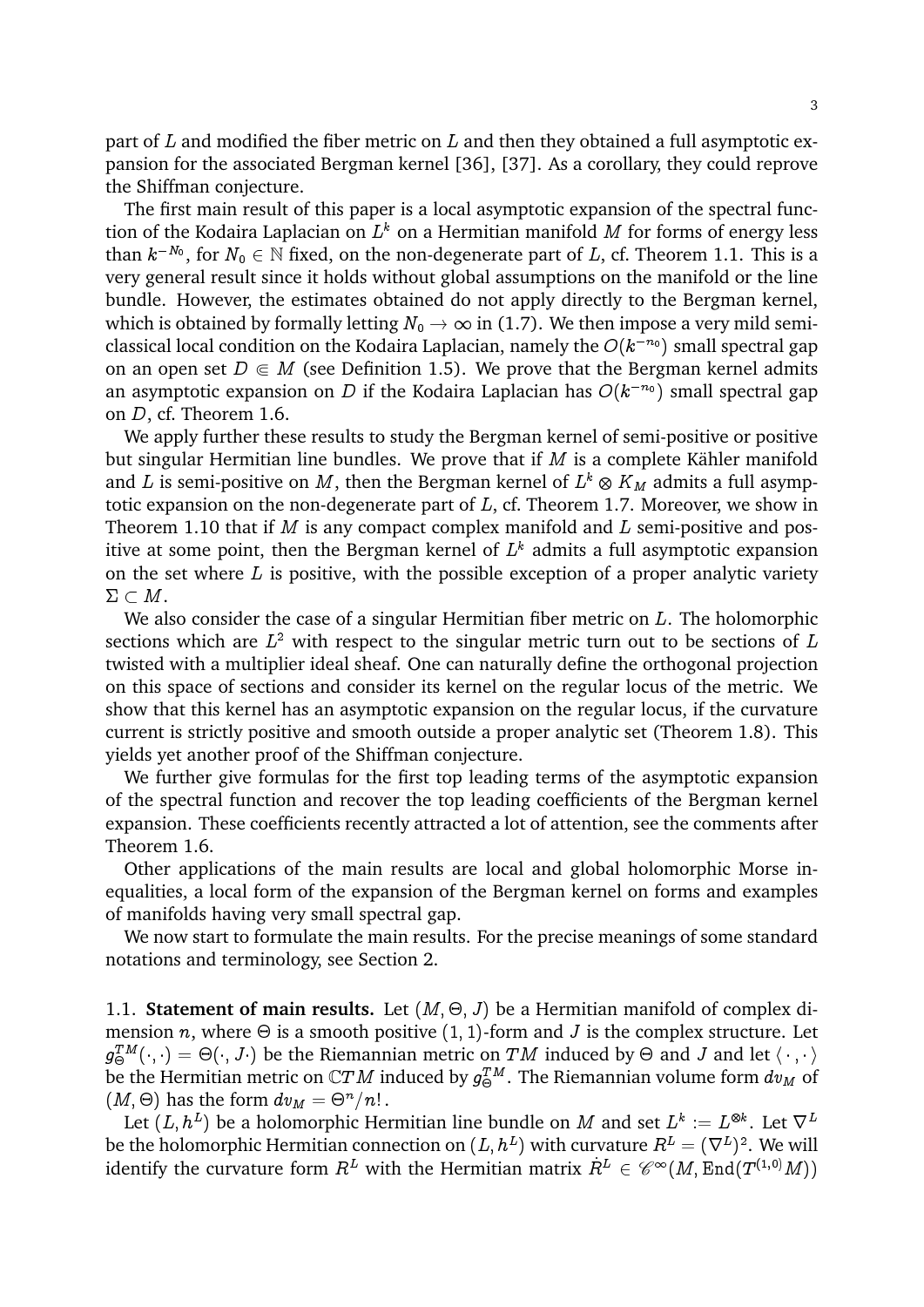satisfying for every  $U, V \in T^{(1,0)}_xM, \, x \in M,$ 

(1.1) 
$$
\langle R^L(x), U \wedge \overline{V} \rangle = \langle \dot{R}^L(x)U, V \rangle.
$$

Let det  $\dot{R}^L(x) := \mu_1(x) \ldots \mu_n(x),$  where  $\mu_j(x), j = 1, \ldots, n,$  are the eigenvalues of  $\dot{R}^L$ with respect to  $\langle \cdot, \cdot \rangle$ . For  $q \in \{0, 1, \ldots, n\}$ , let

$$
M(q)=\left\{x\in M; \dot{R}^L(x)\in \text{End}(T^{(1,0)}_xM)\text{ is non-degenerate} \right.\\[1.2]
$$

and has exactly  $q$  negative eigenvalues $\rangle$ .

We denote by  $W$  the subbundle of rank  $q$  of  $T^{(1,0)}M|_{M(q)}$  generated by the eigenvectors corresponding to negative eigenvalues of  $R^L.$  Then det  $\overline{W}^*:=\Lambda^q\overline{W}^*\subset \Lambda^qT^{*(0,1)}M|_{M(q)}$ is a rank one subbundle, where  $\Lambda^q T^{*(0,1)}M$  is the bundle of  $(0,q)$  forms,  $\overline{W}^*$  is the dual bundle of the complex conjugate bundle of W and  $\Lambda^q \overline{W}^*$  is the vector space of all finite sums of  $v_1\wedge\cdots\wedge v_q,\ v_1,\ldots,v_q\,\in\,\overline{W}^*.\,$  We denote by  $I_{\det\overline{W}^*}\,\in\, \mathrm{End}(\tilde{\Lambda}^qT^{*(0,1)}M))$  the orthogonal projection from  $\Lambda^q T^{*(0,1)}M$  onto det  $\overline{W}^* .$ 

Let  $(L^k, h^{L^k})$  be the  $k$ -th tensor power of  $(L, h^{L})$  and let  $(\cdot \, , \cdot)_k$  be the inner product on  $\Omega^{0,q}_0(M,L^k)$  induced by  $g_\Theta^{TM}$  and  $h^{L^k}$  (see (2.3)). Let  $\| \cdot \|$  be the corresponding norm and let  $L^2_{(0,q)}(M,L^k)$  be the completion of  $\Omega^{0,q}_0(M,L^k)$  with respect to  $\lVert\cdot\rVert.$ 

Let  $\Box_k^{(q)}$  be the Kodaira Laplacian acting on  $(0,q)$ –forms with values in  $L^k$ , cf. (2.6). We denote by the same symbol  $\Box^{(q)}_k$  $\mathbf{k}^{(q)}$  the Gaffney extension of the Kodaira Laplacian, cf. (2.9). It is well-known that  $\Box_k^{(q)}$  $\mathbf{F}_k^{(q)}$  is self-adjoint and the spectrum of  $\square_k^{(q)}$  $\mathbf{g}_{k}^{(q)}$  is contained in  $\overline{\mathbb{R}}_{+}$  (see [36, Prop. 3.1.2]). For a Borel set  $B \subset \mathbb{R}$  we denote by  $E(B)$  the spectral projection of  $\square^{(q)}_\iota$  $\mathbf{F}_k^{(q)}$  corresponding to the set  $B,$  where  $E$  is the spectral measure of  $\square_k^{(q)}$  $\binom{q}{k}$  (see Section 2) in Davies [14]) and for  $\lambda \in \mathbb{R}$  we set  $E_\lambda = E\big((-\infty,\lambda]\big)$  and

(1.3) 
$$
\mathscr{E}^q_\lambda(M,L^k)=\operatorname{Range} E_\lambda\subset L^2_{(0,q)}(M,L^k)\,.
$$

If  $\lambda~=~0,$  then  $\mathscr{E}^q_0(M,L^k)~=~{\rm Ker} \, \Box^{(q)}_k~=:~\mathscr{H}^q(M,L^k)$  is the space of global harmonic sections. For a holomorphic vector bundle over M we have

$$
H^0_{(2)}(M,E):=\left\{s\in L^2(M,E);\ \overline{\partial}_E s=0\right\}=\mathrm{Ker}\,\Box^E\ ,
$$

where  $\overline{\partial}_E$  is the Cauchy-Riemann operator with values in E and  $\Box^E$  is the Kodaira Laplacian with values in  $E$  (see Section 2.3). The *spectral projection* of  $\square^{(q)}_k$  $k^{(q)}$  is the orthogonal projection

(1.4) 
$$
P_{k,\lambda}^{(q)} : L^2_{(0,q)}(M,L^k) \to \mathscr{E}_{\lambda}^q(M,L^k) \, .
$$

The *spectral function*  $P_{k,\lambda}^{(q)}(\,\cdot\,,\cdot\,)=P_k^{(q)}$  $p_k^{(q)}(\,\cdot\,,\cdot,\lambda)$  is the Schwartz kernel of  $P_{k,\lambda}^{(q)},$  see (4.16) and (4.17). Since  $\square_k^{(q)}$  $\binom{q}{k}$  is elliptic, it is not difficult to see that

$$
P_k^{(q)}(\cdot,\cdot,\lambda)\in\mathscr{C}^\infty\left(M\times M,L^k\otimes\left(\Lambda^qT^{*(0,1)}M\boxtimes\Lambda^qT^{*(0,1)}M\right)\otimes\left(L^k\right)^*\right)
$$

and  $\mathscr{E}^q_\lambda$  $L^\infty_\lambda(M,L^k)\subset \Omega^{0,q}(M,L^k).$  Since  $L^k_x\otimes (L^k_x)^*\cong \mathbb{C}$  we can identify  $P^{(q)}_k$  $\mathcal{R}_k^{(q)}(x,x,\lambda)$  to an element of  $\operatorname{End}(\Lambda^q T^{*(0,1)}_x M).$  Then

$$
(1.5) \tX \ni x \longmapsto P_k^{(q)}(x,x,\lambda) = P_{k,\lambda}^{(q)}(x,x) \in \operatorname{End}(\Lambda^q T_x^{*(0,1)}M)
$$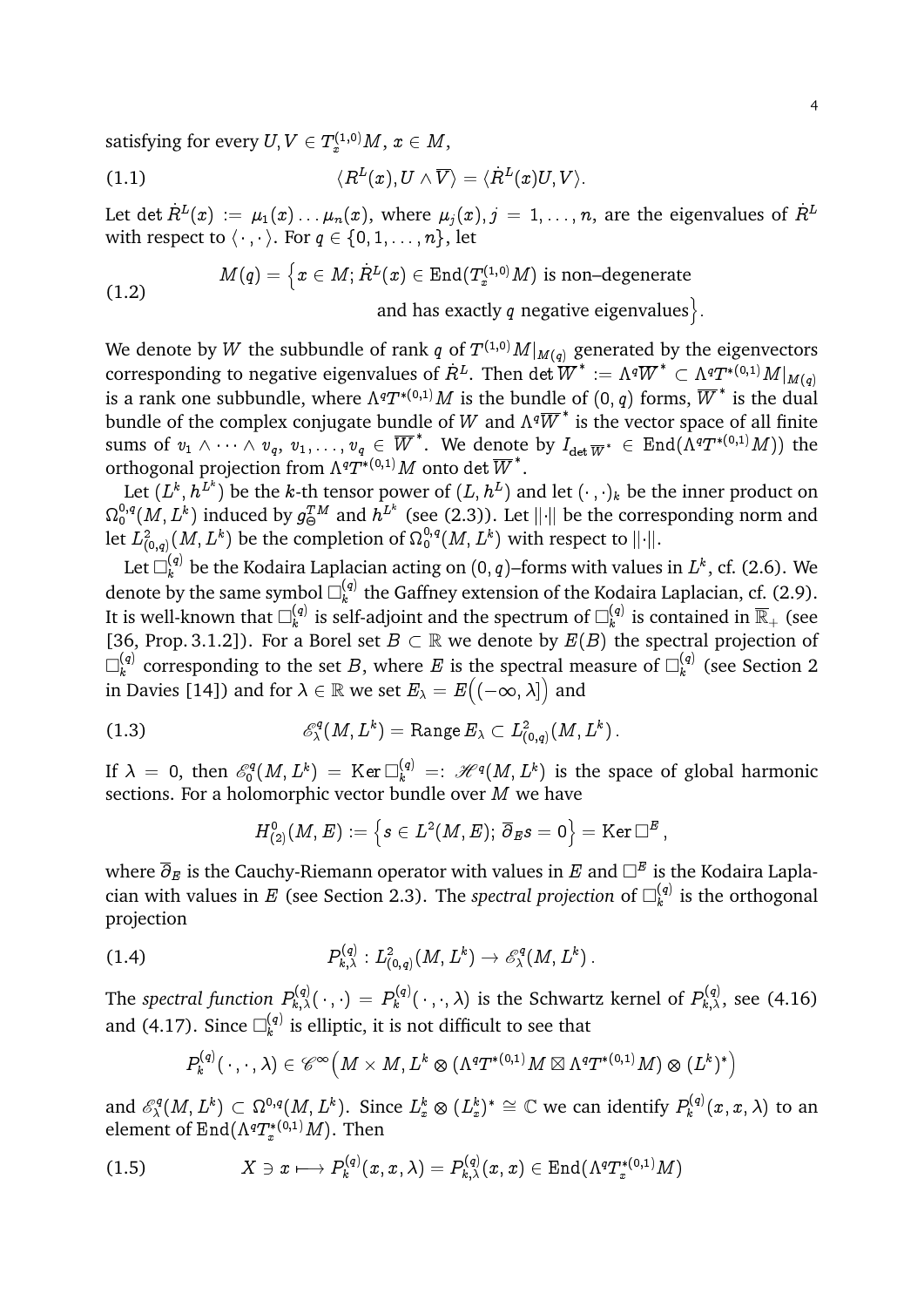is a smooth section of  $\text{End}(\Lambda^qT^{*(0,1)}M)$ , called *local density of states* of  $\mathscr{E}^q_\lambda$  $\lambda^{\circ q}(M,L^k)$ . The trace of  $P_k^{\left(q\right)}$  $\mathcal{R}_k^{\left(q\right)}\!\left(x,x,\lambda\right)$  is given by

$$
{\rm Tr}\, P_{k,\lambda}^{(q)}(x,x)={\rm Tr}\, P_k^{(q)}(x,x,\lambda):=\sum_{j=1}^d \big\langle\, P_k^{(q)}(x,x,\lambda)\, e_{J_j}(x)\, , e_{J_j}(x)\,\big\rangle,
$$

where  $e_{J_1},\ldots,e_{J_d}$  is a local orthonormal basis of  $\Lambda^qT^{*(0,1)}M$  with respect to  $\langle\cdot,\cdot\rangle.$  The projection

(1.6) 
$$
P_k^{(q)} := P_{k,0}^{(q)} : L^2_{(0,q)}(M,L^k) \to \text{Ker } \Box_k^{(q)}
$$

on the lowest energy level  $\lambda = 0$  is called the *Bergman projection*, its kernel  $P_k^{(q)}$  $\mathbf{R}_k^{(q)}(\cdot,\cdot)$  is called the *Bergman kernel*. The restriction to the diagonal of  $P_k^{(q)}$  $P^{(q)}_k(\,\cdot\,,\,\cdot)$  is denoted  $P^{(q)}_k$  $\hat{k}^{(q)}(\cdot)$ and is called the *Bergman kernel form*. The function Tr  $P_{k,0}^{(q)}$  $P_{k\,,0}^{(q)}(x,x):=\operatorname{Tr} P_{k}^{(q)}$  $\mathcal{C}_k^{(q)}(x)$  is called the *Bergman kernel function*. We notice that Tr  $P_k^{(0)}$  $P_k^{(0)}(x)=P_k^{(0)}$  $\mathcal{C}_k^{(0)}(x).$ 

We introduce now the notion of asymptotic expansion (see Definition 3.9). Let  $D \subset M$ be an open set and  $a(x,k), a_j(x)\in \mathscr{C}^\infty(M,\mathrm{End}(\Lambda^qT^{\ast (0,1)}M)),\ j=0,1,\dots$  and  $m\in \mathbb{Z}.$ We say that  $a(x, k)$  has an asymptotic expansion

$$
a(x,k)\sim \sum_{j=0}^\infty a_j(x) k^{m-j} \ \ \text{locally uniformly on}\ D,
$$

if for every  $N \in \mathbb{N}_0$ ,  $\ell \in \mathbb{N}_0$  and every compact set  $K \subset D$ , there exists a constant  $C_{N,\ell,K} > 0$  independent of k, such that for k sufficiently large

$$
\left|a(x,k)-\sum_{j=0}^N k^{m-j}a_j(x)\right|_{\mathscr{C}^\ell(K)}\leq C_{N,\ell,K}\,k^{m-N-1}\,.
$$

We say that  $a(x,k) = O(k^{-\infty})$  locally uniformly on  $D$  if  $a(x,k) \sim$  0 locally uniformly on D.

The following theorem is one of the main results. It expresses the fact that the Kodaira Laplacian acting on  $\Omega^{\bullet,\bullet}(M,L^k)$  admits a *local* semi-classical Hodge decomposition. Note that there are neither global assumptions on the positivity of the bundle nor on the base manifold.

**Theorem 1.1.** Let  $(M, \Theta)$  be a Hermitian manifold,  $(L, h^L)$  be a holomorphic Hermitian *line bundle on* M. Fix  $q \in \{0, 1, \ldots, n\}$  and  $N_0 \geq 1$ . Then for every  $m \in \{0, 1, \ldots, n\}$  there exists a k-dependent section  $b^{(m)}(x,k)\in \mathscr{C}^\infty(M(q),\mathrm{End}(\Lambda^mT^{\ast(0,1)}M))$  with the following *property: for every*  $D \subseteq M(q)$ ,  $\ell \in \mathbb{N}_0$ , there exists a constant  $C_{D,\ell} > 0$  independent of k *with*

(1.7) P (m) k (x; x; kN<sup>0</sup> ) b (m) (x; k) C `(D) 6 CD;` k 3n+`N<sup>0</sup> :

Moreover,  $b^{(m)}(x,k)=0$  for  $m\neq q$  and  $b^{(q)}(x,k)$  has an asymptotic expansion

(1.8) 
$$
b^{(q)}(x,k) \sim \sum_{j=0}^{\infty} b_j^{(q)}(x) k^{n-j} \text{ locally uniformly on } M(q),
$$

for some  $b_j^{(q)} \in \mathscr{C}^\infty(M(q),\mathop{\mathrm{End}}\nolimits(\Lambda^q T^{\ast (0,1)}M)),\ j=0,1,\ldots .$  *On*  $M(q)$  *we have*  $(1.9)$  $\dot{\Omega}_0^{(q)} = (2\pi)^{-n} \Big| \det \dot{R}^L \Big| I_{\det \overline{W}^{\, *} } \,.$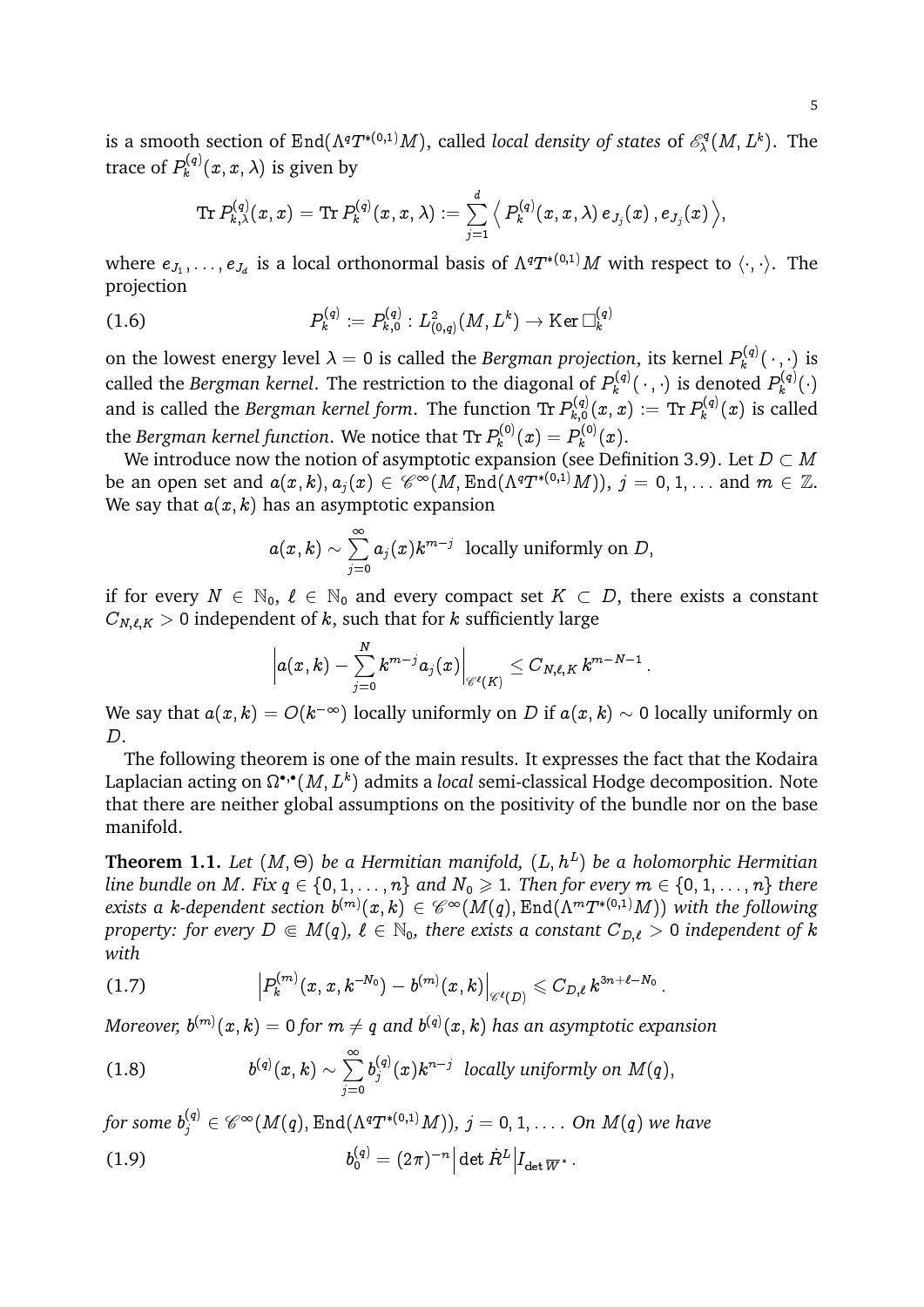We wish to give formulas for the top coefficients of the expansion in the case  $q = 0$ . We introduce the geometric objects used in Theorem 1.2 and Theorem 1.7 below. Put

$$
\omega := \frac{\sqrt{-1}}{2\pi} R^L.
$$

On the set  $M(0)$  the  $(1,1)$ -form  $\omega$  is positive and induces a Riemannian metric  $g_\omega^{TM}(\cdot,\cdot)=$  $\omega(\cdot,J\cdot)$ . Let  $\nabla^{TM}_\omega$  be the Levi-Civita connection on  $(M,g^{TM}_\omega),$   $R^{TM}_\omega=(\nabla^{TM}_\omega)^2$  its curvature (cf. (4.72)), Ric its Ricci curvature and r the scalar curvature of  $g_{\omega}^{TM}$  (see (4.70)). We denote by Ric<sub> $\omega$ </sub> = Ric (J·,·) the (1, 1)-form associated to Ric (cf. (4.74)) and by  $\Delta_{\omega}$  be the complex Laplacian with respect to  $\omega$  (see (4.68)). We also denote by  $\langle \cdot, \cdot \rangle_{\omega}$  the pointwise Hermitian metric induced by  $g_\omega^{TM}$  on  $(p,q)$ -forms on  $M$  and by  $|\cdot|_\omega$  the corresponding norm.

Let  $R^{\rm det}_\Theta$  denote the curvature of the canonical line bundle  $K_M \,=\, \det T^{*(1,0)}M$  with respect to the metric induced by  $\Theta$  (see (4.71)). Put

$$
\widehat{r}=\triangle_{\omega}\log V_{\Theta}\,,\quad V_{\Theta}=\det\left(\Theta_{j,k}\right)_{j,k=1}^n
$$

where  $\Theta = \sqrt{-1} \sum_{j,k=1}^n \Theta_{j,k} dz_j \wedge d\overline{z}_k$  in local coordinates  $z = (z_1, \ldots, z_n)$ .

**Theorem 1.2.** Let  $(M, \Theta)$  and  $(L, h^L)$  be as in Theorem 1.1. The coefficients  $b_1^{(0)}$  and  $b_2^{(0)}$  $n_2^{(0)}$  in *the expansion*(1.8) *for*  $q = 0$  *have the following form:* (1.11)

$$
b_1^{(0)} = (2\pi)^{-n} \det \dot{R}^L \left( \frac{1}{8\pi} r - \frac{1}{4\pi} \Delta_\omega \log \det \dot{R}^L \right) = (2\pi)^{-n} \det \dot{R}^L(x) \left( \frac{1}{4\pi} \hat{r} - \frac{1}{8\pi} r \right) (x),
$$
  
\n
$$
b_2^{(0)} = (2\pi)^{-n} \det \dot{R}^L \left( \frac{1}{128\pi^2} r^2 - \frac{1}{32\pi^2} r \hat{r} + \frac{1}{32\pi^2} (\hat{r})^2 - \frac{1}{32\pi^2} \Delta_\omega \hat{r} - \frac{1}{8\pi^2} \left| R^{\text{det}}_\Theta \right|^2_\omega \right)
$$
  
\n
$$
+ \frac{1}{8\pi^2} \langle \text{Ric}_\omega \, , R^{\text{det}}_\Theta \rangle_\omega + \frac{1}{96\pi^2} \Delta_\omega r - \frac{1}{24\pi^2} \left| \text{Ric}_\omega \right|^2_\omega + \frac{1}{96\pi^2} \left| R^{\text{TM}}_\omega \right|^2_\omega \right),
$$

where  $\left|R_\omega^{T M}\right|$  $\begin{array}{c} \hline \end{array}$ 2 ! *is given by* (4.73)*.*

On the set where the curvature of  $L$  is degenerate we have the following behaviour.

**Theorem 1.3.** Let  $(M, \Theta)$  and  $(L, h^L)$  be as in Theorem 1.1. Set

 $M_{\text{deg}} = \left\{x \in M; \, \dot{R^L} \text{ is degenerate at } x \in M \right\}.$ 

*Then for every*  $x_0 \in M_{\text{deg}}, \varepsilon > 0$  and every  $q \in \{0, 1, \ldots, n\}$ , there exist a neighborhood U *of*  $x_0$  and  $k_0 > 0$ , such that for all  $k \geq k_0$  we have

$$
\qquad \qquad (\text{1.13}) \qquad \qquad \text{Tr}\, P^{(q)}_k(x,x,k^{-N_0}) \leq \varepsilon k^n, \;\; x \in U.
$$

As a Corollary of Theorem 1.1 and Theorem 1.3, we obtain

**Corollary 1.4** (Local holomorphic Morse inequalities). Let  $(M, \Theta)$  and  $(L, h^L)$  be as in *Theorem 1.1. Let*  $N_0 \geq 2n + 1$ *. Then the spectral function of the Kodaira Laplacian has the following asymptotic bahaviour:*

(1.14) 
$$
\operatorname{Tr} P_k^{(q)}(x,x,k^{-N_0}) = k^n (2\pi)^{-n} \left| \det R^L(x) \right| + O(k^{n-1}),
$$

*locally uniformly on* M(q)*, and*

$$
(1.15) \qquad \lim_{k\to\infty} k^{-n}{\rm Tr}\, P_k^{(q)}(x,x,k^{-N_0}) = (2\pi)^{-n} \left| \det \dot{R}^L(x) \right| 1_{M(q)}(x), \ \ \forall x\in M.
$$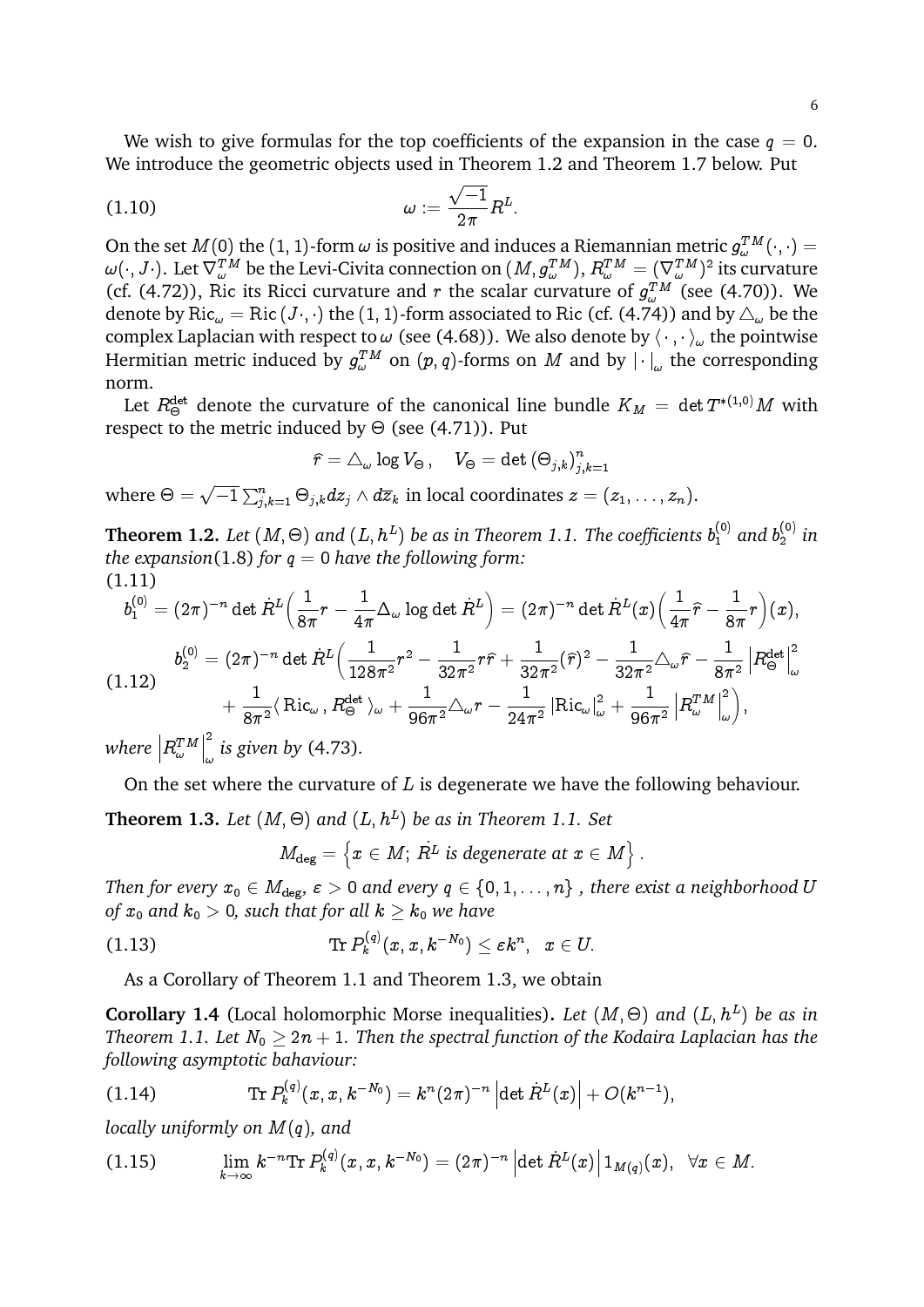*Moreover, for every*  $\varepsilon > 0$ , there exists a  $k_0 > 0$ , such that for all  $k \geq k_0$ , we have

$$
(1.16) \qquad \qquad {\rm Tr}\, P^{(q)}_k(x,x,k^{-N_0})\leq \Bigr(\varepsilon+(2\pi)^{-n}\left|\det \dot{R}^L(x)\right|1_{M(q)}(x)\Bigr)k^n,\quad \forall x\in M,
$$

*and when*  $q = 0$  *and*  $N_0 \geq 2n + 3$ *, we have* 

$$
(1.17) \tP_k^{(0)}(x,x,k^{-N_0}) \leq k^n (2\pi)^{-n} \det \dot{R}^L(x) + k^{n-1} b_1^{(0)}(x) + k^{n-2} b_2^{(0)}(x) + O(k^{n-3}),
$$

locally uniformly on M(0), where  $b_1^{(0)}$  $f_1^{(0)}(x)$  and  $b_2^{(0)}$  $\binom{10}{2}(x)$  are as in (1.11) and (1.12) respectively.

The term local holomorphic Morse inequalities is motivated by the fact that integration of the inequalities from Corollary 1.4 yields the holomorphic Morse inequalities of Demailly, see Section 10.5. Berman [1] proved that

$$
\limsup_{k\to\infty}k^{-n}{\rm Tr}\, P^{(q)}_k(x)\leq (2\pi)^{-n}\left|\det \dot{R}^L(x)\right|1_{M(q)}(x),\;\;x\in M,
$$

and when *M* is compact, there exists a sequence  $\mu_k \to 0$ , as  $k \to \infty$ , such that

$$
\lim_{k\to\infty} k^{-n} {\rm Tr} \, P^{(q)}_k(x,x,\mu_k) = (2\pi)^{-n} \left| \det \dot{R}^L(x) \right| 1_{M(q)}(x), \;\; x\in M.
$$

Corollary 1.4 refines and generalizes Berman's results.

In order to obtain precise asymptotics we combine the local asymptotics from Theorem 1.1 with a mild condition on the semiclassical behaviour of the spectrum of the Kodaira Laplacian  $\Box_k^{(q)}$  $\binom{q}{k}$  for k large, which we call (local)  $O(k^{-n_0})$  small spectral gap.

**Definition 1.5.** Let  $D\subset M.$  We say that  $\Box^{(q)}_k$  has  $O(k^{-n_0})$  *small spectral gap on*  $D$  *if th*ere exist constants  $C_D>0,$   $n_0\in\mathbb{N},$   $k_0\in\mathbb{N},$  such that for all  $k\geq k_0$  and  $u\in\Omega^{0,q}_0(D,L^k),$  we have

$$
\left\| (I - P_k^{(q)})u \right\| \leq C_D \, k^{n_0} \left\| \Box_k^{(q)} u \right\|.
$$

To explain this condition, assume that  $M$  is a complete Hermitian manifold. Then the operator  $\Box_k^{(q)}$  $\mathbf{k}^{(q)}$  is essentially self-adjoint and  $\Omega_0^{0,q}(D,L^k)$  is dense with respect to the graph-norm in the domain of the quadratic form of  $\square^{(q)}_k$  $_{k}^{(q)}$  (see e. g. [36, § 3.3]). If  $\Box_{k}^{(q)}$  has  $O(k^{-n_0})$  small spectral gap on  $M$  then inf  $\big\{\lambda\in\mathrm{Spec}(\overline{\square}_k^{(q)})\big\}$  ${k(q) \choose k}; \ \lambda \neq 0 \Big\} \geq Ck^{-n_0}.$ 

From Theorem 1.1, Definition 1.5 and some simple arguments (see Section 4.4), we deduce:

**Theorem 1.6.** Let  $(M, \Theta)$  be a Hermitian manifold,  $(L, h^L)$  be a holomorphic Hermitian line bundle on  $M.$  Fix  $q\in\{0,1,\ldots,n\}$  and  $N_0\geqslant 1.$  Let  $D\Subset M(q).$  If  $\square^{(q)}_k$  has  $O(k^{-n_0})$  $s$ mall spectral gap on D, then for every  $D' \Subset D$ ,  $\ell \in \mathbb{N}_0$ , there exists a constant  $C_{D',\ell} > 0$ *independent of* k *with*

$$
\left|P^{(q)}_k(x,x,k^{-N_0})-P^{(q)}_k(x)\right|_{\mathscr{C}^{\ell}(D')}\leqslant C_{D',\ell}\,k^{3\,n+\ell-N_0}\,.
$$

*In particular,*

(1.18) 
$$
P_k^{(q)}(x) \sim \sum_{j=0}^{\infty} b_j^{(q)}(x) k^{n-j} \text{ locally uniformly on } D,
$$

where  $b_j^{(q)}\in \mathscr{C}^\infty (D, \mathrm{End}(\Lambda^q T^{*(0,1)}M)),$   $j=0,1,\ldots,$  are as in (1.8) and  $b_0^{(q)}$  $\overset{(q)}{\underset{0}{\smash{0}}},\;\overset{(0)}{\underset{1}{\smash{b}}}\,$ 1 *,* b (0) <sup>2</sup> *are given by* (1.9)*,* (1.11)*,* (1.12)*.*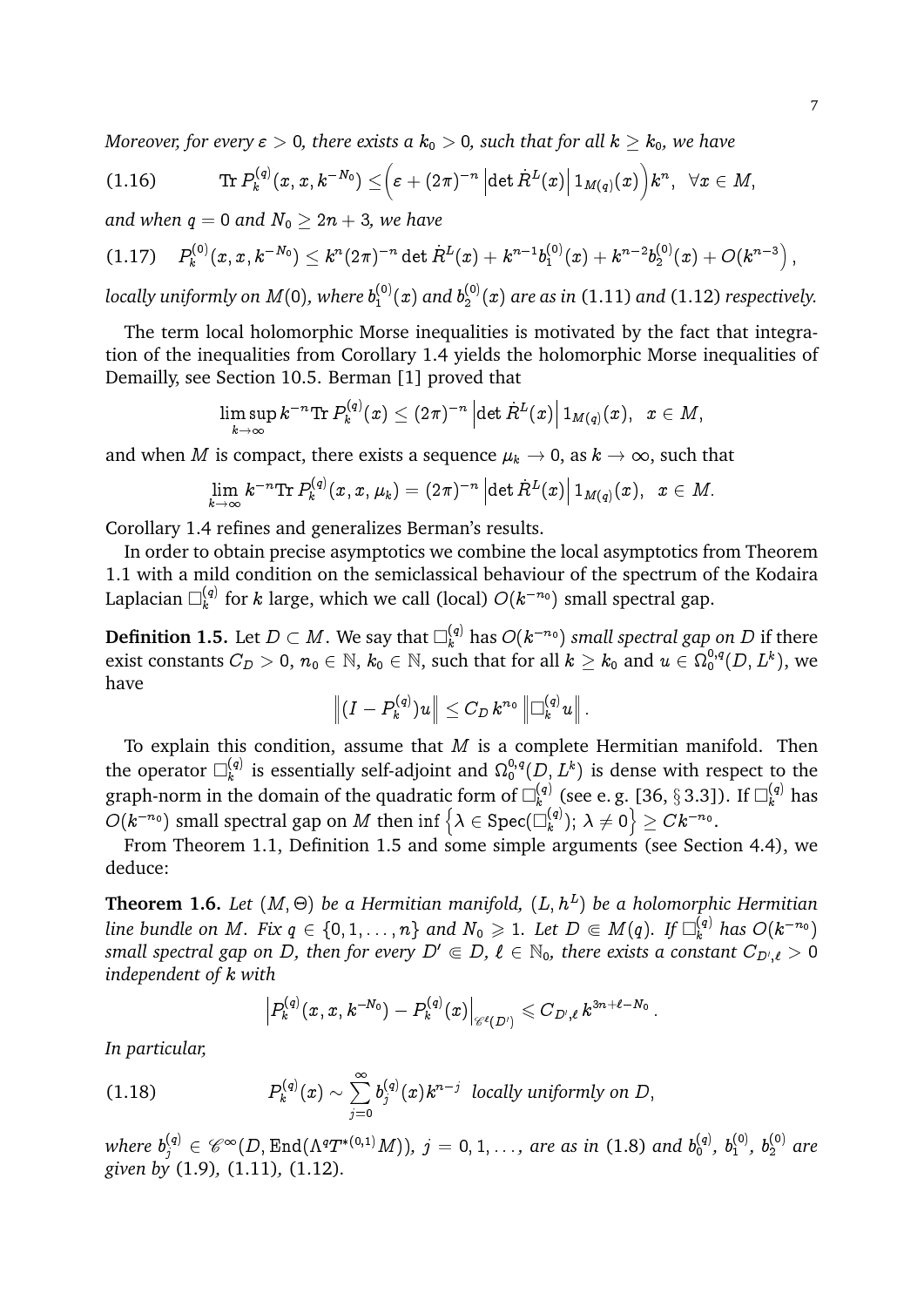Note that if  $L$  is a positive line bundle on a compact manifold  $M$ , or more generally Note that if *D* is a positive line bundle on a compact manifold  $M$ , of more generally <br>*L* is uniformly positive on a complete manifold  $(M, \Theta)$  with  $\sqrt{-1}R^{K_M^*}$  and  $\partial\Theta$  bounded below, then the Kodaira Laplacian  $\square^{(0)}_k$  has a "large" spectral gap on  $M$ , i.e. there exists a constant  $C \, > \, 0$  such that for all  $k$  we have  $\inf \big\{ \lambda \in \mathrm{Spec}(\square_k^{(0)} \big)$  $\left. \begin{array}{l} (0) \ k \end{array} \right) ;\ \lambda \neq 0 \Big\} \ \geq \ C k \ \text{(see}$ [36, Th. 1.5.5], [36, Th. 6.1.1, (6.1.8)]). Therefore the Bergman kernel  $P_k^{(q)}$  has the asymptotic expansion (1.18) and we recover from Theorem 1.6 the asymptotic expansion of the Bergman kernel for compact manifolds [10], [51] (cf. also [36, Th. 4.1.1]) for  $q = 0$ , [3], [35] [36, Th. 8.2.4] for arbitrary q and for complete manifolds [37, Th. 3.11], [36, Th. 6.1.1].

In the case  $q = 0$  the precise formulas (1.11), (1.12) for the coefficients of the Bergman kernel expansion (1.18) play an important role in the investigations about the relation between canonical metrics in Kähler geometry and stability in algebraic geometry see e.g. [19], [23], [24], [25], [47], [49], [50] (cf. also [36, § 5.2]).

The coefficients  $b_1^{(0)}$  $_1^{(0)}$ ,  $b_2^{(0)}$  were computed by Lu [32], L. Wang [49], X. Wang [50], in various degrees of generality. The method of these authors is to construct appropriate peak sections as in [47], using Hörmander's  $L^2$   $\overline{\partial}$ -method.

In [12,  $\S 5.1$ ], Dai-Liu-Ma computed  $b_1^{(0)}$  by using the heat kernel, and in [37,  $\S 2$ ], [35,  $\S$ 2] (cf. also [36,  $\S$ 4.1.8,  $\S$ 8.3.4]),  $b_1^{(0)}$  was computed in the symplectic case. The coefficient  $b_2^{(0)}$  was calculated in [40, Th. 0.1] (these results include a twisting Hermitian vector bundle  $E$ ). Recently, a combinatorial formula for the coefficients  $b_j^{(0)}$  was obtained in [48] and the formula for  $b_2^{(0)}$  was rederived in [25].

In the above mentioned results it was supposed that the curvature  $\omega = \frac{\sqrt{-1}}{2\pi}R^L$  equals the underlying metric  $\Theta.$  If  $\omega \neq \Theta$  formulas for  $b_1^{(0)}$  $_1^{(0)}$ ,  $b_2^{(0)}$  were given in [36, Th. 4.1.3], [40, Remark 0.5], [30, Th. 1.4]. Since we allow a local  $O(k^{-n_0})$  small spectral gap, we can obtain the Bergman kernel expansion under weak conditions, such as semi-positivity of the line bundle. In this case we have to twist  $L^k$  with the canonical line bundle  $K_M$ , which we endow with the natural Hermitian metric induced by  $\Theta.$  We denote by  $P_{k,K_M}$ the orthogonal projection from  $L^2(M,L^k\otimes K_M)$  on  $H^0_{(2)}(M,L^k\otimes K_M)=\mathscr{H}^0(M,L^k\otimes K_M).$ 

 ${\bf Theorem~1.7.}$  Let  $(M,\Theta)$  be a complete Kähler manifold and  $(L,h^L)$  be a semi-positive line bundle over  $M.$  Then the Bergman kernel function  $P_{k,K_M}(\,\cdot\,)$  of  $H^0_{(2)}(M,L^k\otimes K_M)$  has the *asymptotic expansion*

(1.19) 
$$
P_{k,K_M}(x) \sim \sum_{j=0}^{\infty} k^{n-j} b_{j,K_M}^{(0)}(x) \text{ locally uniformly on } M(0),
$$

where  $b_{j,K_M}^{(0)} \in \mathscr{C}^\infty(M(0),\operatorname{End}(K_M)),\,j=0,1,\ldots,$  are given by (1.20)

$$
b_{0,K_M}^{(0)} = (2\pi)^{-n} \det \dot{R}^L \operatorname{Id}_{K_M},
$$
  
\n
$$
b_{1,K_M}^{(0)} = (2\pi)^{-n} \det \dot{R}^L \left( -\frac{1}{8\pi} r \right) \operatorname{Id}_{K_M},
$$
  
\n
$$
b_{2,K_M}^{(0)} = (2\pi)^{-n} \det \dot{R}^L \left( \frac{1}{128\pi^2} r^2 + \frac{1}{96\pi^2} \triangle_{\omega} r - \frac{1}{24\pi^2} \left| \operatorname{Ric}_{\omega} \right|^2_{\omega} + \frac{1}{96\pi^2} \left| R_{\omega}^{TM} \right|^2_{\omega} \right) \operatorname{Id}_{K_M},
$$
  
\n
$$
\operatorname{Area} |P^{TM}|^2 \leq \operatorname{given} \operatorname{bv} (4.73) \text{ and Id} \quad \text{is the identity map on } K.
$$

where  $\left|R_\omega^{T M}\right|$  $\begin{array}{c} \hline \end{array}$  $\int_{\omega}$  is given by (4.73) and Id $_{K_M}$  is the identity map on  $K_M.$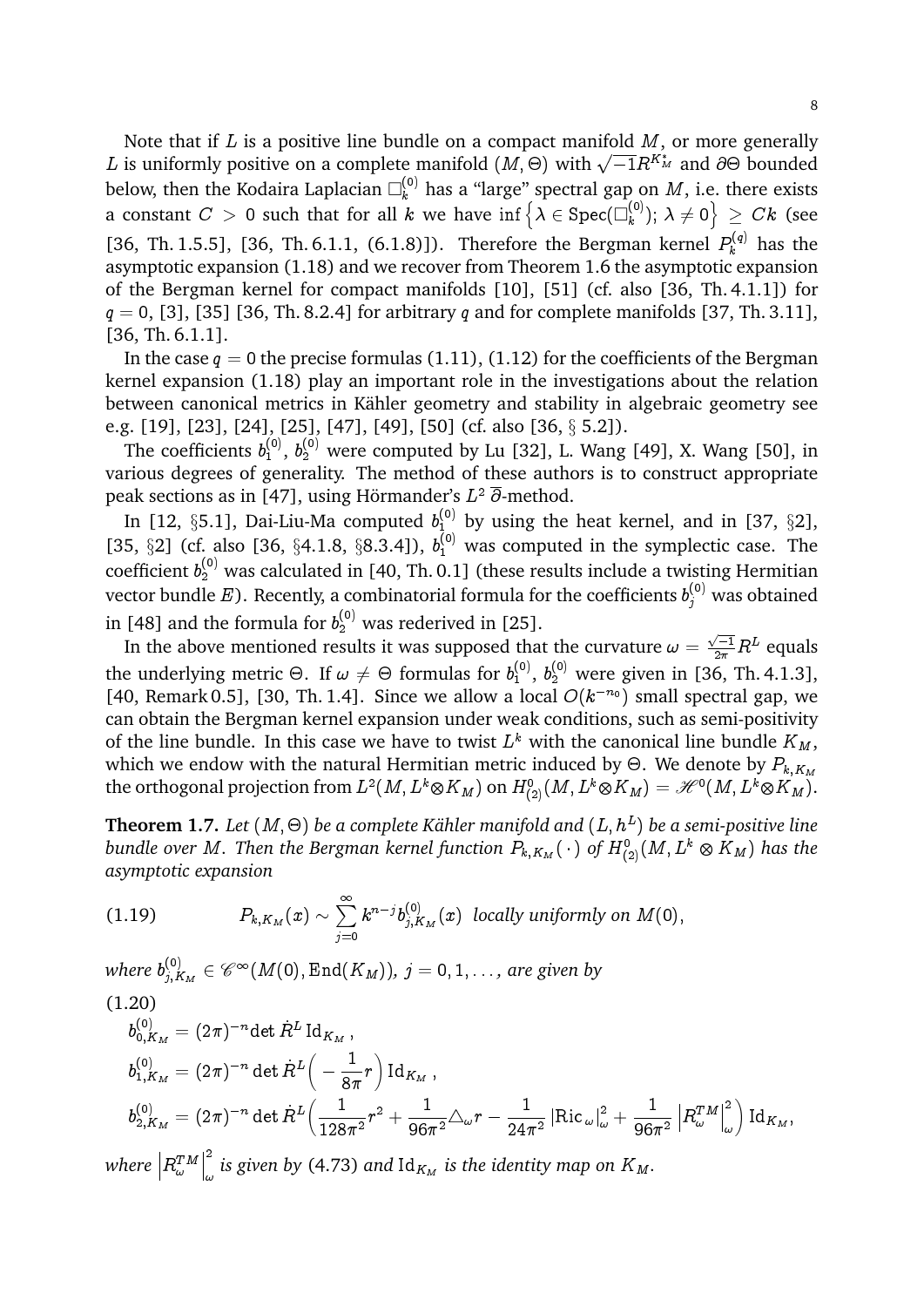Let us consider now a singular Hermitian holomorphic line bundle  $(L,h^L)\rightarrow M$  (see e. g. [36, Def. 2.3.1]). We assume that  $h^L$  is smooth outside a proper analytic set  $\Sigma$  and the curvature current of  $h^L$  is strictly positive. The metric  $h^L$  induces singular Hermitian metrics  $h^{L^k}$  on  $L^k.$  We denote by  $\mathscr{I}(h^{L^k})$  the Nadel ideal multiplier sheaf associated to  $h^{L^k}$  and by  $H^0(M,L^k\otimes\mathscr{I}(h^{L^k}))$  the space of global sections of the sheaf  $\mathscr{O}(L^k)\otimes\mathscr{I}(h^{L^k})$ (see (9.2)). We denote by  $(\cdot, \cdot)_k$  the natural inner products on  $\mathcal{C}^{\infty}(M, L^k)$  induced by  $h^L$  and the volume form  $dv_M$  on  $M$  (see (9.1)) Let  $\{S_j^k\}$  be an orthonormal basis of  $H^0(X,L^k\otimes \mathscr{I}(h^{L^k}))$  with respect to the inner product induced  $(\cdot\,,\cdot)_k.$  The (multiplier ideal) Bergman kernel function is defined by

$$
(1.21) \qquad \qquad P_k(x):=\sum_{j=1}^{d_k}\left|S_j^k(x)\right|_{h^{L^k}}^2,\;\;x\in M\setminus\Sigma\,.
$$

**Theorem 1.8.** Let  $(L, h^L)$  be a singular Hermitian holomorphic line bundle over a compact Hermitian manifold (M,  $\Theta$ ). We assume that  $h^L$  is smooth outside a proper analytic set  $\Sigma$ and the curvature current of  $h^L$  is strictly positive. Then the Bergman kernel function  $P_k(\,\cdot\,)$ of  $H^0(M,L^k\otimes \mathscr{I}(h^{L^k}))$  has the asymptotic expansion

$$
P_k(x) \sim \sum_{j=0}^\infty k^{n-j} b_j^{(0)}(x) \hspace{2mm} \text{locally uniformly on} \hspace{2mm} M \setminus \Sigma,
$$

where  $b_j^{(0)}\in \mathscr{C}^\infty(M\setminus\Sigma)$ ,  $j=0,1,\ldots$ ,  $b_0^{(0)}=(2\pi)^{-n}\det \dot{R}^L$  and  $b_1^{(0)}$  and  $b_2^{(0)}$  are given by (1.11) *and* (1.12)*, respectively.*

We obtain in this way another proof of the Shiffman-Ji-Bonavero-Takayama criterion (cf. [36, Th. 2.3.28, 2.3.30]).

**Corollary 1.9.** *Under the assumptions in Theorem 1.8, we have*

$$
\dim H^0(M,L^k\otimes\mathscr{I}(h^{L^k}))\geq ck^n
$$

*for* k *large, where* c > 0 *is independent of* k*. Therefore,* L *is big and* M *is Moishezon.*

We assume that  $(M, \Theta)$  is compact and we set

 $\text{Herm}(L) = \big\{ \text{singular Hermitian metrics on } L \big\}$  ,

 $\mathcal{M}(L)=\stackrel[\hbar^L\in\text{Herm}(L);\ h^L\text{ is smooth outside a proper analytic set}$ 

and the curvature current of  $h^L$  is strictly positive  $\rbrace$ .

Note that by Siu's criterion [36, Th. 2.2.27], L is big under the hypotheses of Theorem 1.10 below. By [36, Lemma 2.3.6],  $\mathcal{M}(L) \neq \emptyset$ . Set

(1.22) 
$$
M' := \left\{ p \in M \, ; \, \exists \, h^L \in \mathcal{M}(L) \text{ with } h^L \text{ smooth near } p \right\}.
$$

 ${\bf Theorem\ \ 1.10.}$  Let  $(M,\Theta)$  be a compact Hermitian manifold. Let  $(L,h^{L})\,\rightarrow\,M$  be a *Hermitian holomorphic line bundle with smooth Hermitian metric* h <sup>L</sup> *having semi-positive*  $curvature$  and with  $M(0)\neq\emptyset.$  Then the Bergman kernel function  $P_k(\ \cdot\ )$  of  $\mathscr{H}^0(M,L^k)$  has *the asymptotic expansion*

$$
P_k(x) \sim \sum_{j=0}^\infty k^{n-j} b_j^{(0)}(x) \ \ locally \ uniformly \ on \ M(0) \cap M',
$$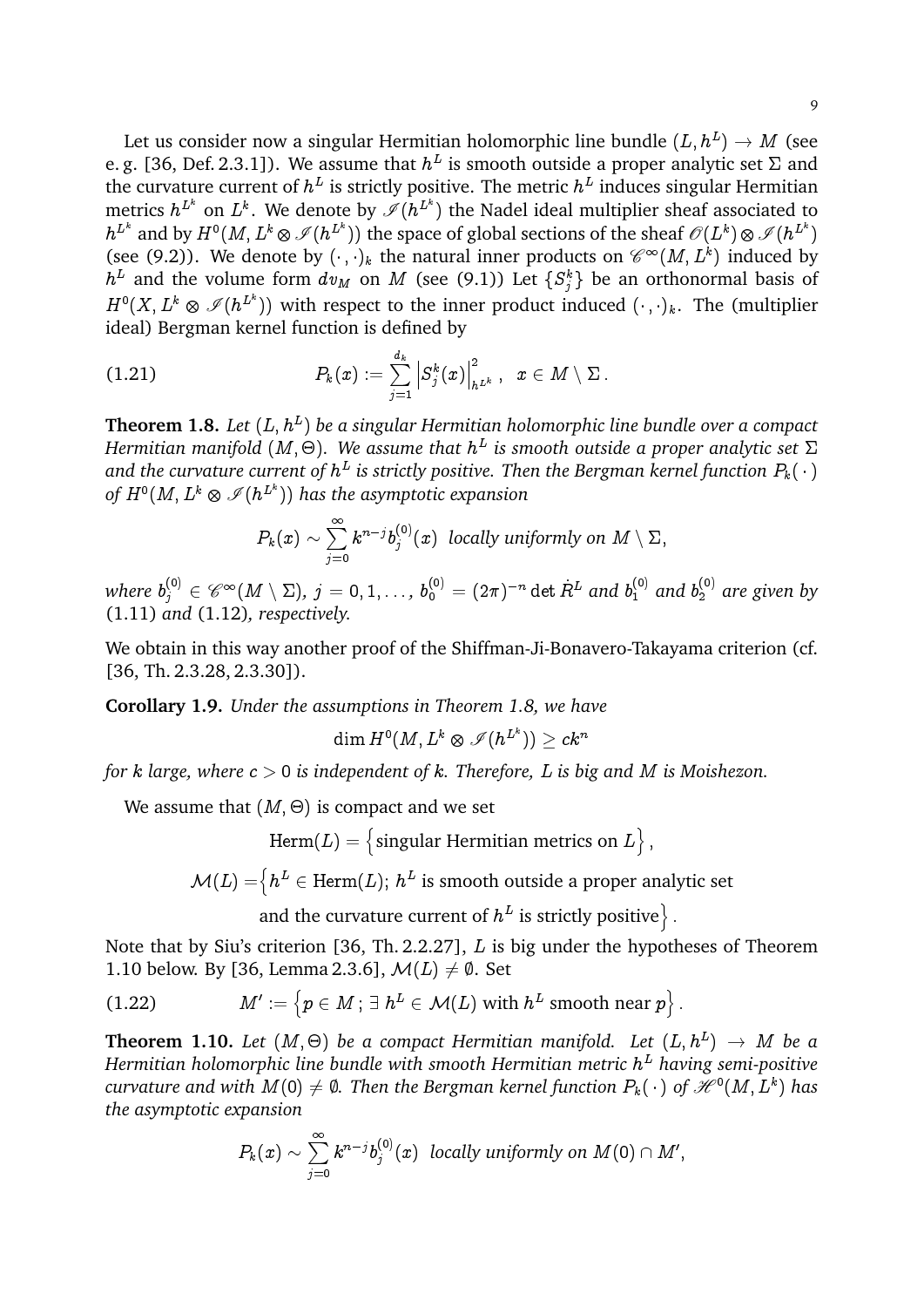where  $b_j^{(0)}\ \in\ \mathscr{C}^\infty(M(0)),\ b_0^{(0)}\ =\ (2\pi)^{-n}$ det  $R^L$  and  $b_1^{(0)}$  and  $b_2^{(0)}$  are given in (1.11) and (1.12)*, respectively.*

The existence of the asymptotic expansion from Theorem 1.10 was obtained by Berman [4] in the case of a projective manifold M.

*Remark* 1.11*.* (I) In Theorems 1.1, 1.6, we obtain the diagonal expansion of the kernels  $P_{k \ k}^{(q)}$  $\chi_{k,k^{-N_0}}^{(q)}(\cdot,\cdot)$  . We will prove actually more, namely the off-diagonal asymptotic expansion for  $P_{k,k}^{(q)}$  $\chi_{k,k-N_0}^{(q)}(x,y)$  on the non-degenerate part of  $L$ , see Theorem 4.11, Theorem 4.12 and Theorem 4.14 for the details. In the same vein, the diagonal expansions of the Bergman kernels from Theorems 1.6, 1.7, 1.8, 1.10 have off-diagonal counterparts. See Theorem 6.4, Theorem 9.1 and Theorem 8.3 for the details.

(II) Let  $E$  be a holomorphic vector bundle over  $M$ . Theorem 1.1, Theorem 1.3, Theorem 1.6, Theorem 1.8 and Theorem 1.10 and their off-diagonal counterparts can be generalized to the situation when  $L^k$  is replaced by  $L^k\otimes E.$  See Remark 4.13 and the discussions in the end of Section 4.4 and Section 5, for the details.

The layout of this paper is as follows. In Section 2 we collect some notations, definitions and statements we use throughout (geometric set-up, self-adjoint extension of the Kodaira Laplacian, Schwartz kernel theorem). In Section 3 we exhibit a microlocal Hodge decomposition for the Kohn Laplacian on a non-degenerate CR manifold and apply this to obtain the semiclassical Hodge decomposition for the Kodaira Laplacian on a complex manifold. In Section 4 we prove the existence of the asymptotic expansion of the spectral function associated to forms of energy less that  $k^{-N_0}$ . As a consequence we obtain the expansion of the Bergman kernel if the local  $O(k^{-n_0})$  spectral gap exists. In Section 5 we get an asymptotic upper bound near the degeneracy set of the curvature of L. In Section 6 we prove the expansion of the Bergman kernel on the positivity set of an adjoint semi-positive line bundle over a complete Kähler manifold. In Section 7 we prove an  $L^2$ -estimate for the  $\overline{\partial}$  for singular metrics. We use this estimate in Sections 8 and 9 to prove the existence of the Bergman kernel expansion for semi-positive line bundles and bundles endowed with a strictly positively-curved singular Hermitian metric. In Section 10 we apply the previous methods to obtain miscellaneous results, such as Bergman kernel expansion under various conditions and holomorphic Morse inequalities.

### 2. PRELIMINARIES

2.1. **Some standard notations.** We shall use the following notations:  $\mathbb{R}$  is the set of real numbers,  $\mathbb{N} = \{1, 2, \ldots\}$ ,  $\mathbb{N}_0 = \mathbb{N} \cup \{0\}$ . An element  $\alpha = (\alpha_1, \ldots, \alpha_n)$  of  $\mathbb{N}_0^n$  will be called a multiindex and the length of  $\alpha$  is:  $|\alpha| = \alpha_1 + \cdots + \alpha_n.$  Let  $x = (x_1, \ldots, x_n)$ be coordinates of  $\R^n$ . We write  $x^\alpha\,=\,x_1^{\alpha_1}\cdots x_n^{\alpha_n},\ \frac{\partial^{|\alpha|}}{\partial x^\alpha}\,=\,\partial_x^\alpha\,=\,\partial_{x_1}^{\alpha_1}\cdots\partial_{x_n}^{\alpha_n},\ \partial_{x_j}\,=\,\frac{\partial^{|\alpha|}}{\partial x^\alpha}\,$  $\frac{\partial}{\partial x_j},$  $D^{\, \alpha}_{\, x} \; = \; D^{\, \alpha_{1}}_{\, x_{1}} \cdots D^{\, \alpha_{\, n}}_{\, x_{\, n}}, \; D_{x} \; = \; \frac{1}{i}$  $\frac{1}{i}\partial _{x},\;D_{x_{j}}\;=\;\frac{1}{i}% \sum_{j\in N_{i}}\tilde{\gamma}_{j}(\vec{x})\;\;\text{and}\;\;\Omega_{n}=\frac{1}{i}% \sum_{j\in N_{i}}\tilde{\gamma}_{j}(\vec{x})\;\;\text{and}\;\;\Omega_{n}=\frac{1}{i}% \sum_{j\in N_{i}}\tilde{\gamma}_{j}(\vec{x})\;\;\text{and}\;\;\Omega_{n}=\frac{1}{i}% \sum_{j\in N_{i}}\tilde{\gamma}_{j}(\vec{x})\;\;\text{and}\;\;\Omega_{n}=\frac{1}{i}% \sum_{j\in N_{i}}\tilde{\gamma}_{j}(\vec{x})$  $\frac{1}{i}\partial_{x_j}.$  Let  $z\ =\ (z_1,\ldots,z_n),\ z_j\ =\ x_{2j-1}+ix_{2j},$  $j=1,\ldots,n,$  be coordinates of  $\mathbb{C}^n$ . We write  $z^\alpha\,=z_1^{\alpha_1}\cdots z_n^{\alpha_n},\ \overline{z}^\alpha\,=\overline{z}_1^{\alpha_1}\cdots\overline{z}_n^{\alpha_n},\ \frac{\partial^{|\alpha|}}{\partial z^\alpha}=z_1^{\alpha_1}\cdots\overline{z}_n^{\alpha_n}$  $\partial_z^\alpha\,=\,\partial_{z_1}^{\alpha_1}\cdots\partial_{z_n}^{\alpha_n},\ \partial_{z_j}\,=\,\frac{\partial}{\partial z}$  $\frac{\partial}{\partial z_j} \,=\, \frac{1}{2}$  $\frac{1}{2}(\frac{\delta}{\partial x_2}$  $\frac{\partial}{\partial x_{2j-1}} - i \frac{\partial}{\partial x}$  $\frac{\partial}{\partial x_{2j}}), \; j \, = \, 1, \ldots, n. \;\; \frac{\partial^{|\alpha|}}{\partial \overline{z}^{\alpha}}$  $\frac{\partial^{\vert \alpha \vert}}{\partial \overline{z}^{\alpha}} \, = \, \partial^{\alpha}_{\overline{z}} \, = \, \partial^{\alpha_{1}}_{\overline{z}_{1}}$  $\theta_{\overline z_1}^{\alpha_1}\cdots\theta_{\overline z_n}^{\alpha_n}$  $\frac{\alpha_n}{\overline{z}_n}$ ,  $\partial_{\overline z_j} = \frac{\partial}{\partial \overline z}$  $\frac{\partial}{\partial \overline{z}_j}=\frac{1}{2}$  $\frac{1}{2} \bigl( \frac{\partial}{\partial x_2}$  $\frac{\partial}{\partial x_{2j-1}} + i \frac{\partial}{\partial x}$  $\frac{\partial}{\partial x_{2j}}),\, j=1,\ldots,n.$ 

Let  $M$  be a complex manifold of dimension  $n$ . We always assume that  $M$  is paracompact. We denote charts on M by  $(D, z)$ , where  $z = (z_1, \ldots, z_n) : D \to \mathbb{C}^n$  are local coordinates. We set  $z_j\,=\,x_{2j-1}+ix_{2j},\ j\,=\,1,\ldots,n,$  where  $x\,=\,(x_1,\ldots,x_{2n})$  are real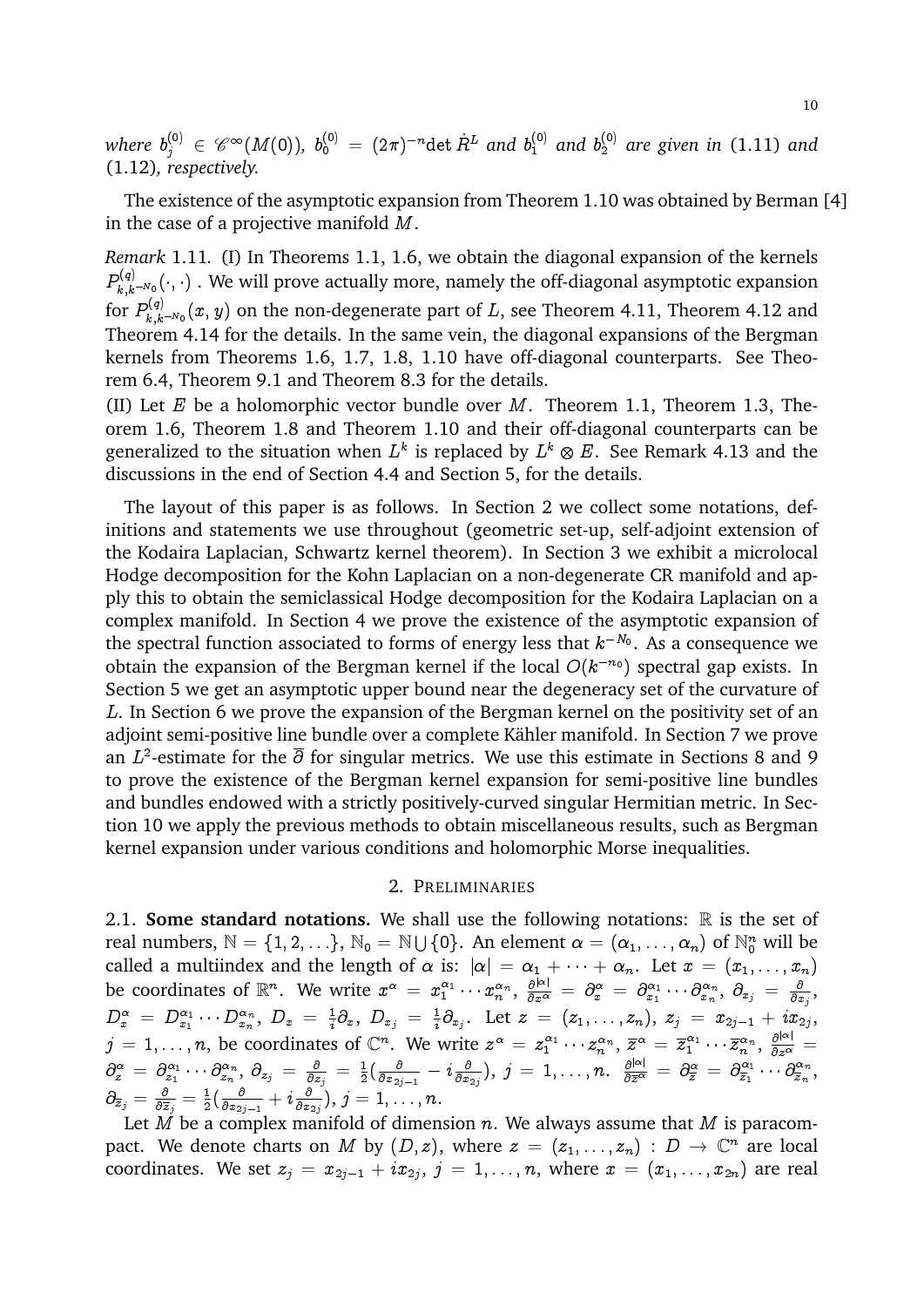coordinates on M. We write  $z = (z_1, \ldots, z_n) = (x_1, \ldots, x_{2n}) = x$ . For a multiindex  $J = (j_1, \ldots, j_q) \in \{1, \ldots, n\}^q$  we set  $|J| = q$ . We say that J is strictly increasing if  $1\leqslant j_1< j_2<\cdots< j_q\leqslant n.$  We put  $d\overline z^J=d\overline z_{j_1}\wedge\cdots\wedge d\overline z_{j_q}.$  A (0, *q*)-form  $f$  on  $M$  has the local representation

$$
f|_D=\sum_{|J|=q}{}' f_J(z) d\overline{z}^J\,,
$$

where  $\Sigma'$  means that the summation is performed only over strictly increasing multiindices.

Let  $\Omega$  be a  $\mathscr{C}^\infty$  paracompact manifold equipped with a smooth density of integration. We let T $\Omega$  and  $T^*\Omega$  denote the tangent bundle of  $\Omega$  and the cotangent bundle of  $\Omega$  respectively. The complexified tangent bundle of  $\Omega$  and the complexified cotangent bundle of  $\Omega$  will be denoted by  $\mathbb{C}T\Omega$  and  $\mathbb{C}T^*\Omega$  respectively. We write  $\langle \cdot \, , \cdot \, \rangle$  to denote the pointwise duality between  $T\Omega$  and  $T^*\Omega.$  We extend  $\langle\,\cdot\,,\,\cdot\,\rangle$  bilinearly to  $\mathbb{C} T\Omega\times \mathbb{C} T^*\Omega.$  Let  $E$ be a  $\mathscr{C}^\infty$  vector bundle over  $\Omega$ . We write  $E^*$  to denote the dual bundle of  $E.$  The fiber of  $E$  at  $x\in\Omega$  will be denoted by  $E_x.$  Let  $F$  be another vector bundle over  $\Omega.$  We write  $E \boxtimes F$  to denote the vector bundle over  $\Omega \times \Omega$  with fiber over  $(x, y) \in \Omega \times \Omega$  consisting of the linear maps from  $E_x$  to  $F_y.$  Let  $Y \subset \Omega$  be an open set. From now on, the spaces of smooth sections of  $E$  over  $Y$  and distribution sections of  $E$  over  $Y$  will be denoted by  $\mathscr{C}^{\infty}(Y, E)$  and  $\mathscr{D}'(Y, E)$  respectively. Let  $\mathscr{E}'(Y, E)$  be the subspace of  $\mathscr{D}'(Y, E)$  whose elements have compact support in Y. For  $s \in \mathbb{R}$ , we let  $H^s(Y, E)$  denote the Sobolev space of order  $s$  of sections of  $E$  over  $Y$ . Put

$$
H^s_{\text{loc}}\left(Y,E\right)=\{u\in \mathscr{D}'(Y,E);\, \varphi u\in H^s(Y,E), \forall \varphi\in \mathscr{C}_0^\infty(Y)\}
$$
 and  $H^s_{\text{comp}}\left(Y,E\right)=H^s_{\text{loc}}(Y,E)\cap \mathscr{E}'(Y,E).$ 

2.2. **Metric data.** Let  $(M, \Theta)$  be a complex manifold of dimension n, where  $\Theta$  is a smooth positive (1, 1) form, which induces a Hermitian metric  $\langle \cdot, \cdot \rangle$  on the holomorphic tangent bundle  $T^{(1,0)}M$ . In local holomorphic coordinates  $z~=~(z_1,\ldots,z_n),$  if  $\Theta = \sqrt{-1} \sum_{j,k=1}^n \Theta_{j,k} dz_j \wedge d\overline{z}_k$ , then  $\langle \frac{\partial}{\partial z_j} \rangle$  $\frac{\partial}{\partial z_j}$  ,  $\frac{\partial}{\partial z}$  $\frac{\partial}{\partial z_k} \big \rangle \ = \ \Theta_{j,k}, j,k \ = \ 1, \ldots, n. \ \ \textrm{Let} \ \ T^{(0,1)}M \ \ \textrm{be}$ the anti-holomorphic tangent bundle of  $M.$  We extend the Hermitian metric  $\langle\,\cdot\,,\cdot\,\rangle$  to  $\mathbb C TM$  in a natural way by requiring  $T^{(1,0)}M$  to be orthogonal to  $T^{(0,1)}M$  and  $\overline{\langle\,u\,,v\,\rangle}\,=\,$  $\langle \,\overline{u}\,,\overline{v}\,\rangle,\,u,v\in T^{(0,1)}M.$  Let  $T^{*(1,0)}M$  be the holomorphic cotangent bundle of  $M$  and let  $T^{*(0,1)}M$  be the anti-holomorphic cotangent bundle of  $M.$  For  $p,q\in \mathbb{N}_{0},$  let  $\Lambda^{p,q}T^*M=$  $\Lambda^pT^{*(1,0)}M \,\otimes\, \Lambda^qT^{*(0,1)}M$  be the bundle of  $(p,q)$  forms of  $M.$  We write  $\Lambda^{0,q}T^*M =$  $\Lambda^qT^{*(0,1)}M.$  The Hermitian metric  $\langle\,\cdot\,,\,\cdot\,\rangle$  on  $\mathbb CTM$  induces a Hermitian metric on  $\Lambda^{p,q}T^*M$ also denoted by  $\langle \cdot, \cdot \rangle$ . Let  $D \subset M$  be an open set. Let  $\Omega^{p,q}(D)$  denote the space of smooth sections of  $\Lambda^{p,q}T^*M$  over D. Similarly, if E is a vector bundle over D, then we let  $\Omega^{p,q}(D,E)$  denote the space of smooth sections of  $(\Lambda^{p,q}T^*M)\otimes E$  over  $D.$  Let  $\Omega^{p,q}_0(D,E)$ be the subspace of  $\Omega^{p,q}(D, E)$  whose elements have compact support in D.

If  $w\in\Lambda^rT^{*(0,1)}_zM,\,r\in\mathbb N,$  let  $(w\wedge)^*:\Lambda^{q+r}T^{*(0,1)}_zM\to\Lambda^qT^{*(0,1)}_zM,\ q\geq 0,$  be the adjoint of left exterior multiplication  $w\wedge: \Lambda^qT^{*(0,1)}_zM\to \Lambda^{q+r}T^{*(0,1)}_zM.$  That is,

$$
(2.1) \t\t \langle w \wedge u, v \rangle = \langle u, (w \wedge)^* v \rangle,
$$

for all  $u\in \Lambda^qT^{*(0,1)}_zM,\,v\in \Lambda^{q+r}T^{*(0,1)}_zM.$  Notice that  $(w\wedge)^*$  depends anti-linearly on  $w.$ 

In this paper, let  $(L, h^L)$  be a holomorphic line bundle over M, where the Hermitian fiber metric on  $L$  is denoted by  $h^L.$  Until further notice, we assume that  $h^L$  is smooth. Let  $R^L$  be the canonical curvature two form induced by  $h^L$ . Let  $\phi$  denote the local weights of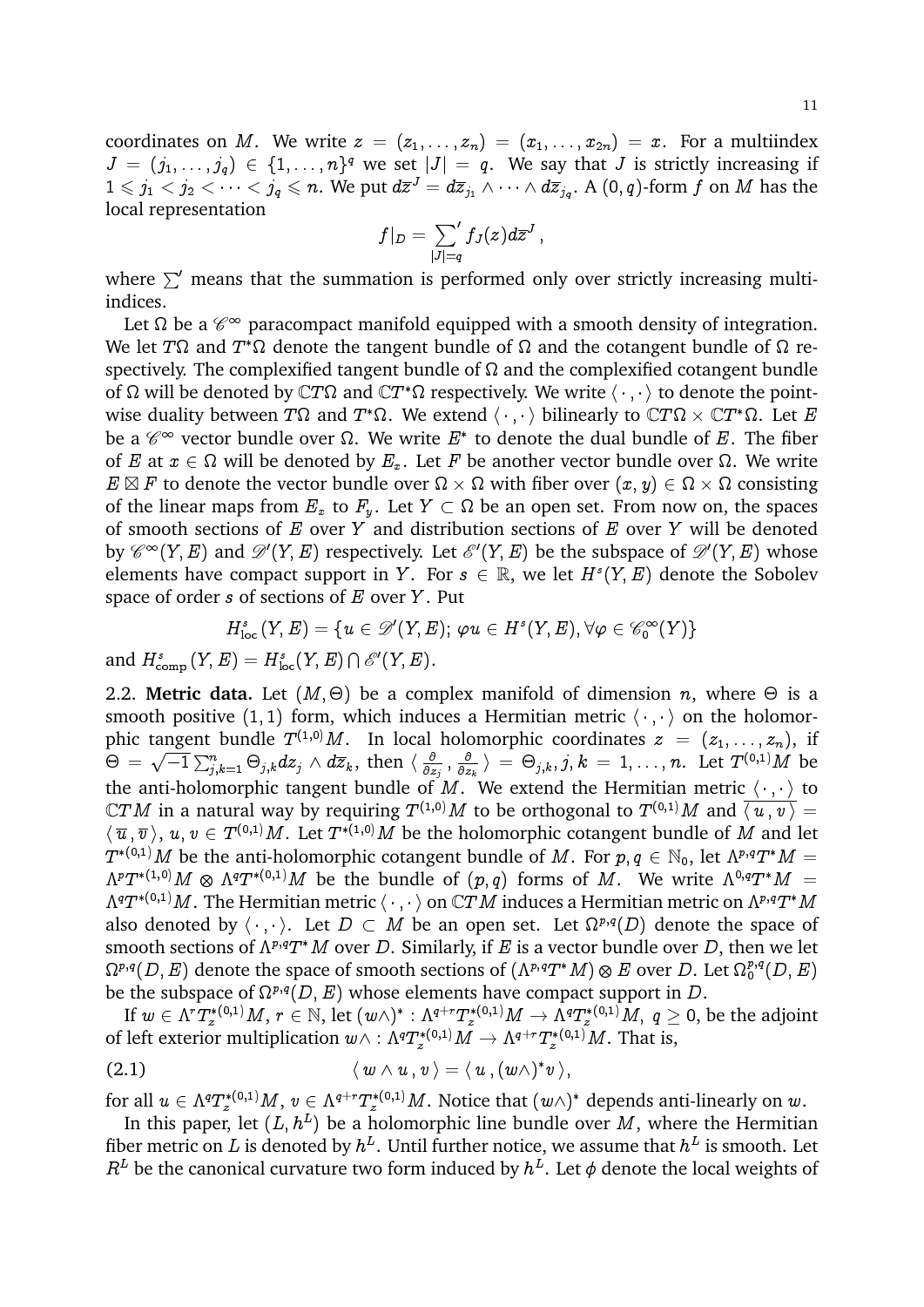the Hermitian metric such that 2 $\partial\overline{\partial}\phi = R^L.$  More precisely, if  $s(z)$  is a local trivializing section of L on an open subset  $D \subset M$ , then the pointwise norm of s is

(2.2) 
$$
|s(x)|^2 = |s(x)|_{h^L}^2 = e^{-2\phi(x)}, \quad \phi \in \mathscr{C}^{\infty}(D,\mathbb{R}).
$$

Let  $L^k,\;k\;>\;0,\;$  be the  $k$ -th tensor power of the line bundle  $L.$  The Hermitian fiber metric on  $L$  induces a Hermitian fiber metric on  $L^k$  that we shall denote by  $h^{L^k}.$  If s is a local trivializing section of L then  $s^k$  is a local trivializing section of  $L^k$ . For  $p,q\in\mathbb N_0,$  the Hermitian metric  $\langle\,\cdot\,,\cdot\,\rangle$  on  $\Lambda^{p,q}T^\ast M$  and  $h^{L^k}$  induce a Hermitian metric on  $\Lambda^{p,q}T^*M\mathop{\otimes} L^k,$  also denoted by  $\langle\,\cdot\,,\cdot\,\rangle.$  For  $f\in\Omega^{p,q}(M,L^k),$  we denote the pointwise norm  $\left|f(x)\right|^2:=\left|f(x)\right|^2_{h^{L^k}}=\langle f,f\rangle(x).$  We take  $dv_M=dv_M(x)$  as the induced volume form on M. The  $L^2$ -Hermitian inner products on the spaces  $\Omega_0^{p,q}(M,L^k)$  and  $\Omega_0^{p,q}(M)$  are given by

(2.3)  
\n
$$
(s_1, s_2)_k = \int_M \langle s_1, s_2 \rangle(x) dv_M(x), s_1, s_2 \in \Omega_0^{p,q}(M, L^k),
$$
\n
$$
(f_1, f_2) = \int_M \langle f_1, f_2 \rangle(x) dv_M(x), f_1, f_2 \in \Omega_0^{p,q}(M).
$$

We write  $\|f\|^2\,:=\,\|f\|^2_{h^{L^k}}\,=\,(f,f)_k,\;f\,\in\,\Omega_0^{p,q}(M,L^k).$  For  $g\,\in\,\Omega_0^{p,q}(M),$  we also write  $\left\|g\right\|^2 \vcentcolon= (g,g).$  Let  $L^2_{(p,q)}(M,L^k)$  be the completion of  $\Omega^{p,q}_0(M,L^k)$  with respect to  $\| \cdot \|.$ 

# 2.3. **A selfadjoint extension of the Kodaira Laplacian.** We denote by

(2.4) 
$$
\overline{\partial}_k : \Omega^{0,r}(M,L^k) \to \Omega^{0,r+1}(M,L^k)
$$

the Cauchy-Riemann operator with values in  $L^k$  and let

(2.5) 
$$
\overline{\partial}_k^* : \Omega^{0,r+1}(M,L^k) \to \Omega^{0,r}(M,L^k)
$$

denote the formal adjoint of  $\overline{\partial}_k$  with respect to  $(\cdot, \cdot)_k$ . Let

$$
(2.6) \qquad \qquad \Box_k^{(q)}:= \overline{\partial}_k \overline{\partial}_k^* + \overline{\partial}_k^* \overline{\partial}_k : \Omega^{0,q}(M,L^k) \to \Omega^{0,q}(M,L^k)
$$

be the Kodaira Laplacian acting on (0, $q$ )–forms with values in  $L^k.$  We extend  $\overline{\partial}_k$  to  $L^2_{(0,r)}(M,L^k)$  by

(2.7) 
$$
\overline{\partial}_k : \text{Dom } \overline{\partial}_k \subset L^2_{(0,r)}(M,L^k) \to L^2_{(0,r+1)}(M,L^k),
$$

where  ${\rm Dom\,}\overline{\partial}_k:=\{u\in L^2_{(0,r)}(M,L^k);\ \overline{\partial}_ku\in L^2_{(0,r+1)}(M,L^k)\},$  where for any  $u\in L^2_{(0,r)}(M,L^k),$  $\overline{\partial}_k u$  is defined in the sense of distributions. We also write

$$
(2.8) \qquad \qquad \overline{\partial}_k^* : \text{Dom } \overline{\partial}_k^* \subset L^2_{(0,r+1)}(M,L^k) \to L^2_{(0,r)}(M,L^k)
$$

to denote the Hilbert space adjoint of  $\overline\partial_k$  in the  $L^2$  space with respect to  $(\,\cdot\,,\,\cdot\,)_{k}.$  Let  $\Box^{(q)}_k$ k denote the Gaffney extension of the Kodaira Laplacian given by (2.9)

$$
\text{Dom\,}\Box_k^{(q)}=\left\{s\in L^2_{(0,q)}(M,L^k);\,s\in\text{Dom\,}\overline\partial_k\cap\text{Dom\,}\overline\partial_k^*,\ \overline\partial_ku\in\text{Dom\,}\overline\partial_k^*,\ \overline\partial_k^*u\in\text{Dom\,}\overline\partial_k\right\}\,,
$$

and  $\Box_k^{(q)}s\,=\,\overline\partial_k\overline\partial_k^{\,\,*}$  $\overline{k} s + \overline{\partial}_{k}^{\ast} \overline{\partial}_{k} s \,\, \text{for} \,\, s \in \text{Dom\,}^{\left(q\right)}_{k}$  $\binom{q}{k}$ . By a result of Gaffney [36, Prop. 3.1.2],  $\Box^{(q)}_\iota$  $\mathcal{F}_{k}^{(q)}$  is a positive self-adjoint operator. Note that if  $M$  is complete, the Kodaira Laplacian  $\Box^{(q)}_\iota$  $\mathbf{k}^{(q)}$  is essentially selfadjoint [36, Cor. 3.3.4] and the Gaffney extension coincides with the unique selfadjoint extension of  $\square^{(q)}_k$  $\frac{(q)}{k}$ .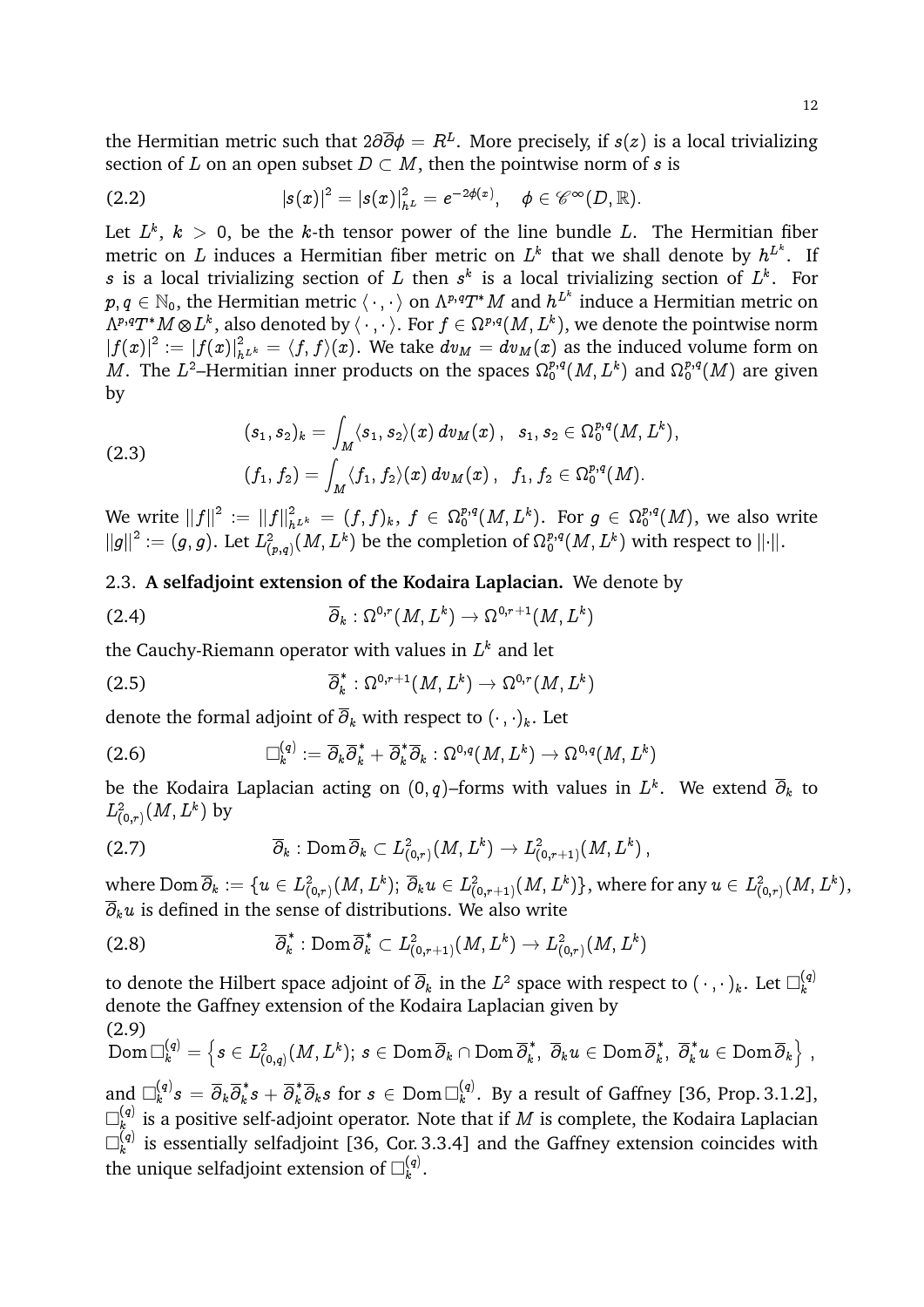2.4. **Schwartz kernel theorem.** We recall the Schwartz kernel theorem [28, Th. 5.2.1, 5.2.6], [46, p. 296]. Let  $\Omega$  be a  $\mathscr{C}^\infty$  paracompact manifold equipped with a smooth density of integration. Let E and F be smooth vector bundles over  $\Omega$ . Then any continuous linear operator  $A$  :  $\mathscr{C}_0^\infty(\Omega,E)\to \mathscr{D}'(\Omega,F)$  has a Schwartz distribution kernel, denoted  $K_A(x, y)$  or  $A(x, y)$ . Moreover, the following two statements are equivalent

- (I) A is continuous:  $\mathscr{E}'(\Omega, E) \to \mathscr{C}^{\infty}(\Omega, F)$ ,
- (II)  $K_A(x, y) \in \mathscr{C}^\infty(\Omega \times \Omega, E_y \boxtimes F_x).$

If A satisfies (I) or (II), we say that A is a *smoothing operator*. Furthermore, A is smoothing if and only if  $A:H_{\rm comp}^s(\Omega,E)\to H_{\rm loc}^{s+N}(\Omega,F)$  is continuous, for all  $N\geq 0,$   $s\in\mathbb{R}.$  We say that  $A$  is properly supported if  $\text{Supp}\, K_A\subset \Omega\times\Omega$  is proper. That is, the two projections:  $t_x$  :  $(x,y)\in \operatorname{Supp} K_A\to x\in \Omega,$   $t_y$  :  $(x,y)\in \operatorname{Supp} K_A\to y\in \Omega$  are proper. We say that  $A$  is smoothing away the diagonal if  $\chi_1A\chi_2$  is smoothing, for all  $\chi_1,\chi_2\in{\mathscr{C}^\infty_0}(\Omega)$ with  $\mathrm{Supp\,}\chi_1\cap\mathrm{Supp\,}\chi_2=\emptyset.$ 

Let  $H(x,y)\, \in\, \mathscr{D}'(\Omega\times \Omega,E_y\boxtimes F_x).$  We write  $H$  to denote the continuous operator  $H:\mathscr{C}_0^\infty(\Omega,E)\to\mathscr{D}'(\Omega,F)$  with distribution kernel  $H(x,y).$  In this work, we identify  $H$ with  $H(x,y).$  Let  $A,B:$   $\mathscr{C}_0^\infty(\Omega,E)\to \mathscr{D}'(\Omega,F)$  be continuous operators. We write  $A\equiv B$ or  $A(x, y) \equiv B(x, y)$  if  $A - B$  is a smoothing operator.

#### 3. SZEGÖ KERNELS AND SEMI-CLASSICAL HODGE DECOMPOSITION

The goal of this Section is to prove the semiclassical Hodge decomposition for the Kodaira Laplacian, i.e. to find a semi-classical partial inverse and an approximate kernel for  $\Box^{(q)}_\iota$  $\binom{q}{k}$ , cf. Theorem 3.10. For this purpose we reduce the analysis of the Kodaira Laplacian to the analysis of the Kohn Laplacian on the Grauert tube of the line bundle L. In Section 3.1 we recall the construction of these two objects. Section 3.2 contains a detailed study of the microlocal Hodge decomposition of the Kohn Laplacian on a non-degenerate CR manifold and especially on the Grauert tube, by following [29]. Finally, in Section 3.3 we apply this results in order to obtain the semi-classical Hodge decomposition for the Kodaira Laplacian.

3.1. **The associated CR manifold.** Let  $(M, \Theta)$  be a Hermitian manifold and  $(L, h^L)$  be a holomorphic Hermitian line bundle on M. Let  $(L^*, h^{L^*})$  be the dual bundle of L. We denote

(3.1) 
$$
G := \{v \in L^*; |v|_{h^{L^*}} < 1\}, \quad X := \partial G = \{v \in L^*; |v|_{h^{L^*}} = 1\}.
$$

The domain G is called *Grauert tube* associated to L. We denote

$$
T^{(1,0)}X:=T^{(1,0)}L^*\cap\mathbb{C} TX\ ,\quad T^{(0,1)}X:=T^{(0,1)}L^*\cap\mathbb{C} TX\ .
$$

Then  $(X, T^{(1,0)}X)$  is a CR manifold of dimension  $2n+1$  and the bundle  $T^{(1,0)}X$  is called the holomorphic tangent bundle of X. The manifold X is equipped with a natural  $S^1$ action. Locally X can be represented in local holomorphic coordinates  $(z, \lambda)$ , where  $\lambda$ is the fiber coordinate, as the set of all  $(z, \lambda)$  such that  $|\lambda|^2 e^{2\phi(z)} = 1$ , where  $\phi$  is a local weight of  $h^L.$  The  $S^1$  action on  $X$  is given by  $e^{i\theta}\circ(z,\lambda)=(z,e^{i\theta}\lambda),$   $e^{i\theta}\in S^1,$   $(z,\lambda)\in X.$ Let  $Y$  be the global real vector field on  $X$  determined by

$$
Yu(x)=\frac{\partial}{\partial \theta}u(e^{i\theta}\circ x)|_{\theta=0}\quad\text{ for all }u\in\mathscr{C}^\infty(X)\,.
$$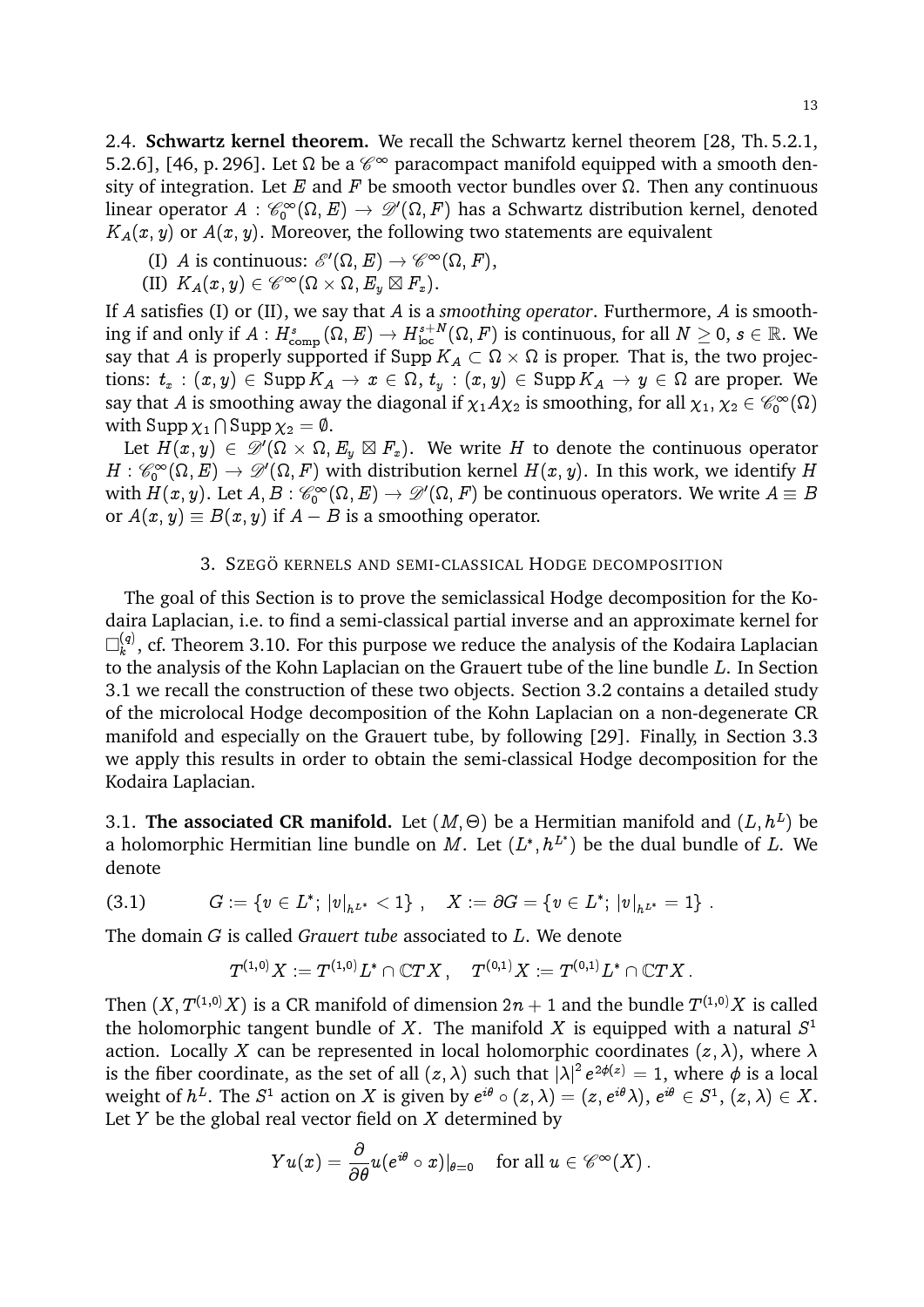Let  $\pi : X \to M$  be the natural projection. We have the bijective map:

$$
\pi^*: T^{(1,0)}X\oplus T^{(0,1)}X \to T^{(1,0)}M\oplus T^{(0,1)}M\ , \quad W\to \pi^*W,
$$

where  $(\pi^*W)f = W(f \circ \pi),$  for all  $f \in \mathscr{C}^\infty(M).$  We take the Hermitian metric  $\langle\,\cdot\,,\cdot\,\rangle$  on  $\mathbb CTX$  so that  $Y\bot\big(T^{(1,0)}X\oplus T^{(0,1)}X\big),$   $\langle\,Y\,,Y\,\rangle=1$  and  $\langle\,Z\,,W\,\rangle=\langle\,\pi^*Z\,,\pi^*W\,\rangle,\,Z,W\in$  $T^{(1,0)}X\oplus T^{(0,1)}X.$  The Hermitian metric  $\langle\,\cdot\,,\cdot\,\rangle$  on  $\mathbb CTX$  induces, by duality, a Hermitian metric on the complexified cotangent bundle  $\mathbb{C}T^*X$  that we shall also denote by  $\langle \cdot, \cdot \rangle$ .  $\text{Define }\, T^{*(1,0)}X\, := \Bigr( T^{(0,1)}X \oplus \mathbb{C} Y \Bigr)^{\perp} \ \subset \ \mathbb{C} T^{*}X,\,\, T^{*(0,1)}X\, := \Bigr( T^{(1,0)}X \oplus \mathbb{C} Y \Bigr)^{\perp} \ \subset \ \mathbb{C} T^{*}X.$ For  $q\in \mathbb{N}$ , the bundle of  $(0,q)$  forms of  $X$  is given by  $\Lambda^qT^{*(0,1)}X:=\Lambda^q\big(T^{*(0,1)}X\big).$  The Hermitian metric  $\langle\,\cdot\,,\cdot\,\rangle$  on  $\mathbb CT^*X$  induces a Hermitian metric on  $\Lambda^qT^{*(0,1)}X$  also denoted by  $\langle \cdot , \cdot \rangle$ .

Locally there is a real one form  $\omega_0$  of length one which is pointwise orthogonal to  $T^{*(0,1)}X\oplus T^{*(1,0)}X.$   $\omega_0$  is unique up to the choice of sign. We take  $\omega_0$  so that  $\langle\,\omega_0\,,Y\,\rangle=$  $-1$ . Therefore  $\omega_0$ , so chosen, is globally defined.

The *Levi form*  ${\mathcal L}_p$  *of*  $X$  *at*  $p\in X$  *is the Hermitian quadratic form on*  $T^{(1,0)}_pX$  *defined as* follows:

(3.2) 
$$
\mathcal{L}_p(U,\overline{V})=\frac{1}{2i}\langle [\mathcal{U},\overline{\mathcal{V}}](p),\omega_0(p)\rangle, \quad U,V\in T_p^{(1,0)}X
$$

where  $\mathcal{U},\mathcal{V}\in\mathscr{C}^\infty(X,T^{(1,0)}X)$  that satisfy  $\mathcal{U}(p)=U,$   $\mathcal{V}(p)=V$  and  $[\mathcal{U}$  ,  $\overline{\mathcal{V}}]=\mathcal{U}\overline{\mathcal{V}}-\overline{\mathcal{V}}\mathcal{U}$ denotes the commutator of  $U$  and  $\overline{V}$ .

Let  $B\, \subset\, X$  be an open set. Let  $\Omega^{0,q}(B)$  denote the space of smooth sections of  $\Lambda^qT^{*(0,1)}X$  over  $B.$  Let  $\Omega^{0,q}_0(B)$  be the subspace of  $\Omega^{0,q}(B)$  whose elements have compact support in  $B.$  Let  $\overline\partial_b\,:\, \Omega^{0,q}(X)\,\to\,\Omega^{0,q+1}(X)$  be the tangential Cauchy-Riemann operator. We take  $dv_x = dv_x(x)$  as the induced volume form on X. Then, we get natural inner product (, ) on  $\Omega^{0,q}(X)$ . Let  $\overline{\partial}_{b}^{*}$  $\frac{\ast}{b}:\Omega^{0,q+1}(X)\rightarrow \Omega^{0,q}(X)$  be the formal adjoint of  $\overline{\partial}_{b}$ with respect to  $($ ,  $)$ . The *Kohn Laplacian* on  $(0, q)$  forms is given by

$$
\Box^{(q)}_b:= \overline\partial_b\overline\partial^{~*}_b + \overline\partial^{~*}_b\overline\partial_b:\Omega^{0,q}(X)\to \Omega^{0,q}(X)\,.
$$

We introduce now a local holomorphic frame and local coordinates in terms of which we shall write down the operators explicitly. Let  $s(z)$  be a local trivializing section of L on an open set  $D \in M$ . We have  $|s(z)|^2_{h^L} = e^{-2\phi(z)}$ . Then,  $s^*(z) := s^{-1}(z)$  is a local trivializing section of  $L^*$  on  $D\Subset M.$  We have  $|s^*(z)|^2_{h^{L^*}}=e^{2\phi(z)}.$  Let  $z=(z_1,\ldots,z_n)$  be holomorphic local coordinates of D. We identify D with an open set of  $\mathbb{C}^n$ . We have the local diffeomorphism:

$$
(3.3) \qquad \qquad \tau:(z,\theta)\in D\times ]-\varepsilon_0, \varepsilon_0[\to e^{-\phi(z)}s^*(z)e^{-i\theta}\in X,\;\;0<\varepsilon_0\leq \pi.
$$

It is convenient to work with the local coordinates  $(z, \theta)$ . In terms of the coordinates  $(z, \theta)$ , it is straightforward to see that  $Y = -\frac{\partial}{\partial \theta}$ . Moreover, the fiber  $T_v^{*(1,0)}X$ , for  $v =$  $e^{-\phi(z)}s^*(z)e^{-i\theta}\in X,$  is the vector space spanned by  $\frac{\partial}{\partial z_j}-i\frac{\partial\phi}{\partial z_j}$  $\frac{\partial \phi}{\partial z_j}(z) \frac{\partial}{\partial \theta}, \, j=1,\ldots,n.$  Further, let  $\overline{Z}_j,\,j=1,\ldots,n,$  be an orthonormal basis for the holomorphic tangent bundle  $T^{(1,0)}M$ and let  $\overline{e}_j,\ j=1,\ldots,n,$  be an orthonormal basis of  $T^{*(1,0)}M$  which is dual to  $\overline{Z}_j,\ j=1$ 1, ..., *n*. Then,  $\overline{Z}_j - i\overline{Z}_j(\phi)\frac{\partial}{\partial \theta}$ ,  $j = 1, ..., n$ , is an orthonormal basis for  $T^{(1,0)}X$  and  $\overline e_j,\ j=1,\ldots,n,$  is an orthonormal basis for  $T^{*(1,0)}X$  which is dual to  $\overline Z_j-i\overline Z_j(\phi)\frac\partial{\partial\theta},$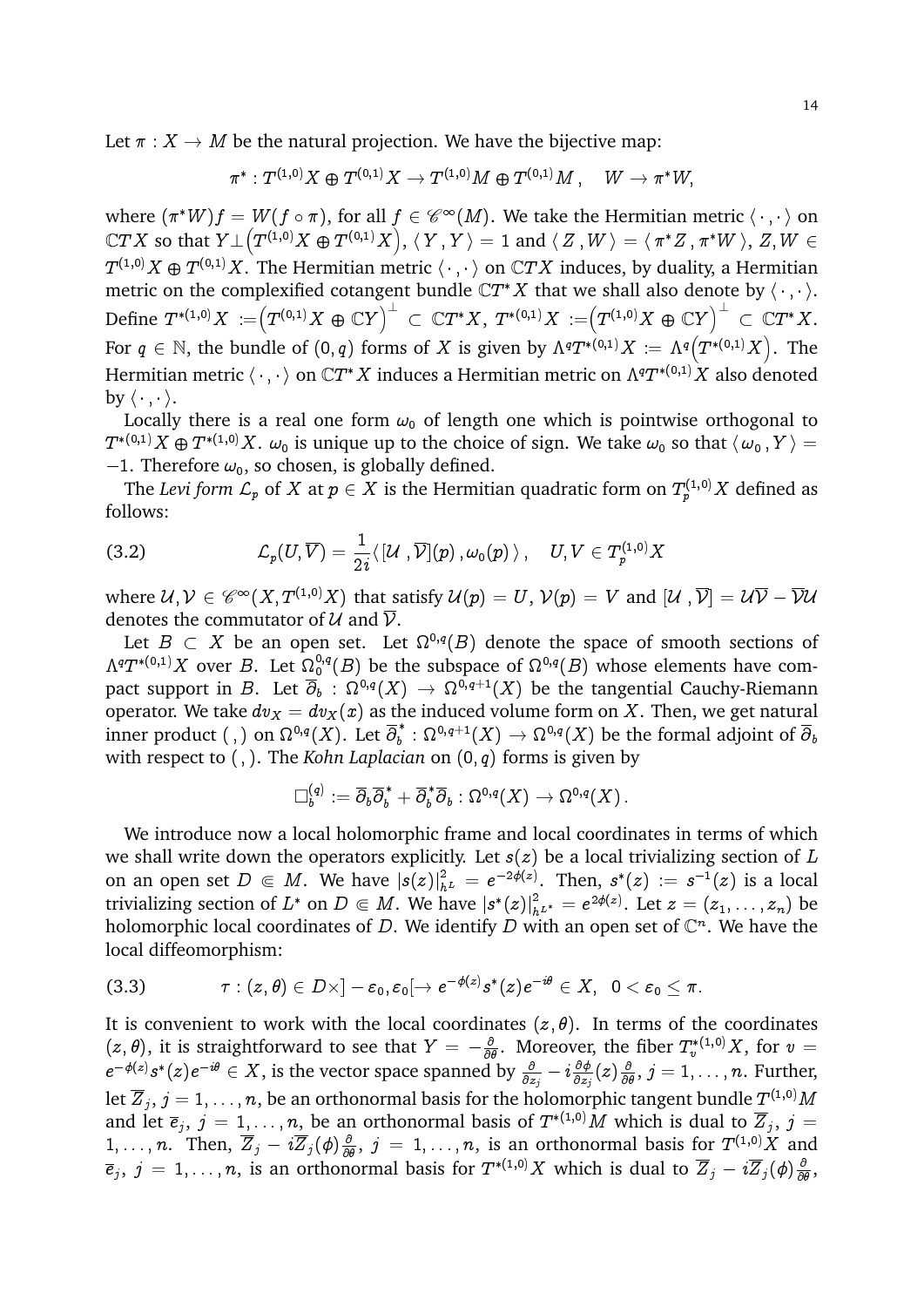$j = 1, \ldots, n$ . Furthermore, we can check that

(3.4) 
$$
\omega_0 = d\theta + \sum_{j=1}^n (-iZ_j(\phi)e_j + i\overline{Z}_j(\phi)\overline{e}_j).
$$

From this, we can compute  $\mathcal{L}_p(\frac{\delta}{\delta z})$  $\frac{\partial}{\partial z_j}\,-\,i\frac{\partial\phi}{\partial z_j}$  $\frac{\partial \phi}{\partial z_j}(\pi(p)) \frac{\partial}{\partial \theta}, \frac{\partial}{\partial \overline{z}}$  $\frac{\partial}{\partial \overline{z}_k} + i \frac{\partial \phi}{\partial \overline{z}_k}$  $\frac{\partial \phi}{\partial \overline{z}_k}(\pi(p)) \frac{\partial}{\partial \theta} ) \; = \; \frac{\partial^2 \phi}{\partial z_j \partial \overline{z}}$  $\frac{\partial^2 \phi}{\partial z_j \partial \overline{z}_k}(\pi(p)),$  $j, k = 1, \ldots, n, \, p \in X.$  Thus, for a given point  $p \in X,$  we have (3.5)

$$
\begin{aligned} \mathcal{L}_p(U,\overline{V})&=\langle\ \partial\overline{\partial}\phi(\pi(p))\,,\pi^*U\wedge\pi^*\overline{V}\,\rangle\\&=\langle\ \frac{1}{2}R^L(\pi(p))\,,\pi^*U\wedge\pi^*\overline{V}\,\rangle=\langle\ \frac{1}{2}\dot{R}^L(\pi(p))\pi^*U\,,\pi^*V\,\rangle,\ \ \forall\ U,V\in T^{(1,0)}_pX.\end{aligned}
$$

We deduce the following:

**Proposition 3.1.** Let  $(L, h^L)$  be a Hermitian holomorphic line bundle over a complex manifold M and let  $X\subset L^*$  be the boundary of the Grauert tube. Let  $p\in X.$  If the curvature  $R^L$  has signature  $(n_-, n_+)$  at  $\pi(p)$ , then  $\mathcal{L}_p$  has signature  $(n_-, n_+)$ .

We define the operators  $\overline{\partial}_s, \, \overline{\partial}^*_s$  $_{s}^{*},$   $\Box_{s}^{(q)},$  which are the local versions of the operators  $\overline{\partial}_{k},$  $\overline{\partial}_k^*$  $_{k}^{\ast },$   $\square _{k}^{\left( q\right) }$  $\kappa_k^{(q)}$  (see (2.4)-(2.9)), by the following equations:

(3.6)  
\n
$$
\overline{\partial}_s = \overline{\partial} + k(\overline{\partial}\phi) \wedge : \Omega^{0,q}(D) \to \Omega^{0,q+1}(D),
$$
\n
$$
\overline{\partial}_s^* = \overline{\partial}^* + k\big((\overline{\partial}\phi) \wedge \big)^* : \Omega^{0,q+1}(D) \to \Omega^{0,q}(D),
$$
\n
$$
\Box_s^{(q)} = \overline{\partial}_s \overline{\partial}_s^* + \overline{\partial}_s^* \overline{\partial}_s : \Omega^{0,q}(D) \to \Omega^{0,q}(D).
$$

Here  $\overline\partial^*:\Omega^{0,q+1}(D)\to\Omega^{0,q}(D)$  is the formal adjoint of  $\overline\partial$  with respect to ( , ). We have the unitary identifications:

$$
\Omega^{0,q}(D,L^k)\longleftrightarrow \Omega^{0,q}(D)\\ f=s^kg\longleftrightarrow \widehat{f}(z)=e^{-k\phi}s^{-k}f=g(z)e^{-k\phi(z)},\quad g\in \Omega^{0,q}(D),\\ \overline{\partial}_k\longleftrightarrow \overline{\partial}_s,\quad \overline{\partial}_kf=s^ke^{k\phi}\overline{\partial}_s\widehat{f},\\ \overline{\partial}_k^*\longleftrightarrow \overline{\partial}_s^*,\quad \overline{\partial}_kf^* =s^ke^{k\phi}\overline{\partial}_s^*\widehat{f},\\ \square_k^{(q)}\longleftrightarrow \square_s^{(q)},\quad \square_k^{(q)}f=s^ke^{k\phi}\square_s^{(q)}\widehat{f}\,.
$$

We continue to work with the local coordinates  $(z, \theta)$ . As above, let  $(Z_j)_{j=1}^n$  be an orthonormal basis for  $T^{(0,1)}M$  and let  $(e_j)_{j=1}^n$  be an orthonormal basis for  $T^{*(0,1)}M$  which is dual to  $(Z_j)_{j=1}^n.$  We can check that

(3.8) 
$$
\overline{\partial}_b = \sum_{j=1}^n (e_j \wedge) \circ (Z_j + i Z_j(\phi) \frac{\partial}{\partial \theta}) + \sum_{j=1}^n ((\overline{\partial} e_j) \wedge) \circ (e_j \wedge)^*
$$

and correspondingly

(3.9) 
$$
\overline{\partial}_b^* = \sum_{j=1}^n ((e_j \wedge)^*) \circ (Z_j^* + i \overline{Z}_j(\phi) \frac{\partial}{\partial \theta}) + \sum_{j=1}^n (e_j \wedge) \circ ((\overline{\partial} e_j) \wedge)^*,
$$

where  $Z_j^*$  is the formal adjoint of  $Z_j$  with respect to (, ).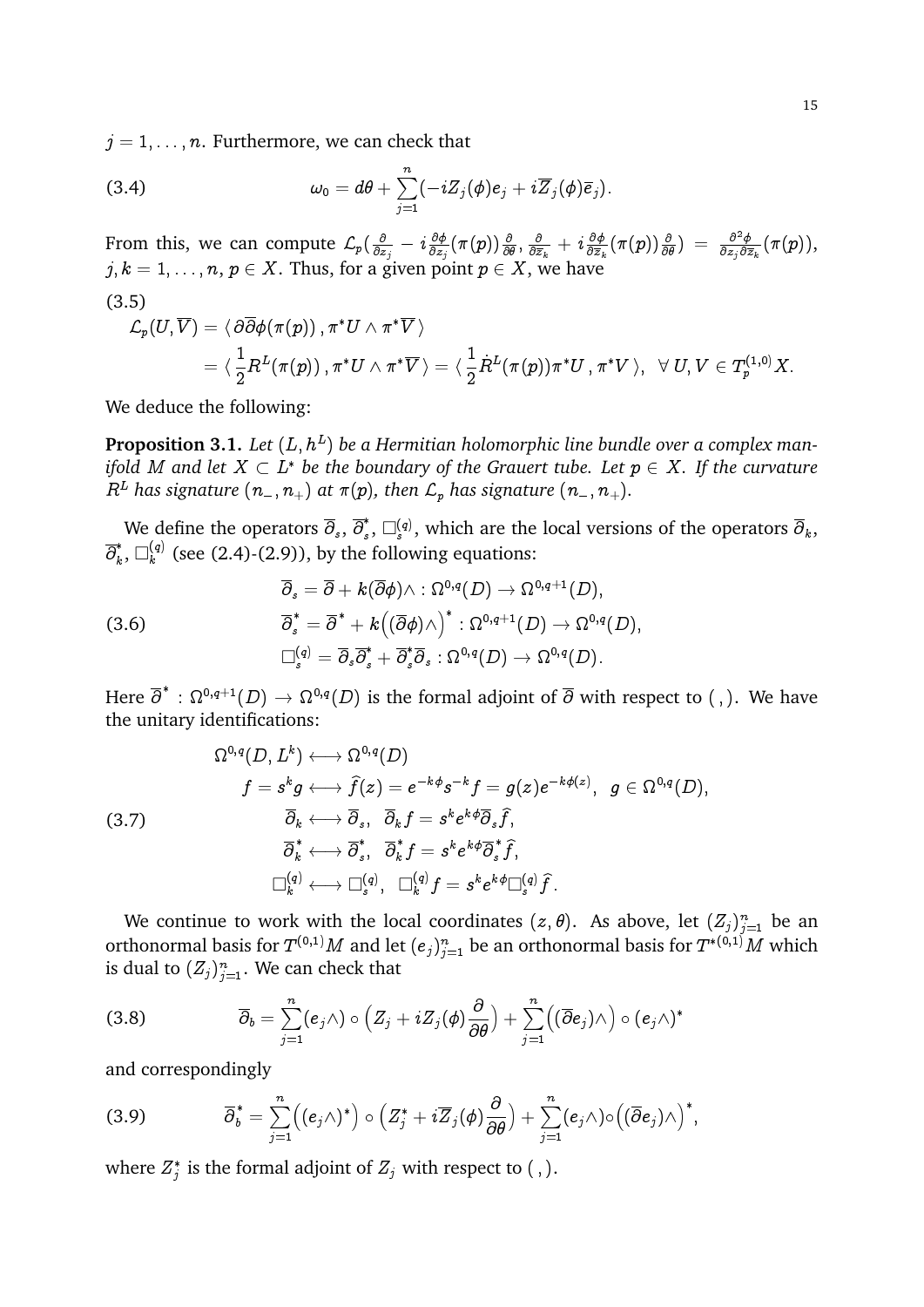Let  $\overline{\partial}_s$  and  $\overline{\partial}_s^*$  be as in (3.7) and (3.6). We can check that

(3.10) 
$$
\overline{\partial}_s = \sum_{j=1}^n (e_j \wedge) \circ (Z_j + k Z_j(\phi)) + \sum_{j=1}^n ((\overline{\partial} e_j) \wedge) \circ (e_j \wedge)^*,
$$

$$
\overline{\partial}_s^* = \sum_{j=1}^n ((e_j \wedge)^*) \circ (Z_j^* + k \overline{Z}_j(\phi)) + \sum_{j=1}^n (e_j \wedge) \circ ((\overline{\partial} e_j) \wedge)^*.
$$

From now on, we identify  $\Lambda^qT^{*(0,1)}M$  with  $\Lambda^qT^{*(0,1)}X$ . From (3.7), (3.6), explicit formulas of  $\overline{\partial}_s$ ,  $\overline{\partial}_s^*$  and (3.8), (3.9), we get

(3.11) 
$$
\Box_k^{(q)} f = s^k e^{k\phi} e^{ik\theta} \Box_b^{(q)} (\widehat{f} e^{-ik\theta}),
$$

for all  $f \in \Omega^{0,q}(D,L^k),$  where  $\widehat{f}$  is given by (3.7). Let  $u(z,\theta)\in\Omega_{0}^{0,q}(D\times (-\varepsilon_{0},\varepsilon_{0})).$  Note that

$$
k\int e^{i\theta k}u(z,\theta)d\theta=\int (-i)\frac{\partial}{\partial \theta}(e^{i\theta k})u(z,\theta)d\theta=\int e^{i\theta k}i\frac{\partial u}{\partial \theta}(z,\theta)d\theta.
$$

From this observation and explicit formulas of  $\overline\partial_b, \, \overline\partial_b^*$  $\bar{b}$ ,  $\overline{\partial}_s$  and  $\overline{\partial}_s^*$  $\int_{s}^{t}$  (see (3.8), (3.9) and (3.10)), we conclude that

(3.12) 
$$
\Box_s^{(q)}\left(\int e^{i\theta k} u(z,\theta)d\theta\right) = \int e^{i\theta k} (\Box_b^{(q)} u)(z,\theta)d\theta,
$$

for all  $u(z,\theta)\in \Omega_{0}^{0,q}(D\times (-{\varepsilon}_{0},{\varepsilon}_{0})).$ 

3.2. **Approximate Szegö kernels.** In this Section we establish the existence of a microlocal Hodge decomposition of the Kohn Laplacian on an open set of a CR manifold where the Levi form is non-degenerate. The approximate Szegö kernel is a Fourier integral operator with complex phase in the sense of Melin-Sjöstrand [41]. We then specialize to the case of the Grauert tube of a line bundle and give a useful formula for the phase function of the approximate Szegö kernel in Theorem 3.8.

Theorems 3.2-3.4 are consequences of the analysis from chapter 6 and chapter 7 of part I in [29]. In [29] the existence of the microlocal Hodge decomposition is stated for compact CR manifolds, but the construction and arguments used are essentially local.

**Theorem 3.2.** *Let* X *be an orientable CR manifold whose Levi form* L *is non-degenerate of constant signature*  $(n_-, n_+)$  *at each point of an open set*  $B \in X$ *. Let*  $q \neq n_-, n_+$ *. There exists a properly supported continuous operator*

(3.13) 
$$
A: \begin{cases} H_{\text{loc}}^{s}(B, \Lambda^{q}T^{*(0,1)}X) \to H_{\text{loc}}^{s+1}(B, \Lambda^{q}T^{*(0,1)}X), \\ H_{\text{comp}}^{s}(B, \Lambda^{q}T^{*(0,1)}X) \to H_{\text{comp}}^{s+1}(B, \Lambda^{q}T^{*(0,1)}X) \end{cases}
$$

for all  $s\geq$  0, such that  $A$  is smoothing away the diagonal and  $\Box_{b}^{(q)}A\equiv I.$ 

For  $m\in \mathbb{R}$  let  $S^m_{1,0}$  be the Hörmander symbol space (see Grigis-Sjöstrand [26, Def. 1.1] for the precise meaning of  $S^m_{1,0}$ ). Let  $p_0(x,\xi)\in \mathscr{C}^\infty(T^*X)$  be the principal symbol of  $\square_b^{(q)}$  $\stackrel{(q)}{b}$ . Note that  $p_0(x,\xi)$  is a polynomial of degree 2 in  $\xi.$  The characteristic manifold of  $\square_b^{(q)}$  $\int_b^{(q)}$  is given by  $\Sigma = \Sigma^+ \cup \Sigma^-$ , where

$$
\begin{aligned} \Sigma^+ &= \left\{ (x, \lambda \omega_0(x)) \in T^*X; \ \lambda > 0 \right\}, \\ \Sigma^- &= \left\{ (x, \lambda \omega_0(x)) \in T^*X; \ \lambda < 0 \right\}. \end{aligned}
$$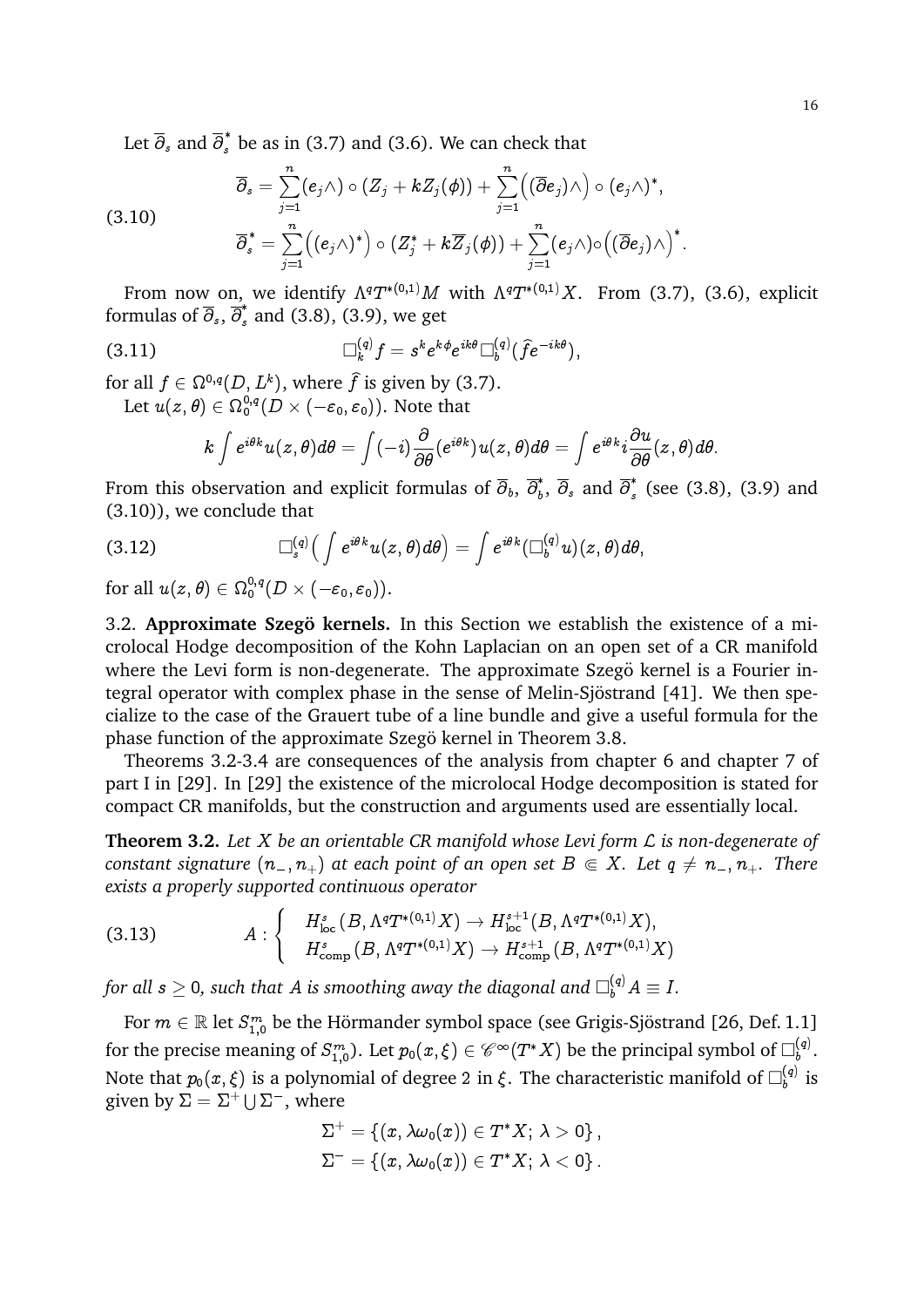$$
A: \begin{cases} H^s_{\mathrm{loc}}\left(B, \Lambda^q T^{*(0,1)}X\right) \to H^{s+1}_{\mathrm{loc}}(B, \Lambda^q T^{*(0,1)}X), \\ H^s_{\mathrm{comp}}\left(B, \Lambda^q T^{*(0,1)}X\right) \to H^{s+1}_{\mathrm{comp}}\left(B, \Lambda^q T^{*(0,1)}X\right), \\ S_-, S_+: \begin{cases} \colon H^s_{\mathrm{loc}}\left(B, \Lambda^q T^{*(0,1)}X\right) \to H^s_{\mathrm{loc}}\left(B, \Lambda^q T^{*(0,1)}X\right), \\ H^s_{\mathrm{comp}}\left(B, \Lambda^q T^{*(0,1)}X\right) \to H^s_{\mathrm{comp}}\left(B, \Lambda^q T^{*(0,1)}X\right), \end{cases}
$$

*for all*  $s \geq 0$ , such that  $A, S_-, S_+$  are smoothing away the diagonal and

$$
\Box_b^{(q)} A+S_-+S_+=I\,,\quad\Box_b^{(q)} S_-\equiv 0,\ \Box_b^{(q)} S_+\equiv 0,\\ A\equiv A^*\,,\quad S_-\equiv S_-^*\equiv S_-^2\,,\quad S_+\equiv S_+^*\equiv S_+^2\,,\quad S_-S_+\equiv S_+S_-\equiv 0,
$$

where  $A^*$ ,  $S^*_-$  and  $S^*_+$  are the formal adjoints of  $A$ ,  $S_-$  and  $S_+$  with respect to ( , ) respectively *and*  $K_{S}$   $(x, y)$  *satisfies* 

$$
K_{S-}(x,y)\equiv \int_0^\infty\!\! e^{i\varphi_-(x,y)t} s_-(x,y,t) dt
$$

*with a symbol*

$$
\begin{aligned} s_{-}(x,y,t) & \in S^n_{1,0}\Big(B\times B\times]0,\infty[,\Lambda^qT_y^{*(0,1)}X\boxtimes\Lambda^qT_x^{*(0,1)}X\Big),\\ (3.15) \quad s_{-}(x,y,t) & \sim \sum_{j=0}^\infty s^j_-(x,y)t^{n-j}\ in\ S^n_{1,0}\Big(B\times B\times]0,\infty[,\Lambda^qT_y^{*(0,1)}X\boxtimes\Lambda^qT_x^{*(0,1)}X\Big)\,,\\ s_{-}^j(x,y) & \in {\mathscr{C}^\infty}\Big(B\times B,\Lambda^qT_y^{*(0,1)}X\boxtimes\Lambda^qT_x^{*(0,1)}X\Big),\ \ j=0,1,\ldots, \end{aligned}
$$

*and phase function*

(3.16) 
$$
\varphi_{-} \in \mathscr{C}^{\infty}(B \times B), \ \operatorname{Im} \varphi_{-}(x, y) \ge 0, \ \varphi_{-}(x, x) = 0, \ \varphi_{-}(x, y) \ne 0 \ \text{if} \ x \ne y,
$$
  
(3.17) 
$$
d_{x}\varphi_{-} \neq 0, \ d_{y}\varphi_{-} \neq 0 \ \text{where} \ \operatorname{Im} \varphi_{-} = 0,
$$

(3.18) 
$$
d_x \varphi_-(x,y)|_{x=y} = -\omega_0(x), \ \ d_y \varphi_-(x,y)|_{x=y} = \omega_0(x),
$$

$$
\varphi_-(x,y)=-\overline{\varphi}_-(y,x).
$$

Moreover, there is a function  $f \in \mathscr{C}^\infty(B \times B)$  such that

(3.20) 
$$
p_0(x, (\varphi_-)_x'(x, y)) - f(x, y)\varphi_-(x, y)
$$

*vanishes to infinite order at*  $x = y$ .

*Similarly,*

$$
K_{S_+}(x,y)\equiv \int_0^\infty\!\!\! e^{i\varphi_+(x,y)t} s_+(x,y,t) dt
$$

with  $s_+(x,y,t)\in S^n_{1,0}$  $\overline{\left(B\times B\times \left]0,\infty \right[,\Lambda ^qT_{y}^{\ast \left( 0,1\right) }X\boxtimes \Lambda ^qT_{x}^{\ast \left( 0,1\right) }X\right] },$ 

$$
s_+(x,y,t)\sim\sum_{j=0}^\infty s_+^j(x,y)t^{n-j}
$$

 $in S_{1,0}^n$  $(B \times B \times ]0, \infty[, \Lambda^q T^{*(0,1)}_y X \boxtimes \Lambda^q T^{*(0,1)}_x X),$  where

$$
s_{+}^{j}(x,y)\in \mathscr{C}^{\infty}\Big(B\times B,\Lambda^{q}T_{y}^{*(0,1)}X\boxtimes \Lambda^{q}T_{x}^{*(0,1)}X\Big),\;\;j=0,1,\ldots,
$$

and  $-\overline{\varphi}_{+}(x, y)$  *satifies* (3.16)–(3.20)*.* Moreover, if  $q \neq n_+$ , then  $s_+(x, y, t)$  *vanishes to infinite order at*  $x = y$ *. If*  $q \neq n_$ *, then*  $s_-(x, y, t)$  *vanishes to infinite order at*  $x = y$ *.*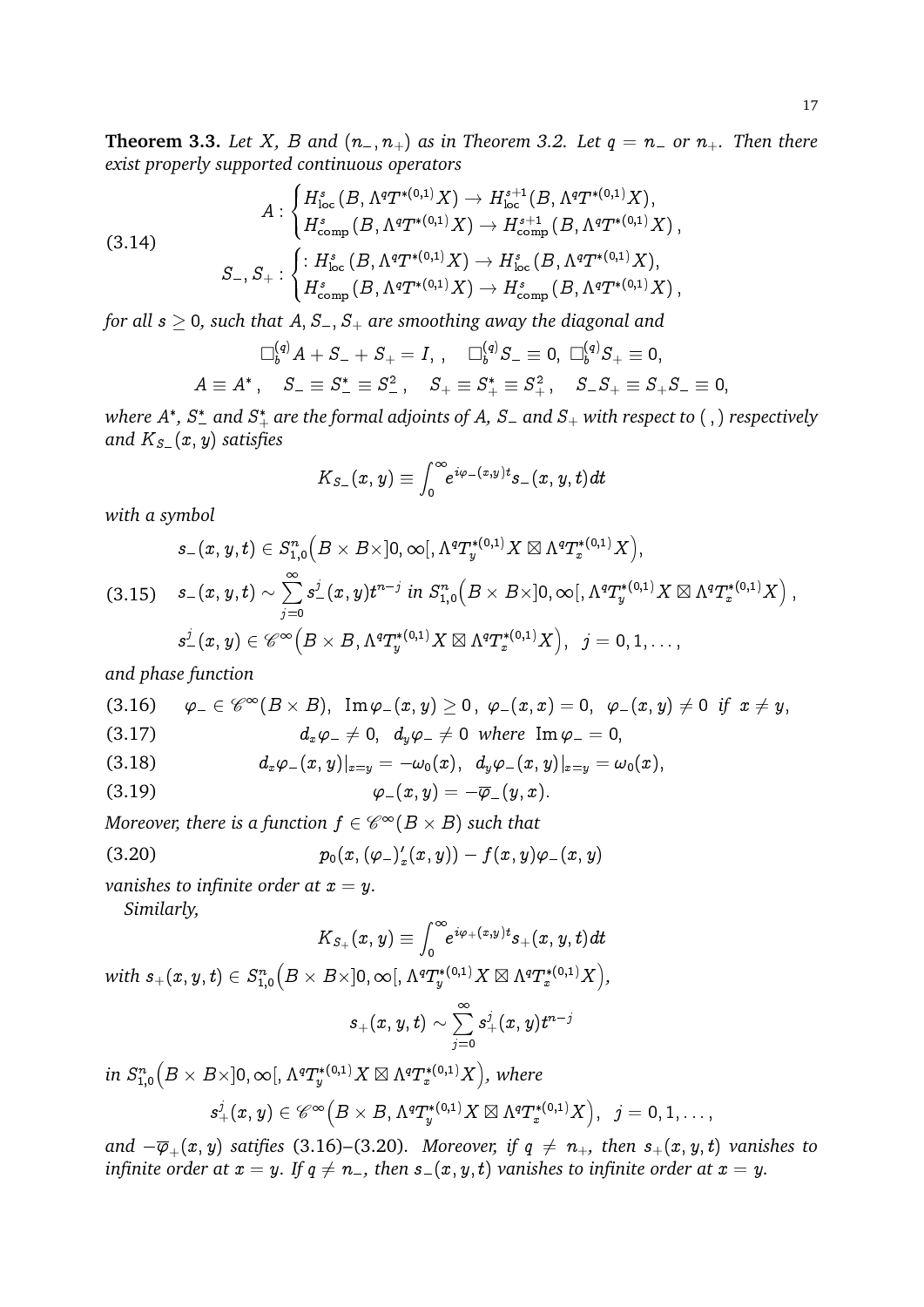*Proof.* We only sketch the proof. For all the details, we refer the reader to Part I in [29]. We will use the heat equation method. We work with some real local coordinates  $x=(x_1,\ldots,x_{2n+1})$  defined on  $B.$  We will say that  $a\in \mathscr{C}^\infty(\overline{\mathbb{R}}_+\times B\times\mathbb{R}^{2n+1})$  is quasihomogeneous of degree  $j$  if  $a(t,x,\lambda\eta) = \lambda^j a(\lambda t,x,\eta)$  for all  $\lambda > 0$ . We consider the problem

(3.21) 
$$
\begin{cases} (\partial_t + \Box_b^{(q)}) u(t,x) = 0 & \text{in } \mathbb{R}_+ \times B, \\ u(0,x) = v(x). \end{cases}
$$

We start by a formal construction. We look for an approximate solution of (3.21) of the form  $u(t, x) = A(t)v(x)$ ,

$$
(3.22) \hspace{3.1em} A(t)v(x) = \frac{1}{(2\pi)^{2n+1}}\int e^{i(\psi(t,x,\eta)-\langle y,\eta\rangle)}a(t,x,\eta)v(y)dyd\eta
$$

where formally

$$
a(t,x,\eta) \sim \sum_{j=0}^\infty a_j(t,x,\eta),
$$

 $a_i(t, x, \eta)$  is a matrix-valued quasi-homogeneous function of degree  $-i$ .

The full symbol of  $\Box_b^{(q)}$  equals  $\sum_{j=0}^2 p_j(x,\xi),$  where  $p_j(x,\xi)$  is positively homogeneous of order  $2 - j$  in the sense that

$$
p_j(x,\lambda\eta)=\lambda^{2-j}p_j(x,\eta),\;|\eta|\geq 1,\;\lambda\geq 1.
$$

We apply  $\partial_t{+}\square_b^{(q)}$  $\mathbf{b}_{\mathbf{b}}^{(q)}$  formally inside the integral in (3.22) and then introduce the asymptotic expansion of  $\Box_b^{(q)}$  $\mathcal{E}_b^{(q)}(ae^{i\psi}).$  Set  $(\partial_t + \Box_b^{(q)})$  $\binom{(q)}{b}(ae^{i\psi})\sim 0$  and regroup the terms according to the degree of quasi-homogeneity. The phase  $\psi(t, x, \eta)$  should solve

(3.23) 
$$
\begin{cases} \frac{\partial \psi}{\partial t} - ip_0(x, \psi_x') = O(|\text{Im }\psi|^N), & \forall N \geq 0, \\ \psi|_{t=0} = \langle x, \eta \rangle. \end{cases}
$$

This equation can be solved with  $\text{Im } \psi(t, x, \eta) > 0$  and the phase  $\psi(t, x, \eta)$  is quasihomogeneous of degree 1. Moreover,

$$
\psi(t,x,\eta)=\langle x,\eta\rangle \text{ on }\Sigma,\ d_{x,\eta}(\psi-\langle x,\eta\rangle)=0\text{ on }\Sigma,\\ \text{Im}\,\psi(t,x,\eta)\asymp\Big(\left.\vert\eta\right|\frac{t\,\vert\eta\vert}{1+t\,\vert\eta\vert}\Big)\Big(\text{dist}\left((x,\frac{\eta}{\vert\eta\vert}),\Sigma\right)\Big)^2,\ \ \vert\eta\vert\geq 1.
$$

Furthermore, there exists  $\psi(\infty,x,\eta)\in \mathscr C^\infty(B\times \mathbb R^{2n+1})$  with a uniquely determined Taylor expansion at each point of  $\Sigma$  such that for every compact set  $K\subset B\times \mathbb{R}^{2n+1}$  there is a constant  $c_K > 0$  such that

$$
\operatorname{Im} \psi(\infty,x,\eta) \geq c_K \, |\eta| \, \Bigl(\operatorname{dist}\Bigl((x,\frac{\eta}{|\eta|}),\Sigma\bigr)\Bigr)^2, \ \ |\eta| \geq 1.
$$

If  $\lambda \in \mathscr{C}(T^*B\smallsetminus 0),\ \lambda >0$  is positively homogeneous of degree 1 and  $\lambda|_\Sigma<\min \lambda_j,$  $\lambda_j > 0$ , where  $\pm i\lambda_j$  are the non-vanishing eigenvalues of the fundamental matrix of  $\Box^{(q)}_\iota$  $\psi_b^{(q)}$ , then the solution  $\psi(t,x,\eta)$  of (3.23) can be chosen so that for every compact set  $K \subset B \times \mathbb{R}^{2n+1}$  and all indices  $\alpha, \beta, \gamma$ , there is a constant  $c_{\alpha,\beta,\gamma,K}$  such that

$$
\left|\partial_x^\alpha\partial_\eta^\beta\partial_t^\gamma(\psi(t,x,\eta)-\psi(\infty,x,\eta))\right|\leq c_{\alpha,\beta,\gamma,K}e^{-\lambda(x,\eta)t}\text{ on }\overline{\mathbb{R}}_+\times K.
$$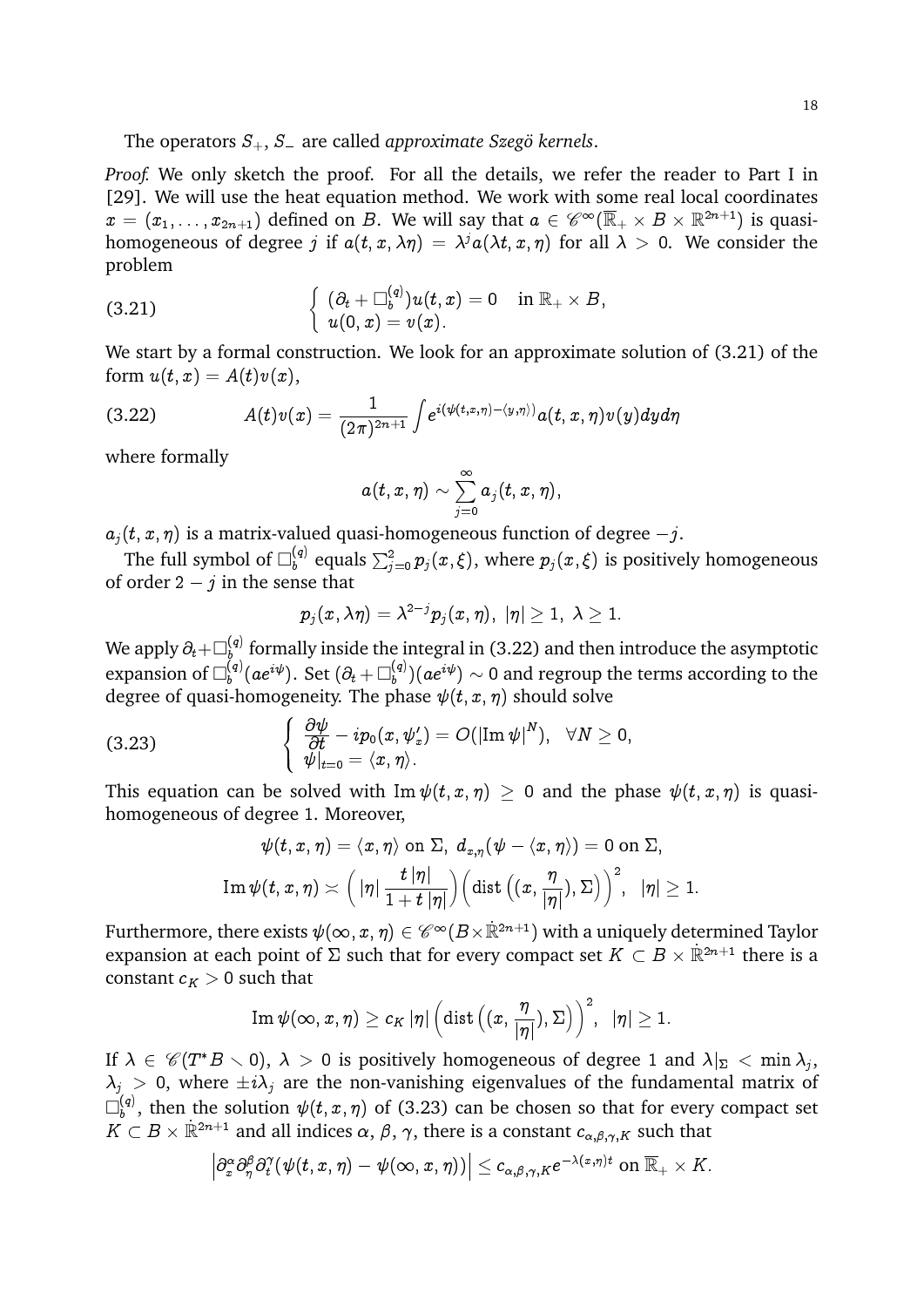We obtain the transport equations

$$
(3.24) \qquad \qquad \left\{ \begin{array}{l} T(t,x,\eta,\partial_t,\partial_x) a_0 = O(|\mathrm{Im}\,\psi|^N), \;\forall N, \\ T(t,x,\eta,\partial_t,\partial_x) a_j + l_j(t,x,\eta,a_0,\ldots,a_{j-1}) = O(|\mathrm{Im}\,\psi|^N), \;\forall N. \end{array} \right.
$$

Following the method of Menikoff-Sjöstrand [42], we see that we can solve (3.24). Moreover,  $a_i$  decay exponentially fast in t when  $q \neq n_-, n_+$ , and has subexponential growth in general. We assume that  $q=n_-$  or  $n_+$ . We use  $\overline\partial_b\Box^{(q)}_b=\Box^{(q+1)}_b\overline\partial_b,$   $\overline\partial^*_b\Box^{(q)}_b=$  $\Box_{b}^{(q-1)}\overline{\partial}_{b}^{\,\ast}$  and get

$$
\begin{aligned} &\partial_t(\overline{\partial}_b(e^{i\psi}a))+\Box_b^{(q+1)}(\overline{\partial}_b(e^{i\psi}a))\sim 0,\\ &\partial_t(\overline{\partial}_b^*(e^{i\psi}a))+\Box_b^{(q-1)}(\overline{\partial}_b^*(e^{i\psi}a))\sim 0. \end{aligned}
$$

Put

$$
\overline{\partial}_b(e^{i\psi}a)=e^{i\psi}\widehat{a},\ \overline{\partial}^{\,\ast}_b(e^{i\psi}a)=e^{i\psi}\widetilde{a}.
$$

We have

$$
\begin{aligned} &(\partial_t+\Box_b^{(q+1)})(e^{i\psi}\widehat{a})\sim 0,\\ &(\partial_t+\Box_b^{(q-1)})(e^{i\psi}\widetilde{a})\sim 0.\end{aligned}
$$

The corresponding degrees of  $\hat{a}$  and  $\tilde{a}$  are  $q + 1$  and  $q - 1$ . We deduce as above that  $\hat{a}$ and  $\tilde{a}$  decay exponentially fast in t. This also applies to

$$
\Box_b^{(q)}(ae^{i\psi})=\overline{\partial}_b(\overline{\partial}_b^*ae^{i\psi})+\overline{\partial}_b^*(\overline{\partial}_bae^{i\psi})=\overline{\partial}_b(e^{i\psi}\tilde{a})+\overline{\partial}_b^*(e^{i\psi}\widehat{a}).
$$

Thus,  $\partial_t(a e^{i\psi})$  decay exponentially fast in t. Since  $\partial_t \psi$  decay exponetially fast in t so does  $\partial_t a$ . Hence, there exist

$$
a_j(\infty, x, \eta) \in C^\infty\big(T^*B, \Lambda^qT^{*(0, 1)}X \boxtimes \Lambda^qT^{*(0, 1)}X\big), \;\; j=0,1,\ldots,
$$

positively homogeneous of degree  $-j$  such that  $a_i(t; x, \eta)$  converges exponentially fast to  $a_j(\infty, x, \eta)$ , for all  $j \in \mathbb{N}_0$ .

Choose  $\chi \in \mathscr{C}_0^\infty(\mathbb{R}^{2n+1})$  so that  $\chi(\eta) = 1$  when  $|\eta| < 1$  and  $\chi(\eta) = 0$  when  $|\eta| > 2$ . We formally set

$$
A=\frac{1}{(2\pi)^{2n+1}}\int\int_0^\infty\!\!\!\left(e^{i(\psi(t,x,\eta)-\langle y,\eta\rangle)}a(t,x,\eta)-e^{i(\psi(\infty,x,\eta)-\langle y,\eta\rangle)}a(\infty,x,\eta)\right)\!\left(1-\chi(\eta)\right)dt\,d\eta
$$

and

$$
S=\frac{1}{(2\pi)^{2n+1}}\int\Bigl(e^{i(\psi(\infty,x,\eta)-\langle y,\eta\rangle)}a(\infty,x,\eta)\Bigr)d\eta.
$$

We can show that A is a pseudodifferential operator of order  $-1$  type  $(\frac{1}{2})$  $\frac{1}{2}$ ,  $\frac{1}{2}$  $\frac{1}{2}$ ) satisfying

$$
S+\square_b^{(q)}\circ A\equiv I,\;\;\square_b^{(q)}\circ S\equiv 0.
$$

Moreover, from stationary phase formula of Melin-Sjöstrand [41], we can show that  $S \equiv S_- + S_+$ , where  $S_-$ ,  $S_+$  are as in Theorem 3.3.

The following result describes the phase function in local coordinates.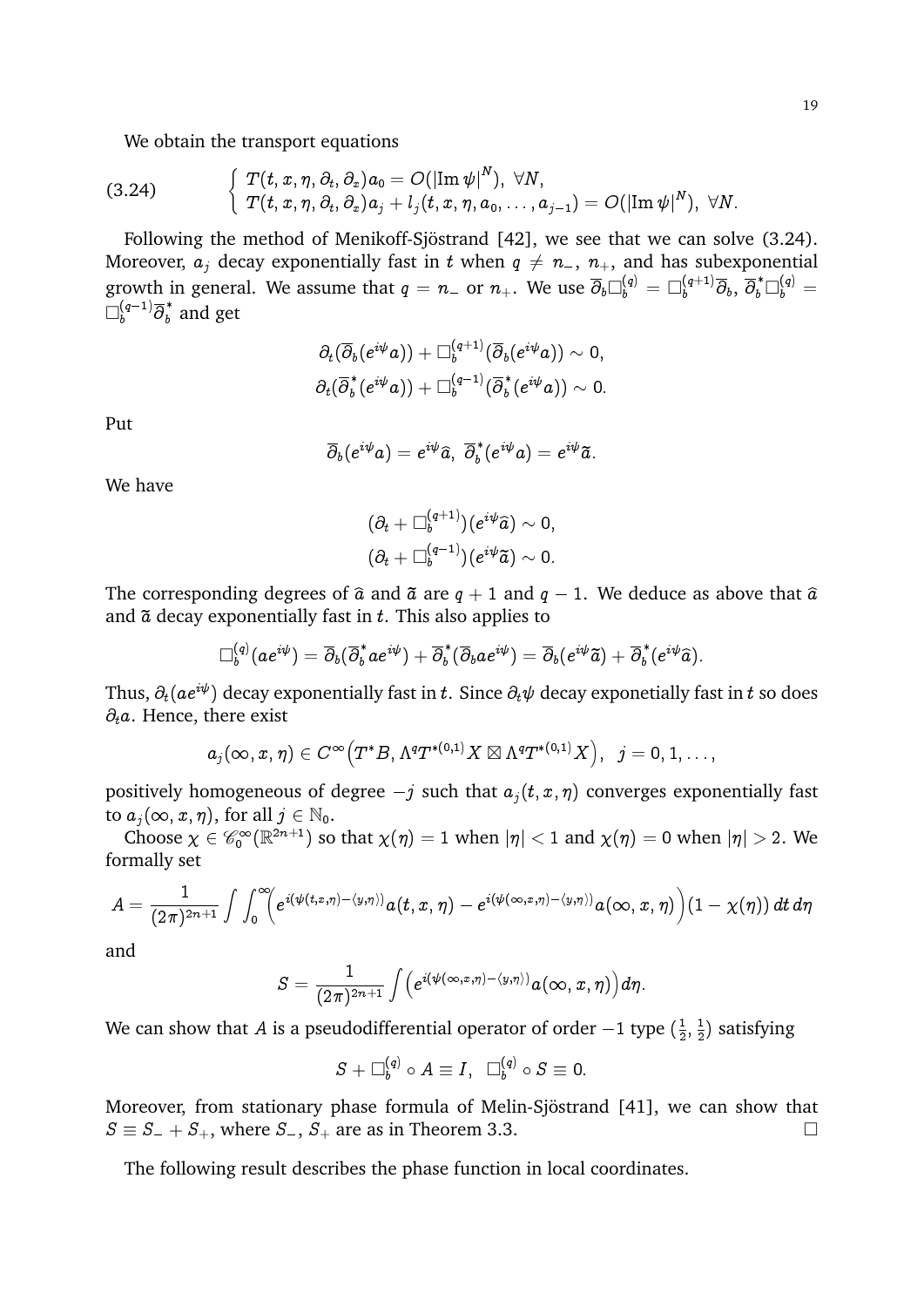**Theorem 3.4.** Let X, B and  $(n_-, n_+)$  as in Theorem 3.2. For a given point  $x_0 \in B$ , let  $W_1,\ldots,W_n$  be an orthonormal frame of  $T^{(1,0)}X$  in a neighborhood of  $x_0$ , such that the Levi form is diagonal at  $x_0$ , i.e.  ${\mathcal L}_{x_0}(W_j,{\overline W}_j) \,=\, \mu_j,\,\, j \,=\, 1,\dots, n.$  We take local coordinates  $x\,=\,(x_1,\ldots,x_{2n+1}),\;z_j\,=x_{2j-1}+ix_{2j},\;j\,=\,1,\ldots,n,$  defined on some neighborhood of  $x_0$ *such that*  $\omega_0(x_0) = dx_{2n+1}$ ,  $x(x_0) = 0$ , and for some  $c_i \in \mathbb{C}$ ,

$$
W_j=\frac{\partial}{\partial z_j}-i\mu_j\overline{z}_j\frac{\partial}{\partial x_{2n+1}}-c_jx_{2n+1}\frac{\partial}{\partial x_{2n+1}}+O(|x|^2),\,\,j=1,\ldots,n\,.
$$

Set  $y=(y_1,\ldots,y_{2n+1}),\ w_j=y_{2j-1}+iy_{2j},\ j=1,\ldots,n.$  Then, for  $\varphi_-$  in Theorem 3.3, we *have*

$$
\text{(3.25)} \qquad \qquad \text{Im}\, \varphi_{-}(x,y) \geq c \sum_{j=1}^{2n} \left| x_{j} - y_{j} \right|^{2}, \;\; c > 0,
$$

*in some neighborhood of* (0; 0) *and*

$$
\varphi_{-}(x,y) = -x_{2n+1} + y_{2n+1} + i \sum_{j=1}^{n-1} |\mu_j| |z_j - w_j|^2
$$
\n
$$
+ \sum_{j=1}^{n-1} \left( i\mu_j (\overline{z}_j w_j - z_j \overline{w}_j) + c_j (-z_j x_{2n+1} + w_j y_{2n+1}) + \overline{c}_j (-\overline{z}_j x_{2n+1} + \overline{w}_j y_{2n+1}) \right) + (x_{2n+1} - y_{2n+1}) f(x,y) + O((x,y)|^3),
$$

where  $f\in \mathscr{C}^\infty$ ,  $f(\hspace{.02cm}0, 0)=0, \, f(x,y)=\overline{f}(y,x).$ 

*Remark* 3.5*.* If we go through the proofs of Theorem 3.2 and Theorem 3.3 (see [29]), it is not difficult to see that Theorem 3.2 and Theorem 3.3 have straightforward generalizations to the case when the functions take values in  $\Lambda^qT^{*(0,1)}X\otimes F,$  for a given smooth CR vector bundle  $F$  over  $X$ . We recall that  $F$  is a CR vector bundle if its transition functions are CR.

*Remark* 3.6*.* Let  $\hat{\varphi} \in \mathscr{C}^{\infty}(B \times B)$ . If  $\hat{\varphi}$  satisfies (3.16)–(3.18), (3.20) and (3.25), (3.26), then it is well-known that (see Section 3 and 7 of  $[29]$  and Menikoff-Sjöstrand  $[42]$ )  $\widehat{\varphi}(x,y)t, \, t>0,$  and  $\varphi_-(x,y)t, \, t>0,$  are equivalent at each point of  $\mathrm{diag}\left((\Sigma^- \cap T^*B) \times$  $(\Sigma^- \cap T^*B))$  in the sense of Melin-Sjöstrand (see Melin-Sjöstrand [41, p. 172]). We recall briefly that  $\hat{\varphi}(x, y)t$ ,  $t > 0$ , and  $\varphi(x, y)t$ ,  $t > 0$ , are equivalent at each point of

$$
\text{ diag}\left( \left(\Sigma^{-}\cap T^*B\right) \times \left(\Sigma^{-}\cap T^*B\right)\right)
$$

if for every

$$
(x_0,-\lambda_0\omega_0)=(x_0,\lambda_0d_x\varphi_-(x_0,x_0))=(x_0,\lambda_0d_x\widehat{\varphi}(x_0,x_0))\in\Sigma^-\bigcap T^*B,
$$

there is a conic neighborhood  $\Gamma$  of  $(x_0, x_0, \lambda_0),$  such that for every  $a(x, y, t) \in S^m_{\rm cl}(B \times$  $B\times\mathbb{R}_+,$  ),  $m\in\mathbb{Z}$ , with support in  $\Gamma$ , we can find  $\widehat{a}(x,y,t)\in S^m_{\rm cl}(B\times B\times \mathbb{R}_+)$  with support in  $\Gamma$ , such that

$$
\int_0^\infty e^{i\varphi_-(x,y)t}a(x,y,t)dt\equiv \int_0^\infty e^{i\widehat{\varphi}(x,y)t}\widehat{a}(x,y,t)dt
$$

and vise versa, where  $S^m_{\text{cl}}$  denotes the classical symbol of order  $m$  (see page 38 in [26], for the precise meaning of  $S_{\text{cl}}^m$ ).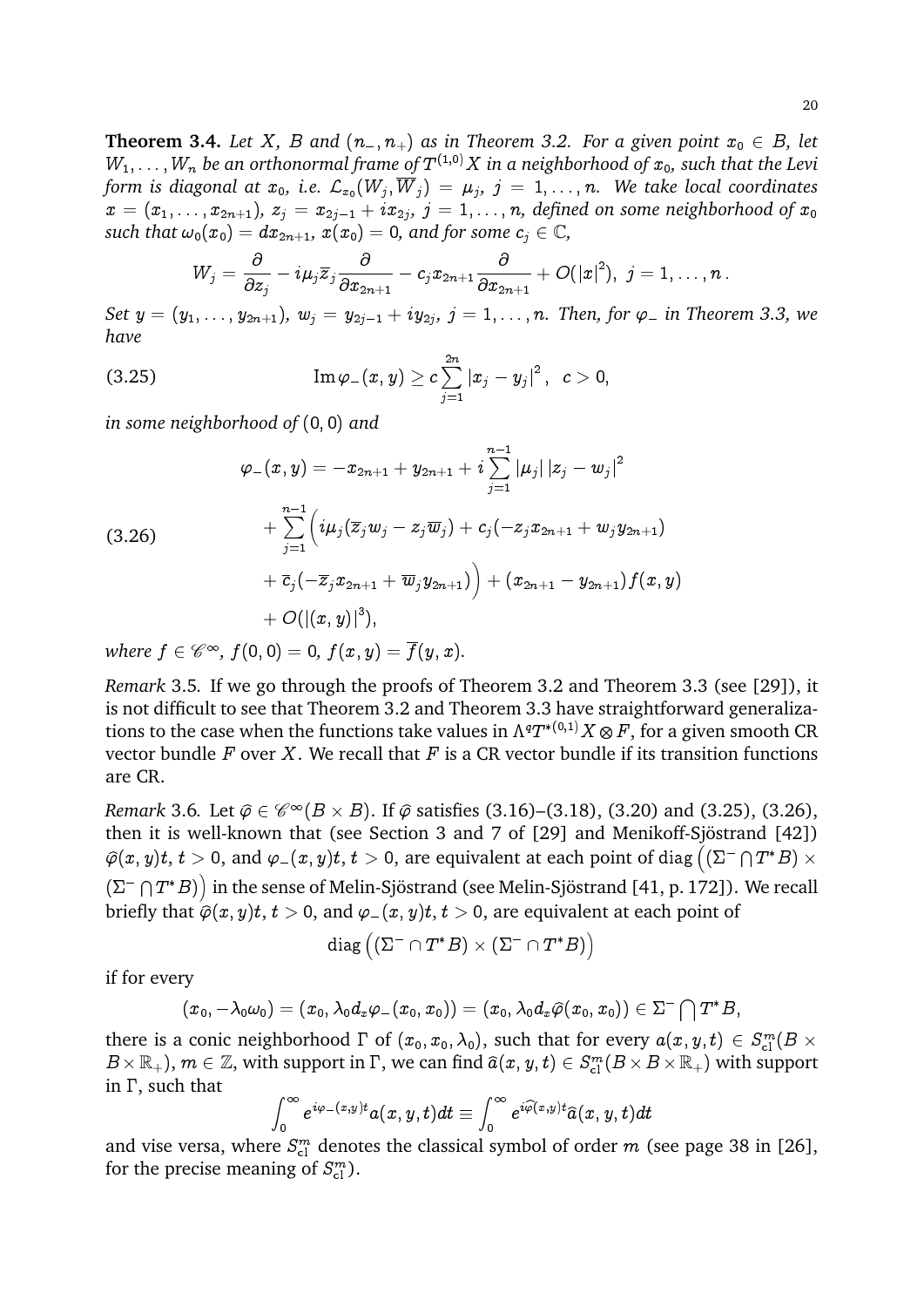If  $\omega\in T^{*(0,1)}_xX,$  as (2.1), we let  $(\omega\wedge)^*:\Lambda^{q+1}T^{*(0,1)}_xX\to\Lambda^qT^{*(0,1)}_xX,$   $q\geq 0,$  denote the adjoint of left exterior multiplication  $\omega\wedge:\Lambda^qT^{*(0,1)}_xX\to\Lambda^{q+1}T^{*(0,1)}_xX.$ 

The following formula for the principal symbol  $s^0$  on the diagonal follows from [29, §8], its calculation being local in nature.

**Theorem 3.7.** Let  $q = n_-\$ . For a given point  $x_0 \in X$ , let  $W_1(x), \ldots, W_n(x)$  be an orthonormal frame of  $T^{(1,0)}_xX$  , for which the Levi form is diagonalized at  $x_0.$  Let  $T_j(x)$ ,  $j=1,\ldots,n$ , denote the basis of  $T^{*(0,1)}_xX$ , which is dual to  $\overline{W}_j(x)$ ,  $j=1,\ldots,n.$  Let  $\mu_j(x),\ j=1,\ldots,n,$ *be the eigenvalues of the Levi form*  $L_x$  *with respect to*  $\langle \cdot, \cdot \rangle$ *. We assume that*  $\mu_i(x_0) < 0$  *if*  $1 \leq j \leq n_{-}.$  Then, for  $s_{-}^{0}(x,y)$  in (3.15), we have

$$
s_{-}^{0}(x_0,x_0)=\frac{1}{2}\left|\mu_1(x_0)|\cdots\left|\mu_n(x_0)\right|\pi^{-n-1}\prod_{j=1}^{j=n-}(T_j(x_0)\wedge)\circ(T_j(x_0)\wedge)^*.
$$

We return now to the situation where X is the Grauert tube of a line bundle  $L$  as in Section 3.1 and use the notations introduced there. Let  $(z, \theta)$  be the coordinates as in (3.3). We assume that  $B = D \times ] - \varepsilon_0, \varepsilon_0[, \varepsilon_0 > 0, D \in M.$  We write  $(z, \theta) = (x', x_{2n+1}) =$  $x,\,z_j=x_{2j-1}+ix_{2j},\,j=1,\ldots,n,$   $\theta=x_{2n+1},$   $x'=(x_1,\ldots,x_{2n}).$  We also write  $x'=(x',0).$ Until further notice, we work with the local coordinates  $(z,\theta) = (x',x_{2n+1})$ . Let  $\xi$  be the dual variables of  $x.$  From (3.8) and (3.9), we can check that the principal symbol of  $\Box^{(q)}_b$ b satisfies

(3.27) 
$$
p_0(x,\xi)=p_0(x',\xi).
$$

That is, the principal symbol of  $\Box_b^{(q)}$  $\mathbf{b}_{b}^{(q)}$  is independent of  $x_{2n+1}$ .

From (3.18) and recall the form  $\omega_0$  (see (3.4)), we have

$$
d_x\varphi_-(x,x)=-dx_{2n+1}+a(x')dx',\;\;a\in\mathscr{C}^\infty.
$$

Thus, near a given point  $(x_0,x_0)\in B\times B,$  we have  $\frac{\partial\varphi_-}{\partial x_{2n+1}}\neq 0.$  From Malgrange preparation theorem(see Theorem 7.57 in Hörmander [28]), we have

(3.28) 
$$
\varphi_{-}(x,y)=g(x,y)(-x_{2n+1}+h(x',y))
$$

in some neighborhood of  $(x_0,x_0),$  where  $g,h\in \mathscr C^\infty,$   $g(x,x)=1,$   $h(x',x)=x_{2n+1}.$  Since Im  $\varphi$   $\geq$  0, from this, it is not difficult to see that Im  $h \geq 0$  in some neighborhood of  $(x_0,x_0).$  We may take  $B$  small enough so that (3.28) holds and Im  $h\,\geq\, 0$  on  $B\times\, B.$ From global theory of Fourier integral operators (see Theorem 4.2 of [41]), we see that  $\varphi_-(x,y)t$  and  $(-x_{2n+1} + h(x',y))t$  are equivalent in the sense of Melin-Sjöstrand. We can replace the phase  $\varphi_-$  by  $-x_{2n+1} + h(x',y).$  Again, from (3.18), we have

$$
\frac{\partial h}{\partial x'}(x',x)dx'-dx_{2n+1}=-\omega_0(x)=-dx_{2n+1}+a(x')dx'.
$$

Thus,  $\frac{\partial h}{\partial x^{\prime}}(x^{\prime},x)$  is independent of  $x_{2n+1}.$  We conclude that

$$
(3.29) \hspace{3.1em} \dfrac{\partial h}{\partial x'}(x',x)dx'-dx_{2n+1}=\dfrac{\partial h}{\partial x'}(x',x')dx'-dx_{2n+1}=-\omega_0(x).
$$

Similarly, we have

$$
(3.30) \hspace{3.1em} \dfrac{\partial h}{\partial y}(y',y)dy = dy_{2n+1} + \dfrac{\partial h}{\partial y'}(y',y')dy' = \omega_0(y).
$$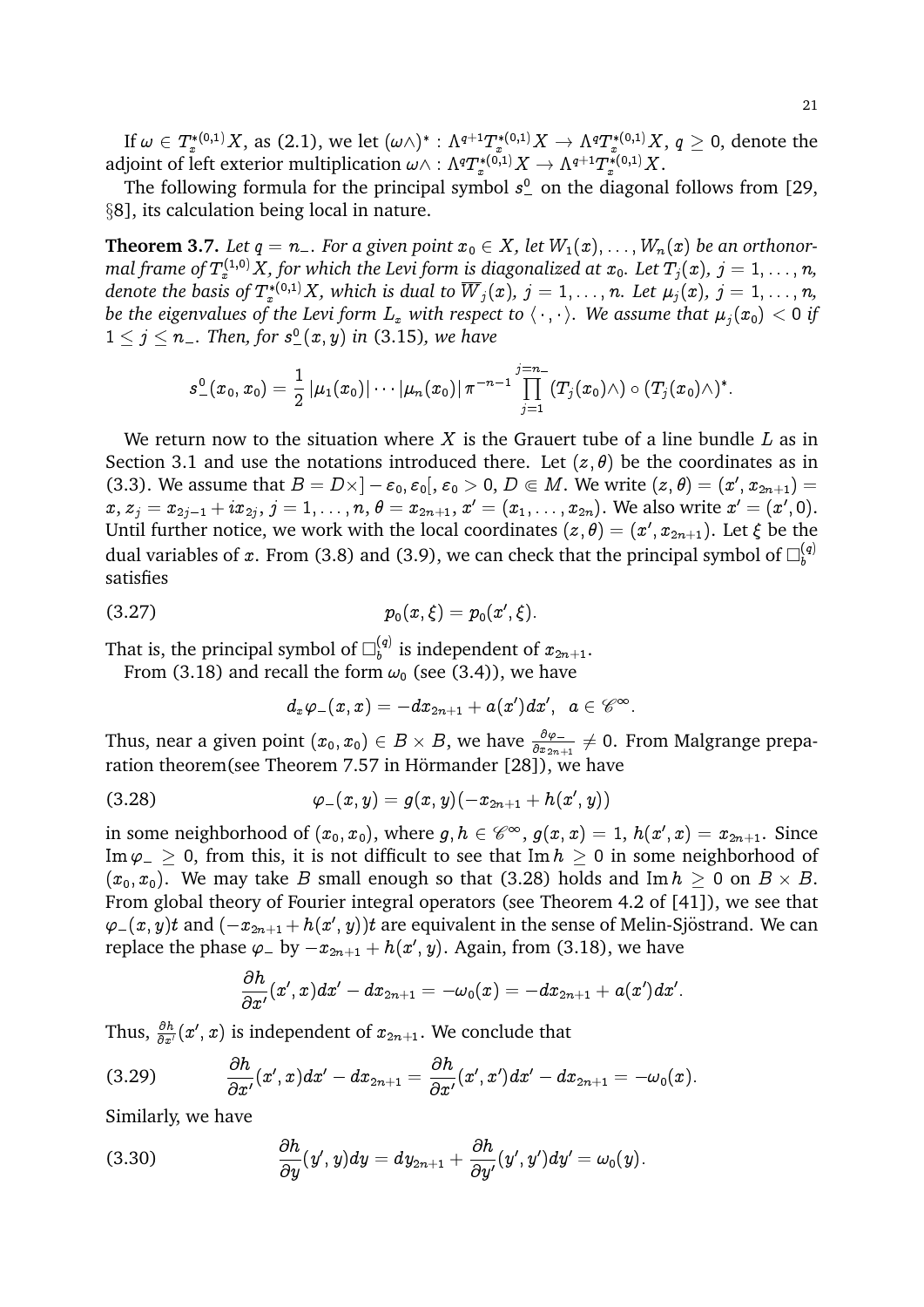Put

$$
\widehat{\varphi}=-x_{2n+1}+y_{2n+1}+h(x',y').
$$

Note that  $-x_{2n+1} + h(x',y)$  satisfies (3.20). From this and (3.27), we have

$$
p_0\big(x, (\frac{\partial h}{\partial x'}(x',y),-1)\big)=p_0\big(x', (\frac{\partial h}{\partial x'}(x',y),-1)\big)=f(x,y)(-x_{2n+1}+h(x',y))+O(|x-y|^N)\\ \text{for all } N\in\mathbb{N}, \text{ for some } f\in\mathscr{C}^\infty. \text{ Hence,}
$$

$$
(3.31) \quad p_0(x,\widehat{\varphi}_x')=p_0(x',\widehat{\varphi}_x')=f(x,y')(-x_{2n+1}+h(x',y'))+O(|x'-y'|^N+|x_{2n+1}|^N),
$$

for all  $N \in \mathbb{N}$ . We replace  $x_{2n+1}$  by  $x_{2n+1} - y_{2n+1}$  in (3.31) and get

$$
(3.32) \t\t\t p_0(x,\widehat{\varphi}_x')=p_0(x',\widehat{\varphi}_x')=\widehat{f}(x,y)\widehat{\varphi}+O(|x-y|^N),
$$

for all  $N \in \mathbb{N}$ , for some  $\widehat{f} \in \mathscr{C}^{\infty}$ . Thus,  $\widehat{\varphi}$  satisfies (3.20). Note that  $p_0(x, \widehat{\varphi}_x)$  is independent of  $x_{2n+1}.$  Take  $x_{2n+1}=y_{2n+1}+h(x',y')$  in (3.32) and notice that  $h(x',x')=0,$  we conclude that

(3.33) 
$$
p_0(x,\hat{\varphi}'_x)=O(|x'-y'|^N), \ \ \forall N\in\mathbb{N}.
$$

Furthermore, from (3.29) and (3.30), we see that  $\hat{\varphi}$  satisfies (3.18). Moreover, for a given point  $p \in D$ , we may take local coordinates  $z = (z_1, \ldots, z_n) = (x_1, \ldots, x_{2n}) = x$ centered at  $p$  such that the metric on  $T^{(1,0)}M$  is  $\sum_{j=1}^n dz_j\otimes d\overline z_j$  at  $p$  and

(3.34) 
$$
\phi(z) = \sum_{j=1}^n \lambda_j |z_j|^2 + O(|z|^3),
$$

in some neighborhood of p, where  $\lambda_j \neq 0, j = 1, ..., n$ . From (3.26) and (3.28), it is not difficult to see that

(3.35) 
$$
h(x', y') = i \sum_{j=1}^{n} |\lambda_j| |z_j - w_j|^2 + i \sum_{j=1}^{n} \lambda_j (\overline{z}_j w_j - z_j \overline{w}_j) + O(|(x', y')|^3).
$$

Thus  $\hat{\varphi}$  satisfies (3.26). Furthermore, from (3.35) and consider Taylor expansion of  $h(x',y')$  at  $x'=y',$  we see that

$$
\mathop{\rm Im}\nolimits h(x',y')\ge c\,{|x'-y'|}^2\,,\;\; c>0.
$$

Thus,  $\hat{\varphi} = 0$  if and only if  $x = y$ . We conclude that  $\hat{\varphi}$  satisfies (3.16)–(3.18), (3.20) and (3.25), (3.26). In view of Remark 3.6, we see that  $t\varphi$  and  $t\hat{\varphi}$  are equivalent at each point of diag  $((\Sigma^- \cap T^*B) \times (\Sigma^- \cap T^*B))$  in the sense of Melin-Sjöstrand. Since  $\varphi_{-}(x, y) = -\overline{\varphi}_{-}(y, x)$ , we can replace  $\varphi_{-}$  by

$$
\frac{1}{2}(\widehat{\varphi}(x,y)-\overline{\widehat{\varphi}(y,x)})=(-x_{2n+1}+y_{2n+1})+\frac{1}{2}(h(x',y')-\overline{h}(y',x')).
$$

Summing up, we get the following.

**Theorem 3.8.** Let  $(L, h^L)$  be a holomorphic Hermitian line bundle whose curvature  $R^L$  is *non-degenerate of constant signature*  $(n_-, n_+)$  *at each point of an open set*  $D \in M$ *. Let*  $\pi\,:\,X\,\rightarrow\,M$  be the Grauert tube of  $L$  (cf. (3.1)) and let  $B=\pi^{-1}(D).$  With the notations *used before, we can take the phase*  $\varphi_-(x, y)$  *in Theorem 3.3 so that* 

$$
\varphi_-(x,y)=-x_{2n+1}+y_{2n+1}+\Psi(z,w),\;\;\Psi(x',y')=\Psi(z,w)\in\mathscr{C}^\infty,\\p_0(x,\varphi_-'(x,y))=O(|x'-y'|^N),\text{ locally uniformly on }B\times B\text{, for all }N\in\mathbb{N},
$$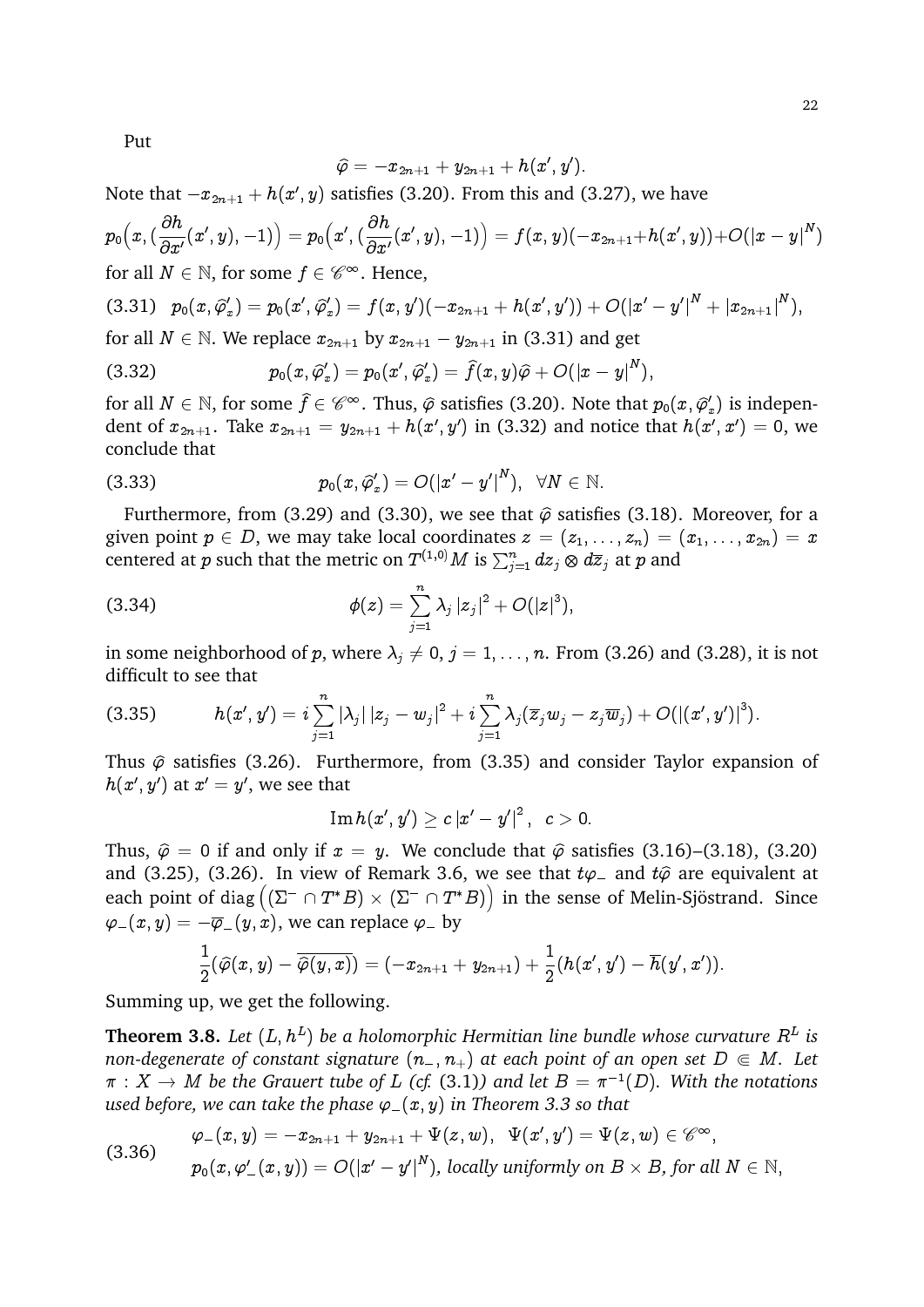where  $p_0(x,\xi)$  is the principal symbol of  $\square_b^{(q)}$  and  $\Psi$  satisfies

$$
\Psi(z,w)=-\overline{\Psi}(w,z)\,,\;\exists\,c>0:\;\mathrm{Im}\,\Psi\ge c\,|z-w|^2\,\,,\;\Psi(z,w)=0\Leftrightarrow z=w\,.
$$

*Moreover, for a given point*  $p \in D$ , we may take local holomorphic coordinates  $z =$  $(z_1,\ldots,z_n)$  centered at  $p$  such that the metric on  $T^{(1,0)}M$  equals  $\sum_{j=1}^n dz_j\otimes d\overline z_j$  at  $p$  and (3.34) *holds. Then, near* (0; 0)*, we have*

(3.37) 
$$
\Psi(z,w) = i \sum_{j=1}^n |\lambda_j| |z_j - w_j|^2 + i \sum_{j=1}^n \lambda_j (\overline{z}_j w_j - z_j \overline{w}_j) + O(|(z,w)|^3).
$$

From now on, we assume that  $\varphi$  has the form (3.36).

3.3. **Semi-classical Hodge decomposition for the Kodaira Laplacian.** In this Section we apply the results about the Szegö kernel previously deduced in order to describe the semiclassical behavior of the spectrum of the Kodaira Laplacian  $\square^{(q)}_k$  $k^{(q)}$ . We first introduce some notations. Let  $D \in M$  be an open set. For any k-dependent continuous function

$$
F_k:H^s_{\mathrm{comp}}\left(D,\Lambda^qT^{*(0,1)}M\right)\to H^{s'}_{\mathrm{loc}}\left(D,\Lambda^qT^{*(0,1)}M\right), \ \ s,s'\in\mathbb{R},
$$

we write

$$
F_k=O(k^{n_0}): H^{s}_\mathrm{comp}\left(D,\Lambda^q T^{*(0,1)}M\right)\rightarrow H^{s'}_\mathrm{loc}\left(D,\Lambda^q T^{*(0,1)}M\right),\;\;n_0\in\mathbb{Z},
$$

if for any  $\chi_0, \chi_1 \in {\mathscr{C}^\infty_0} (D),$  there is a positive constant  $c,$   $c$  is independent of  $k,$  such that  $\left\| (\chi_0 F_k \chi_1) u \right\|_{s'} \leq c k^{n_0} \left\| u \right\|_s, \;\; \forall u \in H^s_{\text{loc}}\left( D, \Lambda^q T^{*(0,1)} M \right),$ 

where  $\|u\|_{s}$  is the usual Sobolev norm of order s.

A  $k$ -dependent smoothing operator  $A_k\,:\,\Omega^{0,q}_0(D)\,\to\,\Omega^{0,q}(D)$  is called  $k$ -negligible if the kernel  $A_k(x, y)$  of  $A_k$  satisfies  $\left|\frac{\partial_x^{\alpha} \partial_y^{\beta} A_k(x, y)}{y}\right| = O(k^{-N})$  locally uniformly on every compact set in  $D \times D$ , for all multiindices  $\alpha$ ,  $\beta$  and all  $N \in \mathbb{N}$ .  $A_k$  is k-negligible if and only if

 $A_k=O(k^{-N^\prime}) : H^{s}_{\text{comp}}\left(D, \Lambda^q T^{*(0,1)}M\right) \rightarrow H^{s+N}_{\text{loc}}\left(D, \Lambda^q T^{*(0,1)}M\right), \quad \text{for all $N, N^\prime \geq 0$, $s \in \mathbb{R}$.}$ Let  $C_k$  :  $\Omega^{0,q}_0(D)$   $\to$   $\Omega^{0,q}(D)$  be another  $k$ -dependent smoothing operator. We write  $A_k\equiv C_k\mod O(k^{-\infty}) \text{ or } A_k(x,y)\equiv C_k(x,y)\mod O(k^{-\infty}) \text{ if } A_k-C_k \text{ is $k$-negligible.}$ We recall the definition of semi-classical Hörmander symbol spaces:

**Definition 3.9.** Let  $U$  be an open set in  $\mathbb{R}^N$ . Let  $S(1;U) = S(1)$  be the set of  $a \in \mathscr{C}^\infty(U)$ such that for every  $\alpha \in \mathbb{N}^N$ , there exists  $C_\alpha > 0$ , such that  $|\partial_x^\alpha a(x)| \leq C_\alpha$  on  $U$ . If  $a = a(x, k)$  depends on  $k \in ]1, \infty[$ , we say that  $a(x, k) \in S_{loc}(1)$  if  $\chi(x)a(x, k)$  uniformly bounded in  $S(1)$  when k varies in  $]1,\infty[$ , for any  $\chi \in \mathscr{C}_0^\infty(U).$  For  $m \in \mathbb{R}$ , we put  $S_{\text{loc}}^m(1) = k^m S_{\text{loc}}(1)$ . If  $a_j \in S_{\text{loc}}^{m_j}(1)$ ,  $m_j \searrow -\infty$ , we say that  $a \sim \sum_{j=0}^{\infty} a_j$  in  $S_{\text{loc}}^{m_0}(1)$  if  $a-\sum_{j=0}^{N_0}a_j\in S^{m_{N_0+1}}_{\rm loc}(1)$  for every  $N_0.$  From this, we form  $S^m_{\rm loc}(1;Y,E)$  in the natural way, where  $Y$  is a smooth paracompact manifold and  $E$  is a vector bundle over  $Y$ .

We return to our situation. Let  $s(z)$  be a local trivializing section of L on an open subset  $D\Subset M$  and  $|s|^2_{h^L}=e^{-2\phi}.$  We assume that  $\partial\overline{\partial}\phi$  is non-degenerate of constant signature  $(n_-, n_+)$  at each point of D. Let  $(z, \theta)$  be the local coordinates as in (3.3) defined on  $D\times ]-\varepsilon_0,\varepsilon_0[,\,\varepsilon_0>0.$  We identify  $D\times ]-\varepsilon_0,\varepsilon_0[$  with some open set of  $X$  and until further notice we work with the local coordinates  $(z, \theta)$ . Let  $\square_s^{(q)}$  be the operator as in (3.7) and (3.6). Since  $\partial \partial \phi$  has constant signature  $(n_-, n_+)$  at each point of D, from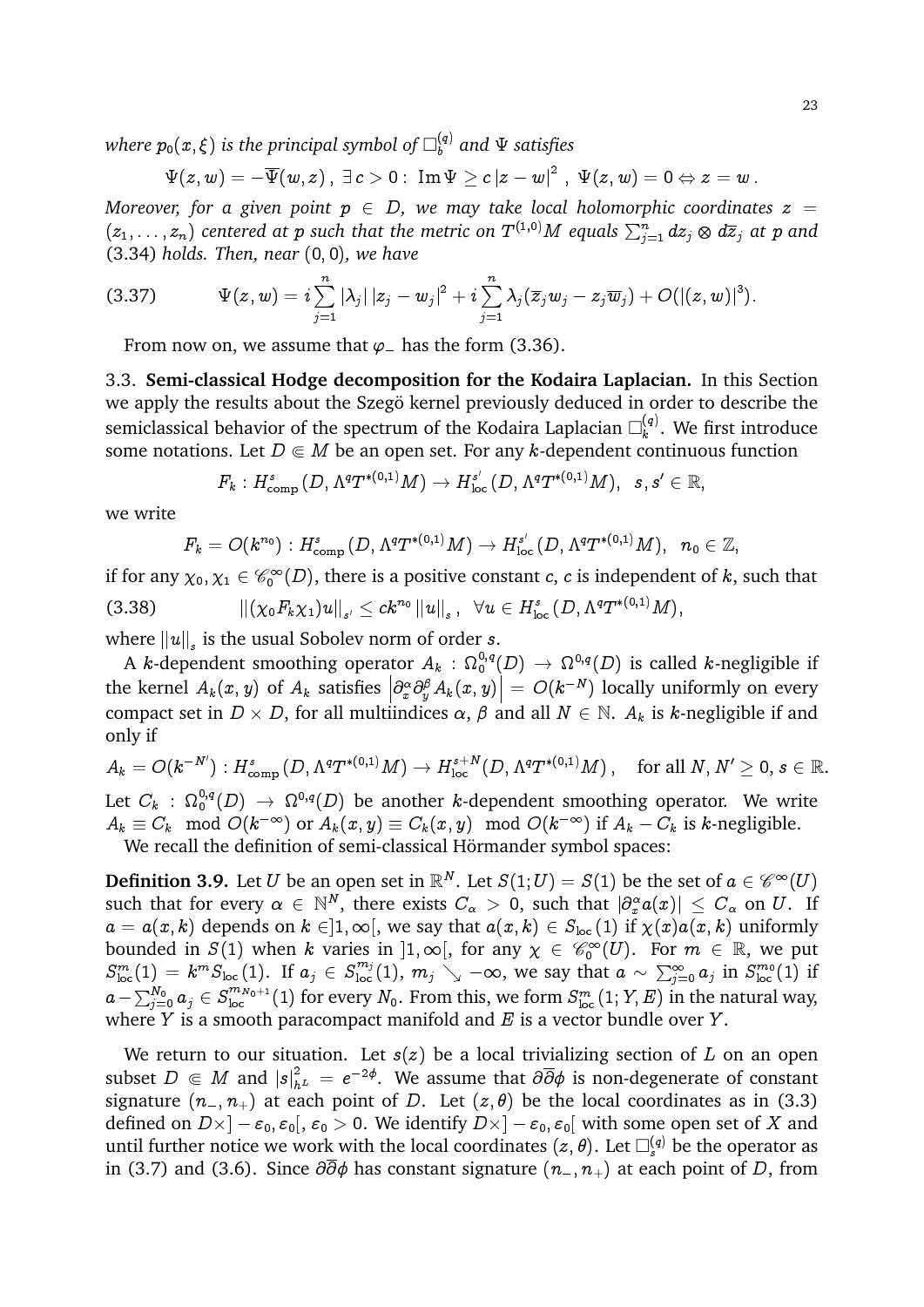(3.5), we know that the Levi form  $\mathcal L$  has constant signature  $(n_-, n_+)$  at each point of  $D\times ]-\varepsilon_0,\varepsilon_0[.$ 

Let  $q = n_{-}$  or  $n_{+}$  and let  $S_{-}$ ,  $S_{+}$  be the approximate Szegö kernels defined in Theorem 3.3. Define also the approximate Szegö kernel

$$
(3.39) \t\t S = S_- + S_+.
$$

Let  $\chi(\theta), \chi_1(\theta)\in{\mathscr{C}^\infty_0} (]-\varepsilon_0,\varepsilon_0[),\,\chi,\chi_1\geq 0.$  We assume that  $\chi_1=1$  on  $\mathrm{Supp}\,\chi.$  We take  $\chi$  so that  $\int \chi(\theta) d\theta = 1$ . Put

(3.40) 
$$
\chi_k(\theta) = e^{-ik\theta} \chi(\theta).
$$

The approxiamte Szegö kernel was introduced in (3.39). We introduce the *localized approximate Szego kernel ¨* S<sup>k</sup> by

$$
\begin{aligned} \mathcal{S}_k: H^s_{\text{loc}}\left(D, \Lambda^q T^{*(0,1)}M \right) &\to H^s_{\text{loc}}\left(D, \Lambda^q T^{*(0,1)}M \right), \ \ \forall s \in \mathbb{N}_0, \\ u(z) &\to \int e^{i\theta k} \chi_1(\theta) S(\chi_k u)(z,\theta) d\theta. \end{aligned}
$$

Let  $u(z)\in H^{s}_{\rm loc\,}(D,\Lambda^{q}T^{*(0,1)}M),$   $s\in \mathbb{N}_{0}.$  We have  $\chi_{k}(\theta)u(z)\in H^{s}_{\rm loc\,}(D\times ]-\varepsilon_{0},\varepsilon_{0}[,\Lambda^{q}T^{*(0,1)}X).$ From Theorem 3.3, we know that

$$
S(\chi_k u) \in H^s_{\text{loc}}\left(D\times ]-\varepsilon_0, \varepsilon_0[,\Lambda^qT^{\ast(0,1)}X).
$$

From this, it is not difficult to see that  $\int e^{i\theta k} \chi_1(\theta) S(\chi_k u)(z,\theta) d\theta \in H^s_{\rm loc}(D,\Lambda^q T^{*(0,1)}M).$ Thus, the localization  $S_k$  is well-defined. Since S is properly supported,  $S_k$  is properly supported, too. Moreover, from (3.14) and (3.41), we can check that

$$
(3.42) \tSk = O(ks) : Hcomps(D, \LambdaqT*(0,1)M) \rightarrow Hcomps(D, \LambdaqT*(0,1)M),
$$

for all  $s \in \mathbb{N}_0$ .

Let  $\mathcal{S}^*_k$  :  $\mathscr{D}'(D,\Lambda^qT^{*(0,1)}M) \,\to\, \mathscr{D}'(D,\Lambda^qT^{*(0,1)}M)$  be the formal adjoint of  $\mathcal{S}_k$  with respect to ( , ). Then  $\mathcal{S}_k^*$  is also properly supported and we have

$$
(3.43) \tS_k^* : \mathscr{E}'(D, \Lambda^q T^{*(0,1)}M) \to \mathscr{E}'(D, \Lambda^q T^{*(0,1)}M).
$$

From (3.12), we have

(3.44) 
$$
\Box_s^{(q)} \circ \big( \int e^{i\theta k} \chi_1(\theta) S(\chi_k u) d\theta \big) = \int e^{i\theta k} \big( \Box_b^{(q)}(\chi_1 S) \big) (\chi_k u)(z, \theta) d\theta = \int e^{i\theta k} \big( \Box_b^{(q)}(\chi_1 S \widetilde{\chi}) \big) (\chi_k u)(z, \theta) d\theta,
$$

where  $\tilde{\chi} \in \mathscr{C}_0^{\infty}(]-\varepsilon_0, \varepsilon_0[), \tilde{\chi} = 1$  on Supp  $\chi$  and  $\chi_1 = 1$  on Supp  $\tilde{\chi}$  and  $u \in \Omega_0^{0,q}(D)$ . Note that  $\Box_b^{(q)}$  $\mathcal{L}_b^{(q)}(\chi_1 S \widetilde{\chi}) = \Box_b^{(q)}$  $\mathbb{L}^{(q)}_b(S \widetilde{\chi}) - \square_b^{(q)}$  $\mathcal{L}_{b}^{(q)}((1-\chi_{1})S\tilde{\chi})$ . From Theorem 3.3, we know that  $\square_{b}^{(q)}S$ is smoothing and the kernel of S is smoothing away the diagonal. Thus,  $(1 - \chi_1)S\tilde{\chi}$  is smoothing. It follows that  $\Box_b^{(q)}$  $\mathcal{L}_{b}^{(q)}((1-\chi_{1})S\tilde{\chi})$  is smoothing. We conclude that  $\square_{b}^{(q)}$  $\delta_b^{(q)}(\chi_1 S \widetilde{\chi})$ is smoothing. Let  $K((z,\theta),(w,\eta)) \in \mathscr{C}^\infty$  be the distribution kernel of  $\square_b^{(q)}$  $b_1^{(q)}(\chi_1 S \widetilde{\chi})$ , where  $w = (w_1, \ldots, w_n)$  are the local holomorphic cooordinates of D and  $\eta$  is the coordinate of  $|-\varepsilon_0, \varepsilon_0|$ . From (3.44) and recall the form  $\chi_k$  (see (3.40)), we see that the distribution kernel of  $\square_s^{(q)}\mathcal{S}_k$  is given by

(3.45) 
$$
(\Box_s^{(q)}S_k)(z,w)=\int e^{i(\theta-\eta)k}K((z,\theta),(w,\eta))\chi(\eta)d\eta d\theta.
$$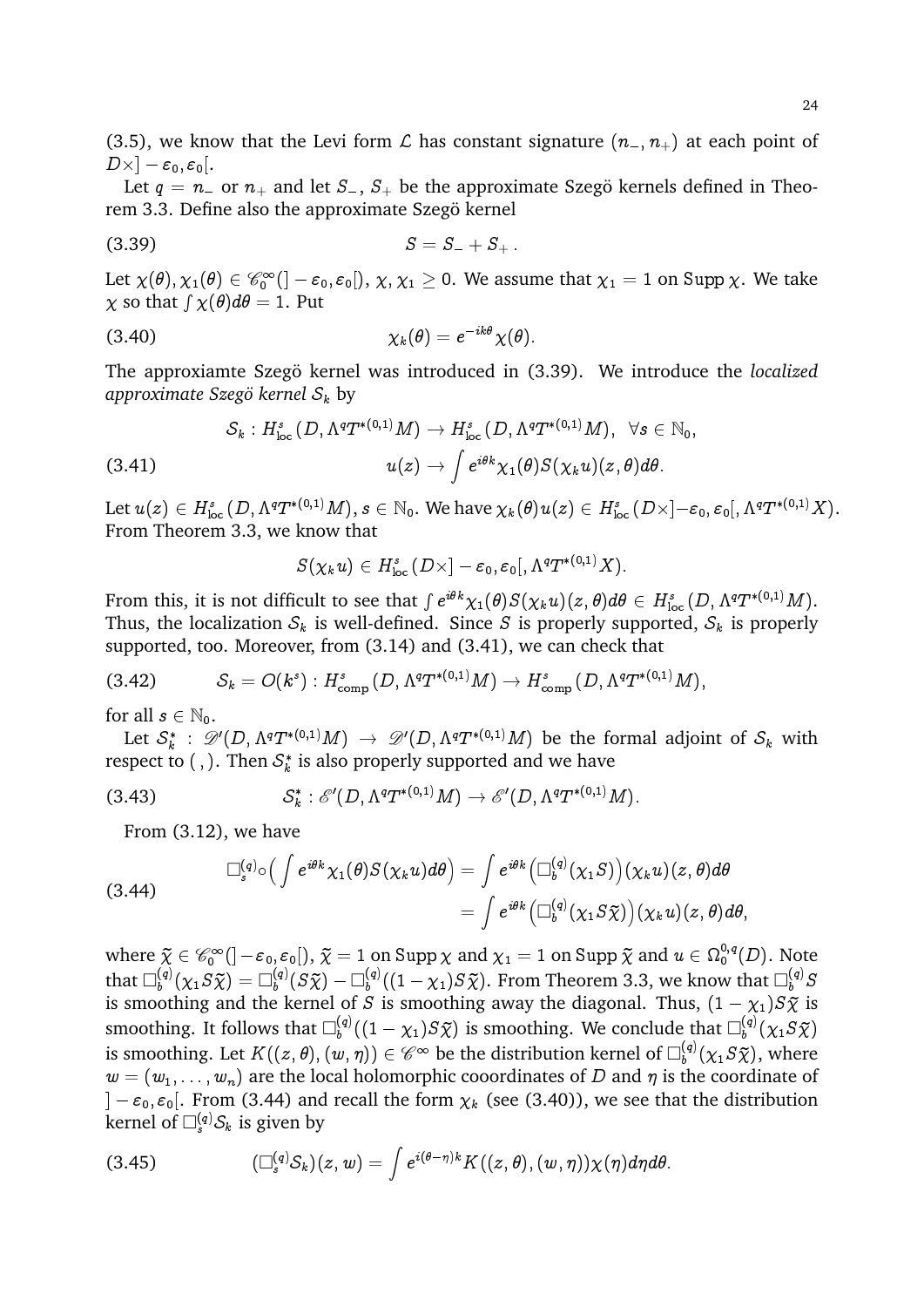For  $N \in \mathbb{N}$ , we have

(3.46) 
$$
\begin{aligned} \left| k^N \Box_s^{(q)} S_k(z,w) \right| &= \left| \int \left( (i\frac{\partial}{\partial \eta})^N e^{i(\theta-\eta)k} \right) K((z,\theta),(w,\eta)) \chi(\eta) d\eta d\theta \right| \\ &= \left| \int e^{i(\theta-\eta)k} (-i\frac{\partial}{\partial \eta})^N \left( K((z,\theta),(w,\eta)) \chi(\eta) \right) d\eta d\theta \right| . \end{aligned}
$$

Thus,  $\square^{(q)}_s\mathcal{S}_k(z,w) \ = \ O(k^{-N}),$  locally uniformly for all  $N \ \in \ \mathbb{N},$  and similarly for the derivatives. We deduce that

$$
\Box_s^{(q)} S_k \equiv 0 \mod O(k^{-\infty}).
$$

Thus,

$$
\mathcal{S}_k^* \square_s^{(q)} \equiv 0 \mod O(k^{-\infty}).
$$

Let  $A$  be the partial parametrix of  $\Box_{b}^{(q)}$  described in Theorem 3.3. Define the *localized partial parametrix*  $A_k$  by

$$
\mathcal{A}_k:H^s_{\rm loc}\left(D,\Lambda^qT^{*(0,1)}M\right)\to H^{s+1}_{\rm loc}(D,\Lambda^qT^{*(0,1)}M),\;\;\forall s\in\mathbb{N}_0,\\ u(z)\to\int e^{i\theta k}\chi_1A(\chi_ku)(z,\theta)d\theta.
$$

As above, we can show that  $A_k$  is well-defined. Since A is properly supported,  $A_k$  is properly supported, too. Moreover, from (3.14) and (3.49), we can check that

$$
(3.50) \t\t \mathcal{A}_k = O(k^s): H^s_{\text{comp}}(D, \Lambda^q T^{*(0,1)}M) \to H^{s+1}_{\text{comp}}(D, \Lambda^q T^{*(0,1)}M),
$$

for all  $s \in \mathbb{N}_0$ .

Let  $\mathcal{A}_k^*$  :  $\mathscr{D}'(D,\Lambda^qT^{*(0,1)}M)\,\to\,\mathscr{D}'(D,\Lambda^qT^{*(0,1)}M)$  be the formal adjoint of  $\mathcal{A}_k$  with respect to (;). We can check that

$$
(\mathcal{A}_k^*v)(z)=\int \overline{\chi_k(\theta)} A^*(v e^{-i\theta k}\chi_1)(z,\theta)d\theta\in \Omega_0^{0,q}(D),
$$

for all  $v\,\in\,\Omega_0^{0,q}(D).$  Thus,  $\mathcal{A}_k^*:\Omega_0^{0,q}(D)\to\Omega_0^{0,q}(D).$  Moreover, as before, we can show that

$$
(3.51) \quad \mathcal{A}_k^* = O(k^s): H^s_{\text{comp}}\left(D, \Lambda^q T^{*(0,1)}M\right) \to H^{s+1}_{\text{comp}}\left(D, \Lambda^q T^{*(0,1)}M\right), \quad \text{for all } s \in \mathbb{N}_0.
$$

Let  $u\in \Omega^{0,q}_0(D).$  From (3.12), we have

$$
\Box_s^{(q)}(\mathcal{A}_k u)=\Box_s^{(q)}\circ\big(\int e^{i\theta k}\chi_1 A(\chi_k u)d\theta\big)=\int e^{i\theta k}\big(\Box_b^{(q)}\chi_1 A\widetilde{\chi}\big)(\chi_k u)(z,\theta)d\theta,
$$

where  $\tilde{\chi}$  is as in (3.44). Note that  $\square_b^{(q)}$  $\mathcal{L}_b^{(q)}(\chi_1 A \widetilde{\chi}) \,=\, \Box_b^{(q)}$  $\mathcal{L}_b^{(q)}(A\widetilde{\chi}) - \Box_b^{(q)}$  $b^{(q)}((1-\chi_1)A\tilde{\chi})$ . From Theorem 3.3, we know that  $\Box_b^{(q)} A + S = I$  and the kernel of A is smoothing away the diagonal. Thus,  $(1 - \chi_1)A\tilde{\chi}$  is smoothing. It follows that  $\square_b^{(q)}$  $b^{(q)}((1-\chi_1)A\tilde{\chi})$  is smoothing. We conclude that  $\Box^{(q)}_b$  $\zeta_b^{(q)}(\chi_1 A \tilde{\chi}) \equiv (I - S) \tilde{\chi}$ . From this, we get

$$
\Box_s^{(q)}(\mathcal{A}_k u) = \int e^{i\theta k} (I - S)(\chi_k u)(z, \theta) d\theta + \int e^{i\theta k} F(\chi_k u)(z, \theta) d\theta
$$
  
(3.52)  

$$
= u - \int e^{i\theta k} S(\chi_k u)(z, \theta) d\theta + \int e^{i\theta k} F(\chi_k u)(z, \theta) d\theta
$$

$$
= (I - S_k)u - \int e^{i\theta k} (1 - \chi_1) S(\chi_k u)(z, \theta) d\theta + \int e^{i\theta k} F(\chi_k u)(z, \theta) d\theta,
$$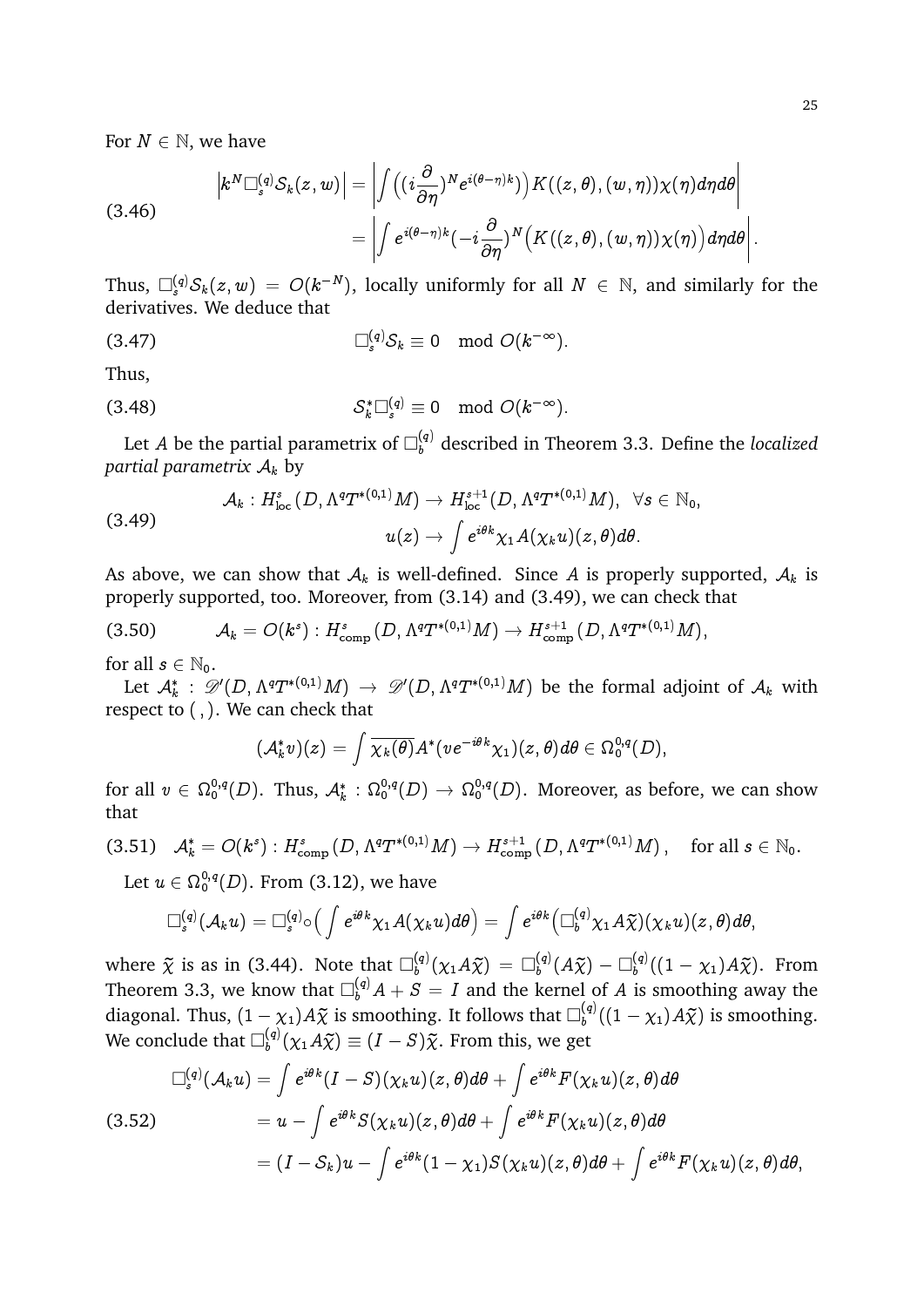where  $F$  is a smoothing operator. We can repeat the procedure as in (3.46) and conclude that the operator

$$
u\rightarrow \int e^{i\theta k}F(\chi_k u)(z,\theta)d\theta,\;\; u\in \Omega_0^{0,q}(D),
$$

is k-negligible. Similarly, since  $(1 - \chi_1)S\chi$  is smoothing, the operator

$$
u\rightarrow \int e^{i\theta k}(1-\chi_1)S(\chi_k u)(z,\theta)d\theta,\ \ u\in \Omega_0^{0,q}(D),
$$

is also  $k$ -negligible. Summing up, we obtain

$$
\Box_s^{(q)} \mathcal{A}_k + \mathcal{S}_k \equiv I \mod O(k^{-\infty}).
$$

We may replace  $\mathcal{S}_k$  by  $I-\Box_s^{(q)}\mathcal{A}_k$  and we have  $\Box_s^{(q)}\mathcal{A}_k+\mathcal{S}_k=I$  and hence  $\mathcal{A}_k^*\Box_s^{(q)}+\mathcal{S}_k^*=$ I. Thus,

(3.54) 
$$
\mathcal{S}_k = (\mathcal{A}_k^* \Box_s^{(q)} + \mathcal{S}_k^*) \mathcal{S}_k = \mathcal{A}_k^* \Box_s^{(q)} \mathcal{S}_k + \mathcal{S}_k^* \mathcal{S}_k.
$$

From (3.47) and (3.51), we see that

$$
\mathcal{A}_k^*\Box_s^{(q)}\mathcal{S}_k=O(k^{-N'}) : H^s_{\text{comp}}\left(D,\Lambda^q T^{*(0,1)}M\right) \to H^{s+N}_{\text{comp}}\left(D,\Lambda^q T^{*(0,1)}M'\right)\!,
$$

for all  $s \in \mathbb{R}$  and  $N', N \in \mathbb{N}$ . Thus,  $\mathcal{A}_k^*\Box_s^{(q)}\mathcal{S}_k \equiv 0 \mod O(k^{-\infty})$ . From this and (3.54), we get

$$
(3.55) \tSk* Sk \equiv Sk \mod O(k^{-\infty}).
$$

It follows that

(3.56) 
$$
\mathcal{S}_k \equiv \mathcal{S}_k^* \mod O(k^{-\infty}), \ \mathcal{S}_k^2 \equiv \mathcal{S}_k \mod O(k^{-\infty}).
$$

From (3.42), (3.47), (3.48), (3.50), (3.51), (3.53), (3.55) and (3.56), we get our main technical result:

**Theorem 3.10.** Let  $s(z)$  be a local trivializing section of L on an open subset  $D \in M$  and  $|s|^2_{h^L}=e^{-2\phi}.$  We assume that  $2\partial\overline{\partial}\phi=R^L$  is non-degenerate of constant signature  $(n_{-},n_{+})$ *at each point of D. Let*  $q = n_{-}$  *or*  $n_{+}$  *and let*  $S_k$  *be the localized approximate Szego kernel* (3.41) *and* A<sup>k</sup> *the localized partial parametrix* (3.49)*. Then,*

$$
\begin{aligned} \mathcal{S}_k^*, \mathcal{S}_k &= O(k^s): H^s_{\text{comp}}\left(D, \Lambda^q T^{*(0,1)}M \right) \rightarrow H^s_{\text{comp}}\left(D, \Lambda^q T^{*(0,1)}M\right), \hspace{0.2cm} \forall s \in \mathbb{N}_0, \\ \mathcal{A}_k^*, \mathcal{A}_k &= O(k^s): H^s_{\text{comp}}\left(D, \Lambda^q T^{*(0,1)}M \right) \rightarrow H^{s+1}_{\text{comp}}\left(D, \Lambda^q T^{*(0,1)}M\right), \hspace{0.2cm} \forall s \in \mathbb{N}_0, \end{aligned}
$$

*and we have*

$$
(3.58) \qquad \qquad \Box^{(q)}_s \mathcal{S}_k \equiv 0 \mod O(k^{-\infty}), \ \ \mathcal{S}^*_k \Box^{(q)}_s \equiv 0 \mod O(k^{-\infty}),
$$

$$
(3.59) \quad \mathcal{S}_k \equiv \mathcal{S}_k^* \mod O(k^{-\infty}), \quad \mathcal{S}_k \equiv \mathcal{S}_k^2 \mod O(k^{-\infty}), \quad \mathcal{S}_k \equiv \mathcal{S}_k^* \mathcal{S}_k \mod O(k^{-\infty}),
$$

 $\mathcal{S}^*_k + \mathcal{A}^*_k \square^{(q)}_s \equiv I \mod O(k^{-\infty}), \hspace{0.2cm} \mathcal{S}_k + \square^{(q)}_s \mathcal{A}_k \equiv I \mod O(k^{-\infty}),$ 

where  $\mathcal{S}_k^*$  and  $\mathcal{A}_k^*$  are the formal adjoints of  $\mathcal{S}_k$  and  $\mathcal{A}_k$  with respect to  $($  ,  $)$  respectively and  $\square_s^{(q)}$  is given by (3.7) and (3.6).

We notice that  $\mathcal{S}_k, \, \mathcal{S}^*_k, \, \mathcal{A}_k, \, \mathcal{A}^*_k,$  are all properly supported. We need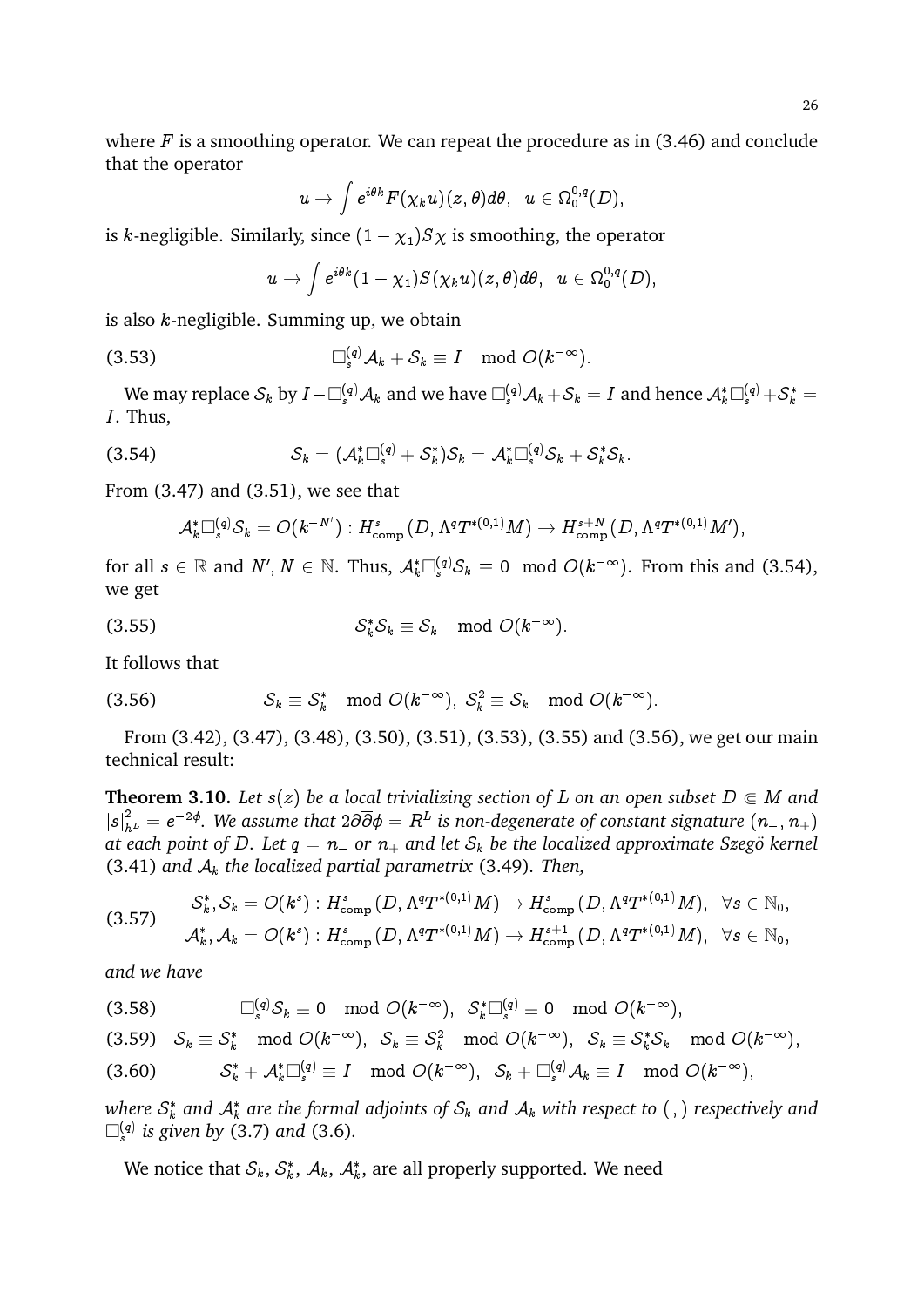**Theorem 3.11.** *The localized approximate Szegö kernel*  $S_k$  *given by* (3.41) *is a smoothing operator. Moreover, if*  $q = n_-,$  then the kernel of  $S_k$  satisfies

(3.61) 
$$
S_k(z,w) \equiv e^{ik\Psi(z,w)}b(z,w,k) \mod O(k^{-\infty}),
$$

*with*

$$
\begin{aligned} b(z,w,k)&\in S^n_{\text{loc}}\left(1; D\times D, \Lambda^q T_w^{*(0,1)}M\boxtimes \Lambda^q T_z^{*(0,1)}M\right),\\ (3.62)&\hspace{1em}b(z,w,k)&\sim \sum\limits_{j=0}^\infty b_j(z,w)k^{n-j}\hspace{1em}\text{in}\hspace{1em} S^n_{\text{loc}}\left(1; D\times D, \Lambda^q T_w^{*(0,1)}M\boxtimes \Lambda^q T_z^{*(0,1)}M\right),\\ b_j(z,w)&\in{\mathscr{C}^\infty}\Big(D\times D, \Lambda^q T_w^{*(0,1)}M\boxtimes \Lambda^q T_z^{*(0,1)}M\Big),\hspace{1em}j=0,1,\ldots\end{aligned}
$$

*and*  $\Psi(z, w)$  *is as in Theorem 3.8.* 

*If*  $q = n_+, n_- \neq n_+$ , then

$$
(3.63) \tSk(z, w) \equiv 0 \mod O(k^{-\infty}).
$$

*Proof.* Theorem 3.11 essentially follows from the stationary phase formula of Melin-Sjöstrand [41]. Let  $s(z)$  be a local trivializing section of L on an open subset  $D \in M$ and  $|s|^2_{h^L}$  =  $e^{-2\phi}.$  Assume that  $\partial\overline{\partial}\phi$  is non-degenerate of constant signature  $(n_-,n_+)$ at each point of D. Let  $q = n_{-}$  or  $n_{+}$ . Let  $(z, \theta)$  be the local coordinates as in (3.3) defined on  $D\times ]-\varepsilon_0,\varepsilon_0[.$  We identify  $D\times ]-\varepsilon_0,\varepsilon_0[$  with some open set of  $X$  and until further notice we work with the local coordinates  $(z, \theta).$  We write  $(z, \theta) = (x', x_{2n+1}) = x,$  $z_j=x_{2j-1}+ix_{2j},\,j=1,\ldots,n,$   $\theta=x_{2n+1},$   $x'=(x_1,\ldots,x_{2n}).$  We identify  $x'$  with  $(x',0).$ We also write  $(w,\eta) \ = \ (y',y_{2n+1}) \ = \ y,\ w_{j} \ = \ y_{2j-1} \ + \ iy_{2j},\ j \ = \ 1,\ldots,n,\ \eta \ = \ y_{2n+1},$  $y'=(y_1,\ldots,y_{2n}),$  where  $w=(w_1,\ldots,w_n)$  are the local holomorphic coordinates of  $D$ and  $\eta$  is the coordinate of  $]-\varepsilon_0, \varepsilon_0[$ . From the definition (3.41) of  $S_k$  and Theorem 3.3, we see that the distribution kernel of  $S_k$  is given by

(3.64)

$$
\begin{aligned} & \mathcal{S}_k(x',y')\equiv \int_{t\geq 0} e^{i\varphi_-(x,y)t+ix_{2n+1}k-iy_{2n+1}k}s_-(x,y,t)\chi_1(x_{2n+1})\chi(y_{2n+1})dx_{2n+1}dtdy_{2n+1} \\ & + \int_{t\geq 0} e^{i\varphi_+(x,y)t+ix_{2n+1}k-iy_{2n+1}k}s_+(x,y,t)\chi_1(x_{2n+1})\chi(y_{2n+1})dx_{2n+1}dtdy_{2n+1} \mod O(k^{-\infty}) \\ & \equiv I_0(x',y')+I_1(x',y') \mod O(k^{-\infty}), \end{aligned}
$$

where the integrals above are defined as oscillatory integrals. First, we study the kernel

$$
I_1(x',y')=\int_{t\geq 0} e^{i\varphi_+(x,y)t+ix_{2n+1}k-iy_{2n+1}k}s_+(x,y,t)\chi_1(x_{2n+1})\chi(y_{2n+1})dx_{2n+1}dtdy_{2n+1}.
$$

By the change of variables  $t = k\sigma$  we get

$$
I_1(x',y')=\int_{\sigma\geq 0}e^{ik\big(\varphi_+(x,y)\sigma+x_{2n+1}-y_{2n+1}\big)}\, k s_+(x,y,k\sigma)\chi_1(x_{2n+1})\chi(y_{2n+1}) dx_{2n+1} d\sigma dy_{2n+1}.
$$

Note that  $d_x\varphi_+(x,x) = \omega_0(x)$ . Taking into account the form  $\omega_0(x)$  (cf. (3.4)), we see that  $\partial \varphi_+$  $\frac{\partial \varphi_+}{\partial x_{2n+1}}(x,x) = 1.$  In view of Theorem 3.3, we see that  $\varphi_+(x,y) = 0$  if and only if  $x = y.$ We conclude that

$$
\big( d_\sigma(\varphi_+(x,y)\sigma + x_{2n+1}-y_{2n+1}), d_{x_{2n+1}}(\varphi_+(x,y)\sigma + x_{2n+1}-y_{2n+1})\big)\neq \bigr(0,0),\;\;\sigma\geq 0.
$$

Thus, we can integrate by parts in  $\sigma$  and  $x_{2n+1}$  and conclude that  $I_1$  is smoothing and

$$
(3.65) \t I_1 \equiv 0 \mod O(k^{-\infty}).
$$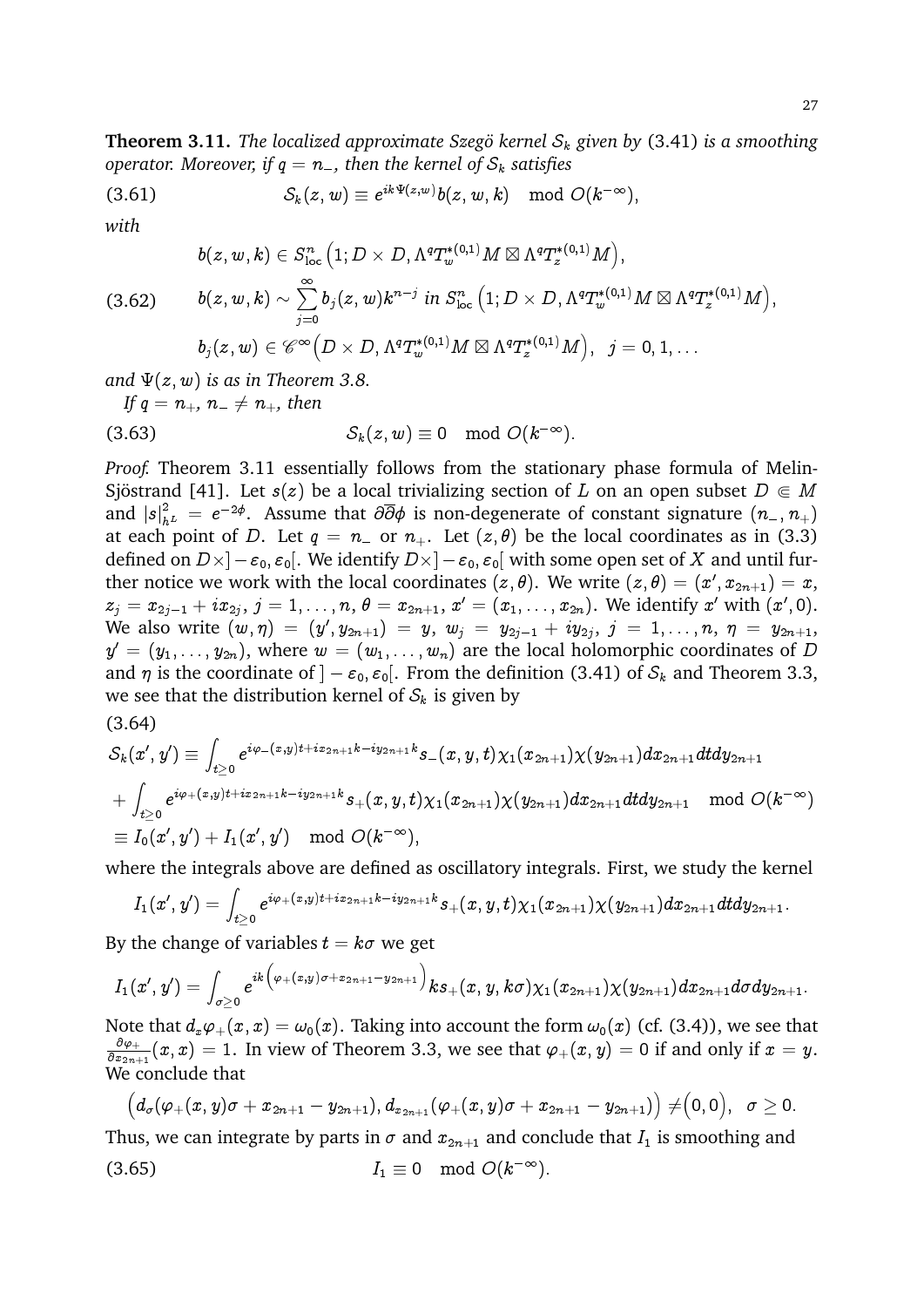Now, we study the kernel

$$
I_0(x',y')=\int_{t\geq 0} e^{i\varphi_-(x,y)t+ix_{2n+1}k-iy_{2n+1}k}s_-(x,y,t)\chi_1(x_{2n+1})\chi(y_{2n+1})dx_{2n+1}dtdy_{2n+1}.
$$

As before, by letting  $t = k\sigma$ , we get (3.66)

$$
I_0(x',y')=\int_{\sigma\geq 0}e^{ik\big(\varphi_-(x,y)\sigma+x_{2n+1}-y_{2n+1}\big)}k s_-(x,y,k\sigma)\chi_1(x_{2n+1})\chi(y_{2n+1})dx_{2n+1} d\sigma dy_{2n+1}.
$$

In view of (3.36), we see that

$$
(3.67) \t\t \t\t \varphi_-(x,y)=\Psi(x',y')+y_{2n+1}-x_{2n+1}, \ \ {\rm Im \ } \Psi(x',y')\geq 0.
$$

Put

$$
(3.68) \t\Psi(x,y,\sigma)=(\Psi(x',y')+y_{2n+1}-x_{2n+1})\sigma+x_{2n+1}-y_{2n+1}.
$$

Let  $\varphi(\sigma) \in \mathscr{C}_0^{\infty}(\mathbb{R}_+)$  with  $\varphi(\sigma) = 1$  in some small neighborhood of 1. We introduce the cut-off functions  $\varphi(\sigma)$  and  $1 - \varphi(\sigma)$  in the integral (3.66):

$$
(3.69)\quad I_0^0(x',y'):=\int_{\sigma\geq 0}e^{ik\Psi(x,y,\sigma)}\varphi(\sigma)ks_-(x,y,k\sigma)\chi_1(x_{2n+1})\chi(y_{2n+1})dx_{2n+1}d\sigma dy_{2n+1},
$$

 $(3.70)$ 

$$
I_0^1(x',y'):=\int_{\sigma\geq 0}e^{ik\Psi(x,y,\sigma)}(1-\varphi(\sigma))k s_-(x,y,k\sigma)\chi_1(x_{2n+1})\chi(y_{2n+1})dx_{2n+1}d\sigma dy_{2n+1}\,,
$$

so that

$$
I_0(x',y')=I_0^0(x',y')+I_0^1(x',y')\,.
$$

First, we study  $I_0^1(x',y').$  Note that when  $\sigma\neq 1,$   $d_{x_{2n+1}}\Psi(x,y,\sigma)=1-\sigma\neq 0.$  Thus, we can integrate by parts and get that  $I_0^1$  is smoothing and  $I_0^1(x',y')\equiv 0\mod O(k^{-\infty}).$ 

Next, we study the kernel  $I^0_0(x',y')$ . First, we assume that  $q=n_+,\,n_+\neq n_-.$  In view of Theorem 3.3, we see that  $s_-(x, y, t)$  vanishes to infinite order at  $x = y.$  Thus,  $I^0_0 \equiv 0$ mod  $O(k^{-\infty})$ . Therefore, we get (3.63).

Now, we assume that  $q = n_{-}$ . Since the integral (3.69) converges, we have

(3.71)

$$
\begin{aligned} &I_0^0(x',y')=\int H(x',y)\chi(y_{2n+1})dy_{2n+1},\\ &H(x',y)=\int_{\sigma\geq 0}e^{ik\Psi(x,y,\sigma)}\varphi(\sigma)ks_-(x,y,k\sigma)\chi_1(x_{2n+1})dx_{2n+1}d\sigma.\end{aligned}
$$

Recalling the form of  $\Psi(x, y, \sigma)$ , we have Im  $\Psi(x, y, \sigma) \geq 0$ ,  $d_{\sigma} \Psi(x, y, \sigma) = 0$  if and only if  $x = y$  and  $d_{x_{2n+1}}\Psi(x, y, \sigma)|_{x=y} = 1 - \sigma$ . Thus,  $x = y$  and  $\sigma = 1$  are real critical points. Moreover, we can check that the Hessian of  $\Psi(x, y, \sigma)$  at  $x = y, \sigma = 1$ , is given by

$$
\left(\begin{array}{cc} \Psi_{\sigma\sigma}''(x,x,1) & \Psi_{x_{2n+1}\sigma}''(x,x,1) \\ \Psi_{\sigma x_{2n+1}}''(x,x,1) & \Psi_{x_{2n+1}x_{2n+1}}''(x,x,1) \end{array}\right)=\left(\begin{array}{cc} 0 & -1 \\ -1 & 0 \end{array}\right).
$$

Thus,  $\Psi(x, y, \sigma)$  is a non-degenerate complex valued phase function in the sense of Melin-Sjöstrand [41]. Let

$$
\displaystyle \widetilde{\Psi}(\widetilde{x},\widetilde{y},\widetilde{\sigma}):=\bigr(\widetilde{\Psi}(\widetilde{x}',\widetilde{y}')+\bigr(\widetilde{y}_{2n+1}-\widetilde{x}_{2n+1}\bigl)\bigr)\widetilde{\sigma}+\widetilde{x}_{2n+1}-\widetilde{y}_{2n+1}
$$

be an almost analytic extension of  $\Psi(x, y, \sigma)$ , where  $\tilde{\Psi}(\tilde{x}', \tilde{y}')$  is an almost analytic extension of  $\Psi(x', y')$  (with  $\Psi(x', y')$  as in (3.67)) and similarly for  $\tilde{y}_{2n+1}$ ,  $\tilde{x}_{2n+1}$  and  $\tilde{\sigma}$  (see [41, §2] for the precise meaning of the almost analytic extension). We can check that given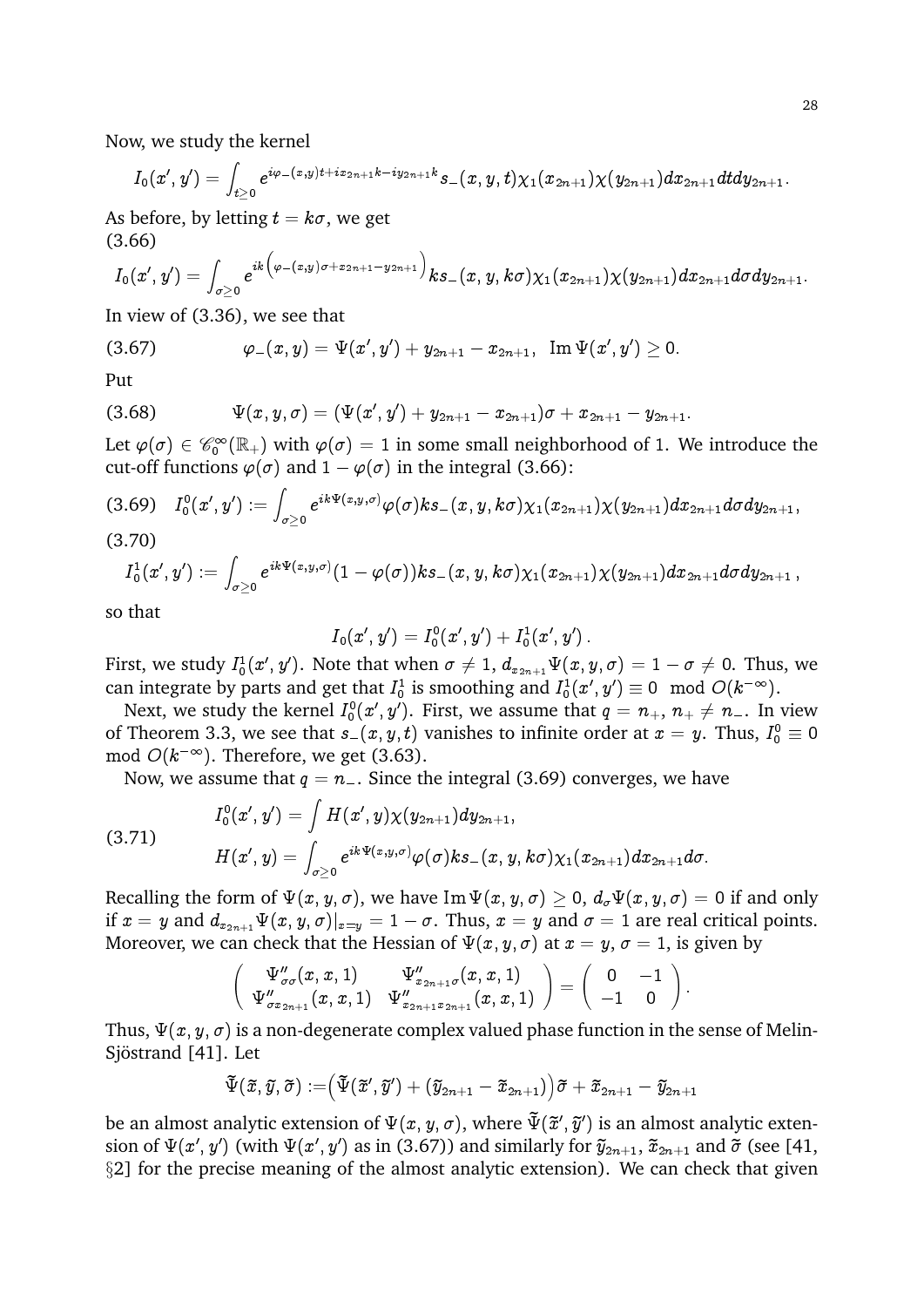$y_{2n+1}$  and  $(x',y'),$   $\tilde{x}_{2n+1}=y_{2n+1}+\Psi(x',y'),$   $\tilde{\sigma}=1$  are the solutions of  $\frac{\partial \Psi}{\partial \widetilde{\sigma}}=0,$   $\frac{\partial \Psi}{\partial \widetilde{x}_{2n}}$ From this and by the stationary phase formula of Melin-Sjöstrand [41], we get  $\frac{\partial x_{2n+1}}{\partial x_1}$  $= 0.$ 

$$
(3.72) \tH(x',y) \equiv e^{ik\Psi(x',y')}a(x',y,k) \mod O(k^{-\infty}),
$$

where  $a(x',y,k)\in \mathscr{C}^{\infty}\bigl(D\times (D\times ]-\varepsilon_0,\varepsilon_0[),\Lambda^qT^{*(0,1)}M\boxtimes \Lambda^qT^{*(0,1)}M\bigr),$ 

$$
\begin{array}{ll} a(x',y,k) \sim \sum\limits_{j=0}^{\infty} k^{n-j} a_j(x',y) \ \text{ in } S^n_{\text{loc}} \big(1; D \times (D \times ]-\varepsilon_0, \varepsilon_0[), \Lambda^q T^{*(0,1)} M \boxtimes \Lambda^q T^{*(0,1)} M \big),\\[2mm] a_j(x',y) \in \mathscr{C}^{\infty}\big(D \times (D \times ]-\varepsilon_0, \varepsilon_0[), \Lambda^q T^{*(0,1)} M \boxtimes \Lambda^q T^{*(0,1)} M \big), & j=0,1,\dots \end{array}
$$

and

(3.73) 
$$
a_0(x',y)=2\pi\tilde{s}^0_-\big((x',y_{2n+1}+\Psi(x',y')),y\big),
$$

where  $\tilde{s}^0$  is an almost analytic extension of  $s^0$ ,  $s^0$  is as in (3.15).

From (3.71) and (3.72), we get,

$$
(3.74) \tI_0^0(x',y')\equiv e^{ik\Psi(x',y')}b(x',y',k)\mod O(k^{-\infty}),
$$

where

$$
b(x',y',k)\sim\sum_{j=0}^\infty k^{n-j}b_j(x',y')\ \ \text{in}\ S^n_{\text{loc}}\left(1;D\times D,\Lambda^qT^{*(0,1)}M\boxtimes\Lambda^qT^{*(0,1)}M\right),
$$

$$
\begin{aligned} & (3.75) \quad b_j(x',y') = \int a_j(x',y) \chi(y_{2n+1}) dy_{2n+1} \in \mathscr{C}^{\infty}(D \times D, \Lambda^q T^{*(0,1)} M \boxtimes \Lambda^q T^{*(0,1)} M), \\ & j = 0,1,\ldots. \text{ Theorem 3.11 follows.} \end{aligned}
$$

As before, let s be a local trivializing section of L on an open set  $D \Subset M$  and  $|s|^2_{h^L} =$  $e^{-2\phi}.$  We assume that  $\partial\overline{\partial}\phi$  is non-degenerate of constant signature  $(n_{-},n_{+})$  at each point D and let  $q \neq n_{-}$ . We first assume that  $q = n_{+}, n_{+} \neq n_{-}$ . In view of Theorem 3.10 and (3.63), we see that when  $q = n_+, n_+ \neq n_-,$  we have

(3.76)  $S_s^{(q)}{\mathcal{A}}_k \equiv I \mod O(k^{-\infty}),$ 

where  $A_k$  is as in Theorem 3.10.

Now, we assume that  $q \neq n_{-}, n_{+}$ . From Theorem 3.2, we can repeat the proof of Theorem 3.10 and conclude that there exists a properly supported continuous operator

$$
\mathcal{A}_k=O(k^s): H^s_{\textup{comp}}\left(D,\Lambda^q T^{*(0,1)}M\right)\rightarrow H^{s+1}_{\textup{comp}}\left(D,\Lambda^q T^{*(0,1)}M\right), \;\;\forall s\geq 0,
$$

such that

$$
\Box_s^{(q)}\mathcal{A}_k \equiv I \mod O(k^{-\infty}).
$$

Summing up, we obtain

**Theorem 3.12.** Let  $s(z)$  be a local trivializing section of L on an open subset  $D \in M$  and  $|s|^2_{h^L}=e^{-2\phi}.$  We assume that  $2\partial\overline{\partial}\phi=R^L$  is non-degenerate of constant signature  $(n_{-},n_{+})$ *at each point of D. Let*  $q \neq n_{-}$ . Then, there exists a properly supported continuous operator

$$
\mathcal{A}_k = O(k^s): H^s_{\text{comp}}\left(D, \Lambda^q T^{*(0,1)}M\right) \to H^{s+1}_{\text{comp}}\left(D, \Lambda^q T^{*(0,1)}M\right), \;\;\forall s \geq 0,
$$

*such that*

$$
\Box_s^{(q)}{\mathcal A}_k \equiv I \mod O(k^{-\infty}).
$$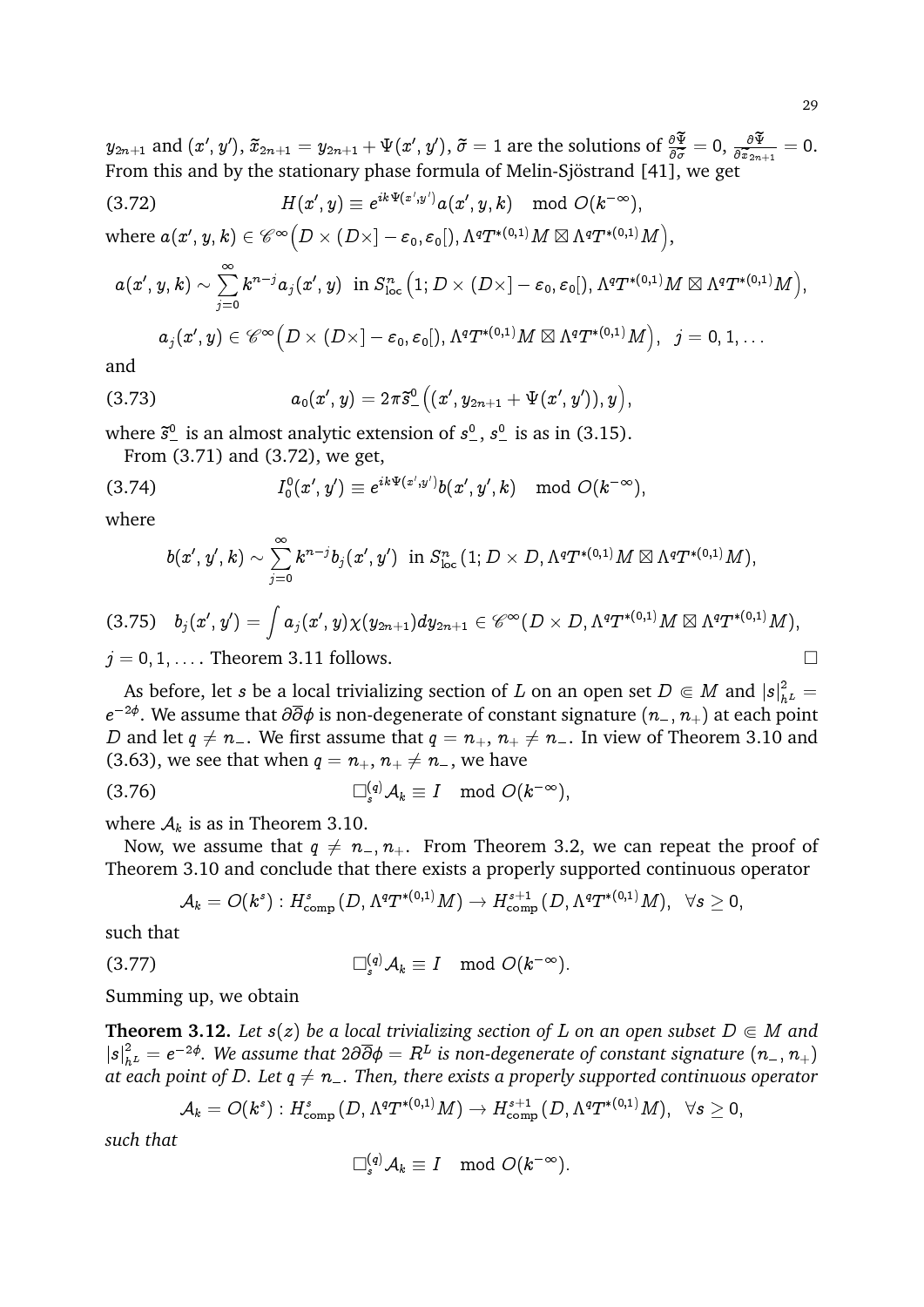*Remark* 3.13*.* From Remark 3.5, we can generalize Theorem 3.10 and Theorem 3.12 with essentially the same proofs to the case when the forms take values in  $L^k\otimes E,$  for a given holomorphic vector bundle  $E$  over  $M$ .

We have the following

**Theorem 3.14.** Let  $s(z)$  be a local trivializing section of L on an open subset  $D \in M$  and  $|s|^2_{h^L}=e^{-2\phi}.$  We assume that  $2\partial\overline{\partial}\phi=R^L$  is non-degenerate of constant signature  $(n_{-},n_{+})$ at each point of D. Let  $q = n_-$ . For a given point  $p \in D$ , let  $V_1, \ldots, V_n$  be an orthonormal *frame of* T (1;0)M *in a neighborhood of* p*, for which* R\_ <sup>L</sup> *is diagonalized at* p*, namely,*

$$
\begin{aligned} &\dot{R}^L(p)V_j(p)=\lambda_j(p)V_j(p)\,,\quad j=1,\ldots,n\,,\\ &\lambda_j(p)<0\,,\quad j=1,\ldots,q\,,\\ &\lambda_j(p)>0\,,\quad j=q+1,\ldots,n. \end{aligned}
$$

Let  $(T_j)_{j=1}^n$  denote the basis of  $T^{*(0,1)}M$ , which is dual to  $(\overline{V}_j)_{j=1}^n.$  Then, for  $b_0(z,w)$  in (3.62)*, we have*

$$
\begin{aligned} b_0(p,p)&=(2\pi)^{-n}\left|\det \dot{R}^L(p)\right|\prod_{j=1}^q(T_j(p)\wedge)\circ (T_j(p)\wedge)^*\\&=(2\pi)^{-n}\Big|\det \dot{R}^L(p)\Big|I_{\det \overline{W}^*}\,,\end{aligned}
$$

where  $I_{\text{det}} \overline{w}^* \in \text{End}(\Lambda^q T^{*(0,1)}M))$  is as in the discussion after (1.2).

*Proof.* From (3.73) and (3.75), we have

$$
(3.79) \hspace{3.1em} b_0(x',x')=2\pi\int s^0_-\big((x',y_{2n+1}),(x',y_{2n+1})\big)\chi(y_{2n+1})dy_{2n+1}.
$$

In view of Theorem 3.7, we know that

$$
s_{-}^{0}\big((x',y_{2n+1}),(x',y_{2n+1})\big) = \frac{1}{2}\left|\mu_1(x')\right|\cdots\left|\mu_n(x')\right| \pi^{-n-1} \prod_{j=1}^{j=n-} (T_j(x') \wedge) \circ (T_j(x') \wedge)^*,
$$

where  $\mu_j(x'),$   $j = 1, \ldots, n$ , are the eigenvalues of  $L_{x'}$  and  $T_1(x'), \ldots, T_n(x'),$  are as in Theorem 3.7. From this, (3.79) and the identification of the Levi form and  $R<sup>L</sup>$  (see (3.5)) and notice that  $|\mu_1(p)| \cdots |\mu_n(p)| = 2^{-n} |\lambda_1(p)| \cdots |\lambda_n(p)| = 2^{-n} |\text{det } R^L(p)|$ , (3.78)  $\Box$  follows.

### 4. ASYMPTOTIC EXPANSION OF THE SPECTRAL FUNCTION FOR LOWER ENERGY FORMS

Let  $(M, \Theta)$  be a Hermitian manifold and let  $(L, h^L)$  be a Hermitian holomorphic line bundel on M. We recall that (cf.  $(1.3)$ )  $\mathcal{E}_k^q$  $\mathbb{R}^q_{k^{-N_0}}(M,L^k)$  denote the spectral space of  $\square_k^{(q)}$ k corresponding to energy less than  $k^{-N_0}$ . In the present Section we study the asymptotic expansion of the spectral function associated to  $\mathscr{E}_k^q$  $\mathbb{R}^{\mathbb{P}^q}_{k^{-N_0}}(M,L^k).$  In Section 4.1 we prove pointwise upper bounds for the eigenforms of the spectral spaces  $\mathscr{E}_k^q$  $\mathbb{R}^{^q}_{k^{-N_0}}(M,L^k)$  in terms of their  $L^2$ -norm (Theorem 4.3). In Section 4.2 we compare the localized spectral projection with the localized approximate Szegö projection  $S_k$ . In Section4.3 we apply this results to prove the asympotic expansion of the spectral function and thus give the proof of Theorem 1.1. In Section 4.4 we exhibit the asympotic expansion of the Bergman kernel and prove Theorem 1.6. Finally, in Section 4.5 we calculate the coefficients  $b_1^0$  and  $b_2^0$  and thus prove Theorem 1.2.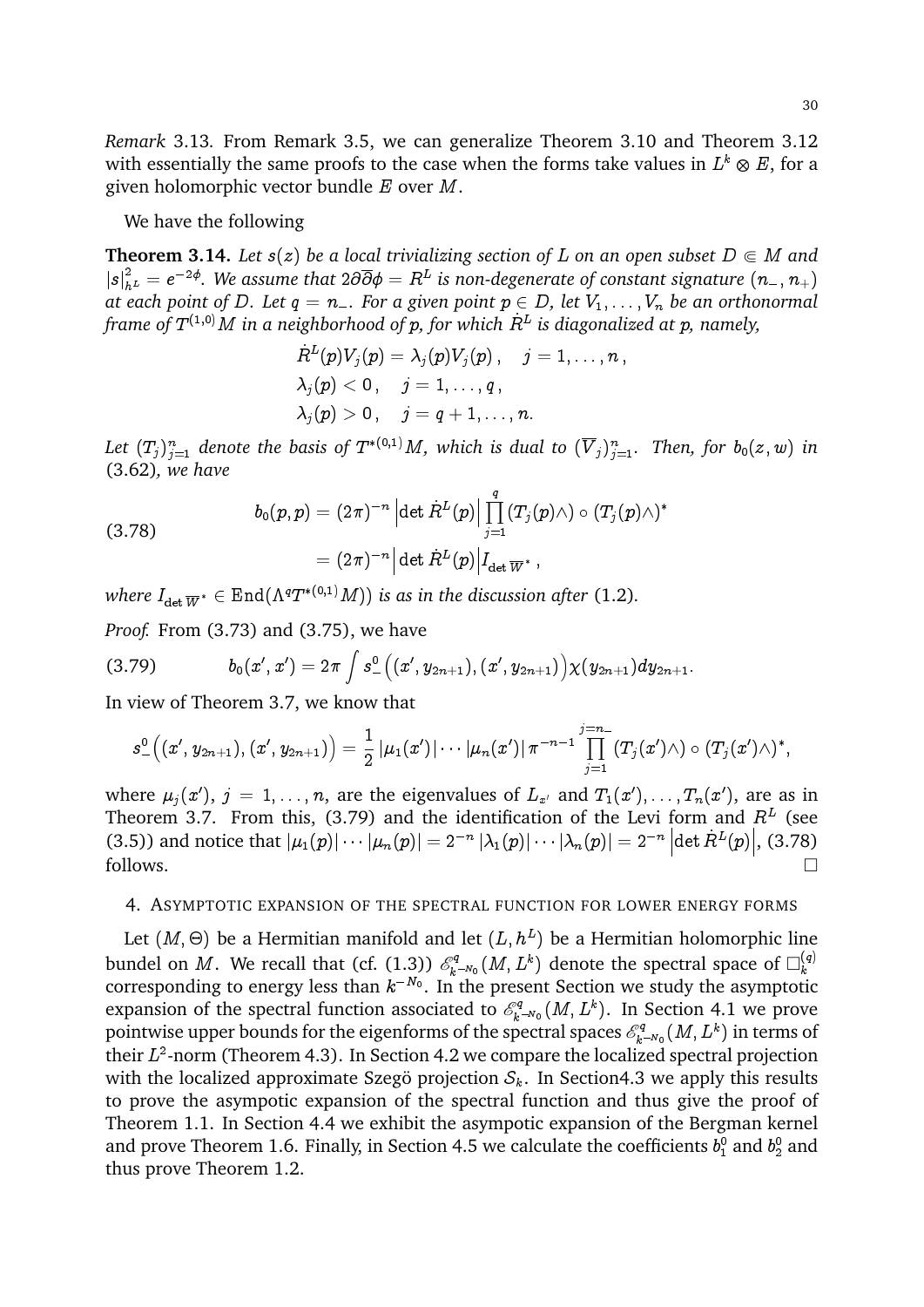4.1. **Asymptotic upper bounds.** Fix  $N_0 \geq 1$ . In this Section we will give pointwise upper bounds for u and  $\partial^{\alpha} u$ , where  $u \in \mathscr{E}_k^q$  $_{k}^{\circ q}$   $(M,L^{k}).$ 

Let  $D \in M$  be a chart domain such that  $L|_D$  is trivial. Let s be a local trivializing section of L on D and set  $|s|^2_{h^L} = e^{-2\phi}$ . Let  $( , )_{k\phi}$  be the inner product on the space  $\Omega^{0,q}_0(D)$  defined as follows:

$$
(f,g)_{k\phi}=\int_D \langle\, f\,,g\,\rangle e^{-2k\phi}dv_M(x)\,,\quad \, f,g\in\Omega^{0,q}_0(D)\,.
$$

Let  $\overline\partial^{*,k\phi}:\Omega^{0,q+1}(D)\to\Omega^{0,q}(D)$  be the formal adjoint of  $\overline\partial$  with respect to  $( \, , \,)_{{k\phi}}.$  Put  $\Box^{(q)}_{k\phi} \ =\ \overline{\partial}\, \overline{\partial}^{*,k\phi} + \overline{\partial}^{*,k\phi} \overline{\partial} \ : \ \Omega^{0,q}(D) \ \rightarrow \ \Omega^{0,q}(D). \ \ \text{Let} \ \ u \ \in \ \Omega^{0,q}(D,L^k). \ \ \text{On} \ \ D, \text{ we write}$  $u=s^k\tilde u,\,\tilde u\in\Omega^{0,q}(D).$  We have

$$
\Box_k^{(q)} u = s^k \Box_{k \phi}^{(q)} \tilde{u}.
$$

Fix  $p \in D$  and consider local coordinates  $z = (z_1, \ldots, z_n) = (x_1, \ldots, x_{2n}) = x$  on D, such that  $x(p) = z(p) = 0$  and  $\phi(z) = O(|z|^2)$  near  $p$ . Let  $F_k(z) := \frac{z}{\sqrt{k}}$  be the scaling map. For  $r\,>\,0, \text{ let } D_r\,=\,\{x; \,|x_j| < r, j=1,\ldots,2n\}. \,\text{ Let } f\, \in \, \Omega^{0,q}(D_{\frac{\log k}{\sqrt{k}}}), \, f\,=\, \sum_{|J|=q}' f_J d\overline{z}^J. \,\text{ We }$ define the scaled form  $F^*_k f \in \Omega^{0,q}(D_{\log k})$  by

$$
F_k^*f=\textstyle\sum\limits_{|J|=q}{}'f_J\big(k^{-1/2}z\big)d\overline{z}^J\in\Omega^{0,q}(D_{\log k}).
$$

Let  $\Box^{(q)}_{k\phi}$  $\chi_{k\phi,(k)}^{(q)}:\Omega^{0,q}(D_{\log k})\to \Omega^{0,q}(D_{\log k})$  be the scaled Laplacian defined by

$$
(4.2) \qquad \qquad \Box^{(q)}_{k\phi,(k)}(F_k^*u)=\frac{1}{k}F_k^*(\Box^{(q)}_{k\phi}u), \;\; u\in \Omega^{0,q}(D_{\frac{\log k}{\sqrt{k}}}).
$$

By Berman [1,  $\S 2$ ] and Hsiao-Marinescu [31,  $\S 2$ ] it is known all the derivatives of the coefficients of the operator  $\Box_{k\phi}^{(q)}$  $\mathcal{L}^{(q)}_{k\phi, (k)}$  are uniformly bounded in  $k$  on  $D_{\log k}$ . Let  $D_r \subset D_{\log k}$ and let  $W^s_{kF^*_k\phi}(D_r,\Lambda^qT^{*(0,1)}M),$   $s\in\mathbb{N}_0,$  denote the Sobolev space of order  $s$  of sections of  $\Lambda^qT^{*(0,1)}M$  over  $D_r$  with respect to the weight  $e^{-2kF_k^*\phi}.$  The Sobolev norm on this space is given by

$$
\|u\|_{kF_k^*\phi,s, D_r}^2 = \sum_{\alpha \in \mathbb{N}_0^{2n}, |\alpha| \leq s, |J| = q} \int_{D_r} |\partial_x^{\alpha} u_J|^2 \, e^{-2kF_k^*\phi}(F^*m)(x) dx,
$$

where  $u\,=\, \sum_{|J|=q}^{\prime}u_Jd\overline z^J \,\in\, W^s_{kF^*_k\phi}(D_r,\Lambda^qT^{*(0,1)}M)$  and  $m(x)dx$  is the volume form. If  $s=0,$  we write  $\lVert \cdot \rVert_{kF_k^*\phi,D_r}$  to denote  $\lVert \cdot \rVert_{kF_k^*\phi,0,D_r}.$ 

**Lemma 4.1.** *For every*  $r > 0$  *with*  $D_{2r} \subset D_{\log k}$  *and*  $s \in \mathbb{N}_0$ *, there is a constant*  $C_{r,s} > 0$ *independent of* k*, such that*

$$
(4.3)\quad \|u\|_{kF_k^*\phi,2s,D_r}^2\leqslant C_{r,s}\Big(\left\|u\right\|_{kF_k^*\phi,D_{2r}}^2+\sum_{m=1}^s\left\|(\Box^{(q)}_{k\phi,(k)})^mu\right\|_{kF_k^*\phi,D_{2r}}^2\Big)\,,\,\,u\in\Omega^{0,q}(D_{\log k})\,.
$$

*Proof.* Since  $\Box_{k,\phi}^{(q)}$  $\chi^{(q)}_{k\phi,(k)}$  is elliptic, we conclude from Gårding's inequality that for every  $r>0,$  $D_{2r} \subset D_{\log k}$  and  $s \in \mathbb{N}_0$ , we have

$$
(4.4) \qquad \|u\|_{kF_k^*\phi,s+2,D_\tau}^2\leqslant \widetilde{C}_{r',s}\Big(\|u\|_{kF_k^*\phi,D_{r'}}^2+\left\|\Box^{(q)}_{k\phi,(k)}u\right\|_{kF_k^*\phi,s,D_{r'}}^2\Big)\,,\,\, u\in \Omega^{0,q}(D_{\log k})\,,
$$

for some  $r' > r$ . Since all the derivatives of the coefficients of the operator  $\Box_{k\phi}^{(q)}$  $k\phi, (k)$ are uniformly bounded in  $k$ , it is straightforward to see that  $\tilde{C}_{r',s}$  can be taken to be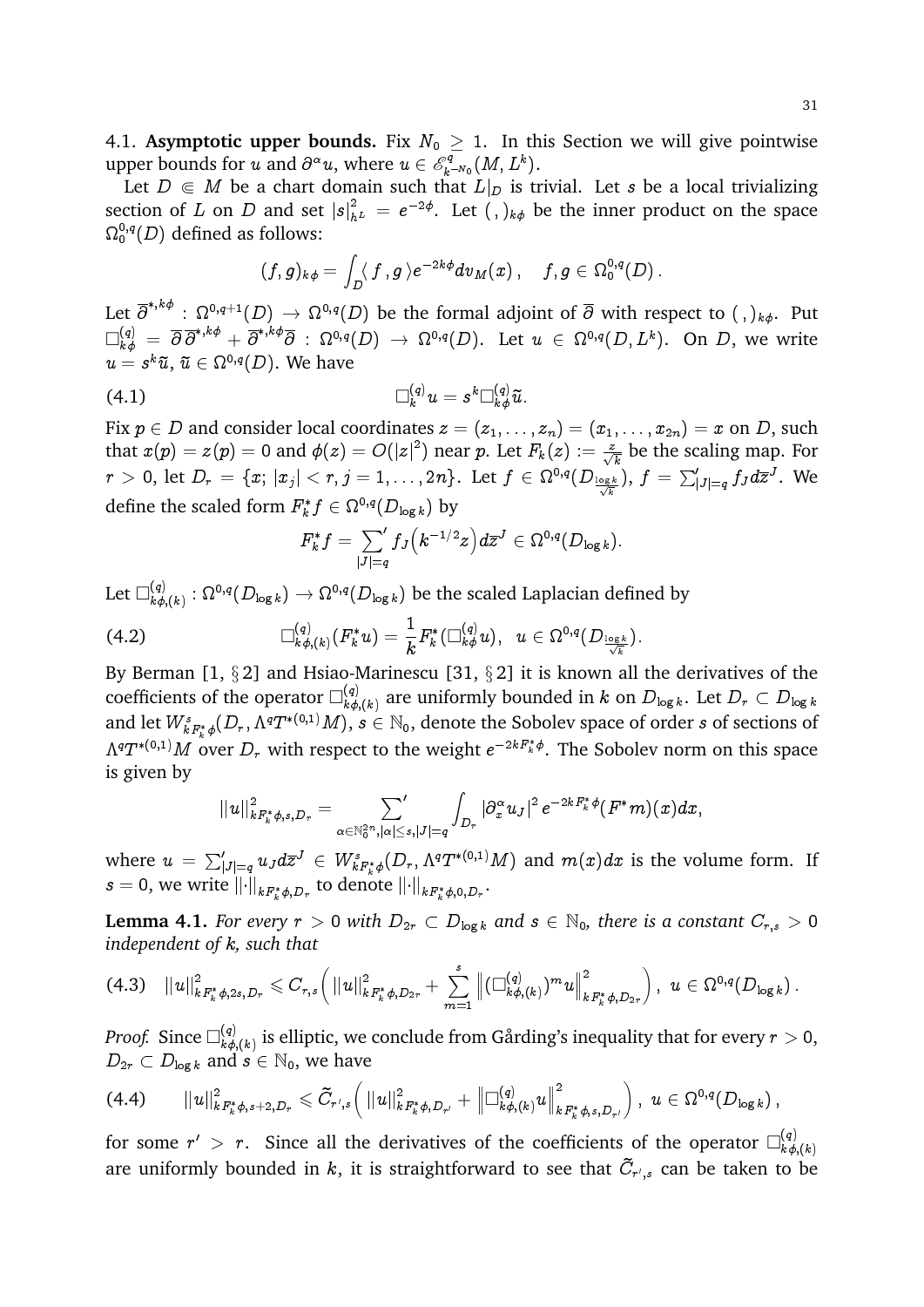**Lemma 4.2.** For  $k$  large and for every  $\alpha \in \mathbb{N}_0^{2n}$ , there is a constant  $C_\alpha > 0$  independent of k*, such that*

$$
|(4.5) \qquad \qquad |(\partial_x^{\alpha} u)(0)| \leq C_{\alpha},
$$

where  $u\in \Omega^{0,q}(D_{\log k}),\, \|u\|_{kF_k^*\phi, D_{\log k}}\leq 1,\, \big\|(\Box^{(q)}_{k\phi}$  $_{(q)}^{(q)}{_{k\phi,(k)}})^{m}u\Big\|_{kF_{k}^{*}\phi,D_{\log k}}\leq k^{-m},\,m\in\mathbb{N}_{0}\,.$ 

 $\emph{Proof. Let $u\in \Omega^{0,q}(D_{\log k}),\, \|u\|_{kF_k^*\phi, D_{\log k}}\leq 1,\, \left\|(\Box^{(q)}_{k\phi})\right\|_p\leq 1$}$  $\left\Vert \frac{f(x)}{f(x)}\right\Vert _{kF_{k}^{\ast}\phi,D_{\log k}}\leq k^{-m},\,m\,\in\,\mathbb{N}_{0}. \,\,\mathrm{By}$ using Fourier transform, it is easy to see that (cf. Lemma 2.6 in  $\binom{31}{2}$ )

$$
|(A.6)\qquad \qquad |(\partial_{x}^{\alpha}u)(0)|\leq C\, \|u\|_{kF_k^*\phi, n+1+|\alpha|, D_r}\,,
$$

for some  $r > 0$ , where  $C > 0$  only depends on the dimension and the length of  $\alpha$ . From (4.3), we see that

$$
(4.7)
$$

$$
\begin{aligned} \|u\|_{kF_k^*\phi, n+1+|\alpha|, D_r}^2 & \leq C_{r,\alpha} \Big( \left\|u\right\|_{kF_k^*\phi, D_{2r}}^2 + \sum_{m=1}^N \left\|(\Box^{(q)}_{k\phi,(k)})^m u\right\|_{kF_k^*\phi, D_{2r}}\Big), ~~ 2N \geq n+1+|\alpha| \,, \\ & \leq C_{r,\alpha} \Big(1+\sum_{m=1}^\infty k^{-m}\Big) \leq \tilde{C}_\alpha \end{aligned}
$$

if  $k$  large, where  $\tilde{C}_{\alpha} > 0$  is independent of  $k$ . Combining (4.6) with (4.7), (4.5) follows.  $\Box$ 

## Now, we can prove

**Theorem 4.3.** For k large and for every  $\alpha \in \mathbb{N}_0^{2n}$ ,  $D' \Subset D$ , there is a constant  $C_{\alpha,D'} > 0$ *independent of* k*, such that*

$$
(4.8) \qquad \qquad \left|(\partial_{x}^{\alpha}(\tilde{u}e^{-k\phi}))(x)\right| \leq C_{\alpha,D'}k^{\frac{n}{2}+|\alpha|}\left\|u\right\|,\;\;\forall x\in D',
$$

where  $u \in \mathscr{E}_k^q$  $\mathbb{E}_{k^{-N_0}}^q(M,L^k), \ N_0 \geq 1, \ u|_D = s^k \widetilde{u}, \ \widetilde{u} \in \Omega^{0,q}(D).$ 

*Remark* 4.4. Let  $s_1$  be another local trivializing section of  $L$  on  $D,$   $|s_1|^2 = e^{-2\phi_1}.$  We have  $s_1=gs$  for some holomorphic function  $g\in \mathscr{C}^\infty(D),$   $g\neq 0$  on  $D.$  Let  $u\in \Omega^{0,q}(D,L^k).$  On D, we write  $u = s^k \tilde{u} = s_1^k \tilde{v}$ . Then, we can check that

(4.9) 
$$
\tilde{v}e^{-k\phi_1} = \tilde{u}(\overline{g}^{1/2}g^{-1/2})^k e^{-k\phi}.
$$

From (4.9), it is easy to see that if  $\tilde{u}$  satisfies (4.8), then  $\tilde{v}$  also satisfies (4.8). Thus, the conclusion of Theorem 4.3 makes sense.

*Proof of Theorem 4.3.* We may assume that  $0 \in D'$ . Let  $u \in \mathscr{E}_k^q$  $\mathbb{E}_{k^{-N_0}}^{\mathbb{P}^q}(M,L^k), \ N_0 \geq 1, \ u|_D = 0$  $s^k\tilde u,\ \tilde u\,\in\,\Omega^{0,q}(D).$  We may assume that  $D_\frac{\log k}{\sqrt{k}}\, \subset\, D$  and consider  $\tilde u|_{D_\frac{\log k}{\sqrt{k}}}$ . Set  $\beta_k :=$  $k^{-\frac{n}{2}}F^*_k\widetilde{u}=k^{-\frac{n}{2}}\widetilde{u}(\frac{x}{\sqrt{k}})\in \Omega^{0,q}(D_{\log k}).$  We can check that

(4.10) 
$$
\|\beta_k\|_{k F_k^* \phi, D_{\log k}} \leq \|u\|.
$$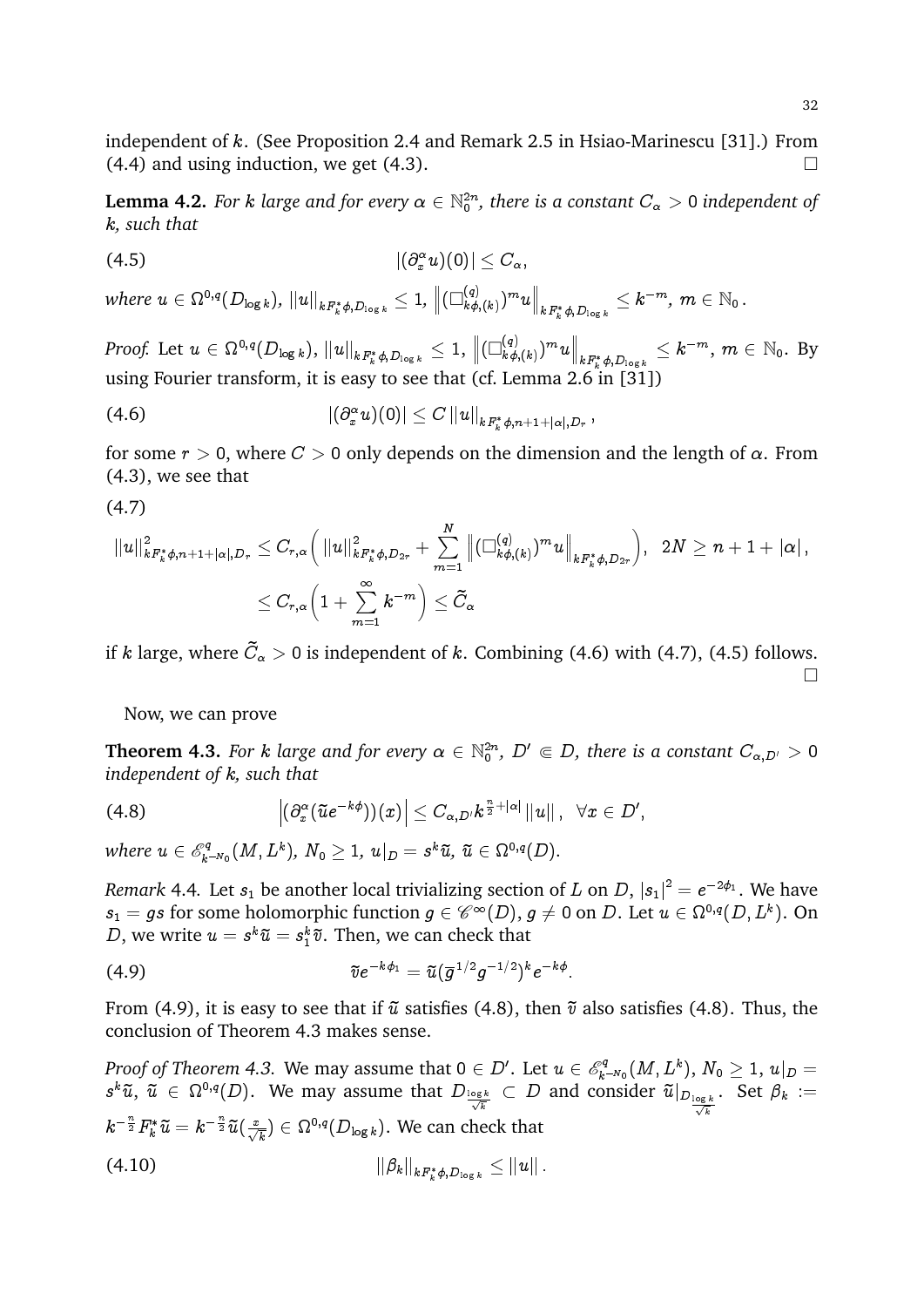Since  $u \in \mathscr{E}_k^q$  $\mathbb{R}^{\mathbb{P}^q_{k-N_0}}(M,L^k),$  we have  $\left\|(\Box^{(q)}_k)\right\|$  $\| \overset{(q)}{\|_{k}}\| ^{m}u\big\| \ \leq \ k^{-mN_{0}}\, \| u\| ,\; m\; =\; 1,2,\ldots \; \text{ From this}$ observation and (4.2), we have

$$
\begin{aligned} \left\|(\Box^{(q)}_{k\phi,(k)})^m \beta_k \right\|_{kF_k^*\phi,D_{\log k}} &= \frac{1}{k^{m+\frac{n}{2}}} \left\| F_k^*\big((\Box^{(q)}_{k\phi})^m \widetilde{u} \big) \right\|_{kF_k^*\phi,D_{\log k}} \\ & \leq \frac{1}{k^m} \left\|(\Box^{(q)}_{k})^m u \right\| \leq k^{-mN_0-m} \left\| u \right\| . \end{aligned}
$$

From (4.10), (4.11) and Lemma 4.2, we conclude that for every  $\alpha \in \mathbb{N}_0^{2n}$ , there is a constant  $C_\alpha>0$  independent of  $k,$  such that

$$
\left|k^{-\frac{n}{2}-\frac{|\alpha|}{2}}(\partial_x^\alpha \widetilde{u})(0)\right| = |(\partial_x^\alpha \beta_k)(0)| \leq \tilde{C}_\alpha \left\|u\right\|.
$$

Thus, for every  $\alpha\in\mathbb{N}_0^{2n},$  there is a constant  $C_\alpha>0$  independent of  $k,$  such that

$$
\left|(\partial_x^\alpha(\tilde{u}e^{-k\phi}))(0)\right|\leq C_\alpha k^{\frac{n}{2}+|\alpha|}\left\|u\right\|.
$$

Let  $x_0$  be another point of  $D^{\prime}.$  We can repeat the procedure above and conclude that for every  $\alpha\in\mathbb{N}_0^{2n},$  there is a  $C_\alpha(x_0)>$  0 independent of  $k,$  such that

$$
\left|(\partial_x^\alpha(\tilde u e^{-k\phi}))(x_0)\right|\leq C_\alpha(x_0)k^{\frac{n}{2}+|\alpha|}\left\|u\right\|.
$$

It is straightforward to see that the constant  $C_{\alpha}(x_0)$  depends continuously on  $\phi$  and the coeffceients of  $\square_{k,\phi}^{(q)}$  $\mathcal{E}^{(q)}_{k\phi, (k)}$  in  $\mathscr{C}^{m}(D)$  topology, for some  $m\, \in \, \mathbb{N}_{0}.$  (See Remark 2.5 and Theorem 2.7 in [31], for the details.) Since  $\overline{D}'\subset D$  is compact,  $C_\alpha(x_0)$  can be taken to be independent of the point  $x_0$ . The theorem follows.

# 4.2. **Kernel of the spectral function.** As (1.4), let

$$
P^{(q)}_{k,k-N_0}: L^2_{(0,q)}(M,L^k) \to \mathscr{E}^q_{k-N_0}(M,L^k)
$$

be the spectral projection on the spectral space of  $\square^{(q)}_k$  $k^{(q)}$  corresponding to energy less than  $k^{-N_0}.$  The goal of this Section is to compare the localized spectral projection  $\widehat{P}_{k,k}^{(q)}$  $k,k^{-N_0}$  , s (see (4.18)) to the localized approximate Szegö projection  $S_k$  defined in (3.41). This will be achieved in Proposition 4.10.

We introduce some notations. Let  $(e_1,\ldots,e_n)$  be a local orthonormal frame of  $T^{*(0,1)}_xM$ over an open set  $D \Subset M$ . Then  $(e^J := e_{j_1} \wedge \cdots \wedge e_{j_q})_{1 \leq j_1 < j_2 < \cdots < j_q \leq n}$  is an orthonormal frame of  $\Lambda^qT^{*(0,1)}_xM$  over  $D.$  For  $f\in \Omega^{0,q}(D),$  we may write  $f=\sum_{|J|=q}'f_Je^J,$  with  $f_J=$  $\langle ~f ~,e^J ~\rangle \in \mathscr{C}^\infty(D).$  We call  $f_J$  the component of  $f$  along  $e^J.$  Let  $A$  :  $\Omega^{0,q}_0(D) \to \Omega^{0,q}(D)$ be an operator with smooth kernel. We write

(4.12) 
$$
A(x,y) = \sum_{|I|=q,|J|=q} e^{I}(x) A_{I,J}(x,y) e^{J}(y),
$$

where  $A_{I,J}(x,y)\in \mathscr{C}^\infty(D\times D),$  for all strictly increasing  $I,~J,$  with  $|I|=|J|=q.$  We have

(4.13) 
$$
(Au)(x) = \sum_{|I|=q,|J|=q} e^I(x) \int_D A_{I,J}(x,y) u_J(y) dv_M(y),
$$

for all  $u=\sum_{|J|=q}^{\prime}u_Je^J\in\Omega^{0,q}_0(D).$  Let  $A^*$  be the formal adjoint of  $A$  with respect to ( , ). We also write  $A^*(x,y)=\left.\sum'\right|_{|I|=q,|J|=q}e^I(x)A^*_{I,J}(x,y)e^J(y).$  We can check that

(4.14) 
$$
A_{I,J}^*(x,y) = \overline{A_{J,I}(y,x)},
$$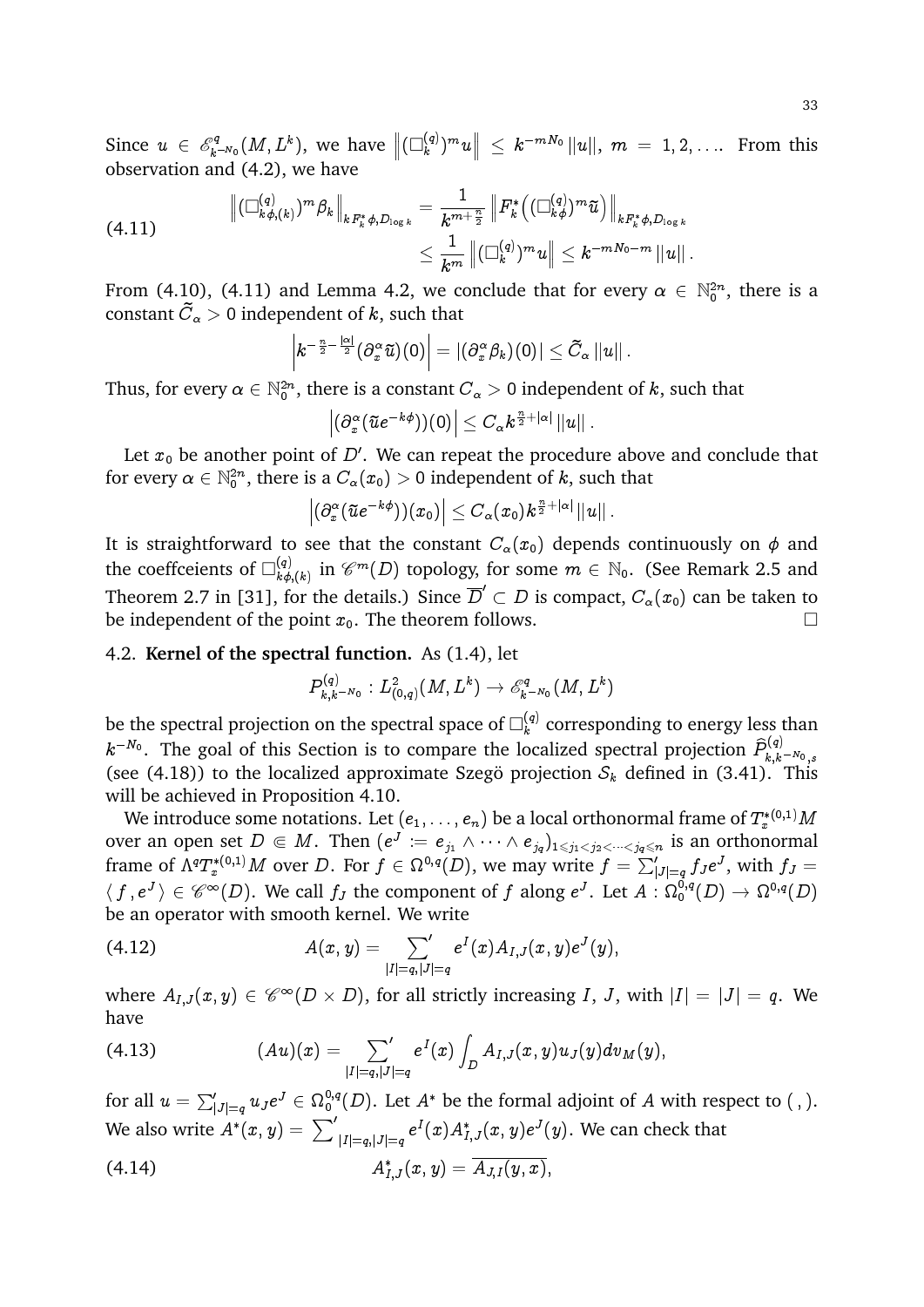for all strictly increasing I, J, with  $|I| = |J| = q$ . Let

$$
\begin{aligned} B:\Omega^{0,q}(D) &\to \Omega^{0,q}(D), \;\; \Omega^{0,q}_0(D) \to \Omega^{0,q}_0(D), \\ B(x,y) &= \sum_{|I|=q,|J|=q} e^I(x) B_{I,J}(x,y) e^J(y), \end{aligned}
$$

be a properly supported smoothing operator. We write

$$
(B\circ A)(x,y)=\textstyle\sum\limits_{|I|=q,|J|=q}e^I(x)(B\circ A)_{I,J}(x,y)e^J(y)
$$

in the sense of (4.13). It is not difficult to see that

(4.15) 
$$
(B \circ A)_{I,J}(x,y) = \sum_{|K|=q} \int_D B_{I,K}(x,z) A_{K,J}(z,y) dv_M(z),
$$

for all strictly increasing I, J, with  $|I| = |J| = q$ .

Now, we return to our situation. Let

$$
P_{k,\lambda}^{(q)}(x,y)\in C^\infty\Big(M\times M,(\Lambda^qT^{*(0,1)}_yM\otimes L_y^k)\boxtimes (\Lambda^qT^{*(0,1)}_xM\otimes L_x^k)\Big)
$$

be the spectral function, i. e., the Schwartz kernel of  $P_{k,\lambda}^{(q)}$ :

(4.16) (P (q) k;u)(x) = <sup>Z</sup> M P (q) k;(x; y)u(y)dvM(y); u 2 L 2 (0;q) (M; L<sup>k</sup> ):

Let  $s$  be a local section of  $L$  over  $D,$  where  $D\subset M.$  Then on  $D\times D$  we can write

$$
P_{k,\lambda}^{(q)}(x,y)=s(x)^kP_{k,\lambda,s}^{(q)}(x,y)s^*(y)^k,
$$

where  $P_{k,\lambda,s}^{(q)}(x,y)$  is smooth on  $D\times D,$  so that for  $x\in D,\,u\in \Omega_0^{0,q}(D,L^k),$ 

$$
(P_{k,\lambda}^{(q)}u)(x) = s(x)^k \int_M P_{k,\lambda,s}^{(q)}(x,y) \langle u(y), s^*(y)^k \rangle dv_M(y) = s(x)^k \int_M P_{k,\lambda,s}^{(q)}(x,y) \tilde{u}(y) dv_M(y), \ \ u = s^k \tilde{u}, \ \ \tilde{u} \in \Omega_0^{0,q}(D).
$$

For  $x~=~y,$  we can check that the function  $P_{k,\lambda,s}^{(q)}(x,x)~\in~\mathscr{C}^\infty(D,\text{End}(\Lambda^qT^{*(0,1)}M))$  is independent of the choices of local section s.

Let  $D\Subset M$  be an open set,  $s$  be a local trivializing section of  $L$  on  $D$  and  $|s|^2_{h^L}=e^{-2\phi}.$ Let  $z = (z_1, \ldots, z_n) = (x_1, \ldots, x_{2n}) = x$  be local coordinates of D. Fix  $N_0 \ge 1$ . We define the *localized spectral projection* (with respect to the trivializing section s) by

$$
\begin{aligned} \widehat{P}_{k,k-N_{0},s}^{(q)}: L^2_{(0,q)}(D)\cap \mathscr{E}'(D,\Lambda^qT^{*(0,1)}M) &\to \Omega^{0,q}(D), \\ u &\to e^{-k\phi}s^{-k}P_{k,k-N_{0}}^{(q)}(s^ke^{k\phi}u). \end{aligned}
$$

That is, if  $P_{k,k}^{(q)}$  $\hat{p}_{k,k-N_0}^{(q)}(s^ke^{k\phi}u)=s^k v \text{ on } D \text{, then } \widehat{P}_{k,k}^{(q)}$  $\hat{g}_{k,k-N_0}^{(q)}$  ,  $u=e^{-k\phi}v.$  We notice that

$$
(4.19) \t\t\t\t\t\widehat{P}_{k,k^{-N_0},s}^{(q)}(x,y)=e^{-k\phi(x)}P_{k,k^{-N_0},s}^{(q)}(x,y)e^{k\phi(y)},
$$

where  $\widehat{P}_{k,k}^{(q)}$  $\hat{P}_{k,k^{-N_0},s}^{(q)}(x,y)$  is the kernel of  $\widehat{P}_{k,k^{-N_0},s}^{(q)}$  with respect to ( , ) and  $P_{k,k}^{(q)}$  $k_{k,k^{-N_0},s}^{(q)}(x,y)$  is as in (4.17). We write

$$
(4.20) \t\t \widehat{P}_{k,k-N_0,s}^{(q)}(x,y) = \sum_{|I|=q,|J|=q} e^I(x) \widehat{P}_{k,k-N_0,s,I,J}^{(q)}(x,y) e^J(y)
$$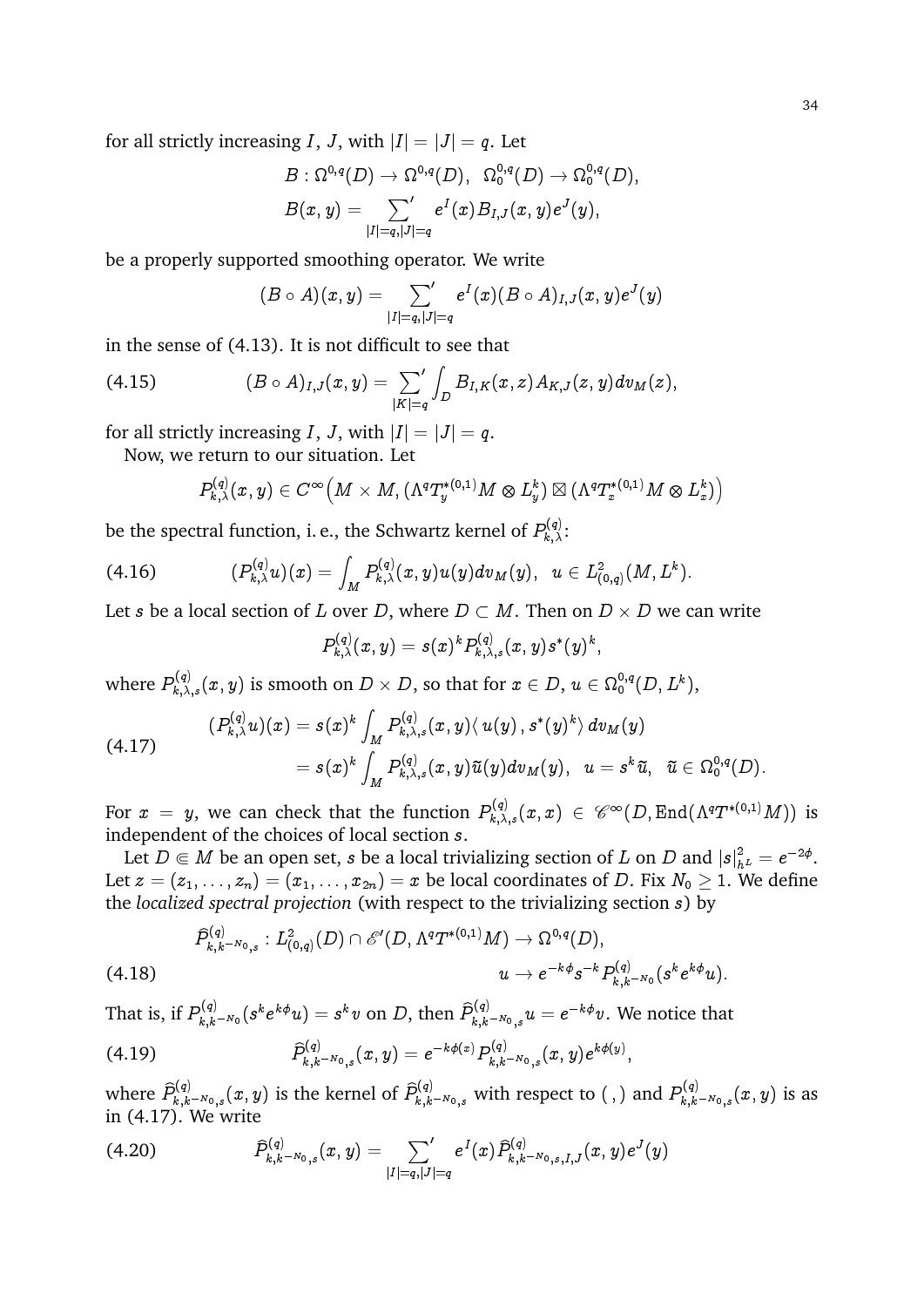in the sense of (4.13). We remind that  $\widehat{P}_{k,k^{-N_0},s,I,J}^{(q)}(x,y)$  is smooth for all  $|I|=q,$   $|J|=q,$  $I,J$  are strictly increasing. Since  $\widehat{P}_{k,k}^{(q)}$  $\sum_{k,k=N_0\,,s}^{N_q(j)}$  is self-adjoint, we have

$$
\widehat{P}_{k,k^{-N_0},s,I,J}^{(q)}(x,y)=\widehat{P}_{k,k^{-N_0},s,J,I}^{(q)}(y,x),
$$

for all  $|I|=q,~|J|=q,~I,~J,$  are strictly increasing. Let  $f_j\in \Omega^{0,q}(M,L^k), j=1,\ldots,d_k,$ be an orthonormal frame for  $\mathscr{E}_k^q$  $\mathbb{R}^q_{k^{-N_0}}(M,L^k),$  where  $d_k\in\mathbb{N}_0\cup\{\infty\}.$  On  $D,$  we may write  $f_j|_D=\sum_{|J|=q}^{\prime}f_{j,J}(x)e^J(x),\,f_{j,J}\in \mathscr{C}^{\infty}(D,L^k),\,j=1,\ldots,d_k,\,|J|=q,\,J$  is strictly increasing. Put

$$
\begin{aligned} &f_{j,J}=s^k\widetilde{f}_{j,J},~~\widetilde{f}_{j,J}\in \mathscr{C}^\infty(D),~~j=1,\ldots,d_k,~~|J|=q,~J~\text{is strictly increasing},\\ &\widetilde{f}_j=\sum_{|J|=q}{}^{'}\widetilde{f}_{j,J}(x)e^J(x)\in \Omega^{0,q}(D),~~j=1,\ldots,d_k. \end{aligned}
$$

Then,  $f_j|_D = s^k \tilde{f}_j,\, j=1,\ldots,d_k,$  and it is not difficult to see that

$$
(4.22) \qquad \qquad \widehat{P}_{k,k^{-N_0},s,I,J}^{(q)}(x,y)=\sum_{j=1}^{d_k} \tilde{f}_{j,I}(x)\overline{\tilde{f}_{j,J}(y)}e^{-k(\phi(x)+\phi(y))},
$$

for all  $|I|=q,~|J|=q,~I,~J,$  are strictly increasing. Since  $\widehat{P}_{k,k-N_{0,s,I,J}}^{(q)}(x,y)\in\mathscr{C}^\infty$  for all  $|I|=q, |J|=q, I, J,$  are strictly increasing, we conclude that for all  $\alpha \in \mathbb{N}_0^{2n},$ 

(4.23) 
$$
\sum_{j=1}^{d_k} \left| (\partial_x^{\alpha} (\tilde{f}_j e^{-k\phi})) (x) \right|^2
$$
 converges at each point of x.

Similarly, if  $F:\mathscr{E}'(D,\Lambda^qT^{*(0,1)}M)\to \mathscr{E}'(D,\Lambda^qT^{*(0,1)}M)$  is a properly supported continuous operator such that for all  $s\in\mathbb R,$   $F: H^s_{\rm comp}(D,\Lambda^qT^{*(0,1)}M)\to H^{s+s_0}_{\rm comp}(D,\Lambda^qT^{*(0,1)}M)$ is continuous, for some  $s_0 \in \mathbb{R}$ . Then, we can check that

(4.24) 
$$
\sum_{j=1}^{d_k} \left| (F(\tilde{f}_j e^{-k\phi})) (x) \right|^2
$$
 converges at each point of x.

First, we need

**Proposition 4.5.** With the notations used above, for every  $\alpha \in \mathbb{N}_0^{2n}$ ,  $D' \Subset D$ , there is a *constant*  $C_{\alpha,D'} > 0$  *independent of k, such that* 

$$
(4.25) \qquad \qquad \sum_{j=1}^{d_k} \left|(\partial_x^{\alpha}(\tilde{f_j}e^{-k\phi}))(x)\right|^2 \leq C_{\alpha,D'}k^{n+2|\alpha|}, \;\;\forall x\in D'.
$$

*Proof.* Fix  $\alpha \in \mathbb{N}_0^{2n}$  and  $p \in D'.$  We may assume that  $\sum_{j=1}^{d_k}$  $\left|(\partial_x^\alpha (\tilde{f}_j e^{-k\phi})) (p)\right|$  $2^2 \neq 0$ . Set

$$
u(x)=\frac{1}{\sqrt{\sum_{j=1}^{d_k}\left|(\partial_x^{\alpha}(\widetilde{f}_je^{-k\phi}))(p)\right|^2}}\sum_{j=1}^{d_k}f_j(x)\overline{(\partial_x^{\alpha}(\widetilde{f}_je^{-k\phi}))(p)}.
$$

Since  $\sum_{j=1}^{d_k}$  $\left|(\partial_x^\alpha (\tilde{f_j} e^{-k\phi})) (p)\right|$  $\overset{\text{\rm{2}}}{ }$  converges, we can check that  $u \in \mathscr{E}_{\bm{k}}^q$  $\mathbb{E}_{k^{-N_0}}^{*q}(M,L^k),\, \|u\|=1.$ On D, we write  $u = s^k \tilde{u}$ ,  $\tilde{u} \in \Omega^{0,q}(D)$ . We can check that

$$
(4.26) \t\t \tilde{u} = \frac{1}{\sqrt{\sum_{j=1}^{d_k} \left| \left( \partial_x^{\alpha} (\tilde{f}_j e^{-k\phi}) \right)(p) \right|^2}} \sum_{j=1}^{d_k} \tilde{f}_j(x) \overline{(\partial_x^{\alpha} (\tilde{f}_j e^{-k\phi}))}(p)}.
$$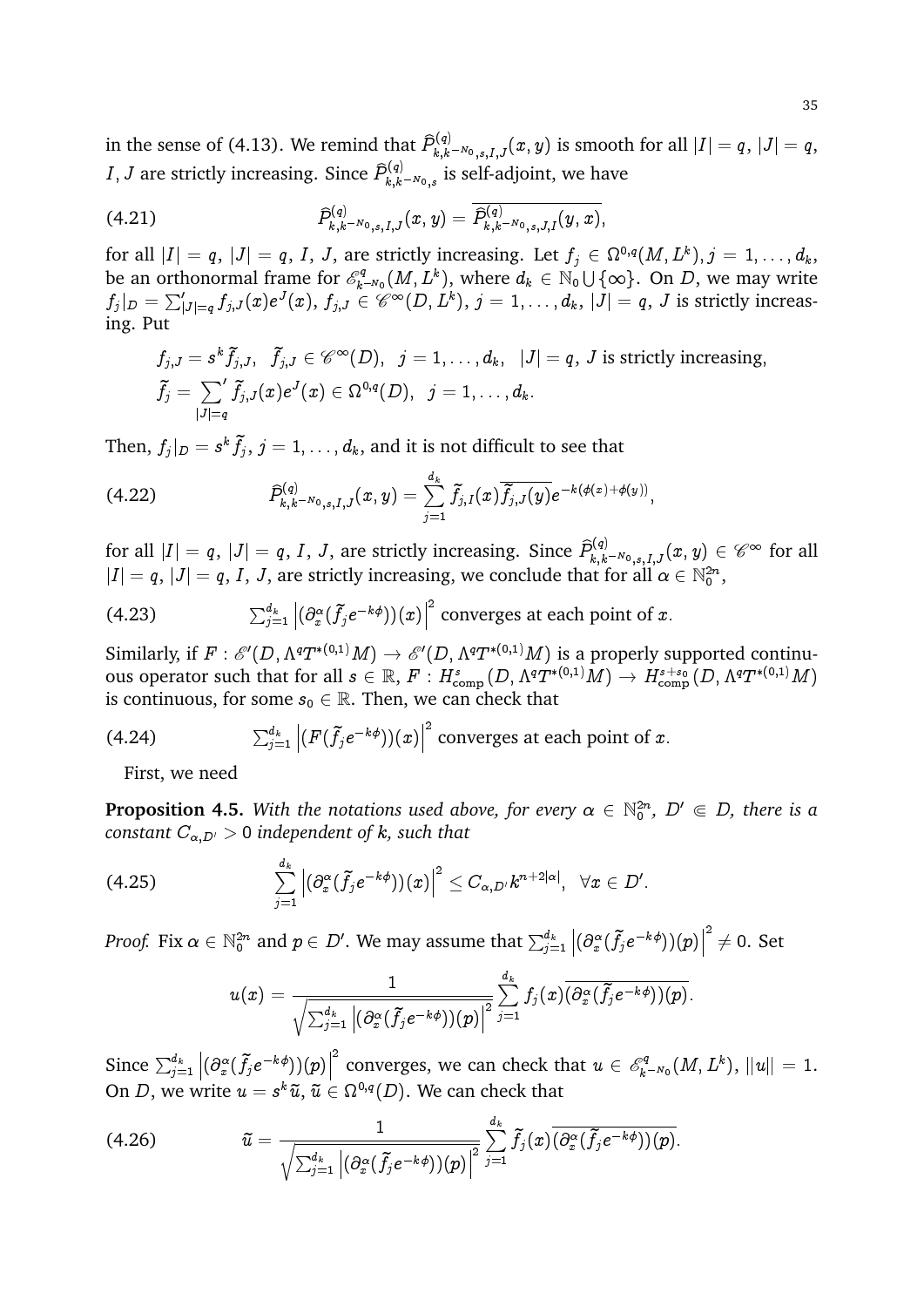In view of Theorem 4.3, we see that  $\left| \left( \partial_x^{\alpha} (\tilde{u}e^{-k\phi})) (p) \right| \leq C_{\alpha} k^{\frac{n}{2} + |\alpha|}, C_{\alpha} > 0$  is independent of  $k$  and the point  $p$ . From (4.26), it is straightforward to see that

$$
\left|(\partial_x^\alpha(\tilde{u}e^{-k\phi}))(p)\right|=\sqrt{\sum_{j=1}^{d_k}\left|(\partial_x^\alpha(\tilde{f}_je^{-k\phi}))(p)\right|^2}\leq C_\alpha k^{\frac{n}{2}+|\alpha|}.
$$

The proposition follows.  $\Box$ 

Now, we assume that  $\partial \overline{\partial} \phi$  is non-degenerate of constant signature  $(n_-, n_+)$  at each point of D and let  $q = n_-\$ . Let  $\mathcal{S}_k$ ,  $\mathcal{A}_k$  be as in Theorem 3.10 and let  $\square_s^{(q)}$  be as in (3.7), (3.6). If we replace  $S_k$  by  $I - \Box_s^{(q)} \mathcal{A}_k$ , then  $\Box_s^{(q)} \mathcal{A}_k + S_k = I = \mathcal{A}_k^* \Box_s^{(q)} + S_k^*$  on  $\mathscr{D}'(D,\Lambda^qT^{\ast(0,1)}M).$  Now,

$$
(4.27) \quad \widehat{P}_{k,k-N_{0,s}}^{(q)} = (\mathcal{A}_k^* \square_s^{(q)} + \mathcal{S}_k^*) \widehat{P}_{k,k-N_{0,s}}^{(q)} = R + \mathcal{S}_k^* \widehat{P}_{k,k-N_{0,s}}^{(q)} \text{ on } \mathscr{E}'(D, \Lambda^q T^{*(0,1)} M),
$$
 where we denote

$$
R=\mathcal{A}_k^*\Box_s^{(q)}\widehat{P}_{k,k^{-N_0},s}^{(q)}.
$$

We write

$$
R(x,y) = \mathop{{\sum}'}_{|I|=q,|J|=q} e^I(x) R_{I,J}(x,y) e^J(y)
$$

in the sense of (4.13), where  $R_{I,J}(x,y)\in \mathscr{C}^\infty(D\times D),$  for all  $|I|=q,$   $|J|=q,$   $I,$   $J,$  are strictly increasing. From (4.22), it is straightforward to see that

$$
R_{I,J}(x,y)=\sum_{j=1}^{d_k} \widetilde{g}_{j,I}(x)\widetilde{f}_{j,J}(y)e^{-k\phi(y)},\\ \widetilde{g}_j=\mathcal{A}_k^*\Box_s^{(q)}(\widetilde{f}_je^{-k\phi})(x),\;\; \widetilde{g}_j(x)=\sum_{|I|=q}^{'} \widetilde{g}_{j,I}(x)e^I(x),\;\; j=1,\ldots,d_k,
$$

for all  $|I| = q$ ,  $|J| = q$ , I, J are strictly increasing. To estimate  $R_{I,J}(x, y)$ , we first need

**Lemma 4.6.** With the notations used above, for every  $D' \Subset D$ ,  $\alpha \in \mathbb{N}_0^{2n}$ , there is a constant  $C_{\alpha,D'}$   $>$  0 independent of  $k$ , such that for all  $u \, \in \, \mathscr{E}^q_k$  $\|u\|^{\circ q}_{k^{-N_0}}(M,L^k),\,\,\|u\|\ =\ 1,\,\,u|_D\ =\ s^k\widetilde{u},$  $\tilde{u}\in \Omega^{0,q}(D)$ , if we set  $\tilde{v}(x)=\mathcal{A}_k^*\Box_s^{(q)}(\tilde{u}e^{-k\phi}),$  then

$$
|(\partial_x^\alpha \widetilde{v})(x)|\leq C_{\alpha,D'}k^{\frac{5n}{2}+2|\alpha|-N_0},\;\;\forall x\in D'.
$$

*Proof.* Let  $u \in \mathscr{E}_k^q$  $\mathbb{E}_{k^{-N_0}}^q(M,L^k), \|u\|=1, \, u|_D=s^k\widetilde{u}, \, \widetilde{u}\in \Omega^{0,q}(D). \text{ We set } \widetilde{v}(x)=\mathcal{A}_k^*\Box_s^{(q)}(\widetilde{u}e^{-k\phi}).$ We recall that

$$
(4.29) \t\t \mathcal{A}_{k}^{*}: O(k^{s}): H^{s}_{\text{comp}}(D, \Lambda^{q}T^{*(0,1)}M) \rightarrow H^{s+1}_{\text{comp}}(D, \Lambda^{q}T^{*(0,1)}M), \ \ \forall s \in \mathbb{N}_{0}.
$$

Let  $D' \Subset D'' \Subset D$ . By using Fourier transforms, we see that for all  $x \in D'$ , we have

 $\left|(\partial_{x}^{\alpha}\tilde{v})(x)\right|\leq C_{\alpha}\left\|\tilde{v}\right\|_{n+1+\left|\alpha\right|,D^{''}}$  ,

where  $C_{\alpha}$  only depends on the dimension and the length of  $\alpha$  and  $\left\| . \right\|_{s,D^{\prime\prime}}$  denotes the usual Sobolev norm of order s on  $D^{\prime\prime}$ . From this observation and (4.29), we see that

$$
(4.30) \qquad \quad |(\partial_x^\alpha \tilde v)(x)|\leq C_\alpha\left\|\tilde v\right\|_{n+1+|\alpha|,D''}\leq C_\alpha'k^{n+|\alpha|}\left\|\Box_s^{(q)}(\tilde u e^{-k\phi})\right\|_{n+|\alpha|,D''},
$$

where  $C'_\alpha>0$  is independent of  $k.$  Let  $\Box^{(q)}_ku=f,$   $f|_D=s^k\tilde f,$   $\tilde f\in\Omega^{0,q}(D).$  We can check that  $f \in \mathscr{E}_k^q$  $\mathbb{R}^{\mathbb{R}^d}_{k^{-N_0}}(M,L^k)$  and  $\|f\| \leq k^{-N_0}.$  From (3.7), we see that

(4.31) 
$$
\Box_s^{(q)}(e^{-k\phi}\tilde{u})=e^{-k\phi}\tilde{f}.
$$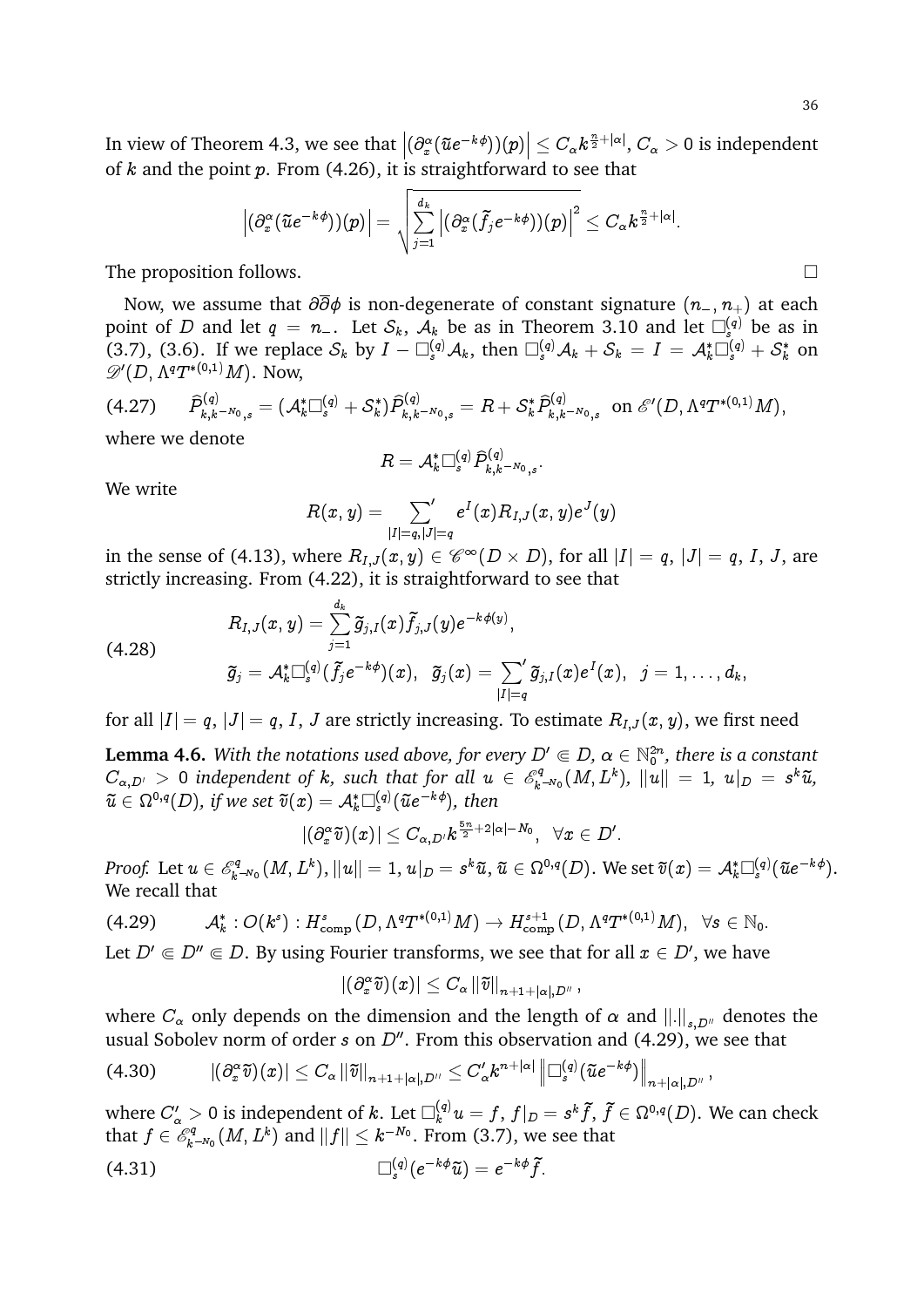In view of Theorem 4.3, we know that for all  $\beta \in \mathbb{N}_0^{2n}$ ,

$$
\left|\partial_x^\beta (\Box_s^{(q)}(e^{-k\phi}\tilde u))\right|=\left|\partial_x^\beta (e^{-k\phi}\tilde f)\right|\leq C_\beta k^{\frac{n}{2}+|\beta|}\|f\|\leq C_\beta k^{\frac{n}{2}+|\beta|-N_0}\ \ \text{on}\ D,
$$

where  $C_{\beta} > 0$  is independent of k. Thus,

$$
(4.32) \t\t \t\t \left\| \Box_s^{(q)} (e^{-k\phi}\tilde{u}) \right\|_{n+|\alpha|,D''} \leq \tilde{C}_{\alpha} k^{\frac{3n}{2}+|\alpha|-N_0}
$$

where  $\tilde{C}_\alpha > 0$  is independent of  $k.$  Combining (4.32) with (4.30), the lemma follows.  $\quad \Box$ 

;

We also need

**Lemma 4.7.** Let  $\tilde{g}_j(x) \in \Omega^{0,q}(D)$ ,  $j = 1, \ldots, d_k$ , be as in (4.28). For every  $D' \in D$ ,  $\alpha \in \mathbb{N}_0^{2n}$ , there is a constant  $C_\alpha > 0$  independent of  $k$ , such that

$$
\sum_{j=1}^{d_k}|(\partial_x^\alpha \widetilde{g}_j)(x)|^2\leq C_{\alpha} k^{5n+4|\alpha|-2N_0},\;\;\forall x\in D'.
$$

*Proof.* Fix  $\alpha\in\mathbb{N}_0^{2n}$  and  $p\in D'.$  We may assume that  $\sum_{j=1}^{d_k}|(\partial_x^\alpha \widetilde{g}_j)(p)|^2\neq 0.$  Set

$$
h(x)=\frac{1}{\sqrt{\sum_{j=1}^{d_k}\left|(\partial_x^{\alpha}\widetilde{g}_j)(p)\right|^2}}\sum_{j=1}^{d_k}f_j(x)\overline{(\partial_x^{\alpha}\widetilde{g}_j)(p)}.
$$

Since  $\sum_{j=1}^{d_k} |(\partial_x^{\alpha}\tilde{g}_j)(p)|^2$  converges, we can check that  $h\in \mathscr{E}_k^q$  $\mathbb{E}_{k^{-N_0}}^{^{sq}}(M,L^k),\, \|h\|=1.$  On  $D,$ we write  $h = s^k \tilde{h}$ . We can check that

$$
\mathcal{A}_k^*\Box_s^{(q)}(\tilde{h}e^{-k\phi})=\frac{1}{\sqrt{\sum_{j=1}^{d_k}\left|(\partial_x^\alpha \widetilde{g}_j)(p)\right|^2}}\sum_{j=1}^{d_k}\widetilde{g}_j(x)\overline{(\partial_x^\alpha \widetilde{g}_j)(p)}.
$$

In view of Lemma 4.6, we see that

$$
\Big|\partial_x^\alpha(\mathcal{A}_k^*\Box_s^{(q)}(\tilde{h}e^{-k\phi}))(p)\Big|=\sqrt{\sum_{j=1}^{d_k}|(\partial_x^\alpha \tilde{g}_j)(p)|^2}\leq C_\alpha k^{\frac{5n}{2}+2|\alpha|-N_0},
$$

where  $C_{\alpha} > 0$  is independent of k and the point p. The lemma follows.

Now, we can prove

**Proposition 4.8.** With the notations used above, for every  $D' \in D$ ,  $\alpha, \beta \in \mathbb{N}_0^{2n}$ , there is a *constant*  $C_{\alpha,\beta} > 0$  *independent of k, such that* 

$$
(4.33) \qquad \left|\left(\partial_x^{\alpha}\partial_y^{\beta} R_{I,J}\right)(x,y)\right|\leq C_{\alpha,\beta}k^{3n+2|\alpha|+|\beta|-N_0},\;\;\forall(x,y)\in D'\times D',
$$

*for all*  $|I| = q$ ,  $|J| = q$ , *I*, *J* are strictly increasing, where  $R_{I,J}(x, y)$  is as in (4.28).

*Proof.* Fix  $p \in D'$  and  $|J| = q$ , J is strictly increasing. Let  $\alpha, \beta \in \mathbb{N}_0^{2n}$ . We may assume that  $\sum_{j=1}^{d_k}$  $\left|(\partial_y^\beta(\tilde f_{j,J} e^{-k\phi}))(p)\right|$  $^2\neq$  0. Put

$$
(4.34) \t u(x)=\frac{1}{\sqrt{\sum_{j=1}^{d_k}\left|(\partial_y^{\beta}(\tilde{f}_j,je^{-k\phi}))(p)\right|^2}}\sum_{j=1}^{d_k}f_j(x)\overline{(\partial_y^{\beta}(\tilde{f}_j,je^{-k\phi}))(p)}.
$$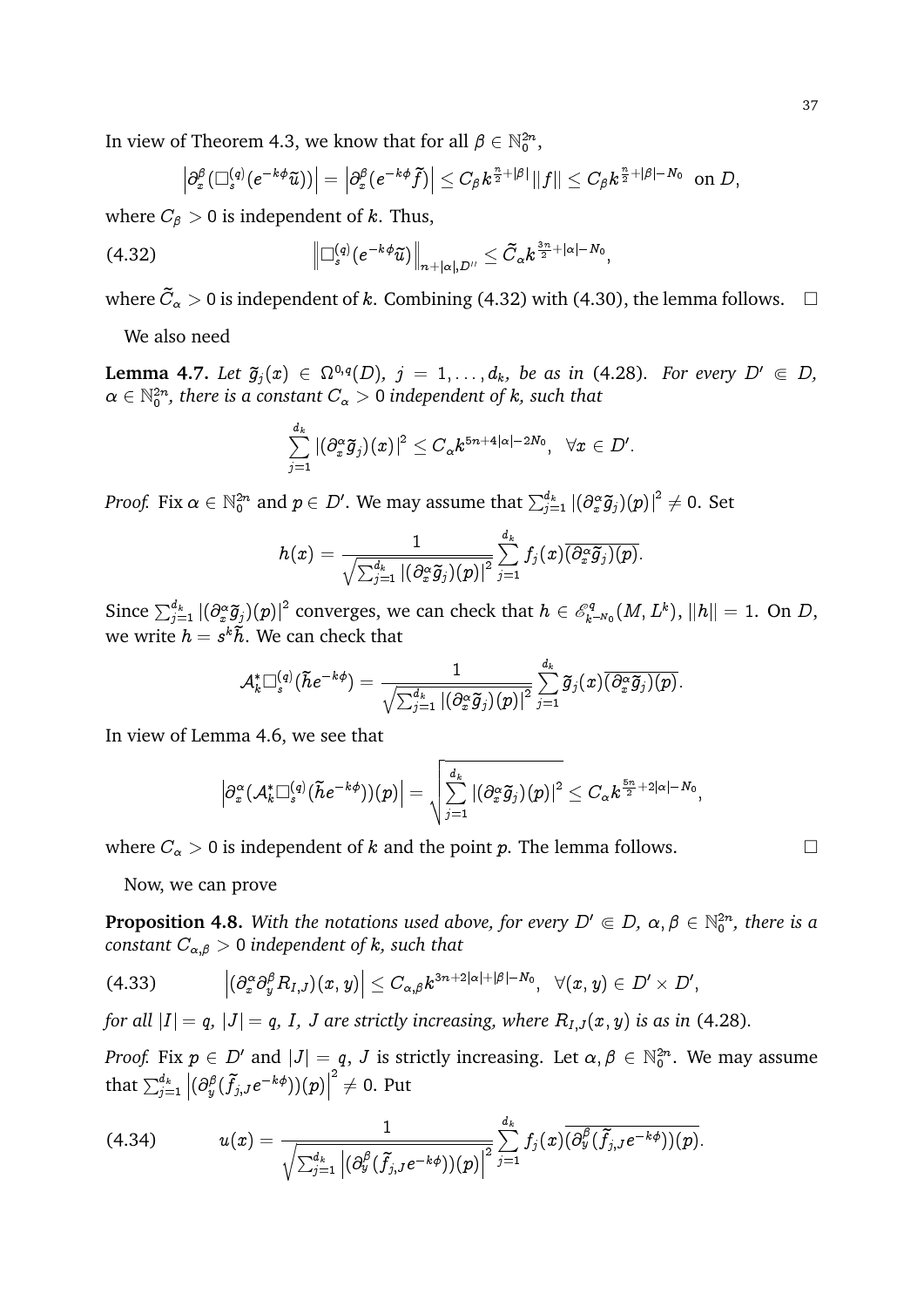Then,  $u \in \mathscr{E}_k^q$  $\mathbb{R}^{\mathbb{R}}_{k=N_0}(M,L^k),$   $\|u\|=1.$  On  $D,$  we write  $u\ =\ s^k\tilde u,\ \tilde u\ =\ \sum_{|I|=q}'\tilde u_Ie^I.$  Put  $\widetilde{v}=\mathcal{A}_k^* \square_s^{(q)}(\widetilde{u}e^{-k\phi})=\sum_{|I|=q}'\widetilde{v}_Ie^I\in\Omega^{0,q}(D).$  It is not difficult to check that

$$
\widetilde{v}=\frac{1}{\sqrt{\sum_{j=1}^{d_k}\left|(\partial_y^{\beta}(\widetilde{f}_{j,J}e^{-k\phi}))(p)\right|^2}}\sum_{j=1}^{d_k}\widetilde{g}_{j}\overline{(\partial_y^{\beta}(\widetilde{f}_{j,J}e^{-k\phi}))(p)},
$$

where  $\widetilde{g}_j, j=1,\ldots,d_k,$  are as in (4.28). In view of Lemma 4.6, we know that  $|(\partial_x^\alpha \widetilde{v})(x)|\leq$  $C_\alpha k^{\frac{5n}{2}+2|\alpha|-N_0},$  for all  $x\in D',$   $C_\alpha>0$  is independent of  $k$  and the point  $p.$  In particular,

$$
\begin{aligned} |(\partial_x^\alpha \widetilde v_I)(x)|&=\frac{1}{\sqrt{\sum_{j=1}^{d_k}\left|(\partial_y^\beta (\widetilde f_{j,J}e^{-k\phi})) (p)\right|^2}}\left|\sum_{j=1}^{d_k}(\partial_x^\alpha \widetilde g_{j,I})(x)\overline{(\partial_y^\beta (\widetilde f_{j,J}e^{-k\phi})) (p)}\right|\\ &\leq C_\alpha k^{\frac{5n}{2}+2|\alpha|-N_0},\;\;\forall x\in D',\end{aligned}
$$

for all  $|I| = q$ , I is strictly increasing. In view of Proposition 4.5, we see that

$$
\sum_{j=1}^{d_k}\left|(\partial_y^\beta(\tilde{f_j}e^{-k\phi})) (p)\right|^2\leq C_\beta k^{n+2|\beta|},
$$

where  $C_{\beta} > 0$  is independent of k and the point p. From this and (4.35), we conclude that

$$
\left|(\partial^\alpha_x\partial^\beta_yR_{I,J})(x,p)\right|=\sqrt{\sum_{j=1}^{d_k}\left|(\partial^\beta_y(\widetilde f_{j,J}e^{-k\phi}))(p)\right|^2}\left|(\partial^\alpha_x\widetilde v_I)(x)\right|\leq C_{\alpha,\beta}k^{3n+2|\alpha|+|\beta|-N_0},
$$

for all  $x\in D',\,|I|=q,\,I$  is strictly increasing,  $C_{\alpha,\beta}>0$  is independent of  $k$  and the point p. The proposition follows.  $\Box$ 

From (4.27) and Proposition 4.8, we know that

$$
\widehat{P}_{k,k^{-N_0},s}^{(q)} = R + \mathcal{S}_{k}^* \widehat{P}_{k,k^{-N_0},s}^{(q)},
$$

where  $R(x, y)$  satisfies (4.33). We have

(4.36) Pb (q) k;kN0 ;s S<sup>k</sup> = (R + S kPb (q) k;kN0 ;s )S<sup>k</sup> = RS<sup>k</sup> + S kPb (q) k;kN0 ;s Sk:

Let  $R^*$  be the formal adjoint R with respect to (, ). Then,

$$
\widehat{P}_{k,k-N_0,s}^{(q)} = R^* + \widehat{P}_{k,k-N_0,s}^{(q)} \mathcal{S}_k.
$$

From (4.37) and (4.36), we get

$$
(4.38) \t\t\t \widehat{P}_{k,k-N_{0,S}}^{(q)} = R^* + RS_k + S_k^* \widehat{P}_{k,k-N_{0,S}}^{(q)} S_k.
$$

We also write

$$
R^*(x,y)=\sum_{|I|=q,|J|=q}e^I(x)R^*_{I,J}(x,y)e^J(y).
$$

Since  $R^*_{I,J}(x,y)=\overline{R_{J,I}(y,x)},$   $R^*(x,y)$  also satisfies (4.33).

Now, we study the kernel of  $RS_k$ . We write

$$
(R\mathcal{S}_k)(x,y)=\sum_{|I|=q,|J|=q}e^I(x)(R\mathcal{S}_k)_{I,J}(x,y)e^J(y).
$$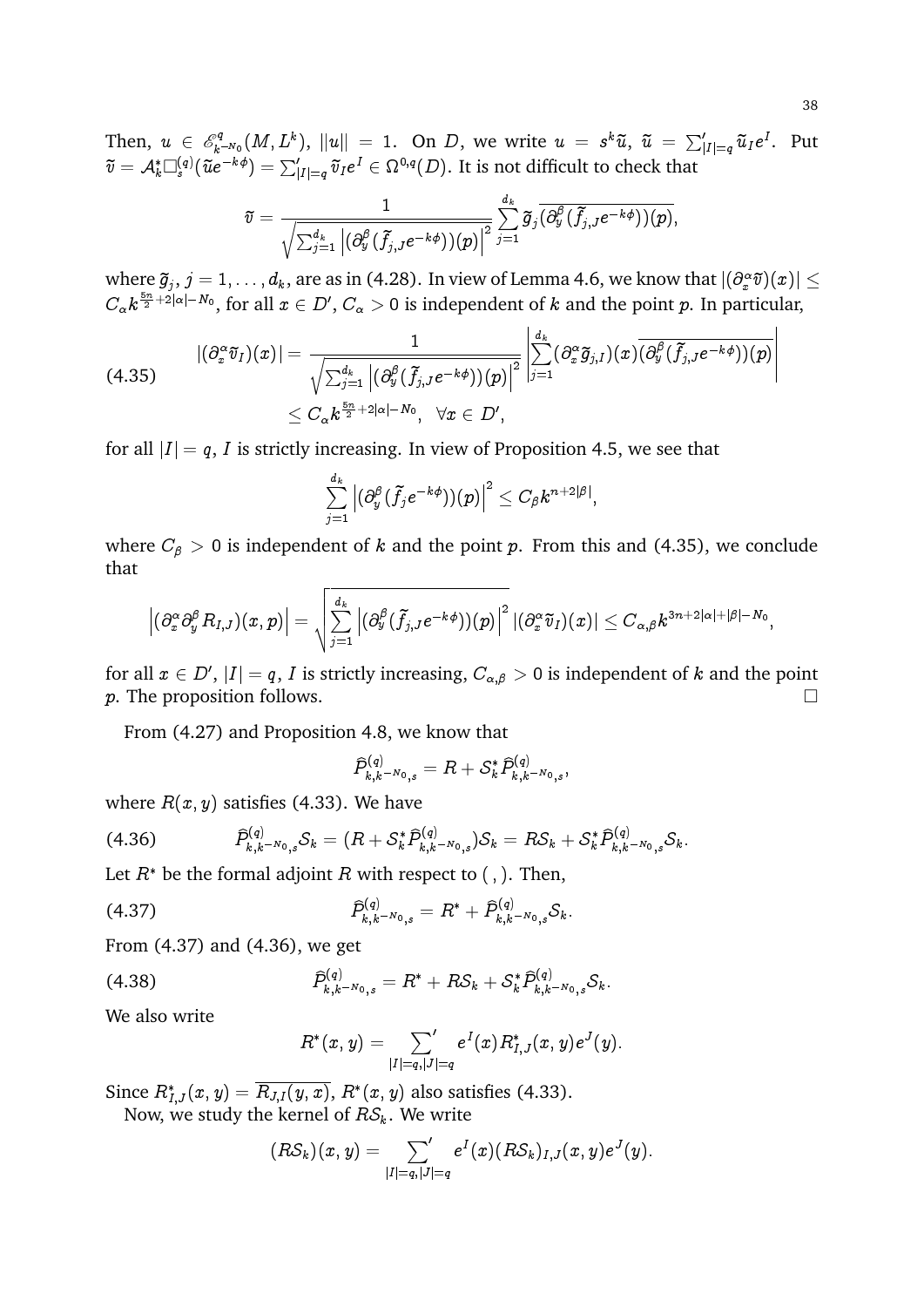From (4.15), we know that

(4.39) 
$$
(R\mathcal{S}_k)_{I,J}(x,y)=\sum_{|K|=q}\int_D R_{I,K}(x,z)\mathcal{S}_{kK,J}(z,y)dv_M(z),
$$

for all  $|I| = q$ ,  $|J| = q$ , *I*, *J* are strictly increasing. First, we need

**Lemma 4.9.** For every  $D' \Subset D$ ,  $\alpha \in \mathbb{N}_0^{2n}$ , there is a constant  $C_\alpha > 0$  independent of k, such *that*

$$
(4.40) \qquad \qquad \sum_{|K|=q}^{'}\int_{D}\left|\left(\partial^{\alpha}_{x}R_{I,K}\right)(x,z)\right|^{2}dv_{M}(z)\leq C_{\alpha}k^{5n+4|\alpha|-2N_{0}},\;\;x\in D',
$$

*for all*  $|I| = q$ , *I is strictly increasing.* 

*Proof.* From (4.28), we see that

(4.41) 
$$
(\partial_x^{\alpha} R_{I,K})(x,y) = \sum_{j=1}^{d_k} (\partial_x^{\alpha} \tilde{g}_{j,I})(x) \tilde{f}_{j,K}(y) e^{-k\phi(y)}
$$

 $\alpha \in \mathbb{N}_0^{2n}, \, |I|=q, \, |K|=q, \, I, \, K$  are strictly increasing. We claim that

$$
(4.42) \qquad \qquad \sum_{|K|=q}^{\prime}\int_{D}\left|\left(\partial^{\alpha}_{x}R_{I,K}\right)(x,y)\right|^{2}dv_{M}(y)\leq \sum_{j=1}^{d_{k}}\left|\left(\partial^{\alpha}_{x}\widetilde{g}_{j,I}\right)(x)\right|^{2},
$$

for all  $x \in D$ ,  $|I| = q$ , I is strictly increasing. Fix  $p \in D$  and  $|I| = q$ , I is strictly increasing. We may assume that  $\sum_{j=1}^{d_k} \left| (\partial_x^\alpha \tilde{g}_{j,I})(p) \right|^2 \neq 0.$  Put

;

$$
u(x)=\frac{1}{\sqrt{\sum_{j=1}^{d_k}\left|(\partial_x^\alpha \widetilde{g}_{j,I})(p)\right|^2}}\sum_{j=1}^{d_k}(\partial_x^\alpha \widetilde{g}_{j,I})(p)f_j(x)\in \mathscr{E}^q_{k^{-N_0}}(M,L^k).
$$

We see that  $\|u\|=1.$  Thus,  $\int_D |u|^2\leq 1.$  On  $D,$  we can check that

$$
(4.43)\quad \int_D |u|^2=\frac{1}{\sum_{j=1}^{d_k}\left|\left(\partial_x^{\alpha}\widetilde{g}_{j,I}\right)(p)\right|^2|K|=q}\int_D \left|\sum_{j=1}^{d_k}(\partial_x^{\alpha}\widetilde{g}_{j,I})(p)\widetilde{f}_{j,K}(y)\right|^2e^{-2k\phi(y)}dv_M(y)\leq 1.
$$

From (4.41) and (4.43), we see that

$$
\sum_{|K|=q}^{\prime}\int_{D}\left|\left(\partial^{\alpha}_xR_{I,K})(p,y)\right|^2dv_M(y)\leq \sum_{j=1}^{d_k}\left|\left(\partial^{\alpha}_x\widetilde{g}_{j,I})(p)\right|^2.\right.
$$

 $(4.42)$  follows. From  $(4.42)$  and Lemma 4.7, the lemma follows.

Fix 
$$
\alpha, \beta \in \mathbb{N}_0^{2n}
$$
,  $|I| = q$ ,  $|J| = q$ , I, J are strictly increasing. From (4.39), we see that  
\n
$$
\begin{aligned}\n&\left|\frac{\partial^{\alpha}_{x} \partial^{\beta}_{y}((RS_k)_{I,J})(x,y)\right|}{\left|\sum_{|K|=q} \int_D (\partial^{\alpha}_{x} R_{I,K})(x,z) (\partial^{\beta}_{y} S_{kK,J})(z,y) d v_M(z)\right|} \\
&\leq \sum_{|K|=q} \left(\int_D |(\partial^{\alpha}_{x} R_{I,K})(x,z)|^2 d v_M(z)\right)^{\frac{1}{2}} \left(\int_D |(\partial^{\beta}_{y} S_{kK,J})(z,y)|^2 d v_M(z)\right)^{\frac{1}{2}} \\
&\leq \left(\sum_{|K|=q} \int_D |(\partial^{\alpha}_{x} R_{I,K})(x,z)|^2 d v_M(z)\right)^{\frac{1}{2}} \left(\sum_{|K|=q} \int_D |(\partial^{\beta}_{y} S_{kK,J})(z,y)|^2 d v_M(z)\right)^{\frac{1}{2}}.\n\end{aligned}
$$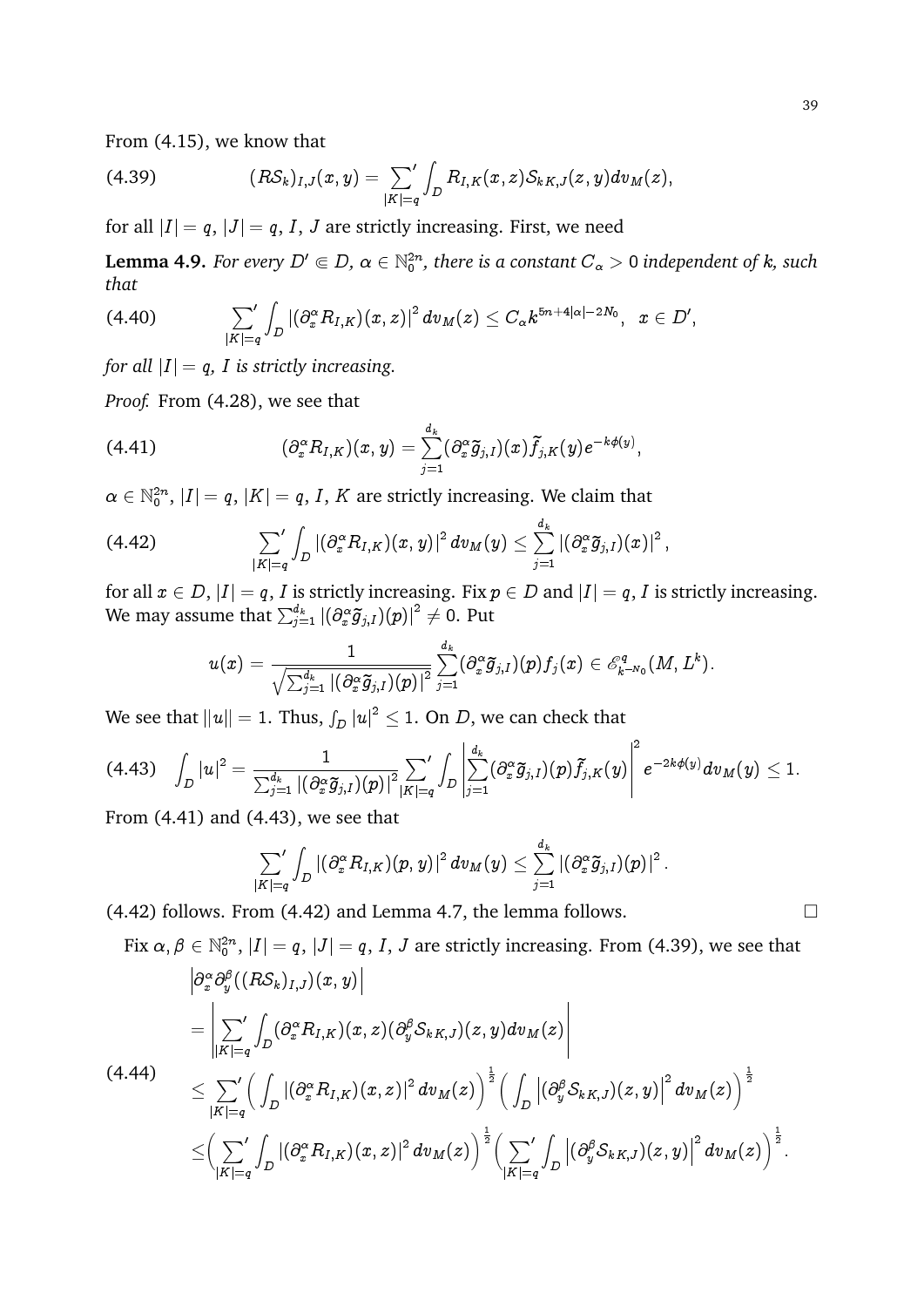Note that

$$
\sum_{|K|=q}^{\prime}\int_{D}\left|\left(\partial_{y}^{\beta}S_{kK,J}\right)(z,y)\right|^{2}dv_{M}(z) \n= \sum_{|K|=q}\int_{D}\left(\partial_{x}^{\beta}S_{kJ,K}^{*}\right)(y,z)\left(\partial_{y}^{\beta}S_{kK,J}\right)(z,y)dv_{M}(z) \n= \left(\partial_{x}^{\beta}\partial_{y}^{\beta}(S_{k}^{*}S_{k})_{J,J}\right)(y,y).
$$

We notice that  $\mathcal{S}^*_k \mathcal{S}_k \equiv \mathcal{S}_k \mod O(k^{-\infty}).$  From this observation and the explicit formula of the kernel of  $S_k$  (see (3.61)), we conclude that

$$
(4.46) \qquad \qquad \left|(\partial_x^\beta \partial_y^\beta ( \mathcal{S}_k^* \mathcal{S}_k)_{J,J})(y,y)\right| \leq C_\beta k^{n+2|\beta|},
$$

locally uniformly on D, for all  $|J| = q$ , J is strictly increasing, where  $C_\beta > 0$  is independent of  $k$ . From  $(4.46)$ ,  $(4.45)$ ,  $(4.44)$  and Lemma 4.9, we conclude that

$$
\left|(\partial^\alpha_x\partial^\beta_y(R\mathcal{S}_k)_{I,J})(x,y)\right|\leq C_{\alpha,\beta}k^{3n+2|\alpha|+|\beta|-N_0},
$$

locally uniformly on D, where  $C_{\alpha,\beta} > 0$  is independent of k. Put

$$
T=R^*+R\mathcal{S}_k.
$$

We write

$$
T(x,y) = \mathop{{\sum}'}_{|I|=q,|J|=q} e^I(x) T_{I,J}(x,y) e^J(y)
$$

in the sense of (4.13). From (4.38), we know that

$$
\widehat{P}_{k,k^{-N_0},s}^{(q)} = T + \mathcal{S}_k^* \widehat{P}_{k,k^{-N_0},s}^{(q)} \mathcal{S}_k.
$$

From the discussion above, we know that for every  $D' \in D, \alpha, \beta \in \mathbb{N}_0^{2n}$ , there is a constant  $C_{\alpha,\beta} > 0$  independent of k such that

$$
(4.48) \qquad \qquad \Big|(\partial_{x}^{\alpha}\partial_{y}^{\beta}T_{I,J})(x,y)\Big|\leq C_{\alpha,\beta}k^{3n+2|\alpha|+|\beta|-N_{0}},\;\;\forall(x,y)\in D'\times D',
$$

for all  $|I| = q$ ,  $|J| = q$ , *I*, *J* are strictly increasing.

Let  $T^*$  be the formal adjoint of T. From (4.47), we see that  $T^* = T$ . Thus,

$$
\left|(\partial^\alpha_x\partial^\beta_y T_{I,J})(x,y)\right|=\left|\overline{(\partial^\alpha_x\partial^\beta_y T_{I,J})(x,y)}\right|=\left|(\partial^\alpha_y\partial^\beta_x T_{J,I})(y,x)\right|\leq C_{\beta,\alpha}k^{3n+2|\beta|+|\alpha|-N_0}.
$$

Combining this with (4.48), we conclude that for every  $D' \in D$ ,  $\alpha, \beta \in \mathbb{N}_0^{2n}$ , there is a constant  $C_{\alpha,\beta} > 0$  independent of k such that

(4.49) 
$$
\left| \left( \partial_x^{\alpha} \partial_y^{\beta} T_{I,J} \right) (x,y) \right| \leq C_{\alpha,\beta} \min \left\{ k^{3n+2|\alpha|+|\beta|-N_0}, k^{3n+|\alpha|+2|\beta|-N_0} \right\}, \ \ \forall (x,y) \in D' \times D',
$$
 for all  $|I| = q$ ,  $|J| = q$ ,  $I$ ,  $J$  are strictly increasing. Summing up, we get the following.

**Proposition 4.10.** Let s be a local trivializing section of L on an open set  $D \in M$  and  $|s|^2_{h^{\ L}}=e^{-2\phi}.$  We assume that  $\partial\overline{\partial}\phi$  is non-degenerate of constant signature  $(n_{-},n_{+})$  at each *point of* D and let  $q = n_-.$  Fix  $N_0 \geq 1$ . Let  $S_k$  be the localized approximate Szegö kernel (3.41) and let  $\widehat{P}_{k,k}^{(q)}$  $\hat{f}_{k,k-N_{0,s}}^{(q)}$  be the localized spectral projection (4.18). Then,

$$
\widehat{P}_{k,k^{-N_0},s}^{(q)} = T + \mathcal{S}_{k}^* \widehat{P}_{k,k^{-N_0},s}^{(q)} \mathcal{S}_{k},
$$

*where the distribution kernel of* T *satisfies* (4.49)*.*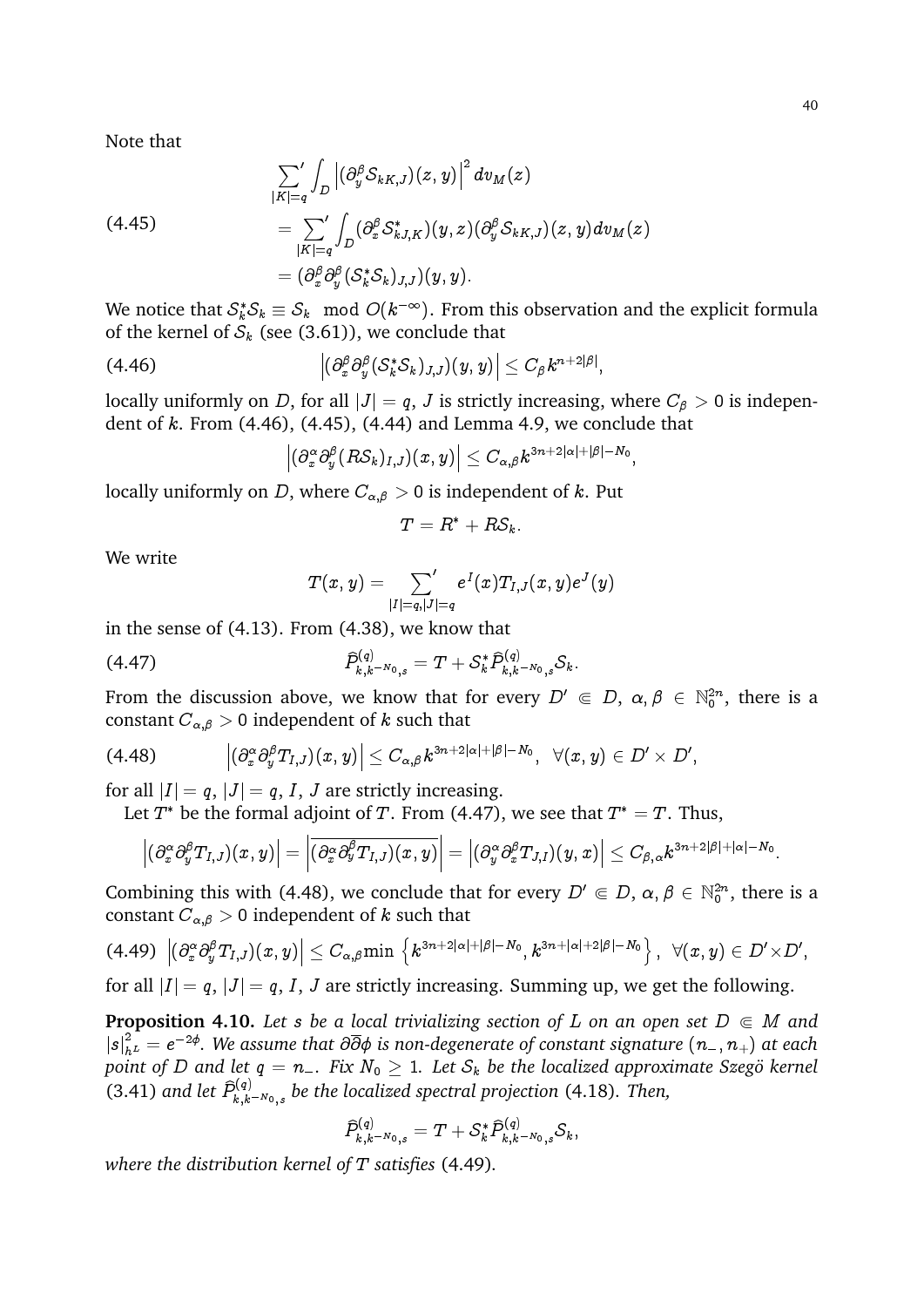4.3. **Asymptotic expansion of the spectral function. Proof of Theorem 1.1.** As before, let s be a local trivializing section of  $L$  on an open set  $D \Subset M$  and  $|s|^2_{h^L} = e^{-2\phi}$ . Let  $z = (z_1, \ldots, z_n) = (x_1, \ldots, x_{2n}) = x$  be local coordinates of D. We assume that  $\partial \overline{\partial} \phi$ is non-degenerate of constant signature  $(n_-, n_+)$  at each point of D and until further notice, we assume that  $q = n_-\$ .

For  $\lambda \geqslant 0$  we denote by  $\mathscr{E}^q_{>\lambda}(M,L^k) \subset L^2_{(0,q)}(M,L^k)$  the spectral space given by the range of  $E((\lambda,\infty))$ , where  $E$  is the spectral measure of  $\Box^{(q)}_k$  $\binom{q}{k}$ . Let

$$
P^{(q)}_{k, >\lambda}: L^2_{(0,q)}(M,L^k) \to \mathscr{E}^q_{>\lambda}(M,L^k)
$$

be the orthogonal projection. Consider the localization

$$
(4.50) \qquad \begin{array}{c} \widehat{P}^{(q)}_{k, >\lambda, s}: L^{2}_{(0,q)}(D) \cap \mathscr{E}'(D, \Lambda^{q}T^{*(0,1)}M) \to L^{2}_{(0,q)}(D), \\[2mm] u \to e^{-k\phi}s^{-k}P^{(q)}_{k, >\lambda}(s^{k}e^{k\phi}u). \end{array}
$$

Fix  $N_0 > 1$ . It is well-known that (see Section 2 in Davies [14])

$$
L^2_{(0,q)}(M) = \mathscr{E}^q_{k^{-N_0}}(M,L^k) \oplus \mathscr{E}^q_{>k^{-N_0}}(M,L^k)
$$

and

$$
(4.51) \t\t ||u|| \leq k^{N_0} \left\| \Box_k^{(q)} u \right\|, \ \ \forall u \in \mathscr{E}^q_{>k^{-N_0}}(M,L^k) \cap \mathrm{Dom} \Box_k^{(q)}.
$$

We have the decomposition

$$
(4.52) \t u = \widehat{P}_{k,k^{-N_0},s}^{(q)} u + \widehat{P}_{k,>k^{-N_0},s}^{(q)} u, \ \ \forall u \in \Omega_{0}^{0,q}(D).
$$

Let  $S_k$  be the localized approximate Szegö kernel (3.41). From the explicit formula of the kernel of  $S_k$  (see (3.61)), we can check that

$$
(4.53) \tS_k^*, S_k = O(k^{n+|s_1|+|s|}) : H_{\text{loc}}^{s_1}(D, \Lambda^q T^{*(0,1)}M) \to H_{\text{loc}}^{s}(D, \Lambda^q T^{*(0,1)}M),
$$

locally uniformly on *D*, for all  $s, s_1 \in \mathbb{Z}, s_1 \leq 0, s \geq 0$ .

Let  $u\in H^{s_1}_{\text{comp}}(D,\Lambda^qT^{*(0,1)}M),$   $s_1\leq 0,$   $s_1\in {\mathbb Z}.$  From (4.52), we have

(4.54) 
$$
\mathcal{S}_k u = \widehat{P}_{k,k-N_{0,s}}^{(q)} \mathcal{S}_k u + \widehat{P}_{k,>k-N_{0,s}}^{(q)} \mathcal{S}_k u.
$$

From (4.50) and (4.51), we can check that

$$
(4.55)\quad\quad \left\|\widehat{P}_{k,>k^{-N_0},s}^{(q)}\mathcal{S}_k u\right\|_{D} \leq \left\|P_{k,>k^{-N_0}}^{(q)}(s^k e^{k\phi}(\mathcal{S}_k u))\right\| \leq k^{N_0}\left\|\Box_k^{(q)}P_{k,>k^{-N_0}}^{(q)}(s^k e^{k\phi}(\mathcal{S}_k u))\right\|\\\leq k^{N_0}\left\|\Box_k^{(q)}(s^k e^{k\phi}(\mathcal{S}_k u))\right\| = k^{N_0}\left\|\Box_s^{(q)}(\mathcal{S}_k u)\right\|.
$$

Here we used (3.7). In view of Theorem 3.10, we see that  $\square^{(q)}_s\mathcal{S}_k\,\equiv\,0\mod O(k^{-\infty}).$ From this observation and (4.55), we conclude that

$$
(4.56) \qquad \widehat{P}_{k,>k^{-N_0},s}^{(q)} S_k = O(k^{-N}): H_{\text{comp}}^{s_1}(D, \Lambda^q T^{*(0,1)}M) \to H_{\text{loc}}^0(D, \Lambda^q T^{*(0,1)}M),
$$

locally uniformly on D, for all  $N \geq 0$ ,  $s_1 \leq 0$ ,  $s_1 \in \mathbb{Z}$ . From (4.53) and (4.56), we conclude that

$$
\mathcal{S}_{k}^* \widehat{P}_{k, > k^{-N_0},s}^{(q)} \mathcal{S}_{k} \equiv 0 \mod O(k^{-\infty}).
$$

Combining (4.57) with (4.54) and note that  $\mathcal{S}_k^* \mathcal{S}_k \equiv \mathcal{S}_k \mod O(k^{-\infty})$ , we get

$$
\mathcal{S}_k \equiv \mathcal{S}_k^* \widehat{P}_{k,k^{-N_0},s}^{(q)} \mathcal{S}_k \mod O(k^{-\infty}).
$$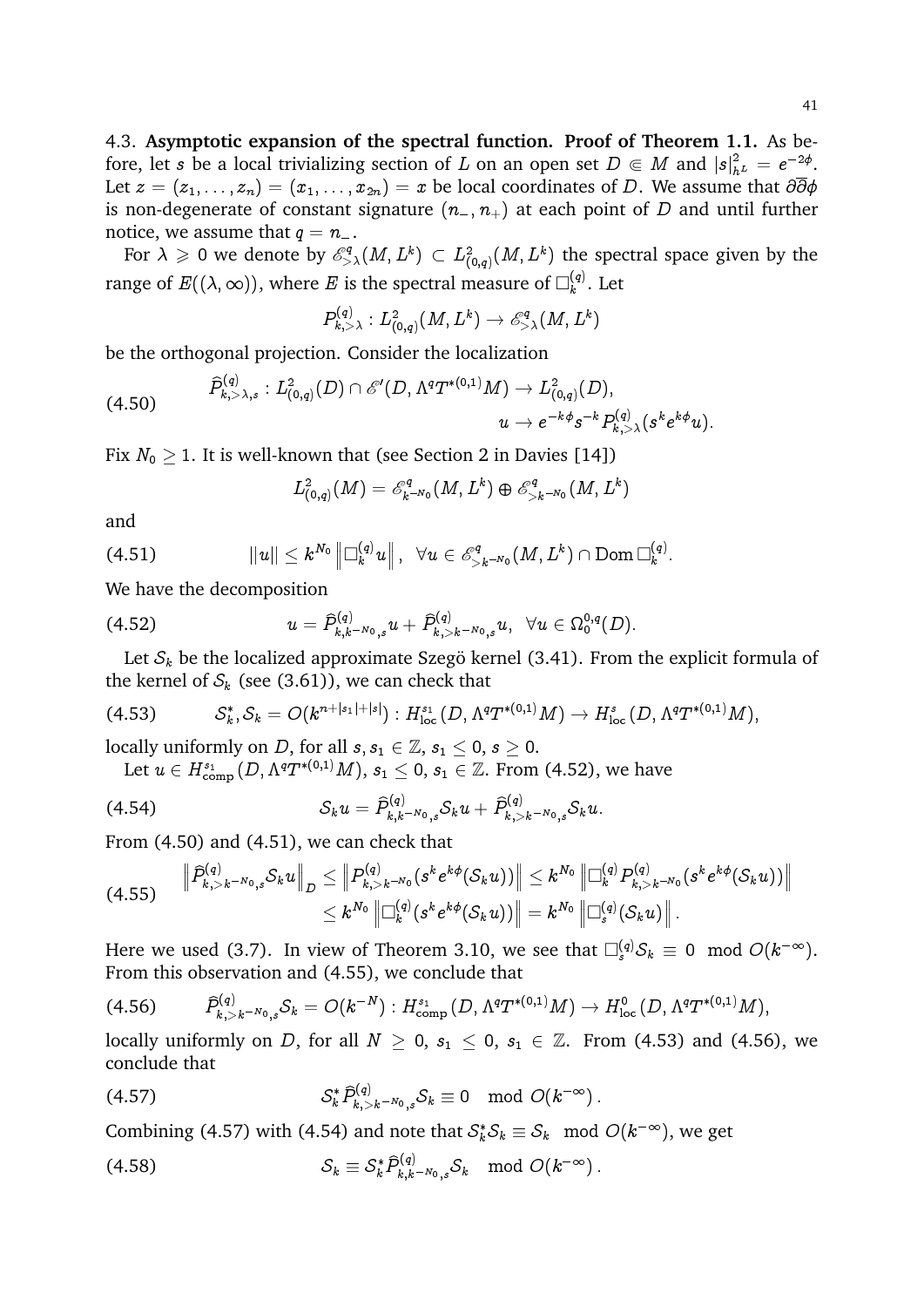From (4.58) and Proposition 4.10, Theorem 3.11 and Theorem 3.14, we get one of the main results of this work:

**Theorem 4.11.** Let s be a local trivializing section of L on an open set  $D \in M$  and  $|s|^2_{h^L} =$ e 2 *. We assume that* @@ *is non-degenerate of constant signature* (n; n+) *at each point* D *and let*  $q = n_-.$  Let  $z = (z_1, \ldots, z_n)$  be local holomorphic coordinates of D. We write  $z =$  $x=(x_1,\ldots,x_{2n}),\,z_j=x_{2j-1}+ix_{2j},\,j=1,\ldots,n.$  Fix  $N_0\geq 1.$  Let  $\widehat{P}_{k,k}^{(q)}$  $\hat{h}_{k,k-N_0,s}^{(q)}$  be the localized spectral projection (4.18) and let  $\widehat{P}_{k,k}^{(q)}$  $\delta^{(q)}_{k,k^{-N_0},s}(x,y)\in \mathscr{C}^\infty(D\times D,\Lambda^qT^{*(0,1)}_yM\boxtimes \Lambda^qT^{*(0,1)}_xM)$  be the distribution kernel of  $\widehat{P}_{k,k}^{(q)}$  $\hat{J}_{k,k^{-N_0},s}^{(q)}$ . Then, for every  $D'\Subset D$ ,  $\alpha,\beta\in \mathbb{N}_0^{2n}$ , there is a constant  $C_{\alpha,\beta} > 0$  *independent of k, such that* (4.59)

 $\Big|\partial_x^\alpha\partial_y^\beta\big(\widehat{P}_{k,k}^{(q)}$  $\left| \begin{array}{c} \delta^{(q)}_{k,k-N_0,s}(x,y)-\mathcal{S}_k(x,y))\right|\leq C_{\alpha,\beta} \min\,\left\{k^{3n+2|\alpha|+|\beta|-N_0},k^{3n+|\alpha|+2|\beta|-N_0}\right\}\,\,\,on\,\,D'\times D',$ *where*

$$
\mathcal{S}_k(x,y)=\mathcal{S}_k(z,w)\equiv e^{ik\Psi(z,w)}b(z,w,k)\mod O(k^{-\infty}),
$$

*with*

$$
\begin{aligned} &b(z,w,k)\in S^n_{\text{loc}}\left(1; D\times D, \Lambda^q T_w^{*(0,1)}M\boxtimes \Lambda^q T_z^{*(0,1)}M\right),\\ &b(z,w,k)\sim \sum_{j=0}^\infty b_j(z,w)k^{n-j}\text{ in }S^n_{\text{loc}}\left(1; D\times D, \Lambda^q T_w^{*(0,1)}M\boxtimes \Lambda^q T_z^{*(0,1)}M\right),\\ &b_j(z,w)\in \mathscr{C}^\infty\Big(D\times D, \Lambda^q T_w^{*(0,1)}M\boxtimes \Lambda^q T_z^{*(0,1)}M\Big),\;\;j=0,1,\ldots,\\ &b_0(z,z)\text{ is given by }(3.78), \end{aligned}
$$

 $and \,\,\Psi(z,w) \,\in\, {\mathscr C}^{\infty}(D\times D), \,\,\Psi(z,w) \,=\, -\overline{\Psi}(w,z), \,\,{\rm Im}\,\Psi \,\geq\, c\, |z-w|^2, \,\, c \,>\, 0, \,\,\Psi \,=\, 0 \,\, if$ *and only if*  $z = w$  *and for a given point*  $p \in D$ , we may take local holomorphic coordinates  $z\,=\,(z_1,\ldots,z_n),\ z_j\,=x_{2j-1}+ix_{2j},\ j\,=1,\ldots,n,$  vanishing at  $p$  such that the metric on  $T^{(1,0)}M$  is  $\sum_{j=1}^n dz_j\otimes d\overline z_j$  at  $p$  and  $\phi(z)=\sum_{j=1}^n\lambda_j\left|z_j\right|^2+O(\left|z\right|^3)$ , in some neighborhood of p, where  $\lambda_i \neq 0$ ,  $j = 1, \ldots, n$ . Then, near  $(0, 0)$ , we have

$$
\Psi(z,w)=i\sum_{j=1}^n \left|\lambda_j\right|\left|z_j-w_j\right|^2+i\sum_{j=1}^n \lambda_j(\overline{z}_jw_j-z_j\overline{w}_j)+O(\left|\left(z,w\right)\right|^3).
$$

Moreover, let  $Z_j(z) \in \mathscr{C}^\infty$  ,  $j=1,\ldots,n$ , be an orthonormal basis for  $T^{(0,1)}_zM.$  Then,

$$
(4.60) \quad \sum_{j=1}^n \Big( \big( i Z_j \Psi \big) (z,w) + \big( Z_j \phi \big) (z) \Big) \Big( \big( -i \overline{Z}_j \Psi \big) (z,w) + \big( \overline{Z}_j \phi \big) (z) \Big) = O(|z-w|^N),
$$

*locally uniformly on*  $D \times D$ *, for all*  $N \in \mathbb{N}$ *.* 

When  $q \neq n_{-}$ , from Theorem 3.12, we can repeat the proof of Theorem 4.11 and conclude that

**Theorem 4.12.** With the notations used in Theorem 4.11, let  $q \neq n$ . Then, for every  $D'\Subset D$ ,  $\alpha,\beta\in\mathbb{N}_0^{2n}$ , there is a constant  $C_{\alpha,\beta}>0$  independent of  $k$ , such that

$$
(4.61)\quad \left|\partial_x^\alpha\partial_y^\beta(\widehat P^{(q)}_{k,k-N_{0,s}}(x,y))\right|\leq C_{\alpha,\beta}\text{min }\left\{k^{3n+2|\alpha|+|\beta|-N_0},k^{3n+|\alpha|+2|\beta|-N_0}\right\}\ \text{ on }D'\times D'.
$$

*Proof of Theorem 1.1.* Combining Theorem 4.11 and Theorem 4.12, we get (1.7), (1.8) and  $(1.9)$ .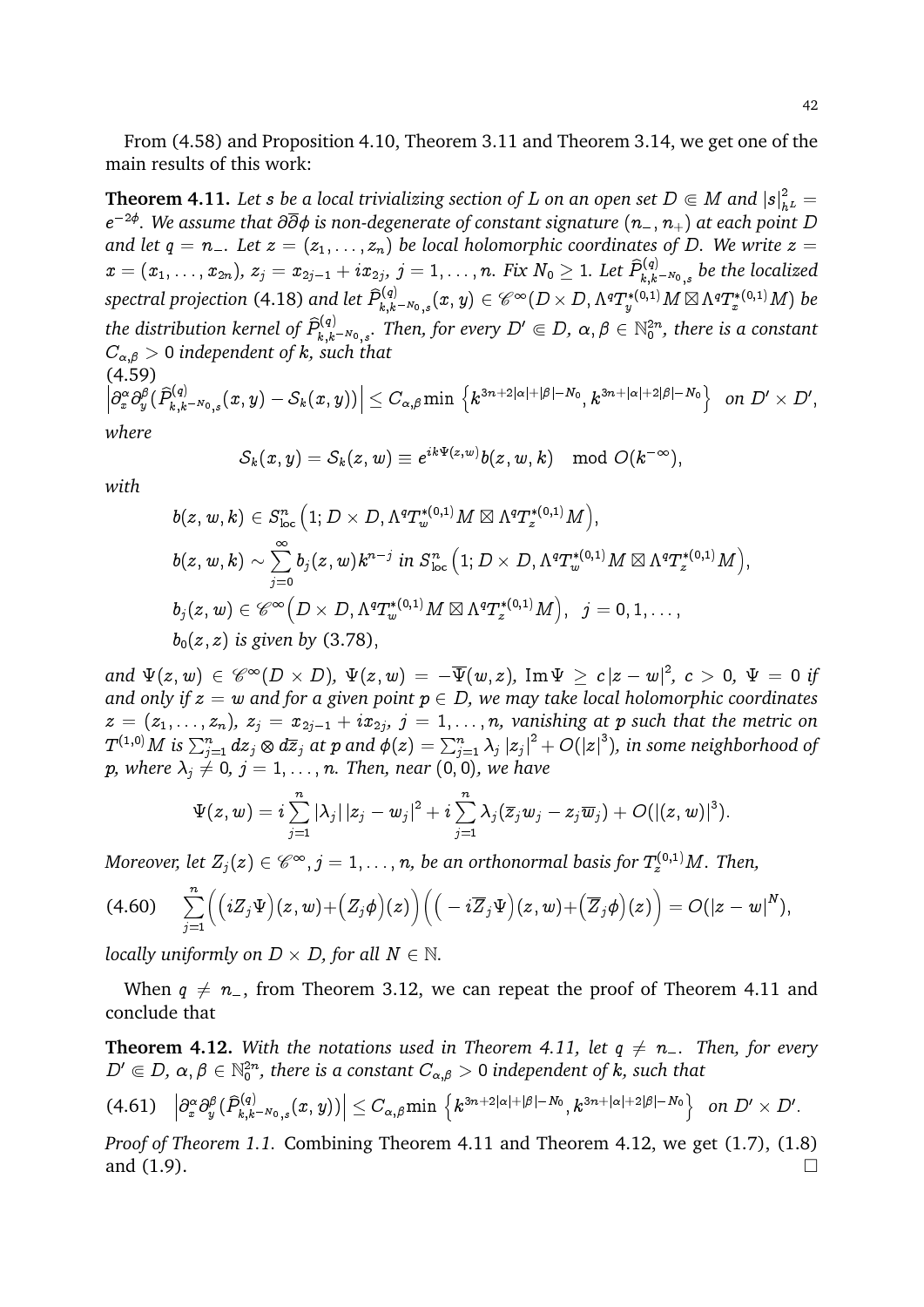43

*Remark* 4.13*.* In view of Remark 3.13, we can generalize Theorem 4.11 and Theorem 4.12 with essentially the same proofs to the case when the forms take values in  $L^k\otimes E$ , for a given holomorphic vector bundle  $E$  over  $M.$ 

4.4. **Asymptotic expansion of the Bergman kernel. Proof of Theorem 1.6.** We are now ready to prove Theorem 1.6. Let  $D \in M(q)$ . Let s be a local trivializing section of  $L$  on  $D$  and  $|s|^2_{h^L}=e^{-2\phi}.$  Let  $z=(z_1,\ldots,z_n)=(x_1,\ldots,x_{2n})=x$  be local coordinates of D. Define the *localized Bergman projection* (with respect to s) by

$$
\widehat{P}^{(q)}_{k,s}: L^2_{(0,q)}(D)\cap \mathscr{E}'(D,\Lambda^q T^{*(0,1)}M)\to \Omega^{0,q}(D),\\ \hspace*{4.5cm} u\to e^{-k\phi} s^{-k} P^{(q)}_k(s^k e^{k\phi}u).
$$

Let  $\widehat{P}_{k,s}^{(q)}(x,y)$  be the distribution kernel of  $\widehat{P}_{k,s}^{(q)}.$  We have the following

**Theorem 4.14.** With the assumptions and notations above, fix  $N_0 \geq 1$  and assume that  $\Box_k^{(q)}$  has  $O(k^{-n_0})$  small spectral gap on D, then for every  $D'\Subset D$ ,  $\alpha,\beta\in{\mathbb N}_0^{2n}$ , there is a *constant*  $C_{\alpha,\beta} > 0$  *independent of k, such that* 

$$
(4.63) \qquad \qquad \left|\partial_{x}^{\alpha}\partial_{y}^{\beta}(\widehat{P}_{k,k^{-N_{0}},s}^{(q)}(x,y)-\widehat{P}_{k,s}^{(q)}(x,y))\right|\\\leq C_{\alpha,\beta}\min\left\{k^{3n+2|\alpha|+|\beta|-N_{0}},k^{3n+|\alpha|+2|\beta|-N_{0}}\right\}\;\;on\; D'\times D',
$$

where  $\widehat{P}_{k,k}^{(q)}$  $\chi_{k,k-N_{0,s}}^{(q)}$  is as in Theorem 4.11. *In particular,*

$$
\widehat{P}_{k,s}^{(q)}\equiv \mathcal{S}_k\mod O(k^{-\infty})
$$

*locally uniformly on D, where*  $S_k$  *is as in Theorem 4.11.* 

*Proof.* Let  $S_k$  be as in Theorem 4.11. We can repeat the proof of Proposition 4.10 and conclude that

$$
(4.64) \qquad \qquad \widehat{P}_{k,k-N_0,s}^{(q)}-\widehat{P}_{k,s}^{(q)}=T+S_k^*\left(\widehat{P}_{k,k-N_0,s}^{(q)}-\widehat{P}_{k,s}^{(q)}\right)S_k,
$$

where  $T\in \mathscr C^\infty$  and the distribution kernel  $T(x,y)$  of  $T$  satisfies (4.49). Let

 $u\in H^{m}_{\mathrm{comp}}(D,\Lambda^{q}T^{*(0,1)}M),\;\;m\leq 0.$ 

We consider

$$
v=s^ke^{k\phi}S_ku-P_k^{(q)}(s^ke^{k\phi}S_ku).
$$

Since  $\mathcal{S}_k$  is a smoothing operator,  $v \in \mathscr{C}^\infty(M,L^k).$  Moreover, it is easy to see that  $v\bot \mathscr{H}^{0}(M,L^{k}).$  We have

$$
\Box_k^{(q)}v=s^ke^{k\phi}\Box_s^{(q)}S_ku.
$$

From Theorem 3.10, we see that  $\square^{(q)}_s\mathcal{S}_k \equiv 0 \mod O(k^{-\infty}).$  Combining this with (4.65), we obtain

$$
\left\|\Box^{(q)}_k v\right\|\leq C_N k^{-N}\left\|u\right\|_m,
$$

for every  $N>0,$  where  $C_N>0$  is independent of  $k.$  Since  $v\bot \mathscr{H}^0(M,L^k),$  from Definition 1.5 we conclude that

$$
\|v\|\leq \tilde{C}_Nk^{-N}\left\|u\right\|_m,
$$

for every  $N>0,$  where  $C_N>0$  is independent of  $k.$  Thus,

$$
\mathcal{S}_k-\widehat{P}_{k,s}^{(q)}\mathcal{S}_k=O(k^{-N}): H^m_{\text{comp}}\big(D,\Lambda^qT^{\ast (0,1)}M\big)\rightarrow L^2\big(D,\Lambda^qT^{\ast (0,1)}M\big),
$$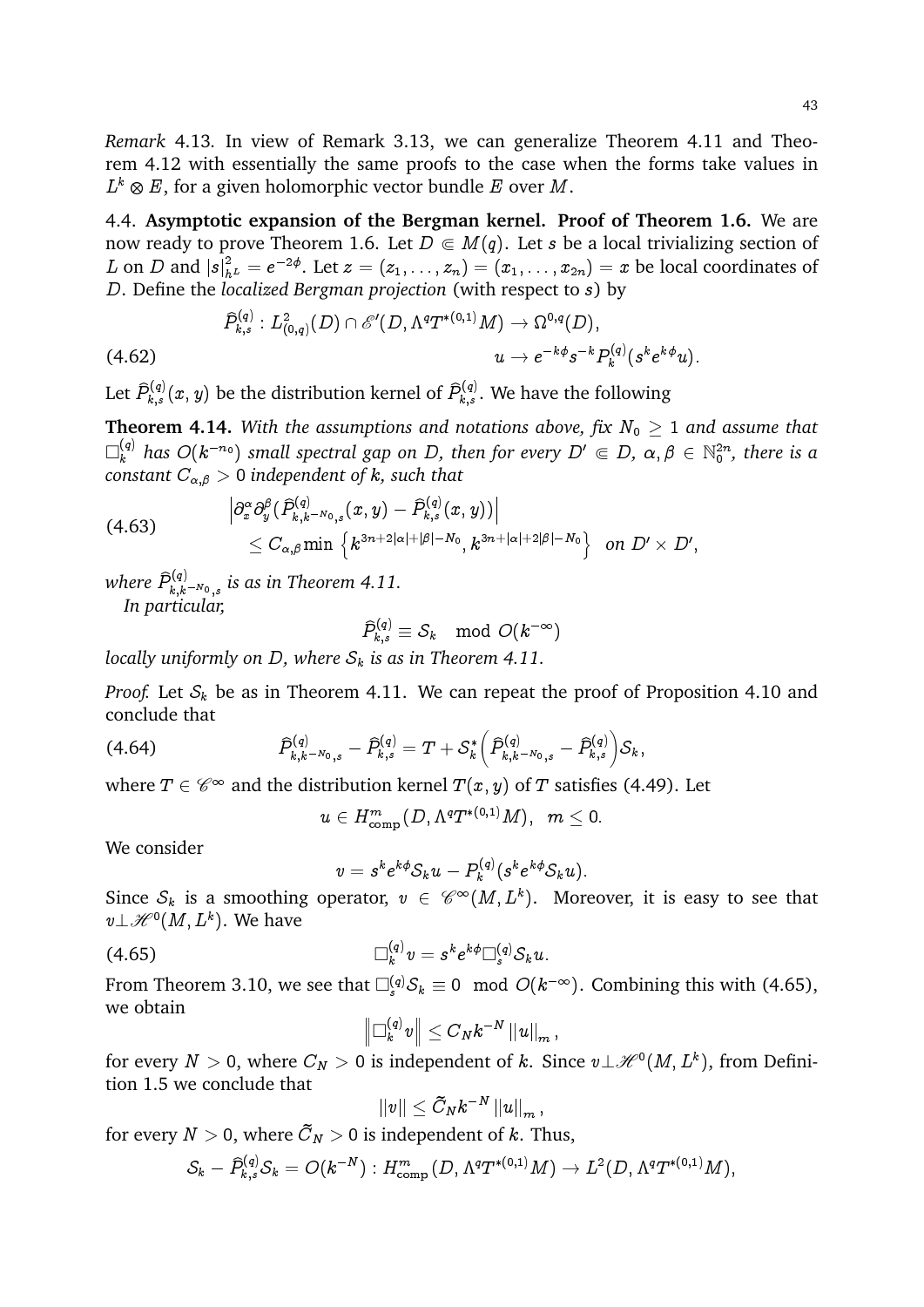for all  $N > 0$ ,  $s \in \mathbb{R}$ , and hence

$$
\mathcal{S}_{k}^{*} \mathcal{S}_{k} - \mathcal{S}_{k}^{*} \widehat{P}_{k,s}^{(q)} \mathcal{S}_{k} = O(k^{-N}) : H^{m}_{\text{comp}}(D, \Lambda^{q} T^{*(0,1)} M) \to H^{m+N_{1}}_{\text{loc}}(D, \Lambda^{q} T^{*(0,1)} M),
$$

for all  $N, N_1 > 0, s \in \mathbb{R}$ . We conclude that

$$
\mathcal{S}_k^*\mathcal{S}_k\equiv \mathcal{S}_k^*\widehat{P}_{k,s}^{(q)}\mathcal{S}_k\mod O(k^{-\infty}).
$$

From this, (3.59) and (4.59), we obtain

$$
\widehat{P}_{k,k^{-N_0},s}^{(q)}=\tilde{T}+\mathcal{S}_k^*\widehat{P}_{k,s}^{(q)}\mathcal{S}_k,
$$

where  $\tilde{T}\in \mathscr{C}^\infty$  and the distribution kernel  $\tilde{T}(x,y)$  of  $\tilde{T}$  satisfies (4.49). From this and Proposition 4.10, we conclude that the distribution kernel of  $\mathcal{S}_k^*$  $\left(\widehat{P}_{k,k^{-N_0},s}^{(q)}-\widehat{P}_{k,s}^{(q)}\right)\!{\mathcal{S}_{k}}$  satisfies (4.49). Combining this with (4.64), (4.63) follows.

Since Theorem 3.10 and Theorem 4.11 hold in the case when the forms take values in  $L^k\otimes E,$  for a given holomorphic vector bundle  $E$  over  $M,$  we can generalize Theorem 4.14 with the same proof to the case when the forms take values  $L^k\otimes E.$ 

4.5. **Calculation of the leading coefficients. Proof of Theorem 1.2.** Now, we prove (1.11) and (1.12). In this Section we assume that  $q = 0$ . First let us review the necessary definitions from Riemannian geometry.

Let  $\omega$  be as in (1.10). The real two form  $\omega$  induces a Hermitian metric  $\langle \cdot, \cdot \rangle_{\omega}$  on  $\mathbb C TM.$  The Hermitian metric  $\langle\,\cdot\,,\cdot\,\rangle_\omega$  on  $\mathbb C TM$  induces a Hermitian metric on  $\Lambda^{p,q}T^\ast M$ the bundle of  $(p,q)$  forms of  $M,$  also denoted by  $\langle\;\cdot\;,\;\cdot\;\rangle_\omega.$  For  $u\,\in\,\Lambda^{p,q}T^\ast M,$  we denote  $\left\vert u\right\vert _{\omega}^{2}$  $\mathcal{L}^2_{\omega} := \langle\, u, u\, \rangle_{\omega}.$  In local holomorphic coordinates  $z = (z_1, \ldots, z_n),$  put

$$
\omega=\sqrt{-1}\sum_{j,k=1}^n\omega_{j,k}dz_j\wedge d\overline{z}_k,\\[12pt]\Theta=\sqrt{-1}\sum_{j,k=1}^n\Theta_{j,k}dz_j\wedge d\overline{z}_k.
$$

We notice that  $\Theta_{j,k} = \langle \, \frac{\partial}{\partial z} \, \rangle$  $\frac{\partial}{\partial z_j}$  ,  $\frac{\partial}{\partial z}$  $\frac{\partial}{\partial z_{k}}\left. \right\rangle ,\left. \omega_{j,k}\right. =\left. \right\langle \frac{\partial}{\partial z}% \right\rangle =\left. \frac{\partial}{\partial z_{k}}\right\rangle$  $\frac{\partial}{\partial z_j}$  ,  $\frac{\partial}{\partial z}$  $\frac{\partial}{\partial z_{k}} \rangle_{\omega}, \, j,k = 1,\ldots,n.$  Put n

$$
(4.67) \hspace{3.1em} h = \left(h_{j,k}\right)_{j,k=1}^n, \hspace{2em} h_{j,k} = \omega_{k,j}, \hspace{2em} j,k=1,\ldots,n,
$$

and  $h^{-1} = \left(h^{j,k}\right)^n$  $\int_{j,k=1}^n,h^{-1}$  is the inverse matrix of  $h.$  The complex Laplacian with respect to  $\omega$  is given by

(4.68) 
$$
\triangle_{\omega} = (-2) \sum_{j,k=1}^{n} h^{j,k} \frac{\partial^2}{\partial z_j \partial \overline{z}_k}.
$$

We notice that  $h^{j,k}=\langle \, dz_j\, , dz_k\, \rangle_\omega, \, j,k=1,\dots,n.$  Put

(4.69)  
\n
$$
V_{\omega} := \det (\omega_{j,k})_{j,k=1}^n,
$$
\n
$$
V_{\Theta} := \det (\Theta_{j,k})_{j,k=1}^n
$$

and set

(4.66)

(4.70) 
$$
r = \triangle_{\omega} \log V_{\omega},
$$

$$
\hat{r} = \triangle_{\omega} \log V_{\Theta}.
$$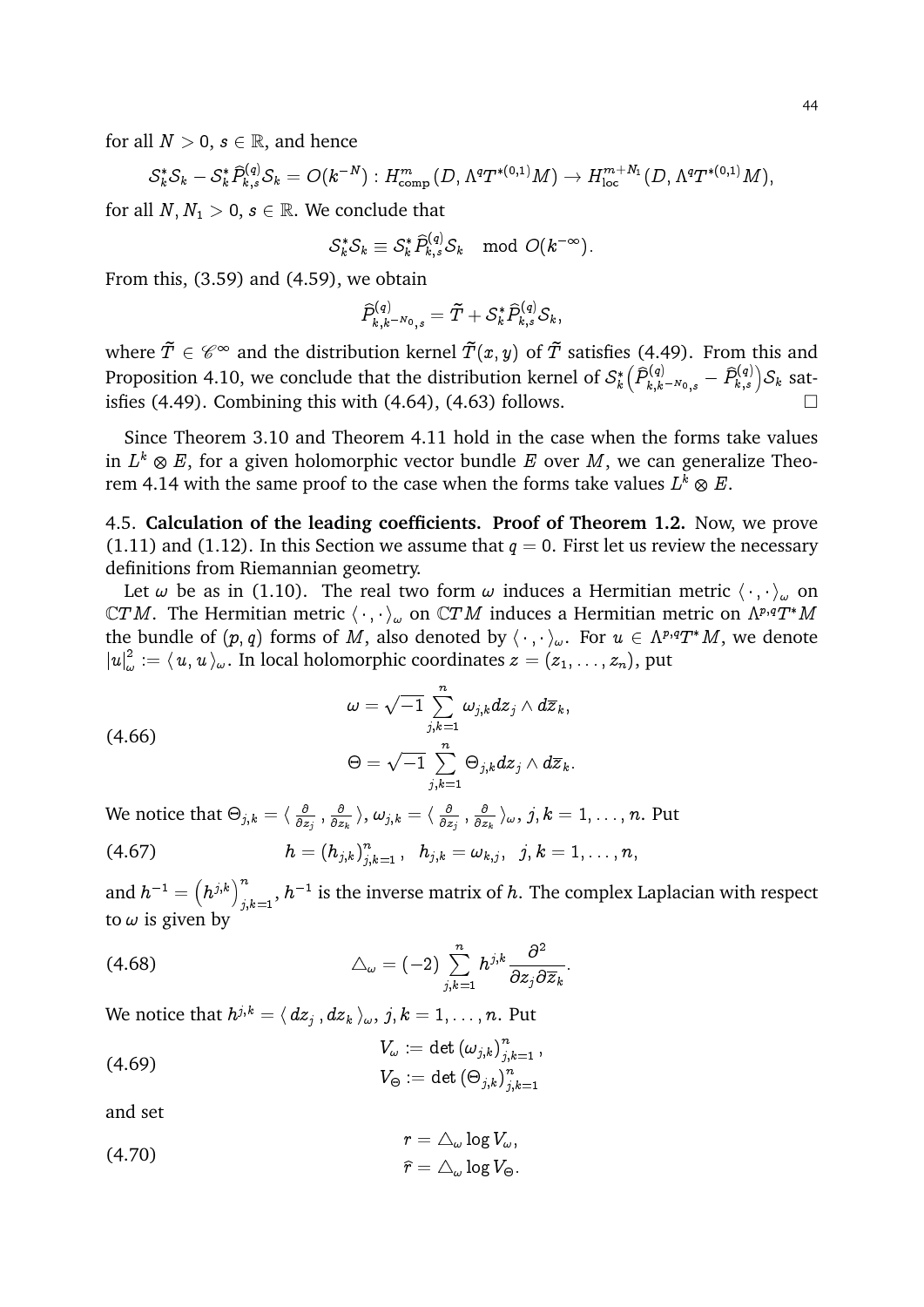$r$  is called the scalar curvature with respect to  $\omega.$  Let  $R^{\rm det}_\Theta$  be the curvature of the canonical line bundle  $K_M=\det T^{*(1,0)}M$  with respect to the real two form  $\Theta.$  We recall that

$$
(4.71) \t\t R_{\Theta}^{\text{det}} = -\overline{\partial} \partial \log V_{\Theta}.
$$

Let  $h$  be as in (4.67). Put  $\theta=h^{-1}\partial h=(\theta_{j,k})_{j,k=1}^n,$   $\theta_{j,k}\in T^{*(1,0)}M,$   $j,k=1,\ldots,n.$   $\theta$  is the Chern connection matrix with respect to  $\omega$ . The Chern curvature with respect to  $\omega$  is given by

$$
R_{\omega}^{TM}=\overline{\partial} \theta=\left(\overline{\partial} \theta_{j,k}\right)_{j,k=1}^n=(\mathcal{R}_{j,k})_{j,k=1}^n\in \mathscr{C}^\infty\left(M,\Lambda^{1,1}T^*M\otimes \operatorname{End}\left(T^{(1,0)}M\right)\right),\\(4.72)\qquad R_{\omega}^{TM}(\overline{U},V)\in \operatorname{End}\left(T^{(1,0)}M\right),\;\;\forall U,V\in T^{(1,0)}M,\\R_{\omega}^{TM}(\overline{U},V)\xi=\sum_{j,k=1}^n\langle \mathcal{R}_{j,k}\,,\overline{U}\wedge V \rangle \xi_k\frac{\partial}{\partial z_j},\;\;\xi=\sum_{j=1}^n\xi_j\frac{\partial}{\partial z_j},\;\;U,V\in T^{(1,0)}M.
$$

Set

$$
(4.73) \t\t \t\t\t\t \left|R_{\omega}^{TM}\right|_{\omega}^{2}:=\sum_{j,k,s,t=1}^{n}\left|\left\langle R_{\omega}^{TM}(\overline{e}_{j},e_{k})e_{s},e_{t}\right\rangle_{\omega}\right|^{2},
$$

where  $e_1,\ldots,e_n$  is an orthonormal frame for  $T^{(1,0)}X$  with respect to  $\langle\,\cdot\,,\cdot\,\rangle_\omega.$  It is straightforward to see that the definition of  $\left| R_{\omega}^{TM}\right|$  $\begin{array}{c} \hline \end{array}$ 2  $_{\omega}^{-}$  is independent of the choices of orthonormal frames. Thus,  $\left|R_{\omega}^{T M}\right|$  $\begin{array}{c} \hline \end{array}$ 2  $_{\omega}^{-}$  is globally defined. The Ricci curvature with respect to  $\omega$  is given by

(4.74) Ric ! := Xn j=1 h R TM ! (; e<sup>j</sup> ) ; e<sup>j</sup> i!;

where  $e_1,\ldots,e_n$  is an orthonormal frame for  $T^{(1,0)}M$  with respect to  $\langle\,\cdot\,,\cdot\rangle_\omega.$  That is,

$$
\langle\, \text{Ric\,}_{\omega}\, , U \wedge V \, \rangle = -\sum_{j=1}^n \langle\, R_{\omega}^{TX}(U,e_j) V \, , e_j \, \rangle_{\omega}, \;\; U,V \in {\mathbb C} T M.
$$

Ric  $\omega$  is a global (1, 1) form. We can check that

$$
\operatorname{Ric}_{\;\omega}=-\overline{\partial}\partial\log V_{\omega},
$$

where  $V_{\omega}$  is as in (4.69).

Le  $s$  be a local trivializing section of  $L$  on an open set  $D \Subset M(0), \, |s|^2_{h^L} = e^{-2\phi}.$  Let  $S_k$ ,  $b(z, w, k)$ ,  $b_j(z, w)$ ,  $j = 0, 1, \ldots$ , be as in Theorem 4.11. Fix  $p \in D$ , we will calculate  $b_1(p, p)$  and  $b_2(p, p)$ . We take local coordinates  $z = (z_1, \ldots, z_n) = (x_1, \ldots, x_{2n}) = x$ defined in some neighborhood of  $p$  such that

$$
\begin{aligned} &z(p)=0,\\ &\phi(z)=\sum\limits_{j=1}^n\lambda_j\left|z_j\right|^2+\phi_1(z),\\ &\phi_1(z)=O(|z|)^4),\;\;\frac{\partial^{|\alpha|+|\beta|}\phi_1}{\partial z^\alpha\partial \overline{z}^\beta}(0)=0\;\;\text{if}\;|\alpha|\leq 1\;\text{or}\;|\beta|\leq 1,\;\;\alpha,\beta\in\mathbb{N}_0^n,\\ &\Theta(z)=\sqrt{-1}\sum\limits_{j=1}^n dz_j\wedge d\overline{z}_j+O(|z|). \end{aligned}
$$

(4.75)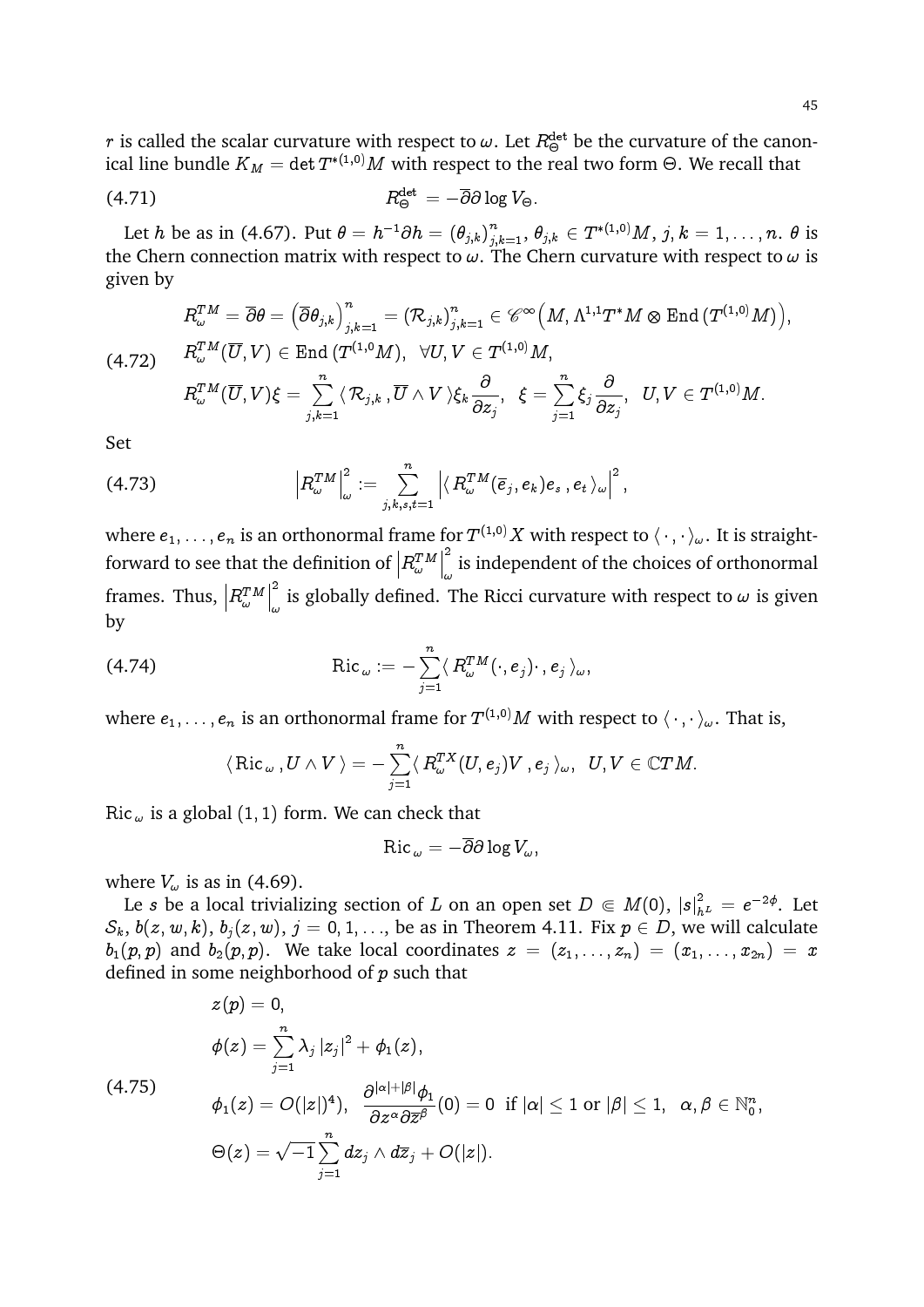This is always possible, see Ruan [43]. First, we claim that

$$
\overline{\partial}_s \mathcal{S}_k \equiv 0 \mod O(k^{-\infty}),
$$

where  $\overline{\partial}_s$  is as in (3.6). We notice that  $\square^{(0)}_s\mathcal{S}_k\equiv 0\mod O(k^{-\infty}).$  Thus,  $\square^{(1)}_s\overline{\partial}_s\mathcal{S}_k\equiv 0$ mod  $O(k^{-\infty}).$  From Theorem 3.12, we know that  $\Box_s^{(1)}$  has semi-classical parametrices. Thus,  $\overline{\partial}_s \mathcal{S}_k \equiv 0 \mod O(k^{-\infty})$  so (4.76) follows. Now, we claim that

(4.77) 
$$
\overline{\partial}_z \left( i \Psi(z, w) + \phi(z) \right) \text{ vanishes to infinite order at } z = w.
$$

We write  $w\,=\,(w_1,\ldots,w_n)\,=\,y\,=\,(y_1,\ldots,y_{2n}),\ w_j\,=\,y_{2j-1}+iy_{2j},\ j\,=\,1,\ldots,n.$  We assume that there exist  $\alpha_0,\beta_0\in N_0^{2n},$   $|\alpha_0|+|\beta_0|\geq 1$  and  $(z_0,z_0)\in D\times D,$  such that

$$
(4.78) \t\t\t \partial_x^{\alpha_0} \partial_y^{\beta_0} \Big( \overline{\partial}_z \big( i \Psi(z,w) + \phi(z) \big) \Big) \Big|_{(z_0,z_0)} = C_{\alpha_0,\beta_0} \neq 0,
$$

and

$$
(4.79) \quad \partial_x^{\alpha}\partial_y^{\beta}\Big(\overline{\partial}_z\big(i\Psi(z,w)+\phi(z)\big)\Big)\bigg|_{(z_0,z_0)}=0, \ \ \textrm{if}\ |{\alpha}|+|{\beta}|<|{\alpha}_0|+|{\beta}_0|,\ \ {\alpha},{\beta}\in {\mathbb N}_0^{2n}.
$$

From (4.78), (4.79) and since  $b_0(z_0, z_0) \neq 0$ ,  $\Psi(z_0, z_0) = 0$ , we can check that

$$
(4.80) \qquad \lim_{k\to\infty} k^{-n-1} \partial_x^{\alpha_0} \partial_y^{\beta_0} \Big(\overline{\partial}_s \Big(e^{ik\Psi(z,w)}b(z,w,k)\Big)\Big)\Big|_{(z_0,z_0)} = C_{\alpha_0,\beta_0}b_0(z_0,z_0) \neq 0.
$$

On the other hand, since  $\overline{\partial}_s(e^{ik\Psi(z,w)}b(z,w,k))\equiv 0\mod O(k^{-\infty}),$  we can check that

$$
(4.81) \qquad \qquad \lim_{k\to\infty} k^{-n-1}\,\partial_x^{\alpha_0}\partial_y^{\beta_0}\Big(\overline{\partial}_s\big(e^{ik\Psi(z,w)}b(z,w,k)\big)\Big)\bigg|_{(z_0,z_0)}=0.
$$

We get a contradiction. The claim (4.77) follows. Similarly, we have

(4.82) 
$$
\partial_w \big( i \Psi(z, w) + \phi(w) \big) \text{ vanishes to infinite order at } z = w.
$$

In particular, we have

(4.83) 
$$
\bar{\partial}_z \left( i \Psi(z,0) + \phi(z) \right)
$$
 and  $\partial_z \left( i \Psi(0,z) + \phi(z) \right)$  vanish to infinite order at  $z = 0$ .  
Combining (4.77), (4.82), (4.83) with  $\Psi(z, z) = 0$ , it is easy to check that for all  $\alpha \in \mathbb{N}_0^n$ ,

$$
(4.84) \qquad i\frac{\partial^{|\alpha|}\Psi(z,0)}{\partial z^{\alpha}}\bigg|_{z=0} = -i\frac{\partial^{|\alpha|}\Psi(0,z)}{\partial z^{\alpha}}\bigg|_{z=0} = \frac{\partial^{|\alpha|}\phi}{\partial z^{\alpha}}(0) = 0 \text{ here we used (4.75),}
$$
\n
$$
i\frac{\partial^{|\alpha|}\Psi(0,z)}{\partial \overline{z}^{\alpha}}\bigg|_{z=0} = -i\frac{\partial^{|\alpha|}\Psi(z,0)}{\partial \overline{z}^{\alpha}}\bigg|_{z=0} = \frac{\partial^{|\alpha|}\phi}{\partial \overline{z}^{\alpha}}(0) = 0 \text{ here we used (4.75).}
$$

From (4.83) and (4.84), we deduce that

(4.85)  
\n
$$
\Psi(z,0) = i\phi(z) + O(|z|^N),
$$
\n
$$
\Psi(0,z) = i\phi(z) + O(|z|^N),
$$

for every  $N \in \mathbb{N}_0$ .

We claim that

(4.86)  $\overline{\partial}_z b_i(z, w)$  and  $\partial_w b_i(z, w)$  vanish to infinite order at  $z = w$ , for all  $j = 0, 1, \ldots$ In view of (4.77), we see that  $\overline{\partial}_z(i\Psi(z,w) + \phi(z))$  vanishes to infinite order at  $z = w$ . From this observation and (4.76), we conclude that

$$
(4.87) \qquad \qquad e^{ik\Psi(z,w)}\overline{\partial}_z b(z,w,k)=H_k(z,w),
$$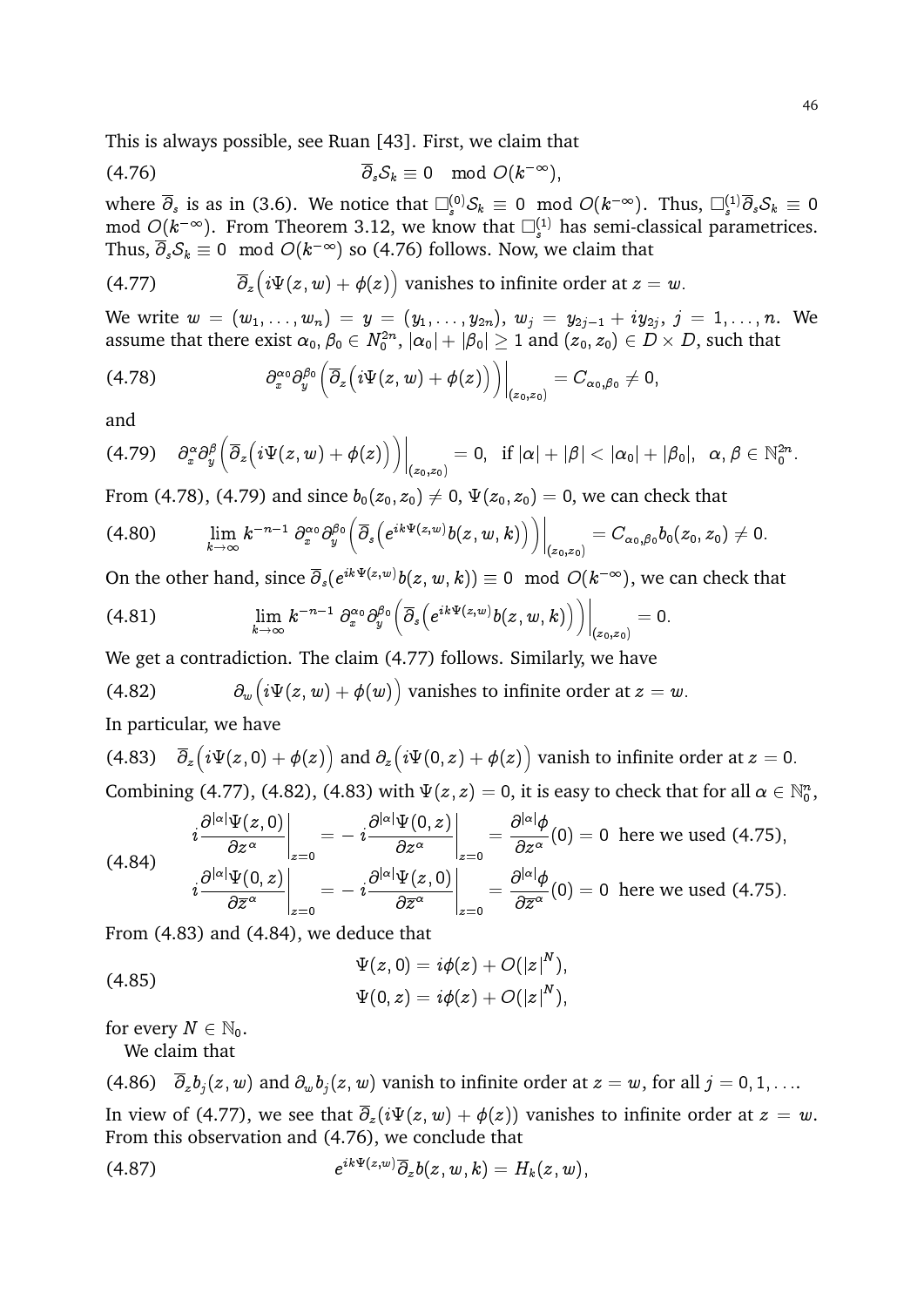where  $H_k(z,w)\equiv 0\mod O(k^{-\infty}).$  We assume that there exist  $\gamma_0,\delta_0\in {\mathbb N}_0^{2n},$   $|\gamma_0|+|\delta_0|\geq 1$ and  $(z_1, z_1) \in D \times D$ , such that

$$
\partial_x^{\gamma_0}\partial_y^{\delta_0}(\overline{\partial}_zb_0(z,w))\Big|_{(z_1,z_1)}=D_{\gamma_0,\delta_0}\neq 0,
$$

and

$$
\left.\partial_x^\gamma \partial_y^\delta (\overline{\partial}_z b_0(z,w))\right|_{(z_1,z_1)}=0\;\text{ if }|\gamma|+|\delta|<|\gamma_0|+|\delta_0|,\;\;\gamma,\delta\in\mathbb{N}_0^{2n}.
$$

From (4.87), we have

$$
(4.88) \qquad \left. \partial_x^{\gamma_0} \partial_y^{\delta_0} \Big( \overline{\partial}_z b(z,w,k) \Big) \right|_{(z_1,z_1)} = \partial_x^{\gamma_0} \partial_y^{\delta_0} \Big( e^{-ik\Psi(z,w)} H_k(z,w) \Big) \Big|_{(z_1,z_1)} \, .
$$

Since  $\Psi(z_1, z_1) = 0$ , we have

$$
(4.89) \qquad \qquad \lim_{k\to\infty} k^{-n} \; \partial_x^{\gamma_0} \partial_y^{\delta_0} \Big( e^{-ik\Psi(z,w)} H_k(z,w) \Big) \Big|_{(z_1,z_1)} = 0.
$$

On the other hand, we can check that

$$
(4.90) \qquad \qquad \lim_{k\to\infty} k^{-n} \; \partial_x^{\gamma_0} \partial_y^{\delta_0} \left( \overline{\partial}_z b(z,w,k) \right) \Big|_{(z_1,z_1)} = D_{\gamma_0,\delta_0} \neq 0.
$$

From (4.90), (4.89) and (4.88), we get a contradiction. Thus,  $\overline{\partial}_z b_0(z, w)$  vanishes to infinite order at  $z = w$ . Similarly, we can repeat the procedure above and conclude that  $\overline{\partial}_z b_j(z,w)$  and  $\partial_w b_j(z,w)$  vanish to infinite order at  $z=w, j=0,1,\ldots$  The claim (4.86) follows.

Now, we are ready to calculate  $b_1(0,0)$  and  $b_2(0,0)$ . We notice that

$$
b_0(z,z)=(2\pi)^{-n}\det \dot{R}^L(z).
$$

;

From this and (4.86), it is easy to see that for all  $\alpha \in \mathbb{N}_0^n$ ,

(4.91) 
$$
\left.\frac{\partial^{|\alpha|}b_0(z,0)}{\partial z^{\alpha}}\right|_{z=0} = (2\pi)^{-n} \left.\frac{\partial^{|\alpha|}(\det R^L(z))}{\partial z^{\alpha}}\right|_{z=0}
$$

$$
\left.\frac{\partial^{|\alpha|}b_0(z,0)}{\partial \overline{z}^{\alpha}}\right|_{z=0} = 0.
$$

Since  $\mathcal{S}_k \circ \mathcal{S}_k \equiv \mathcal{S}_k \mod O(k^{-\infty}),$  we have

$$
(4.92) \qquad \quad b(0,0,k)=\int_D e^{ik(\Psi(0,z)+\Psi(z,0))}b(0,z,k)b(z,0,k)V_\Theta(z)d\lambda(z)+r_k,
$$

where  $d\lambda(z)=2^ndx_1dx_2\cdots dx_{2n},\, V_\Theta$  is given by (4.69) and

$$
\lim_{k\to\infty}\frac{r_k}{k^N}=0,\;\;\forall N\geq0.
$$

We notice that since  $b(z, w, k)$  is properly supported, we have

$$
b(0,z,k)\in C_0^\infty(D),\;\; b(z,0,k)\in C_0^\infty(D).
$$

We apply the stationary phase formula of Hörmander (see Theorem 7.7.5 in [28]) to the integral in (4.92) and obtain (see Section 4 in Hsiao [30], for the details)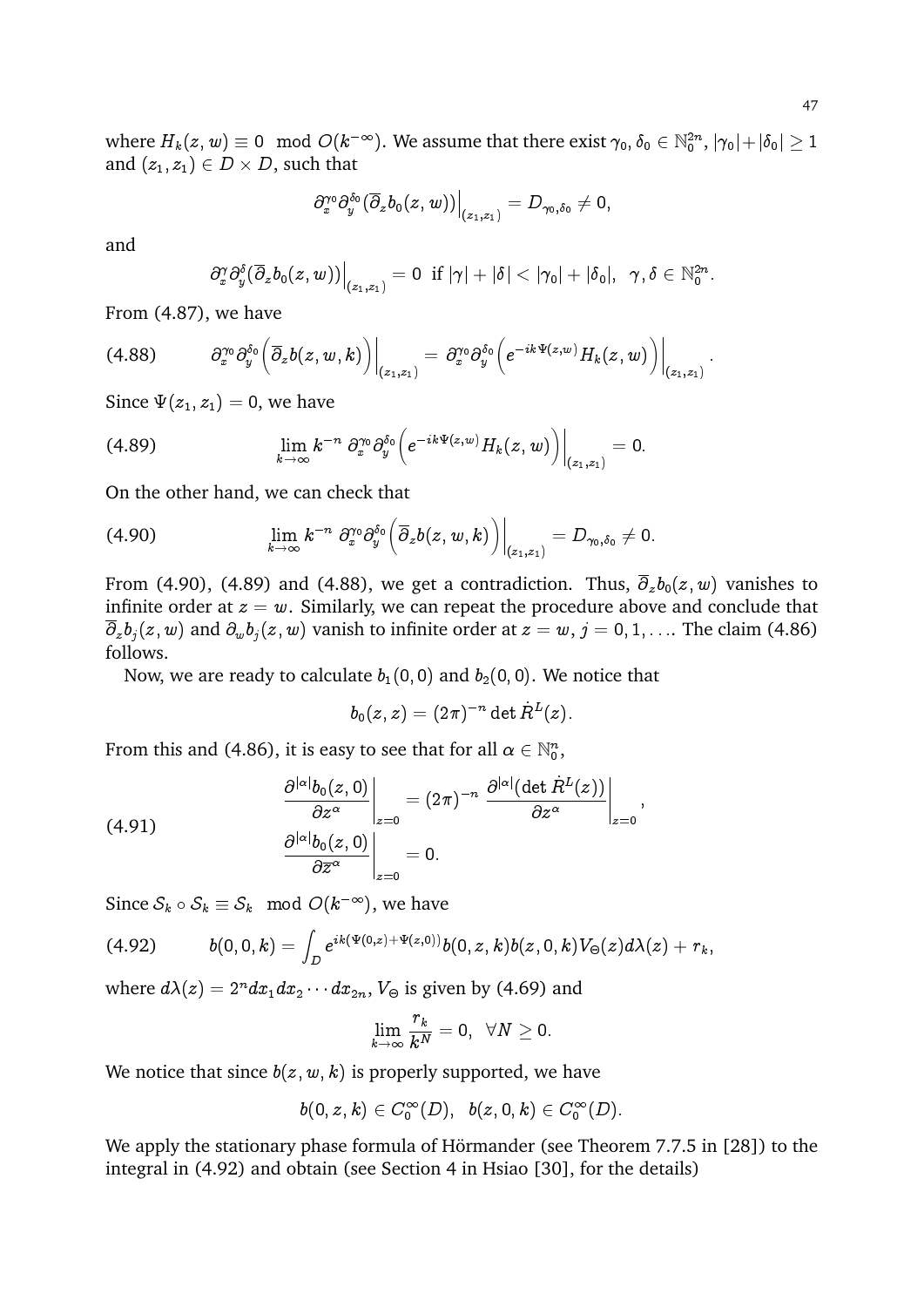## **Theorem 4.15.** *We have*

(4.93)  

$$
b_1(0,0) = (2\pi)^n (\det \dot{R}^L(0))^{-1} \Big( 2b_0(0,0)b_1(0,0) + \frac{1}{2} \triangle_0 (V_{\Theta}b_0(0,z)b_0(z,0))(0) - \frac{1}{4} \triangle_0^2 (\phi_1 V_{\Theta}b_0(0,z)b_0(z,0))(0) \Big)
$$

*and*

$$
b_2(0,0) = (2\pi)^n (\det R^L(0))^{-1} \Big( 2b_0(0,0)b_2(0,0) + b_1(0,0)^2
$$
  
+  $\frac{1}{2}\triangle_0 \Big( V_{\Theta}(b_0(0,z)b_1(z,0) + b_1(0,z)b_0(z,0)) \Big)(0)$   
(4.94)  
-  $\frac{1}{4}\triangle_0^2 \Big( \phi_1 V_{\Theta}(b_0(0,z)b_1(z,0) + b_1(0,z)b_0(z,0)) \Big)(0)$   
+  $\frac{1}{8}\triangle_0^2 \Big( V_{\Theta}b_0(0,z)b_0(z,0) \Big)(0) - \frac{1}{24}\triangle_0^3 \Big( \phi_1 V_{\Theta}b_0(0,z)b_0(z,0) \Big)(0)$   
+  $\frac{1}{192}\triangle_0^4 \Big( \phi_1^2 V_{\Theta}b_0(0,z)b_0(z,0) \Big)(0) \Big),$ 

where  $\triangle_{\tt 0} = \sum_{j=1}^n \frac{1}{\lambda_j}$  $\lambda_j$  $\partial^2$  $\frac{\partial^2}{\partial \overline{z}_j \partial z_j}$ ,  $\phi_1$  is as in (4.75) and  $V_\Theta$  is as in (4.69).

From (4.91) and (4.93), it is straightforward to see that (see Section 4.2 in [30], for the details)

(4.95) 
$$
b_1(0,0) = (2\pi)^{-n} \det \dot{R}^L(0) \left( \frac{1}{4\pi} \hat{r}(0) - \frac{1}{8\pi} r(0) \right) = \frac{V_\omega(0)}{V_\Theta(0)} \left( \frac{1}{4\pi} \left( \triangle_\omega \log V_\Theta \right)(0) - \frac{1}{8\pi} \left( \triangle_\omega \log V_\omega \right)(0) \right),
$$

where  $\hat{r}$  and r are as in (4.70) and  $V_{\omega}$  is as in (4.69). From this, (1.11) follows. Similarly, from (1.11) and (4.86), it is easy to see that for all  $\alpha \in \mathbb{N}_0^n$ ,

$$
(4.96) \qquad \frac{\partial^{|\alpha|}b_1(z,0)}{\partial z^{\alpha}}\bigg|_{z=0} = (2\pi)^{-n} \frac{\partial^{|\alpha|}\Big(\det R^L(z)\Big(\frac{1}{4\pi}\widehat{r}(z) - \frac{1}{8\pi}r(z)\Big)\Big)}{\partial z^{\alpha}}\Bigg|_{z=0},
$$
\n
$$
\frac{\partial^{|\alpha|}b_1(z,0)}{\partial \overline{z}^{\alpha}}\bigg|_{z=0} = 0.
$$

From (4.96) and (4.94), it is straightforward to see that (see Section 4.3 in [30], for the details)

(4.97)

$$
b_2(0,0) = (2\pi)^{-n} \det \dot{R}^L(0) \Big( \frac{1}{128\pi^2} r^2 - \frac{1}{32\pi^2} r\widehat{r} + \frac{1}{32\pi^2} (\widehat{r})^2 - \frac{1}{32\pi^2} \triangle_{\omega} \widehat{r} - \frac{1}{8\pi^2} \left| R^{\text{det}}_{\Theta} \right|^2_{\omega} + \frac{1}{8\pi^2} \langle \operatorname{Ric}_{\omega}, R^{\text{det}}_{\Theta} \rangle_{\omega} + \frac{1}{96\pi^2} \triangle_{\omega} r - \frac{1}{24\pi^2} \left| \operatorname{Ric}_{\omega} \right|^2_{\omega} + \frac{1}{96\pi^2} \left| R^{\mathcal{TM}}_{\omega} \right|^2_{\omega} \Big) (0),
$$

where  $\triangle_{\omega}$ ,  $R^{det}_{\Theta}$ , Ric $_{\omega}$  and  $R^{TM}_{\omega}$  are as in (4.68), (4.71), (4.74) and (4.72) respectively, and  $\langle\,\cdot,\cdot\,\rangle_\omega$  is as in the discussion before (4.66). From (4.97), (1.12) follows.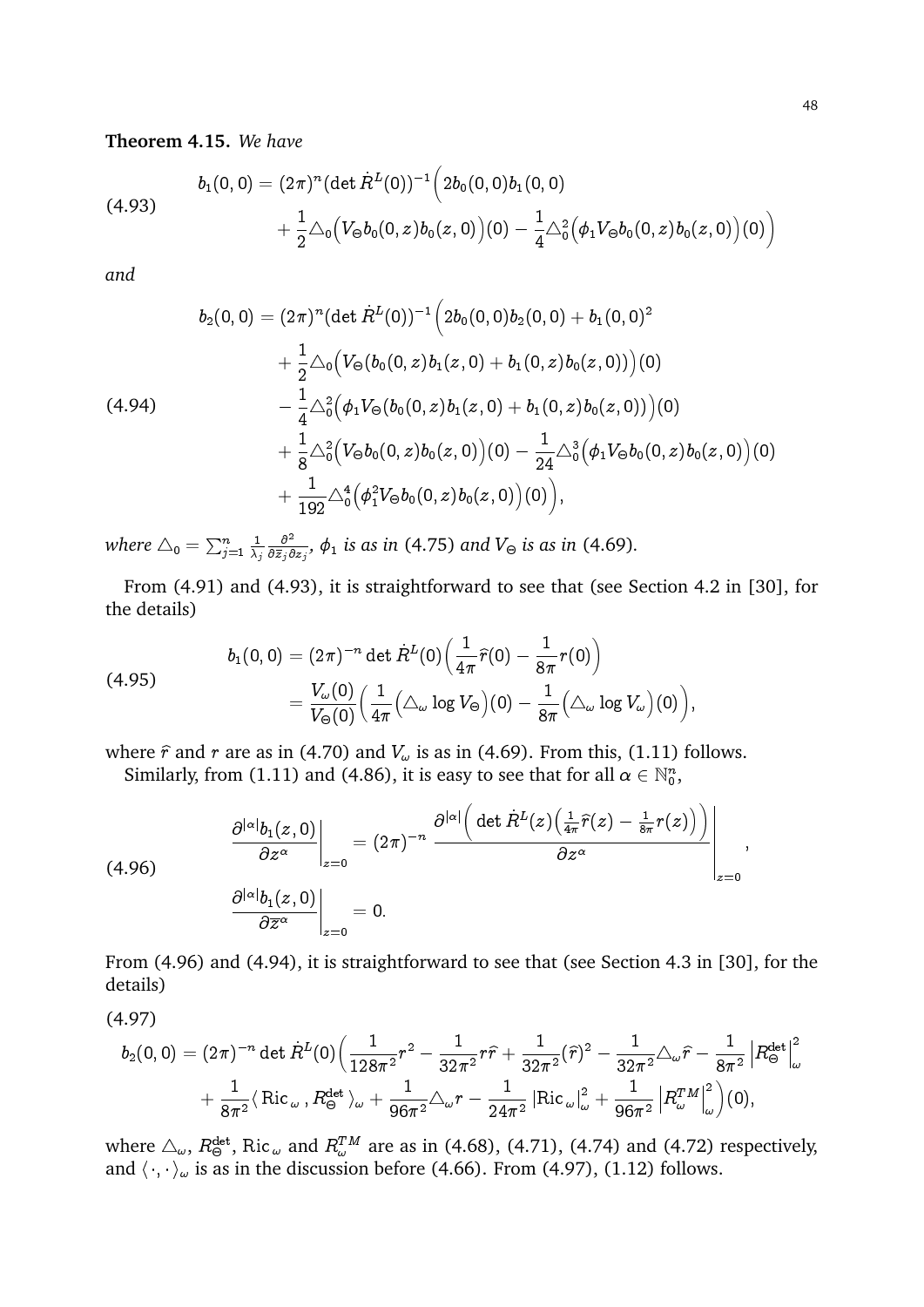## 5. ASYMPTOTIC UPPER BOUNDS NEAR THE DEGENERACY SET

In this Section, we will use the heat equation expansion for  $\Box^{(q)}_k$  of Ma-Marinescu [36,  $\S 1.6$ ] to get an asymptotic upper bound near the degenerate part of L. The goal of this Section is to prove (1.13).

By the spectral theorem (see Davies [14, Th. 2.5.1]), there exists a finite measure  $\mu$  on  $\mathbb{S}\times\mathbb{N},$  where  $\mathbb{S}% _{k}^{d}[z]$  denotes the spectrum of  $\Box_{k}^{(q)}$  $k^{(q)}$ , and a unitary operator

(5.1) 
$$
U: L^2_{(0,q)}(M,L^k) \to L^2(\mathbb{S} \times \mathbb{N},d\mu)
$$

with the following properties. If  $h : \mathbb{S} \times \mathbb{N} \to \mathbb{R}$  is the function  $h(s,n) = s$ , then the element  $\xi$  of  $L^2_{(0,q)}(M,L^k)$  lies in  ${\rm Dom\,}\Box^{(q)}_k$  $\mathcal{E}_k^{(q)}$  if and only if  $hU(\xi) \in L^2$ . We have  $U\Box^{(q)}_k U^{-1}\varphi=h\varphi \text{ for all } \varphi\in U(\text{Dom}\,\Box^{(q)}_k)$  $\binom{(q)}{k}$ .

We identify  $L^2_{(0,q)}(M,L^k)$  with  $L^2(\mathbb{S}\times\mathbb{N},d\mu).$  Then the heat operator  $e^{-t\frac{C^{(q)}_k}{k}},$   $t>0,$  is the operator on  $L^2(\mathbb{S}\times\mathbb{N},d\mu)$  given by

$$
e^{-t\Box^{(q)}_k}:L^2(\mathbb{S}\times\mathbb{N},d\mu)\rightarrow L^2(\mathbb{S}\times\mathbb{N},d\mu)\\ u(s,n)\in L^2(\mathbb{S}\times\mathbb{N},d\mu)\rightarrow e^{-st}u(s,n).
$$

Since  $\Box_k^{(q)}$  $\mathbf{k}^{(q)}$  is elliptic, the distribution kernel of  $e^{-t\Box^{(q)}_k}$  is smooth (see [36, Th. D.1.2]). Let

$$
\exp(-t\Box^{(q)}_k)(x,y)\in \mathscr{C}^\infty(M\times M,L_y^k\otimes \Lambda^qT_y^{*(0,1)}M\boxtimes L_x^k\otimes \Lambda^qT_x^{*(0,1)}M)
$$

be the distribution kernel of  $e^{-t\Box^{(q)}_k}$  with respect to  $(\cdot\ ,\cdot)_k.$  That is,

$$
(e^{-t\Box^{(q)}_k}u)(x)=\int_M \exp(-t\Box^{(q)}_k)(x,y)u(y)dv_M(y),\;\; u\in L^2_{(0,q)}(M,L^k).
$$

Let  $s$  be a local section of  $L$  over  $X,$  where  $X\subset M.$  Then on  $X\times X$  we can write

$$
\exp(-t\mathop{\Box}^{(q)}_k)(x,y)=\exp(-t\mathop{\Box}^{(q)}_k)_s(x,y)s(x)^k s^*(y)^k,
$$

where  $\exp(-t \, \Box^{(q)}_k$  $\{(x_k^{(q)})_s(x,\,y)\;\in\; {\mathscr C}^{\infty}(\widetilde{X}\,\times\,\widetilde{X},\Lambda^qT_y^*M\boxtimes\Lambda^qT_x^*M)\,\,\text{so that for}\,\,x\;\in\,\widetilde{X},\,\,u\,\in{\mathbb C}\}$  $\Omega^{0,q}_0(\widetilde{X},L^k),$ 

$$
\begin{aligned}(e^{-t\Box^{(q)}_k}u)(x)&=s(x)^k\int_M\exp(-t\Box^{(q)}_k)_s(x,y)\langle\,u(y)\,,s^*(y)^k\,\rangle dv_M(y)\\&=s(x)^k\int_M\exp(-t\Box^{(q)}_k)_s(x,y)\widetilde{u}(y)dv_M(y),\;\;u=s^k\widetilde{u},\;\;\widetilde{u}\in\Omega^{0,q}_0(\widetilde{X}).\end{aligned}
$$

For  $x = y$ , we can check that the function

$$
\exp(-t\mathop{\Box}^{(q)}_k)_s(x,x)\in \mathscr{C}^{\infty}(\widetilde{X},\Lambda^qT_x^*M\boxtimes \Lambda^qT_x^*M)
$$

is independent of the choices of local section  $s.$  The trace of  $\exp(-t \, \Box^{(q)}_k$  $\binom{(q)}{k}(x,x)$  is given by

$$
{\rm Tr \,} \exp(-t\, \Box^{(q)}_k)(x,x) := \sum_{j=1}^d \langle \, \exp(-t\, \Box^{(q)}_k)(x,x) e_{J_j}(x)\, , e_{J_j}(x)\, \rangle,
$$

where  $e_{J_1}(x),\ldots,e_{J_d}(x),$  is an orthonormal basis of  $\Lambda^q T^{*(0,1)}_xM,\ \dim \Lambda^q T^{*(0,1)}_xM\ =\ d.$ First, we need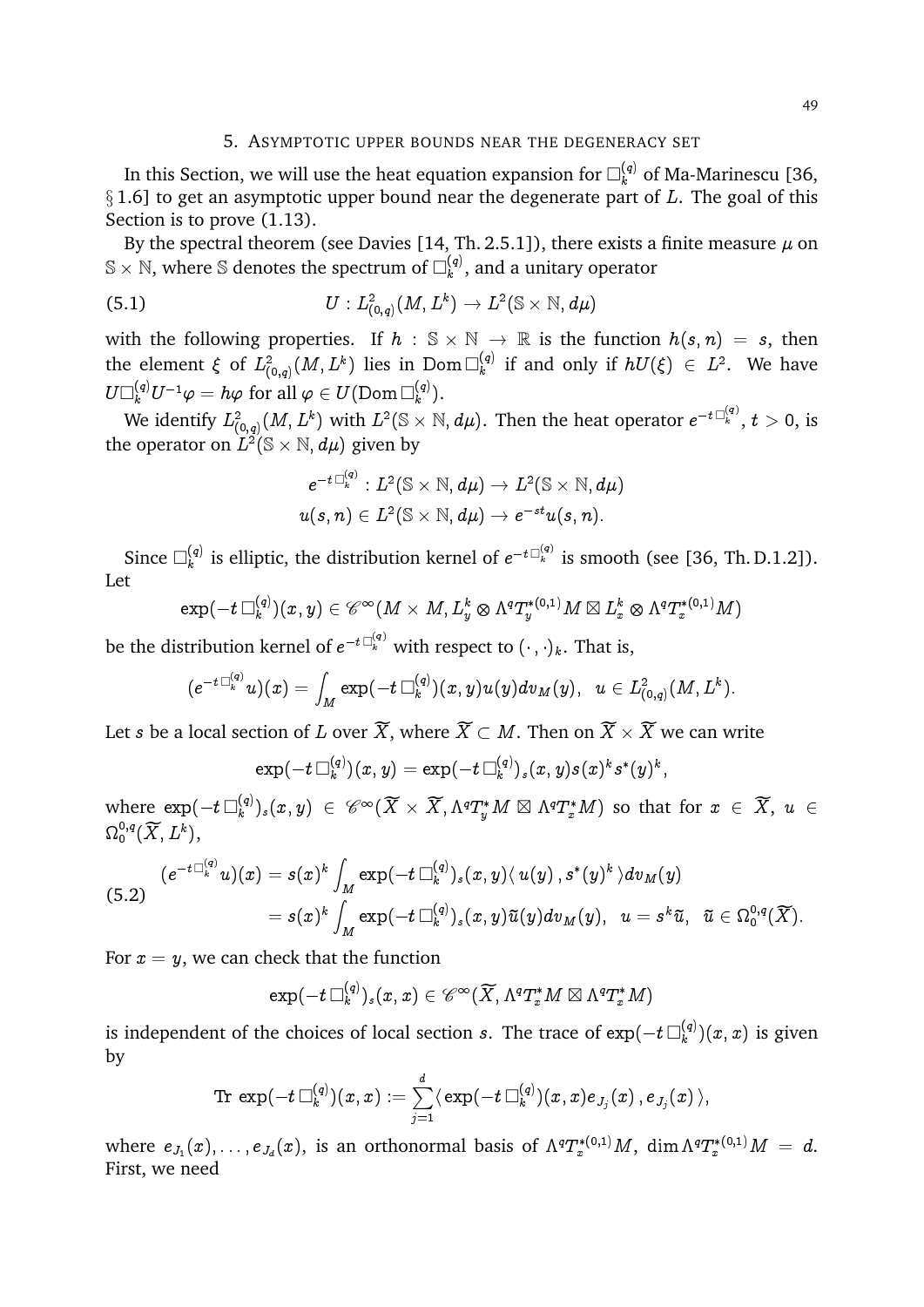**Proposition 5.1.** *Fix*  $t > 0$  *and*  $N_0 \geq 1$ *. We have for k large,* 

(5.3) 
$$
\text{Tr} \, \exp(-\frac{t}{k} \Box_k^{(q)})(x,x) \geq (1-k^{-N_0}) \text{Tr} \, P_{k,k^{-N_0}}^{(q)}(x,x), \ \ \forall x \in M,
$$

where  $P_{k|k}^{(q)}$  $\int_{k,k-N_0}^{(q)}(x,x)$  *is as in* (1.5).

*Proof.* First, we claim that

$$
(5.4) \qquad (e^{-\frac{t}{k}\Box_{k}^{(q)}}u,u)_{k}\geq (1-k^{-N_{0}})(P_{k,k-N_{0}}^{(q)}u,u)_{k},\;\;\forall u\in \Omega_{0}^{0,q}(M,L^{k}).
$$

We identify  $L^2_{(0,q)}(M,L^k)$  with  $L^2(\mathbb{S}\times\mathbb{N},d\mu).$  Then

$$
e^{-\frac{t}{k}\Box_{k}^{(q)}}:u(s,n)\in L^{2}(\mathbb{S}\times\mathbb{N},d\mu)\rightarrow e^{-s\frac{t}{k}}u(s,n)
$$

and

$$
P^{(q)}_{k,k^{-N_0}}:u(s,n)\in L^2(\mathbb{S}\times\mathbb{N},d\mu)\rightarrow u(s,n)1_{[0,k^{-N_0}]}(s).
$$

For  $u(s,n)\in L^2(\mathbb{S}\times\mathbb{N},d\mu),$  we have

$$
\begin{aligned} \left( e^{-\frac{t}{k}\Box_{k}^{(q)}}u,u\right)_{k}&=\int_{\mathbb{S}\times\mathbb{N}}e^{-s\frac{t}{k}}\left|u(s,n)\right|^{2}d\mu \\ &\geq\int_{\mathbb{S}\times\mathbb{N}}e^{-s\frac{t}{k}}\left|u(s,n)\right|^{2}1_{[0,k^{-N_{0}}]}(s)d\mu \\ &\geq\int_{\mathbb{S}\times\mathbb{N}}\left|u(s,n)\right|^{2}1_{[0,k^{-N_{0}}]}(s)d\mu \\ &\quad-\int_{\mathbb{S}\times\mathbb{N}}\left|e^{-s\frac{t}{k}}-1\right|\left|u(s,n)\right|^{2}1_{[0,k^{-N_{0}}]}(s)d\mu \\ &\geq\Big(1-\sup_{s\in[0,k^{-N_{0}}]}(1-e^{-s\frac{t}{k}})\Big)(P_{k,k^{-N_{0}}}^{(q)}u,u)_{k}.\end{aligned}
$$

It is easy to see that fix  $t>0,$  we have  $\sup_{s\in[0,k^{-N_0}]}(1-e^{-s\frac{t}{k}})\le k^{-N_0}$  if  $k$  large. From this observation and (5.5), the claim (5.4) follows.

Now, fix  $p \in M$  and let s be a local section of L defined in some open neighborhood D of  $p, |s|^2_{h^L} = e^{-2\phi}$ . Let  $e_{J_1}(p), \ldots, e_{J_d}(p)$ , be an orthonormal basis of  $\Lambda^q T^{*(0,1)}_p M$ . Fix  $u\in \{1,\ldots,d\}.$  Take  $\chi_j\in \Omega_0^{0,q}(D,L^k),$   $j=1,2,\ldots,$  so that for every continuous operator  $F:\mathscr{C}^{\infty}(D,L^k\otimes\Lambda^{q}T^{*(0,1)}M)\to \mathscr{C}^{\infty}(D,L^k\otimes\Lambda^{q}T^{*(0,1)}M)$  with smooth kernel  $F(x,y)\in$  $\mathscr{C}^\infty(M\times M,L^k_y\otimes \Lambda^qT^{*(0,1)}_yM\boxtimes L^k_x\otimes \Lambda^qT^{*(0,1)}_xM),$  we have

$$
(F\chi_j,\chi_j)_k\to\langle F(p,p)e_{J_u}(p),e_{J_u}(p)\rangle,\;\; j\to\infty.
$$

Then, we have

$$
\begin{aligned} (e^{-\frac{t}{k}\Box_{k}^{(q)}}\chi_j,\chi_j)_k &\to \langle \exp(-\frac{t}{k}\Box_{k}^{(q)})(p,p)e_{J_u}(p),e_{J_u}(p)\rangle, \hspace{0.2cm} j\to \infty,\\ (P_{k,k^{-N_0}}^{(q)}\chi_j,\chi_j)_k &\to \langle P_{k,k^{-N_0}}^{(q)}(p,p)e_{J_u}(p),e_{J_u}(p)\rangle, \hspace{0.2cm} j\to \infty. \end{aligned}
$$

Combining this with (5.4), we conclude that

$$
\langle \exp(-\frac{t}{k} \Box_k^{(q)})(p,p) e_{J_u}(p), e_{J_u}(p) \rangle \geq (1-k^{-N_0}) \langle P^{(q)}_{k,k-N_0}(p,p) e_{J_u}(p), e_{J_u}(p) \rangle.
$$

Thus,

$$
{\rm Tr}\,\exp(-\frac{t}{k}\Box^{(q)}_k)(p,p)\geq (1-k^{-N_0}){\rm Tr}\, P^{(q)}_{k,k-N_0}(p,p).
$$

 $(5.3)$  follows.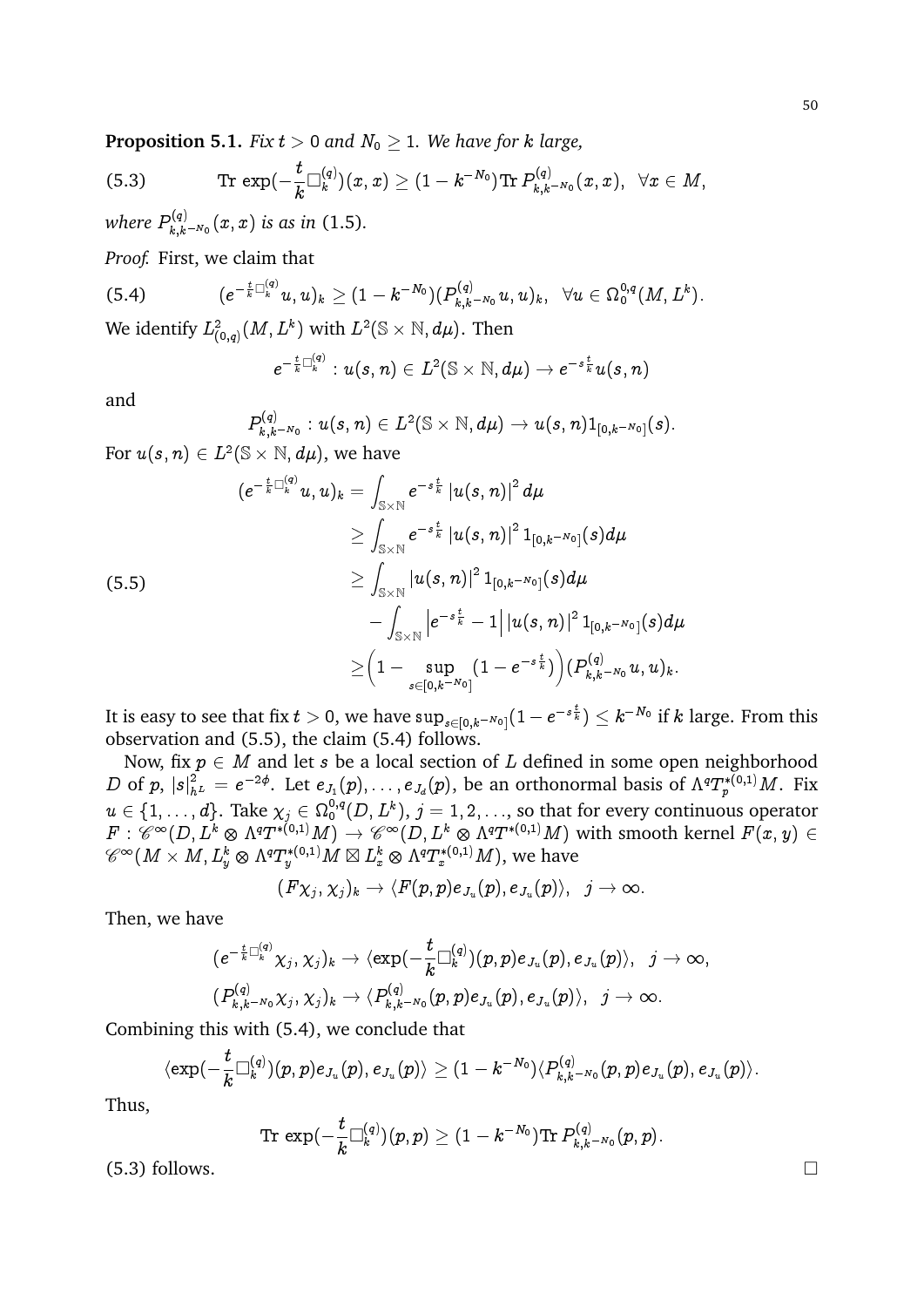The following is well-known (see Theorem 1.6.1 in Ma-Marinescu [36])

**Theorem 5.2.** *For each*  $t > 0$  *fixed and any*  $D \in M$ *,*  $m \in \mathbb{N}$ *, we have as*  $k \to \infty$ *,* (5.6)

$$
{\rm Tr \,} \exp(-\frac{t}{k} \Box_k^{(q)})(x,x)= k^n (2\pi)^{-n} \Big(\sum_{j_1
$$

in the  $\mathscr C^m$  norm on  $\mathscr C^\infty(D,\Lambda^qT^{*(0,1)}M\boxtimes\Lambda^qT^{*(0,1)}M),$  where  $a_1(x),\ldots,a_n(x)$  are the eigenvalues of  $R^L(x)$ . Here we use the convention that if  $a_j(x) = 0$ , then  $\frac{a_j(x)}{1-e^{-ta_j(x)}} := \frac{1}{t}$ .

From (5.3) and (5.6), we know that (5.7)

$$
(1-k^{-N_0}) \text{Tr}\, P^{(q)}_{k,k-N_0}(x,x)\leq k^n (2\pi)^{-n} \Big(\sum_{j_1
$$

locally uniformly on M.

Now, let  $M_{\text{deg}}$  be as in Theorem 1.3. Fix  $t > 1$ , t large and  $x_0 \in M_{\text{deg}}$  and let U be a small neighborhood of  $x_0$  such that for every point  $x \in U$ , there is an eigenvalue  $a_0(x)$  of  $\dot{R}^L(x)$  such that  $|ta_0(x)| < 1.$  Fix  $p \in U.$  Set

 $\iota(p)=\left\{j\in\{1,\ldots,n\};\ |a_j(p)t|<1,\ \text{ where } a_1(p),\ldots,a_n(p) \text{ are the eigenvalues of } \dot{R}^L(p)\right\}.$ Fix  $1 \leq j_1 < j_2 < \cdots < j_q \leq n$ . We have

$$
\exp(-t\sum_{i=1}^q a_{j_i}(p))\prod_{j=1}^n \frac{a_j(p)}{1-e^{-ta_j(p)}}=\prod_{j_i\in \iota(p)} \frac{e^{-ta_{j_i}(p)}a_{j_i}(p)}{1-e^{-ta_{j_i}(p)}}\prod_{j_i\notin \iota(p)} \frac{e^{-ta_{j_i}(p)}a_{j_i}(p)}{1-e^{-ta_{j_i}(p)}}}{1-e^{-ta_{j_i}(p)}} \\ \times \prod_{j\in \iota(p), j\notin \{j_1,\dots,j_q\}} \frac{a_j(p)}{1-e^{-ta_j(p)}}\prod_{j\notin \iota(p), j\notin \{j_1,\dots,j_q\}} \frac{a_j(p)}{1-e^{-ta_j(p)}}.
$$

We observe that there is a constant  $C > 0$  such that

(5.9) 
$$
\left|\frac{x}{1-e^x}\right| \leq C, \quad \left|\frac{xe^x}{1-e^x}\right| \leq C, \quad \forall x \in \mathbb{R}, \quad |x| \leq 1, \left|\frac{1}{1-e^x}\right| \leq C, \quad \left|\frac{e^x}{1-e^x}\right| \leq C, \quad \forall x \in \mathbb{R}, \quad |x| > 1.
$$

From (5.9) and (5.8), it is straightforward to see that

$$
(5.10) \qquad \qquad \exp(-t\sum_{i=1}^q a_{j_i}(p))\prod_{j=1}^n \frac{a_j(p)}{1-e^{-ta_j(p)}}\leq \prod_{j\in\iota(p)} \frac{C}{t}\prod_{j\notin\iota(p)} C\left|a_j(p)\right|,
$$

where  $C$  is the constant as in  $(5.9)$ .

*The proof of* (1.13). Let  $\varepsilon > 0$ . Let  $W \in M$  be any open set of  $x_0$ . Take  $t > \max\{C, 1\}$ large enough so that

(5.11) 
$$
(2\pi)^{-n}d\frac{C}{t}\left(1+C\sup\left\{|a(x)|\,;\,a(x);\,\text{eigenvalue of }\dot{R}^L(x),\,x\in W\right\}\right)^n<\frac{\varepsilon}{2},
$$

where C is the constant as in (5.9) and  $d = \dim \Lambda^q T^{*(0,1)}_x M$ . Let  $U \Subset W$  be a small neighborhood of  $x_0$  such that for every point  $x \in U$ , there is an eigenvalue  $a_0(x)$  of  $\dot{R}^L(x)$  such that  $|ta_0(x)| < 1.$  From (5.10), (5.7) and (5.11), we see that

$$
\operatorname{Tr} P_{k,k^{-N_0}}^{(q)}(x,x)\leq \frac{1}{1-k^{-N_0}}\frac{\varepsilon}{2}k^n+o(k^n),\;\;\forall x\in U.
$$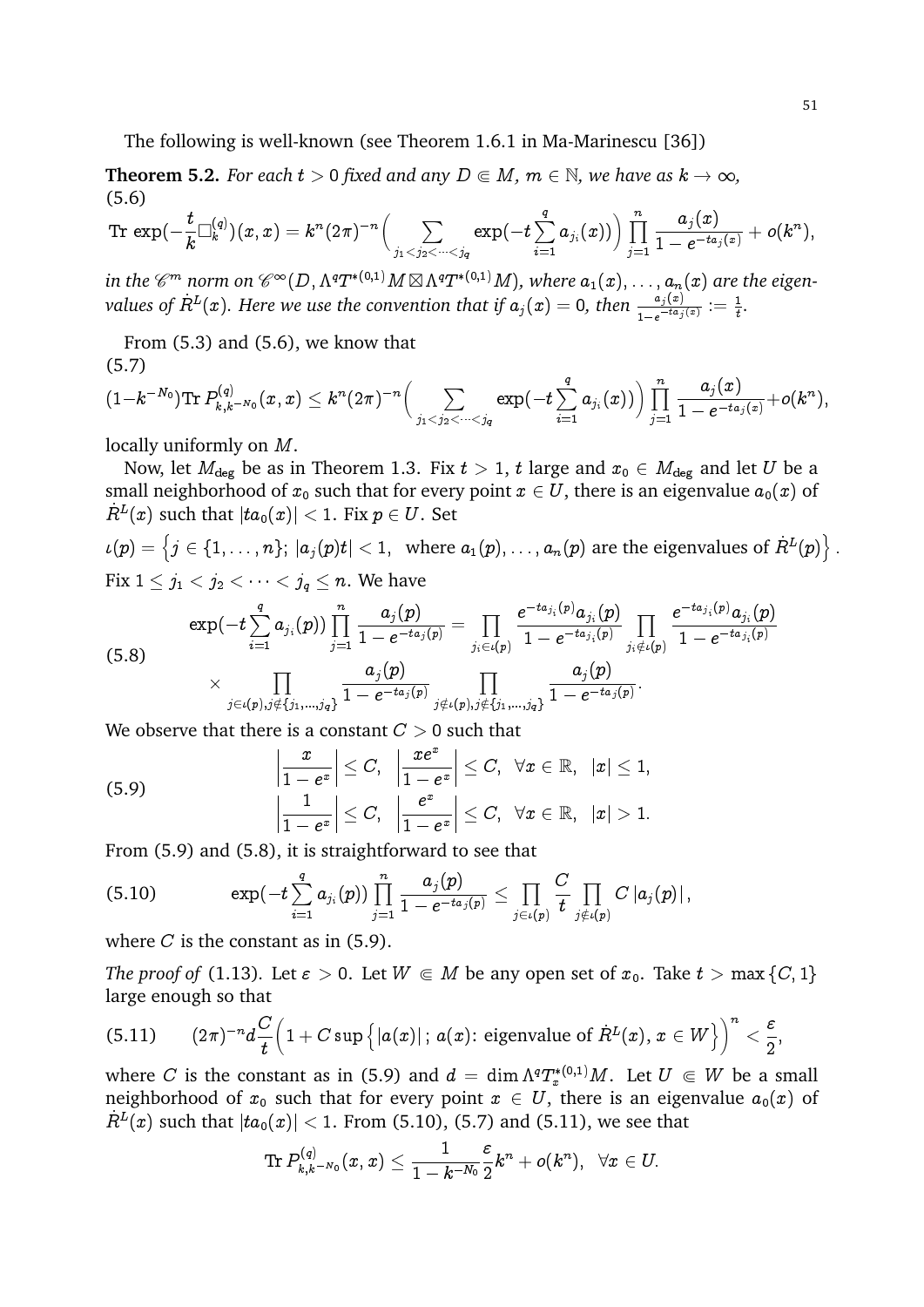### $(1.13)$  follows.

Theorem 5.2 also holds on the case when the forms take values in  $L^k\otimes E,$  for a given holomorphic vector bundle  $E$  over  $M$ . In this case the right side of (5.6) gets multiplied by rank(E). (See Theorem 1.61 in [36]). From this observation, (1.13) remains true with the same proof on the case when the forms take values in  $L^k\otimes E,$  for a given holomorphic vector bundle E over M.

### 6. BERGMAN KERNEL ASYMPTOTICS FOR ADJOINT SEMI-POSITIVE LINE BUNDLES

In this Section we prove the asymptotic expansion of the Bergman kernel of  $L^k\otimes K_M$ where L is a semi-positive line bundle over a complete Kähler manifold and  $K_M$  is its canonical line bundle, cf. Theorem 1.7. The existence of the expansion (1.19) follows immediately from Theorem 6.4, while the calculation of the coefficients is given at the end of this Section.

We assume that  $(M, \Theta)$  is a complete Kähler manifold. Let  $K_M$  be the canonical line bundle over  $M.$  Then,  $\Omega^{n,q}(M,L^k)\ =\ \Omega^{0,q}(M,L^k\ \otimes \ K_M).$  Let  $\Box^{(0)}_{k,l}$  $\mathcal{L}_{k,K_M}^{(0)}$  be the Gaffney extension of the Kodaira Laplacian acting on  $L^k\otimes K_M.$  Then

$$
\operatorname{Ker} \Box_{k,K_M}^{(0)} = \mathscr{H}^0(M,L^k \otimes K_M) = \left\{ u \in L^2(M,L^k \otimes K_M); \ \overline{\partial}_k u = 0 \right\}.
$$

Set

$$
P_{k,K_M}^{(0)}:L^2(M,L^k\otimes K_M)\to \mathscr{H}^0(M,L^k\otimes K_M)
$$

be the orthogonal projection with respect to  $(\cdot, \cdot)_k$ . The goal of this Section is to prove that the kernel of  $P_{k,K}^{(0)}$  $\mathcal{R}_{k,K_M}^{(\mathsf{U})}$  admits a full asymptotic expansion on the non-degenerate part of L. We recall the following form of the  $L^2$ -estimates for  $\overline{\partial}$  for semi-positive line bundles. Assume that  $(L, h)$  is a semi-positive Hermitian line bundle over a complex manifold M. Let  $g\in \Lambda^{n,0}T^*M\otimes L.$  For  $x\in M,$  we denote by  $|g|_{R^L}(x)\in [0,\infty]$  the smallest constant such that  $\langle g, g'\rangle^2(x)\leq |g|_{R^L}^2(x)\langle$  $\frac{1}{4}$  $\overline{-1}R^L\wedge (\Theta\wedge)^*g',g'\rangle(x) \text{ for all } g'\in \Lambda^{n,0}T^*M\otimes L.$ 

**Theorem 6.1** ([15, Th. 4.1]). Let  $(M, \Theta)$  be a complete Kähler manifold,  $(L, h^L)$  be a semipositive Hermitian line bundle over  $M.$  Then for any form  $g\in L^2_{(0,1)}(M,L\otimes K_M)$  satisfying  $\overline{\partial} g=0$  and  $\int_M |g|_{R^L}^2(x)\,dv_M(x)<\infty$  there exists  $f\in L^2_{(0,0)}(M,L\otimes K_M)$  with  $\overline{\partial} f=g$  and

$$
\int_{M} |f|_{h^{L}}^{2}(x)\, d v_{M}(x) \leq \int_{M} |g|_{R^{L}}^{2}(x)\, d v_{M}\, .
$$

Denote by  $\gamma(x)$  the smallest eigenvalue of the curvature  $\sqrt{-1}R_x^L$  with respect to  $\Theta_x$ , for  $x\in M;$  the function  $\gamma:M\to [0,\infty)$  is continuous. Moreover,  $|g|_{R^L}^2(x)\leq \gamma^{-1}(x)|g|_{h^L}^2(x),$ for any  $x\in M$  and  $g\in \Lambda^{n,1}T^\ast M\otimes L$  (where  $\gamma^{-1}:=\infty$  if  $\gamma=0).$  Therefore we deduce the following.

**Theorem 6.2.** Let  $(M, \Theta)$  be a complete Kähler manifold and  $(L, h^L)$  be a smooth semi*positive line bundle over M. Let*  $D \in M(0)$  *be a relatively compact open set. There exists a*  $\textit{constant}~C_D>0$  such that for any  $k>0$  and any  $g\in\Omega^{0,1}_0(D,L^k\otimes K_M)$  satisfying  $\overline{\partial}_kg=0$ there exists  $f \in \mathscr{C}^\infty(M, L^k \otimes K_M)$  such that  $\overline{\partial}_k f = g$  and

(6.1) 
$$
||f||^2 \leq \frac{C_D}{k} ||g||^2.
$$

We can actually take  $C_D = \sup_D \gamma^{-1}.$  We need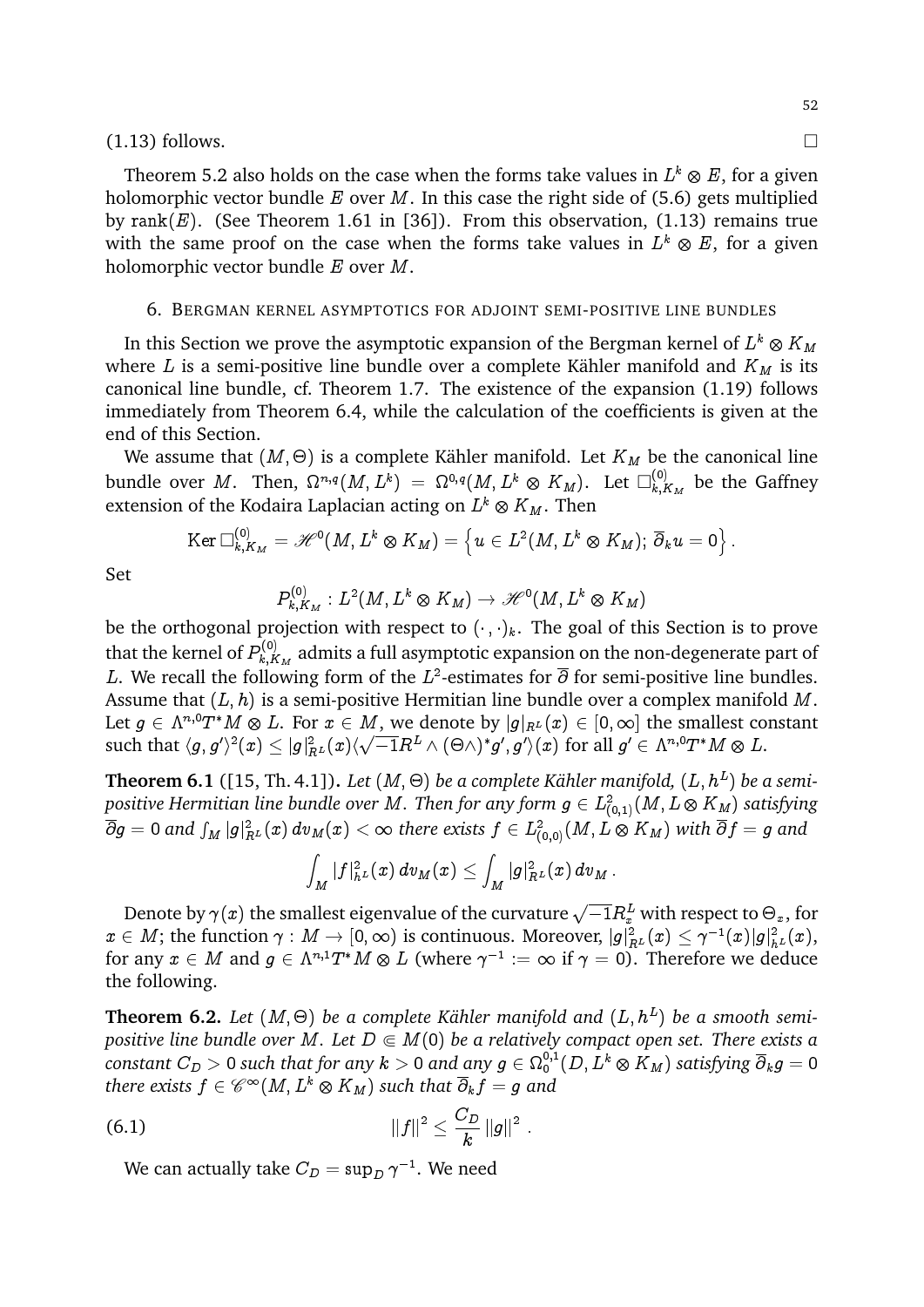${\bf Lemma~6.3.}$  Let  $(M,\Theta)$  be a complete Kähler manifold and  $(L,h^L)$  be a smooth semipositive line bundle over M. Let  $D \Subset M(0)$  be a relatively compact open set. Then  $\square^{(0)}_{k,l}$  $k,K_M$  $has O(k^{-n_0})$  *small spectral on D.* 

*Proof.* Let  $u\in \mathscr{C}_0^\infty(D,L^k\otimes K_M).$  We consider  $\overline\partial_ku\in \Omega^{0,1}(D,L^k\otimes K_M).$  From Theorem 6.2, we know that there exists  $f\in \mathscr C^\infty(M, L^k\otimes K_M)$  such that  $\overline \partial_k f=\overline \partial_k u$  and

;

(6.2) 
$$
\|f\|^2 \leq \frac{C_D}{k} \left\|\overline{\partial}_k u\right\|^2
$$

where  $C_D$   $>$  0 is independent of  $k$  and  $u$ . We notice that  $(I-P_{k,R}^{(0)})$  $\hat{h}_{k,K_M}^{(0)}$ ) $u$  has minimal  $L^2$  norm of the set  $\left\{f\in \mathscr{C}^\infty(D,L^k\otimes K_M)\cap L^2(M,L^k\otimes K_M);\ \overline{\partial}_kf=\overline{\partial}_ku\right\}.$  From this observation and (6.2), we conclude that

(6.3) 
$$
\left\| (I - P_{k,K_M}^{(0)})u \right\|^2 \leq \frac{C_D}{k} \left\| \overline{\partial}_k u \right\|^2.
$$

It is easy to check that

$$
\left\|\overline\partial_k u\right\|^2\leq \left\|\Box^{(0)}_{k,K_M}u\right\|\left\|(I-P^{(0)}_{k,K_M})u\right\|.
$$

Combining this with (6.3), we get  $\left\| (I - P_{k,R}^{(0)} \right\|$  $\left\| \begin{smallmatrix} 0 \ k \end{smallmatrix} \right\|_{k,K_M})u \Big\| \ \leq$  $C_D$ k  $\left\Vert \Box_{k,l}^{\left( 0\right) }\right\Vert$  $\lim_{k,K_M} u \Big\|$ . Thus,  $\square_{k,J}^{(0)}$  $\kappa, K_M$  has  $O(k^{-n_0})$  small spectral on D. The lemma follows.  $\hfill\Box$ 

Let  $s$  be a local trivializing section of  $L$  on an open set  $D\Subset M(0)$  and  $|s|^2_{h^L}=e^{-2\phi}.$  As in (4.62), we consider the localized Bergman projection

(6.4) 
$$
\widehat{P}_{k,s,K_M}^{(0)}: L^2(D,K_M) \cap \mathscr{E}'(D,K_M) \to L^2(D,K_M),
$$

$$
u \to e^{-k\phi} s^{-k} P_{k,K_M}^{(0)}(s^k e^{k\phi} u).
$$

From Lemma 6.3 and Theorem 4.14, we get one of the main results of this work

**Theorem 6.4.** Let  $(M, \Theta)$  be a complete Kähler manifold and  $(L, h^L)$  be a smooth semi*positive line bundle over M. Let*  $D \in M(0)$  *be a relatively compact open set and s be a local* trivializing section of  $L$  on  $D.$  Then the localized Bergman projection  $\widehat{P}_{k,s}^{(0)}$  $\mathcal{R}_{k,s,K_M}^{\left( \mathsf{U} \right)}$  satisfies

 $\widehat{P}_{k,s,K_M}^{(0)} \equiv \mathcal{S}_k \mod O(k^{-\infty})$ 

on D, where  $\mathcal{S}_k$  :  $\mathscr{E}'(D,K_M)\to \mathscr{C}_0^\infty(D,K_M)$  is a smoothing operator and the distribution  $\textit{kernel } \mathcal{S}_k(z,w) \in \mathscr{C}^\infty(D \times D, K_M \boxtimes K_M) \textit{ of } \mathcal{S}_k \textit{ satisfies}$ 

$$
\mathcal{S}_k(z,w) \equiv e^{ik\Psi(z,w)}b(z,w,k) \mod O(k^{-\infty}),
$$

*with*

$$
b(z, w, k) \in S^n_{\text{loc}} \left(1; D \times D, K_M \boxtimes K_M \right),
$$
  
\n
$$
b(z, w, k) \sim \sum_{j=0}^{\infty} b_j(z, w) k^{n-j} \text{ in } S^n_{\text{loc}} \left(1; D \times D, K_M \boxtimes K_M \right),
$$
  
\n
$$
b_j(z, w) \in \mathscr{C}^{\infty} \left( D \times D, K_M \boxtimes K_M \right), \quad j = 0, 1, \ldots,
$$
  
\n
$$
b_0(z, z) = (2\pi)^{-n} \det \dot{R}^L(z) \otimes \text{Id}_{K_M}(z), \quad \text{Id}_{K_M} \text{ is the identity map on } K_M,
$$

*and*  $\Psi(z, w)$  *is as in Theorem 3.8.*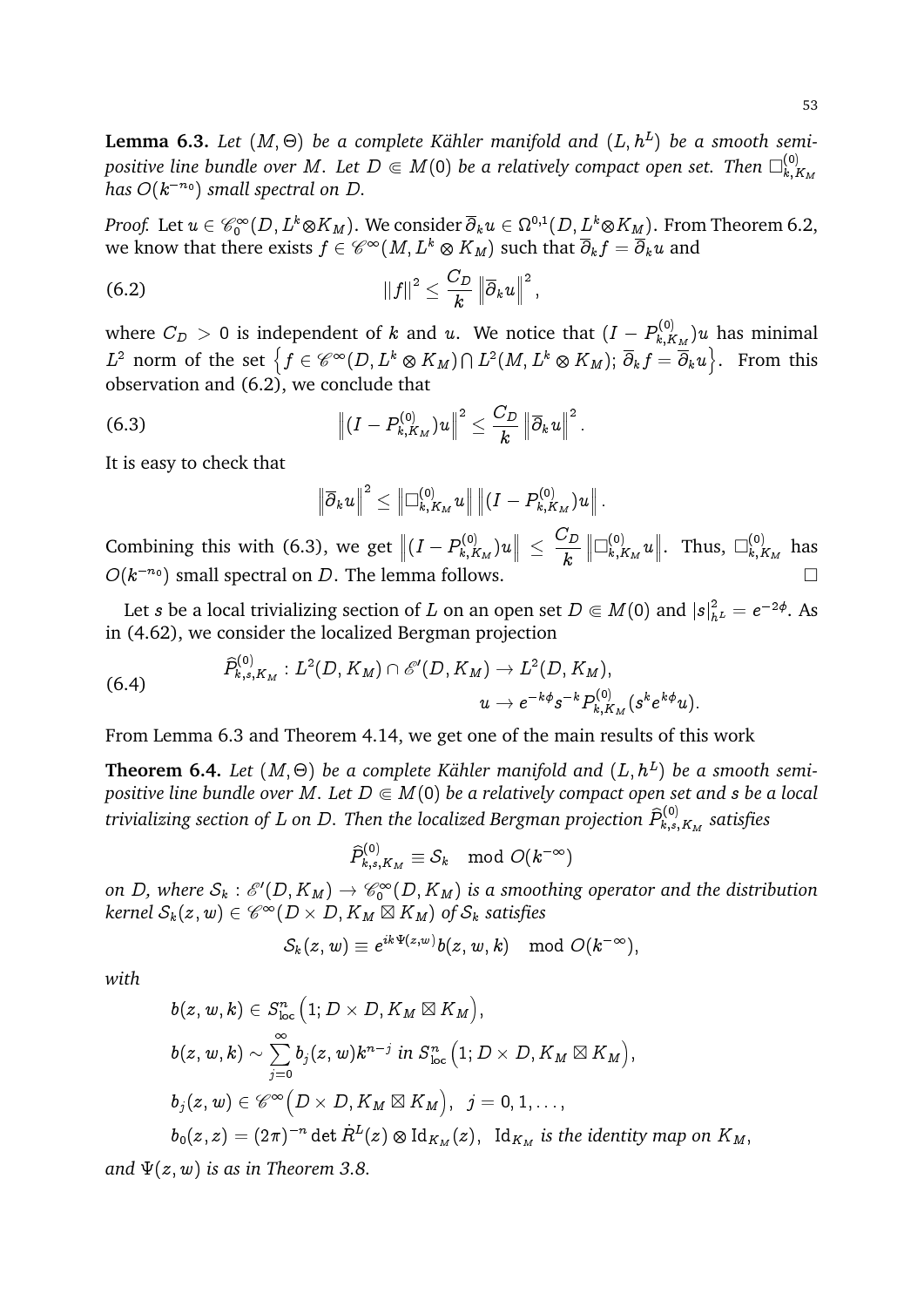From Theorem 6.4, the existence of the asymptotic expansion (1.19) for  $L^k\otimes K_M$ follows immediately.

We prove now the formulas  $(1.20)$  for the coefficients. Le s be a local trivializing section of L on an open set  $D \in M(0)$ . We take local coordinates  $z = (z_1, \ldots, z_n) =$  $(x_1,\ldots,x_{2n})=x$  defined in D. We also write  $y=w=(w_1,\ldots,w_n), y=(y_1,\ldots,y_{2n}),$  $w_j = y_{2j-1} + iy_{2j}, j = 1, \ldots, n$ . Let  $\mathcal{S}_k$  and  $\mathcal{S}_k(z, w) \in \mathscr{C}^{\infty}(D \times D, K_M \boxtimes K_M)$  be as in Theorem 6.4. We may replace  $\mathcal{S}_k$  by  $\frac{1}{2}(\mathcal{S}_k+\mathcal{S}^*_k)$ , where  $\mathcal{S}^*_k$  is the formal adjoint of  $\mathcal{S}_k$  with respect to  $($ ,  $)$ . Then,

$$
(6.5) \tS_k^* = S_k.
$$

Let  $e(z)$  be a local section of  $K_M$  so that  $|e(z)|^2\, =\, (V_\Theta(z))^{-1},$  where  $V_\Theta(z)$  is given by (4.69). Define the smooth kernels  $\mathcal{S}_k(\cdot,\cdot), \widehat{\mathcal{S}}_k(\cdot,\cdot) \in \mathscr{C}^\infty(D \times D)$  by

(6.6) 
$$
\mathcal{S}_k(z,w) = e(z)\tilde{\mathcal{S}}_k(z,w)e^*(w), \quad \widehat{\mathcal{S}}_k(z,w) = \tilde{\mathcal{S}}_k(z,w)V_{\Theta}(w).
$$

From Theorem 6.4, we have

$$
\begin{aligned} \widehat{\mathcal{S}}_k(z,w) &\equiv e^{ik \Psi(z,w)} \widehat{b}(z,w,k) \mod O(k^{-\infty}), \\ \widehat{b}(z,w,k) &\in S^n_{\text{loc}} \left(1; D \times D \right), \\ \widehat{b}(z,w,k) &\sim \sum_{j=0}^{\infty} \widehat{b}_j(z,w) k^{n-j} \text{ in } S^n_{\text{loc}} \left(1; D \times D \right), \\ \widehat{b}_j(z,w) &\in \mathscr{C}^{\infty} \left( D \times D \right), \;\; j=0,1,\ldots, \\ \widehat{b}_0(z,z) &=(2\pi)^{-n} V_\Theta(z) \det \dot{R}^L(z). \end{aligned}
$$

Let  $( \, , \, )_{d\lambda}$  be the inner product on  $\mathscr{C}_0^\infty(D)$  given by

$$
(u,v)_{d\lambda}=\int u(z)\overline{v(z)}d\lambda(z),\;\;u,v\in{\mathscr{C}^\infty_0}{}(D),
$$

where  $d\lambda(z) = 2^n dx_1 dx_2 \cdots dx_{2n}$ . Let  $\widehat{S_k}$  be the continuous operator given by

$$
\widehat{\mathcal{S}_k}:\mathscr{C}_0^\infty(D)\rightarrow\mathscr{C}_0^\infty(D),\\ u\rightarrow \int \widehat{\mathcal{S}_k}(z,w)u(w)d\lambda(w).
$$

Let  $\widehat{\mathcal{S}_k}^{*,d\lambda}$  be the formal adjoint of  $\widehat{\mathcal{S}_k}$  with respect to  $( \, , \, )_{d\lambda}.$  From (6.5), (6.6) we can check that

$$
\widehat{\mathcal{S}_k}^{*,d\lambda} = \widehat{\mathcal{S}_k}.
$$

Since  $\mathcal{S}_k^2 \equiv \mathcal{S}_k \mod O(k^{-\infty})$ , we can check that

(6.9) 
$$
(\widehat{S}_k)^2 \equiv \widehat{S}_k \mod O(k^{-\infty}).
$$

Moreover, it is obviously that

(6.10) 
$$
\overline{\partial}_s \widehat{\mathcal{S}_k} \equiv 0 \mod O(k^{-\infty}).
$$

We recall that  $\overline{\partial}_s = \overline{\partial} + k(\overline{\partial}\phi) \wedge$ .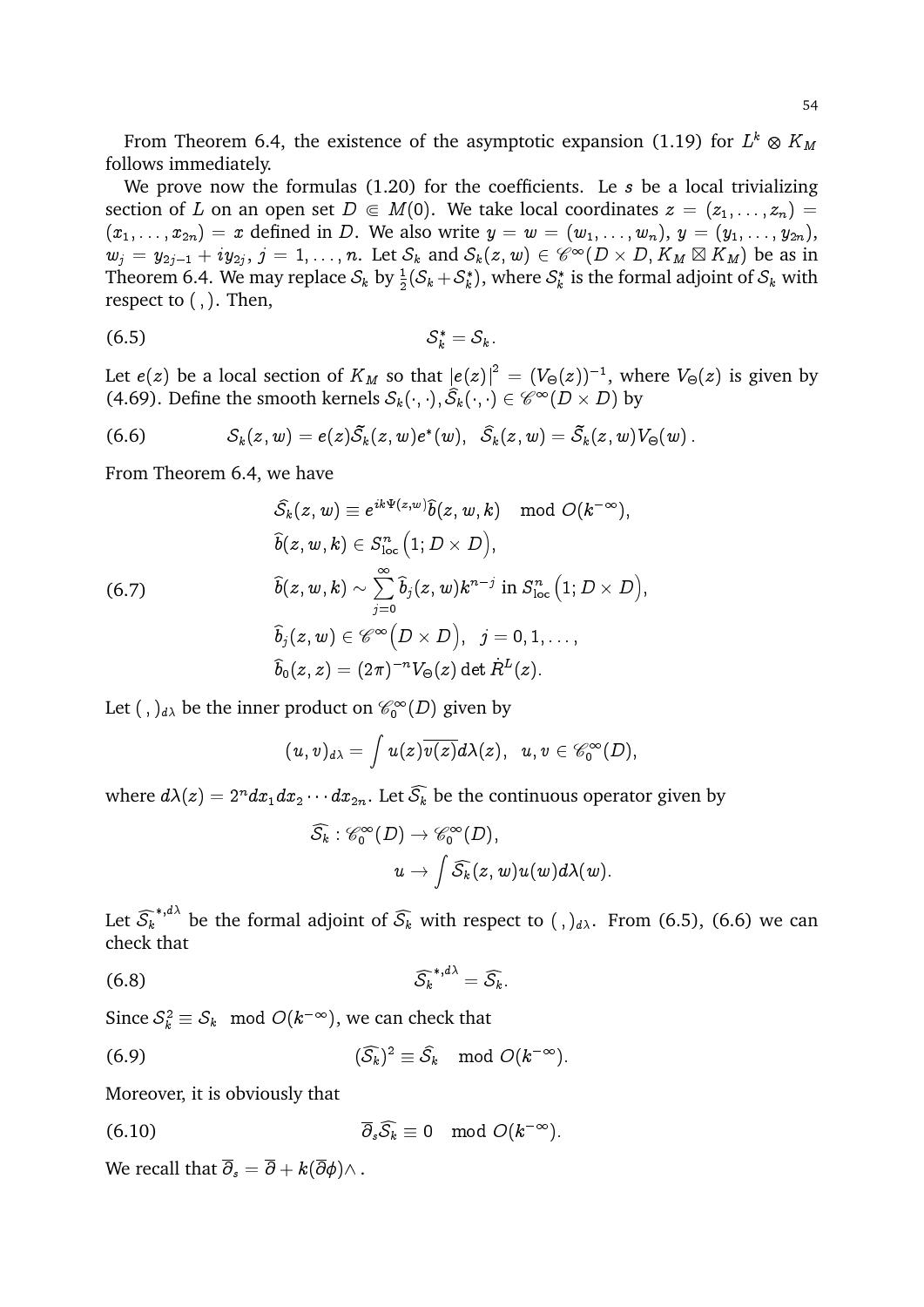From (6.8), (6.9) and (6.10), we can repeat the procedure in Section 3.5 and conclude that (see (4.95) and (4.97))

$$
\begin{aligned} \widehat{b}_1(0,0)&=V_{\omega}(0)\Big(-\frac{1}{8\pi}r(0)\Big),\\ \widehat{b}_2(0,0)&=V_{\omega}(0)\Big(\frac{1}{128\pi^2}r^2+\frac{1}{96\pi^2}\triangle_{\omega}r-\frac{1}{24\pi^2}\left|\text{Ric}_{\;\omega}\right|^2_{\omega}+\frac{1}{96\pi^2}\left|R^{TM}_{\omega}\right|^2_{\omega}\Big)(0),\end{aligned}
$$

where  $V_\omega$ ,  $\triangle_\omega$ , Ric $_{\omega}$  and  $R_\omega^{TM}$  are as in (4.69), (4.68), (4.74) and (4.72) respectively, and  $\langle\,\cdot,\cdot\,\rangle_\omega$  is as in the discussion before (4.66). From (6.6) and (6.7), we can check that for  $b_{1,F}^{\left( 0\right) }$  $_{1,K_{M}}^{(0)}(z),\,b_{2,F}^{(0)}$  $\sum_{2,K_M}^{(0)}(z)$  in (1.19), we have

$$
b_{1,K_M}^{(0)}(0)=\frac{1}{V_\Theta(0)}\widehat{b}_1(0,0)\operatorname{Id}_{K_M}(0), \ \ b_{2,K_M}^{(0)}(0)=\frac{1}{V_\Theta(0)}\widehat{b}_2(0,0)\operatorname{Id}_{K_M}(0).
$$

Combining this with (6.11) and notice that

$$
\frac{1}{V_\Theta(0)}V_\omega(0)=(2\pi)^{-n}\det \dot{R}^L(0),
$$

(1.20) follows.

# 7. SINGULAR  $L^2$ -ESTIMATES

In the rest of this work, we need a singular version of  $L^2$  estimates. We assume that  $(M, \Theta)$  is a compact Hermitian manifold and  $(L, h^L)$  is a holomorphic line bundle over  $M$ , endowed with a singular Hermitian metric  $h^L$ . We solve the  $\overline{\partial}$ -equation  $\overline{\partial}_k f=g$  for forms with values in  $L^k$  with a rough estimate  $L^2$ -estimate, namely  $\|f\|^2\leq C_Dk^N\,\|g\|^2$ with  $N > 0$ , instead of the estimate  $||f||^2 \leq \frac{C_D}{k}$  $\frac{\sum_D}{k} ||g||^2$  from (6.1).

For a singular Hermitian metric  $h^L$  on  $L$  (see e.g. [36, Def.2.3.1]) the local weight with respect to a holomorphic frame  $s:D\to L$  is a function  $\phi\in L^1_{\text{loc}}(D),\,\phi$  is bounded above on D, defined by

$$
|s|^2_{h^L}=e^{-2\phi}\in[0,\infty].
$$

The curvature current  $R^L$  is given locally by  $R^L$  := 2 $\partial \overline{\partial} \phi$  and does not depend on the choice of local frame  $s$ , is thus well-defined as a  $(1, 1)$  current on  $M$ .

bice of focal frame s, is thus wen-defined as a  $(1, 1)$  current on  $m$ .<br>We say that  $\sqrt{-1}R^L$  is strictly positive if there exists  $\varepsilon > 0$  such that  $\sqrt{-1}R^L \geq \varepsilon \Theta$ , that we say that  $\sqrt{-1}R^L$  is strictly positive if there exists  $\varepsilon > 0$  such that  $\sqrt{-1}R^L \ge \varepsilon \Theta$ , that is,  $\sqrt{-1}R^L - \varepsilon \Theta$  is a positive current in the sense of Lelong (see e. g. [36, Def. B.2.11]).

The goal of this Section is to prove the following.

**Theorem 7.1.** Let  $(L, h^L)$  be a singular Hermitian holomorphic line bundle over a compact Hermitian manifold (M,  $\Theta$ ). We assume that  $h^L$  is smooth outside a proper analytic set  $\Sigma$ *and*

(7.1) 
$$
\sqrt{-1}R^L \geq \varepsilon \Theta, \quad \varepsilon > 0.
$$

*Let*  $D \in M \setminus \Sigma$ . Then, there exist  $k_0 > 0$ ,  $N > 0$  and  $C_D > 0$ , such that for all  $k \geq k_0$ , and  $g\in\Omega^{0,1}_0(D,L^k)$  with  $\overline{\partial}_kg=0$ , there is  $u\in\mathscr{C}^\infty(M,L^k)$  such that  $\overline{\partial}_ku=g$  and

(7.2) 
$$
||u||^2_{h^{L^k},\Theta}\leq k^NC_D\,||g||^2_{h^{L^k},\Theta},
$$

where  $\left\|u\right\|_{h^{L^k},\Theta}^2\,:=\int_M\left|u\right|_{h^{L^k}}^2dv_M,\,dv_M:=\frac{\Theta^n}{n!}$  $\frac{\partial^n}{\partial!}$ .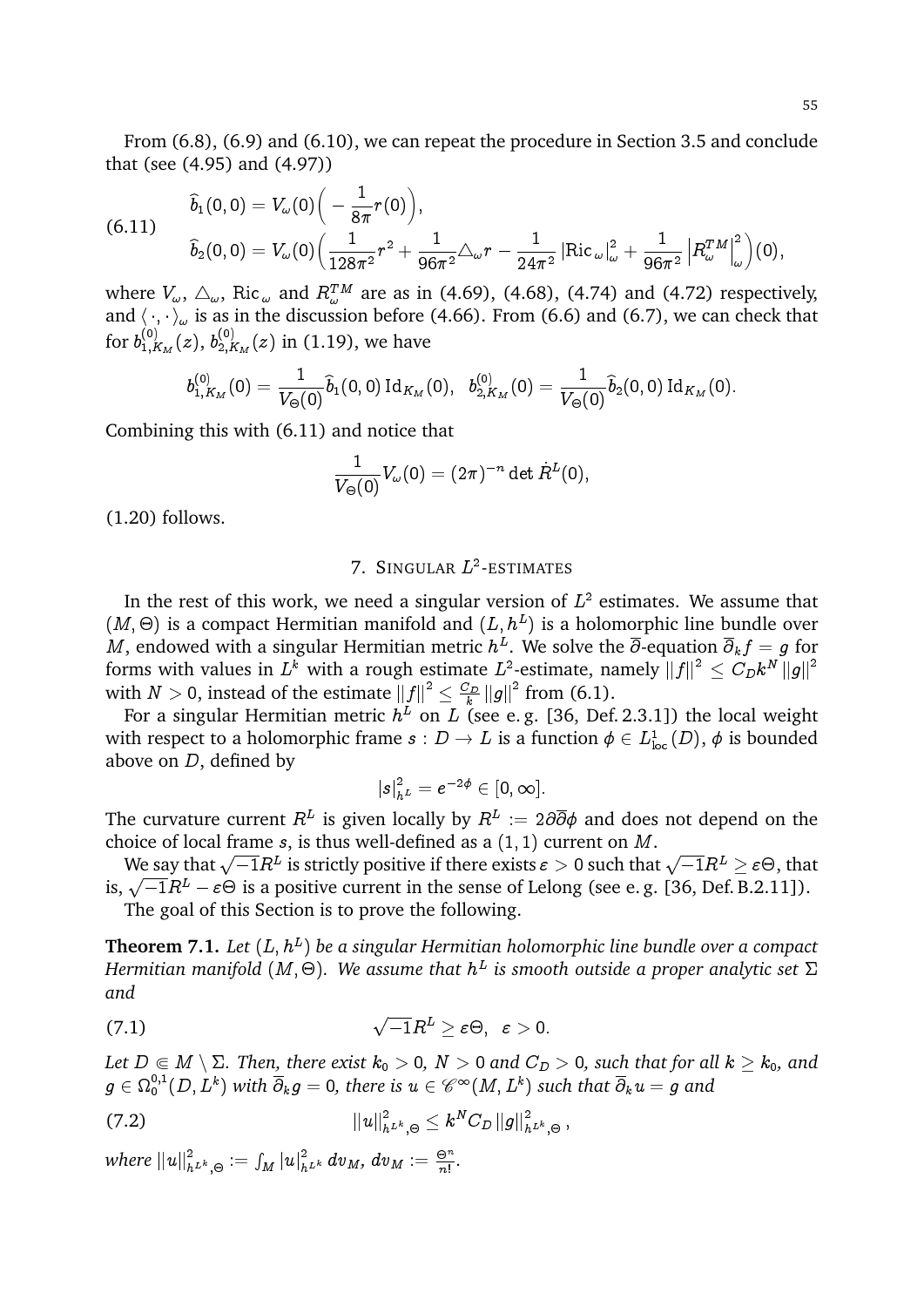*Proof*. Let  $\Theta_{\epsilon_0}$  be the generalized Poincaré metric on  $M\setminus\Sigma$  (see [36, p. 276]). Let  $\mathcal{T}_{\epsilon_0}$ be the Hermitian torsion induced by  $\Theta_{\epsilon_0}.$  We recall that  $\mathcal{T}_{\epsilon_0}:=[(\Theta_{\epsilon_0}\wedge)^*,\partial\Theta_{\epsilon_0}].$  Let  $R^{\det}_{\Theta_{\epsilon_0}}$ denote the curvature of the holomorphic line bindle  $\Lambda^n T^{*(1,0)}M$  induced by  $\Theta_{\epsilon_0}$ . By [36, Lemma 6.2.1] we have

 $\Theta_{\epsilon_0}$  is a complete Hermitian metric of finite volume on  $M\setminus\Sigma,$ 

$$
\begin{aligned} \text{(7.3)} \qquad \qquad & \Theta_{\epsilon_0} \geq c_0 \Theta \text{ for some } c_0 > 0, \\ -C \Theta_{\epsilon_0} < \sqrt{-1} R^{\text{det}}_{\Theta_{\epsilon_0}} < C \Theta_{\epsilon_0}, \, |\mathcal{T}_{\epsilon_0}|_{\Theta_{\epsilon_0}} < C, \end{aligned}
$$

where  $C>0$  is a constant and  $|\mathcal{T}_{\epsilon_0}|_{\Theta_{\epsilon_0}}$  is the norm with respect to  $\Theta_{\epsilon_0}.$  Moreover, by [36,  $\S.$  6.2] there is a Hermitian metric  $h^L_{\epsilon_0}$  of  $L$  on  $M\setminus\Sigma$  such that  $h^L_{\epsilon_0}$  is smooth on  $M\setminus\Sigma$ and

(7.4) 
$$
h_{\epsilon_0}^L > h^L, \quad \sqrt{-1}R_{\epsilon_0}^L > c\Theta_{\epsilon_0},
$$

where  $c>0$  is a constant and  $R^L_{\epsilon_0}$  is the curvature of  $L$  induced by  $h^L_{\epsilon_0}.$ 

Let  $s$  is a local frame of  $L$  and define local weights  $\phi_{\epsilon_0}$  and  $\phi$  for  $h^L_{\epsilon_0}$  and  $h^L$  by  $|s|^2_h$  $\frac{2}{h_{\epsilon_0}^L} =$  $e^{-2\phi_{\epsilon_0}},\,|s|^2_{h^L}=e^{-2\phi}.$  Let  $\widehat{h}^{L^k}$  be the Hermitian metric on  $L^k$  locally given by

$$
|s|^2_{\widehat{h}^{L^k}} := \exp(-2(\log k)\phi_{\epsilon_0} - 2(k - \log k)\phi).
$$

Since  $h_{\epsilon_0}^L > h^L$ , we have  $\widehat{h}^{L^k} > h^{L^k}$ . Moreover, from (7.1) and (7.4), we can check that  $(7.5)$  $\overline{-1}\widehat{R}^{L^k}>c(\log k)\Theta_{\epsilon_0},$ 

where  $\widehat{R}^{L^k}$  denotes the curvature of  $L^k$  associated to  $\widehat{h}^{L^k}$  and  $c > 0$  is the constant as in (7.4). Let  $( , )_{\widehat{h}^{L^k},\Theta_{\epsilon_0}}$  denote the  $L^2$  inner product on  $\Omega_0^{0,q}(M \setminus \Sigma, L^k)$  with respect to  $\hat{h}^{L^k}$  and  $\Theta_{\epsilon_0}$  as (2.3). For  $f \in \Omega_0^{0,q}(M \setminus \Sigma, L^k)$ , we write  $||f||^2_{\hat{h}^{L^k}, \Theta_{\epsilon_0}} := (f, f)_{\hat{h}^{L^k}, \Theta_{\epsilon_0}}$ . Let  $\widehat{L}^2_{(0,q)}(M\setminus\Sigma,L^k)$  be the completion of  $\Omega^{0,q}_0(M\setminus\Sigma,L^k)$  with respect to  $\lVert\cdot\rVert_{\widehat{h}^{L^k},\Theta_{\epsilon_0}}.$  Let

$$
\widehat{\Box}^{(1)}_k = \overline{\partial}_k \overline{\partial}_k^* + \overline{\partial}_k^* \overline{\partial}_k : \operatorname{Dom} \widehat{\Box}^{(1)}_k \subset \widehat{L}^2_{(0,1)}(M \setminus \Sigma, L^k) \to \widehat{L}^2_{(0,1)}(M \setminus \Sigma, L^k)
$$

be the Gaffney extension of the Kodaira Laplacian with respect to  $\widehat h^{L^k}$  and  $\Theta_{\epsilon_0}$ (see (2.9)). Here  $\overline{\partial}_k^*$ is the Hilbert space adjoint of  $\partial_k$  with respect to  $\left(\cdot\right)_{\widehat{h}} L^k \otimes_{\epsilon_0}$ . From (7.3) and (7.5),<br>accessed the age of the L36 at 273, 273, and concluded to fact for the space home we can repeat the procedure in [36, p. 272–273] and conclude that for  $k$  large, we have

$$
(7.6) \qquad \qquad \|\overline{g}\|_{\widehat{h}^{L^k},\Theta_{\epsilon_0}}^2 \leq \frac{1}{c(\log k)} \left\|\widehat{\Box}_{k}^{(1)}g\right\|_{\widehat{h}^{L^k},\Theta_{\epsilon_0}}^2,
$$

for all  $g\in\Omega^{0,1}_0(M\!\setminus\!\Sigma,L^k),$  where  $c>0$  is a positive constant. From this, we can repeat the method in [36, p. 272–273] and conclude that  $\widehat\Box_k^{(1)}$  has closed range in  $\widehat L^2_{(0,1)}(M\setminus \Sigma,L^k),$ Ker  $\widehat{\Box}_{k}^{(1)}$  $L_k^{(1)}\cap \widehat{L}_{(0,1)}^2(M\setminus \Sigma,L^k)=\{0\}$  and there is a bounded operator  $G_k:\widehat{L}_{(0,1)}^2(M\setminus \Sigma,L^k)\to 0$  $\mathop{\mathrm{Dom}}\nolimits \widehat{\Box}^{(1)}_k$  $\hat{k}_k^{(1)}$  such that  $\widehat{\Box}_{k}^{(1)} G_k = I$  on  $\widehat{L}_{(0,1)}^2(M \setminus \Sigma, L^k),$   $G_k\widehat{\Box}_{k}^{(1)} = I$  on  ${\rm Dom\,} \widehat{\Box}_{k}^{(1)}$  and

$$
\|G_k g\|^2_{\widehat h^{L^k},\Theta_{\epsilon_0}}\leq \frac{1}{c(\log k)}\,\|g\|^2_{\widehat h^{L^k},\Theta_{\epsilon_0}}
$$

for  $k$  large, for all  $g\in \widehat{L}^2_{(0,1)}(M\setminus\Sigma,L^k),$  where  $c>0$  is independent of  $g$  and  $k,$  and

(7.8) 
$$
G_k: \Omega^{0,1}(M\setminus\Sigma,L^k)\to\Omega^{0,1}(M\setminus\Sigma,L^k),
$$

$$
(7.9) \hspace{1cm} g = \widehat{\Box}^{(1)}_k G_k g = \overline{\partial}_k \overline{\partial}_k^* G_k g, \hspace{2mm} \text{if} \hspace{2mm} \overline{\partial}_k g = 0, \hspace{1mm} g \in \widehat{L}^2_{(0,1)}(M \setminus \Sigma, L^k).
$$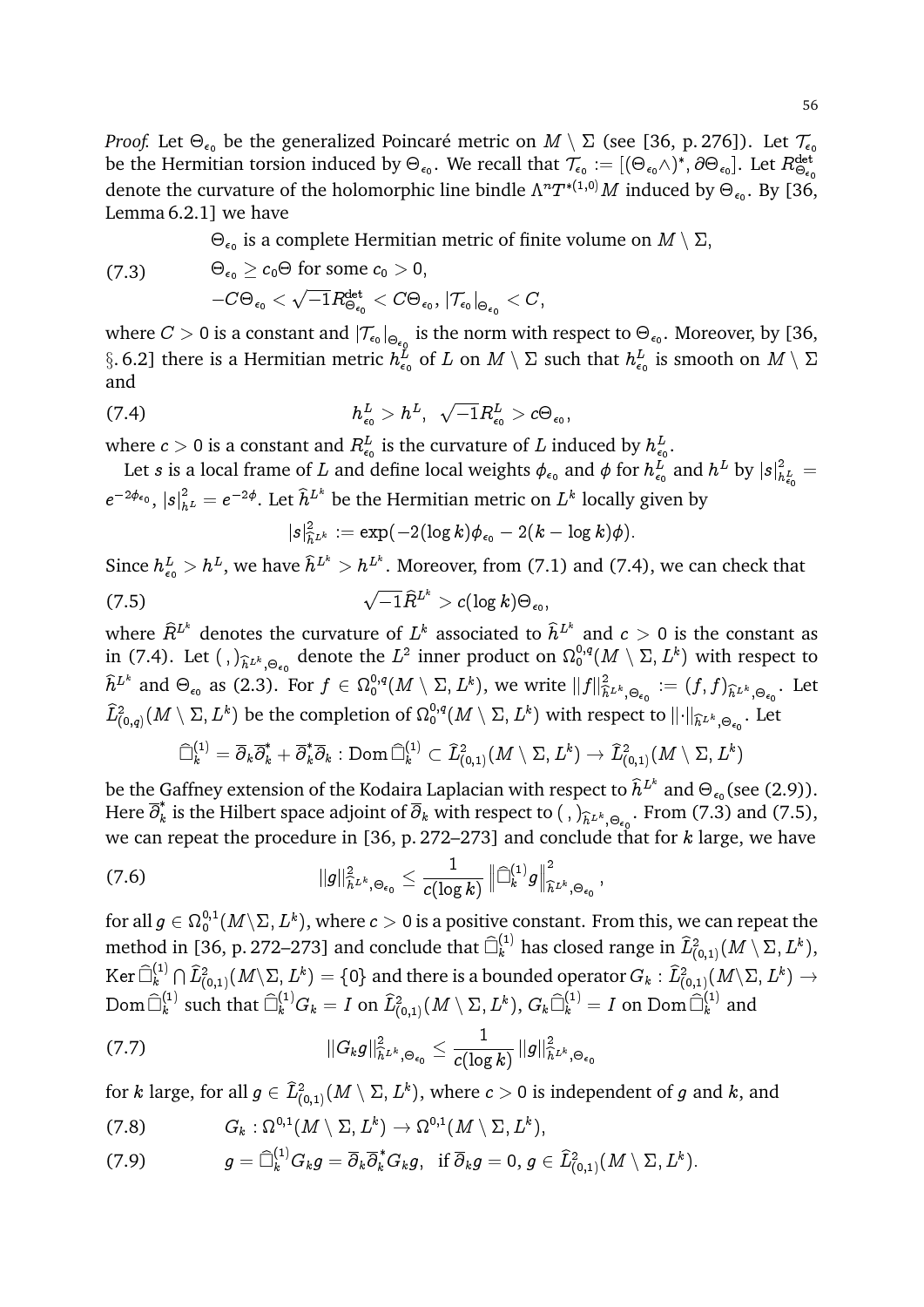Now let  $g\in \Omega_{0}^{0,1}(D,L^k)$  with  $\overline{\partial}_{k}g=0$  and set

$$
u=\overline{\partial}_k^*G_kg\in \Omega^{0,1}(M\setminus \Sigma,L^k)\bigcap \widehat{L}_{(0,0)}^2(M\setminus \Sigma,L^k).
$$

From (7.9) and (7.7), it is not difficult to see that

$$
\begin{aligned} \overline{\partial}_k u&=g\ \ \text{on}\ \ M\setminus\Sigma,\\ ||u||_{\widehat{h}^{L^k},\Theta_{\epsilon_0}}^2&\leq\frac{1}{c_1\sqrt{\log k}}\,\|g\|^2_{\widehat{h}^{L^k},\Theta_{\epsilon_0}}\,,\end{aligned}
$$

where  $c_1 > 0$  is a constant independent of g and k. Now, let's compare the norms  $\lVert \cdot \rVert_{\widehat{h}^{L^k}, \Theta_{\epsilon_0}}$  and  $\lVert \cdot \rVert_{h^{L^k}, \Theta}.$  Let  $s$  be a local section of  $L$  on  $D$  and  $\lvert s \rvert^2_h$  $\frac{2}{h_{\epsilon_0}^L} = e^{-2\phi_{\epsilon_0}}, \, |s|^2_{h^L} = e^{-2\phi}.$ Then,

$$
|s|^2_{\widehat{h}^{L^k}}=e^{-2k\phi}e^{2\log k(\phi-\phi_{\epsilon_0})} =|s|^2_{h^{L^k}}e^{2\log k(\phi-\phi_{\epsilon_0})}.
$$

Thus, on D, we have

$$
(7.11) \t\t\t |s|^2_{\hat h^{L^k}} < k^N \, |s|^2_{h^{L^k}},
$$

where  $N>\sup_{x\in D}|2\phi(x)-2\phi_{\epsilon_0}(x)|.$  Thus,

$$
\|g\|_{\hat{h}^{L^{k}},\Theta_{\epsilon_{0}}}^{2}<\tilde{C}_{D}k^{N}\left\|g\right\|_{h^{L^{k}},\Theta}^{2}\,,
$$

where  $\tilde{C}_D > 0$  is a constant independent of  $g$  and  $k.$  From  $\widehat{h}^{L^k} > h^{L^k}$  and the second property in (7.3), we have  $||u||_{h^{L^k},\Theta}^2 < \tilde{c} ||u||_{h^{L^k},\Theta_{\epsilon_0}}^2$ , where  $\tilde{c} > 0$  is a constant independent of  $k$  and  $u$ . Combiming this with (7.12) and (7.10), we obtain

(7.13) 
$$
||u||^2_{h^{L^k},\Theta}\leq C_Dk^N ||g||^2_{h^{L^k},\Theta},
$$

where  $C_D>0$  is a constant independent of  $k$  and  $g.$  Note that  $h^L$  is bounded away from zero and  $\Sigma$  has Lebesgue measure zero. From this observation and (7.13), we see that u is  $L^2$  integrable with respect to some smooth metric of  $L$  over  $M$ . Combining this with Skoda's Lemma (see Lemma 7.2 below), we get  $\overline{\partial}_ku=g$  on  $M$  and  $u\in \Omega^{0,1}(M,L^k).$  The theorem follows.

We recall the following result of Skoda (see Lemma 7.3 of Chapter VIII in Demailly [17])

**Lemma 7.2.** Let  $u \in \mathscr{D}'(M,L^k),\ g\in \mathscr{D}'(M,L^k\otimes T^{*(0,1)}M).$  We assume that  $u$  and  $g$  are  $L^2$  integrable with respect to some smooth metric of  $h^L$  and  $\Theta$  over  $M.$  If  $\overline{\partial}_ku=g$  on  $M\setminus\Sigma$ *in the sense of distribution, then,*  $\overline{\partial}_k u = g$  *on M in the sense of distribution.* 

## 8. BERGMAN KERNEL ASYMPTOTICS FOR SEMI-POSITIVE LINE BUNDLES

In this Section we prove Theorem 1.10. Let  $(M, \Theta)$  a compact Hermitian manifold. Assume that  $(L,h^L)\,\to\, M$  is a smooth semi-positive line bundle which is positive at some point of M. By Siu's criterion [36, Th. 2.2.27] (see also Corollary 10.8) we know that  $L$  is big and  $M$  is Moishezon. By [36, Lemma 2.3.6],  $L$  admits a singular Hermitian metric  $h^L_\text{sing}$  , smooth outside a proper analytic set  $\Sigma$ , and with strictly positive curvature current.

**Lemma 8.1.** With the assumptions and notations above, let  $D \in M \setminus \Sigma$  be an open set. Then, there exist  $k_0>0,~N>0$  and  $C_D>0,$  such that for all  $k\geq k_0,$  and  $g\in\Omega^{0,1}_0(D,L^k)$ with  $\overline{\partial}_k g =$  0, there is  $u \in \mathscr{C}^\infty(M, L^k)$  such that  $\overline{\partial}_k u = g$  and

$$
\left\Vert u\right\Vert ^{2}\leq k^{N}C_{D}\left\Vert g\right\Vert ^{2}.
$$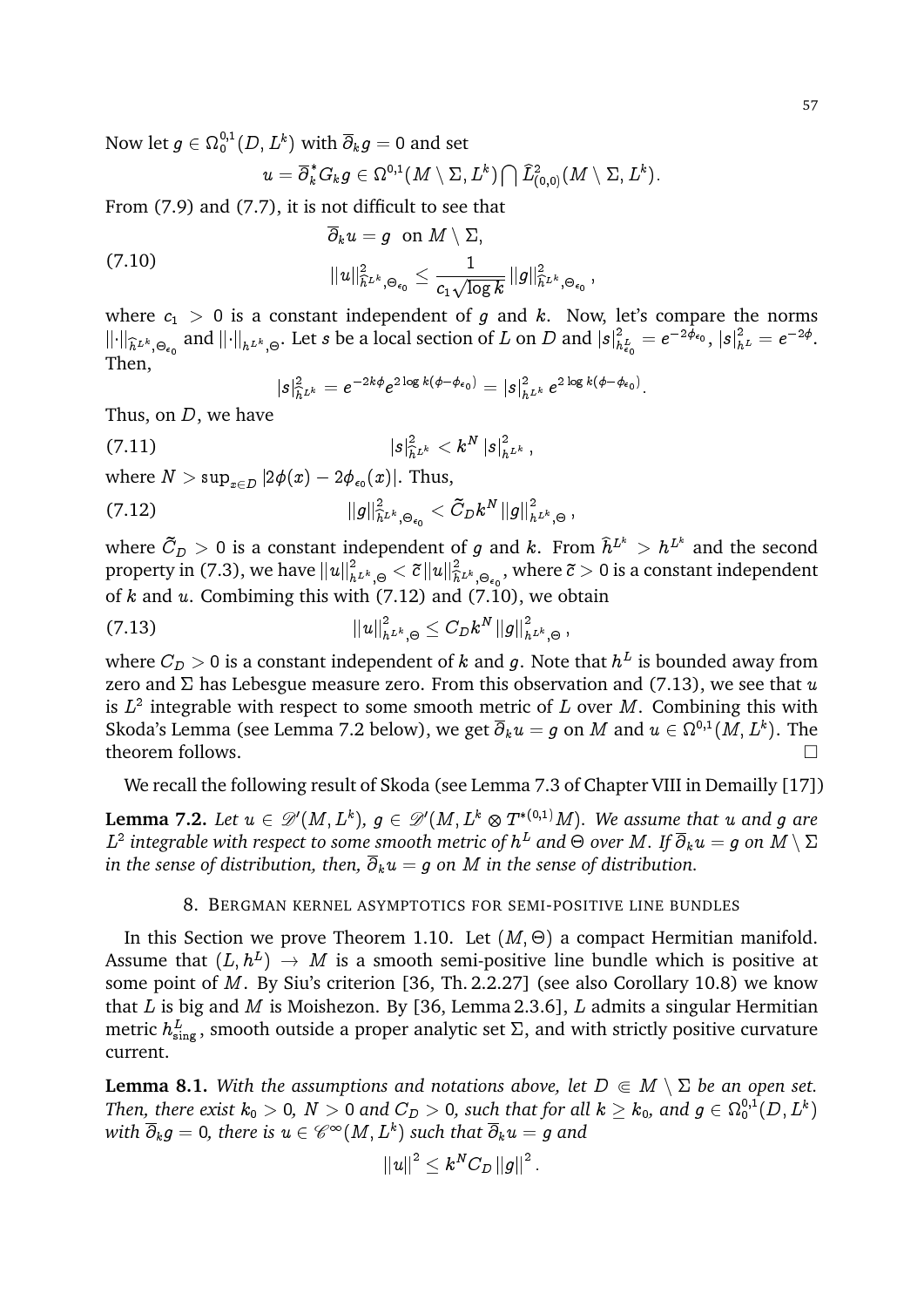*Proof.* Let  $\phi$  and  $\widetilde{\phi}$  denote local weights for  $h^L$  and  $h^L_{\text{sing}}$  respectively. Then,  $\widetilde{\phi}$  is smooth on  $M \setminus \Sigma$  and bounded above. We may assume that

$$
\widehat{\phi}\leq \phi.
$$

Let  $\tilde{h}^{L^k}$  be the Hermitian metric on  $L^k$  induced by the local weight

$$
\widetilde{\phi}:=(\log k)\widetilde{\phi}+(k-\log k)\phi.
$$

We can check that  $\tilde{h}^{L^k}$  is a strictly positive singular Hermitian metric, smooth outside a proper analytic set  $\Sigma$ . We can repeat the proof of Theorem 7.1 and conclude that there is  $u \in \mathscr{C}^\infty(M,L^k)$  such that  $\overline{\partial}_k u = g$  and

(8.1) 
$$
||u||_{\tilde{h}^{L^k}}^2 \leq \frac{1}{c\sqrt{\log k}} ||g||_{\tilde{h}^{L^k}}^2,
$$

where  $c > 0$  is independent of k and g. Since  $\hat{\phi} \le \phi$ , we have

(8.2) 
$$
||u||_{h^{L^k}} \leq ||u||_{\widetilde{h}^{L^k}}.
$$

On the other hand, we have

(8.3)  
\n
$$
||g||_{\tilde{h}^{L^k}}^2 = \int_D |g|^2 e^{-2(\log k)\widehat{\phi}-2(k-\log k)\phi} dv_M(x)
$$
\n
$$
\leq (\sup_{x \in D} e^{2(\log k)(\phi(x)-\widehat{\phi}(x))}) \int_D |g|^2 e^{-2k\phi} dv_M(x)
$$
\n
$$
\leq k^N ||g||_{h^{L^k}}^2,
$$

where  $N = \sup_{x \in D} 2(\phi(x) - \hat{\phi}(x))$ . From (8.2) and (8.3), the lemma follows.

For a holomorphic line bundle  $L$  over a compact Hermitian manifold  $(M,\Theta)$  we set  $\text{Herm}(L) = \big\{ \text{singular Hermitian metrics on } L \big\}$  ,

 $\mathcal{M}(L) = \left\{h^L \in \text{Herm}(L); \ h^L \text{ is smooth outside a proper analytic set}, \right.$ 

$$
\sqrt{-1}R^L > \varepsilon \Theta, \, \varepsilon > 0 \big\} \, .
$$

By [36, Lemma 2.3.6],  $\mathcal{M}(L) \neq \emptyset$  under the hypotheses of Theorem 8.2 below. Set

(8.4) 
$$
M' := \left\{ p \in M; \exists h^L \in \mathcal{M}(L) \text{ with } h^L \text{ smooth near } p \right\}.
$$

From Lemma 8.1, we can repeat the proof of Lemma 6.3 with minor changes and conclude the following.

 ${\bf Theorem~8.2.}$  Let  $(M,\Theta)$  be a compact Hermitian manifold. Let  $(L,h^L)\rightarrow M$  be a Her*mitian holomorphic line bundle with smooth Hermitian metric* h <sup>L</sup> *having semi-positive curvature and with*  $M(0) \neq \emptyset$ *. Let*  $D \Subset M' \cap M(0)$  *be an open set, where*  $M'$  *is given by (8.4).* Then,  $\Box_k^{(0)}$  has  $O(k^{-n_0})$  small spectral gap on  $D.$ 

Let  $s$  be a local trivializing section of  $L$  on an open set  $D \Subset M$  and  $|s|^2_{h^L} = e^{-2\phi}.$  We define the *localized Bergman projection* (with respect to s) by

$$
\widehat{P}_{k,s}^{(0)}:L^2(D)\cap \mathscr{E}'(D)\rightarrow \mathscr{C}_0^\infty(D),\\ u\rightarrow e^{-k\phi}s^{-k}P_k^{(0)}(s^ke^{k\phi}u).
$$
 (8.5)

That is, if  $P_k^{(0)}$  $\hat{R}_k^{(0)}(s^k e^{k\phi}u) = s^k v \; \textrm{on} \; D, \, \textrm{then} \; \widehat{P}_{k,s}^{(0)}u = e^{-k\phi}v.$ 

From Theorem 8.2 and Theorem 4.14, we get the following result-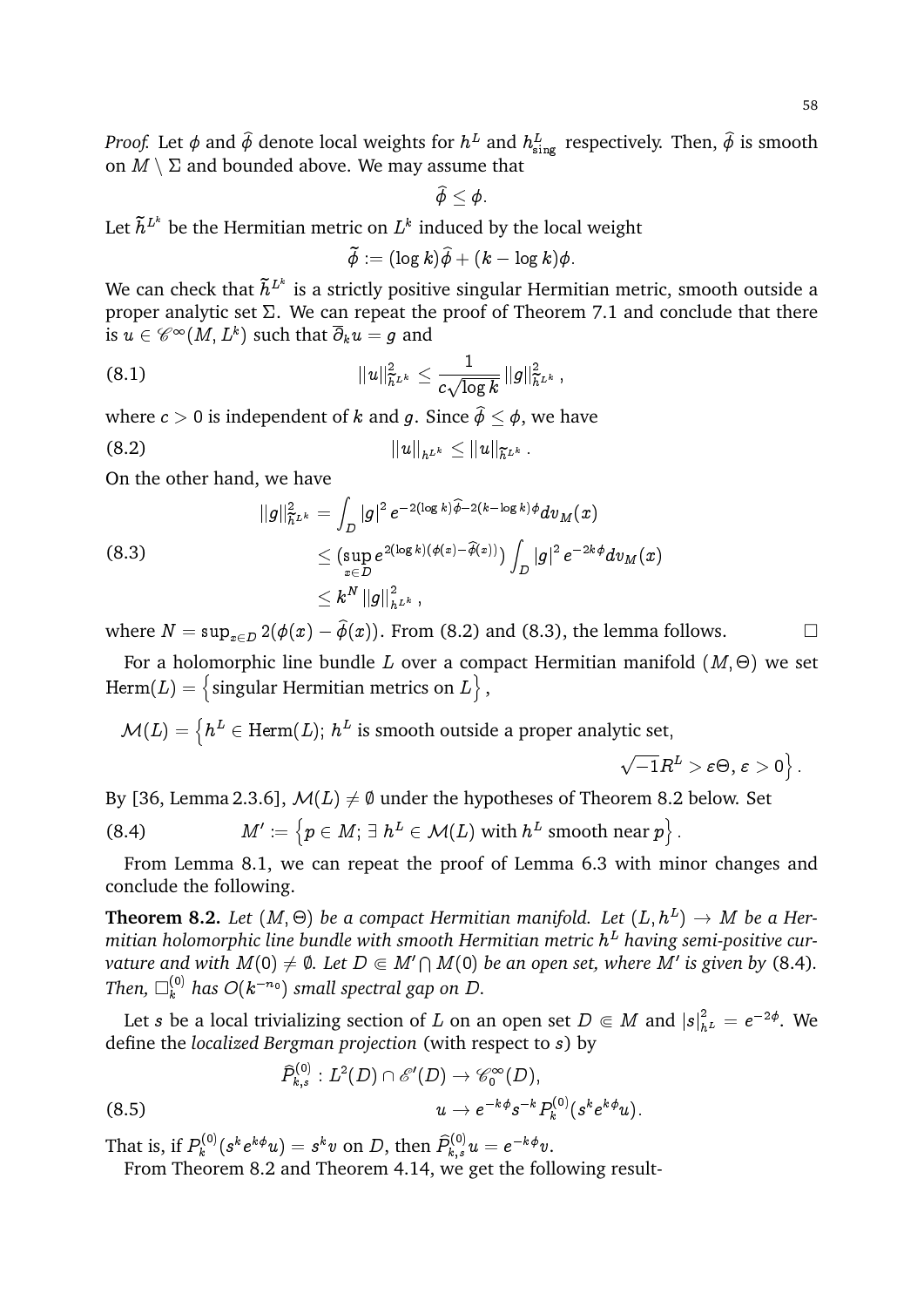$$
\widehat{P}_{k,s}^{(0)}\equiv \mathcal{S}_k\mod O(k^{-\infty})
$$

*on D*, where  $S_k$  *is as in Theorem 4.11.* 

Theorem 8.3 immediately implies Theorem 1.10.

## 9. MULTIPLIER IDEAL BERGMAN KERNEL ASYMPTOTICS. PROOF OF THEOREM 1.8

Let us first recall the notion of multiplier ideal sheaf. Let  $\varphi \in L^1_{loc}(M,\mathbb{R})$ . The *Nadel multiplier ideal sheaf*  $\mathcal{I}(\varphi)$  is the ideal subsheaf of germs of holomorphic functions  $f \in \mathscr{O}_{M,x}$  such that  $|f|^2e^{-2\varphi}$  is integrable with respect to the Lebesgue measure in local coordinates near x.

Consider now a singular Hermitian metric  $h^L$  on a holomorphic line bundle L over M. We will assume that  $h^L$  is smooth outside a proper analytic set  $\Sigma$ . If  $h_0^L$  is a smooth Hermitian metric on  $L$  then  $h^L = h_0^L e^{-2\varphi}$  for some function  $\varphi \in L^1_{loc}(M,\mathbb{R}).$  The Nadel multiplier ideal sheaf of  $h^L$  is defined by  $\mathscr{I}(h^L)=\mathscr{I}(\varphi);$  the definition does not depend on the choice of  $h_0^L$ . With the help of  $h^L$  and the volume form  $dv_M$  we can define an  $L^2$ inner product on  $\mathscr{C}^\infty(M,L)$ :

$$
(9.1) \hspace{3.1em} (S,S')=\int_M \langle S,S'\rangle_{h^L_0} \,e^{-2\varphi}dv_M\,,\quad S,S'\in \mathscr{C}^\infty(M,L)\,.
$$

The singular Hermitian metric  $h^L$  induces a singular Hermitian metric  $h^{L^k}=h_0^{L^k}e^{-2k\varphi}$ on  $L^k,\,k>0.$  We denote by  $(\cdot\,,\cdot)_k$  the natural inner products on  $\mathscr{C}^\infty(M,L^k)$  defined as in (9.1). The space of global sections in the sheaf  $\mathscr{O}(L^k) \otimes \mathscr{I}(h^{L^k})$  is given by

$$
(9.2) \qquad \qquad H^0(M,L^k\otimes \mathscr{I}(h^{L^k}))\\qquad \ \ =\left\{s\in \mathscr{C}^\infty(M,L^k);\ \overline{\partial}_k s=0,\ \int_M \left\vert s\right\vert^2_{h^{L^k}}dv_M=\int_M \left\vert s\right\vert^2_{h^{L^k}_0}e^{-2\varphi}\,dv_M<\infty\right\}.
$$

Let  $\{S_j^k\}$  be an orthonormal basis of  $H^0(X,L^k\otimes\mathscr{I}(h^{L^k}))$  with respect to the inner product induced  $(\cdot, \cdot)_k$ . The (multiplier ideal) Bergman kernel function is defined by (1.21).

We assume that  $h^L$  is a strictly positive singular Hermitian metric on  $L,$  smooth outside a proper analytic set  $\Sigma$  of M.

Let

$$
P_{k,\mathscr{I}}^{(0)}:L^2(M,L^k)\rightarrow H^0(M,L^k\otimes\mathscr{I}(h^{L^k}))
$$

be the orthogonal projection. Let  $s$  be a local trivializing section of  $L$  on an open set  $D\Subset M\setminus\Sigma$  and  $|s|^2_{h^L}=e^{-2\phi}.$  Then,  $\phi$  is smooth on  $D$  and  $\partial\overline{\partial}\phi$  is positive defined at each point of D. Let us denote by

$$
(9.3) \qquad \widehat{P}_{k,s,\mathscr{I}}^{(0)}: L^2(D) \cap \mathscr{E}'(D) \longrightarrow L^2(D), \quad u \longmapsto e^{-k\phi} s^{-k} P_{k,\mathscr{I}}^{(0)}(s^k e^{k\phi} u).
$$

the localized (multiplier ideal) Bergman projection.

**Theorem 9.1.** Let  $(L, h^L)$  be a singular Hermitian holomorphic line bundle with strictly positive curvature current over a compact Hermitian manifold  $(M,\Theta)$ . We assume that  $h^L$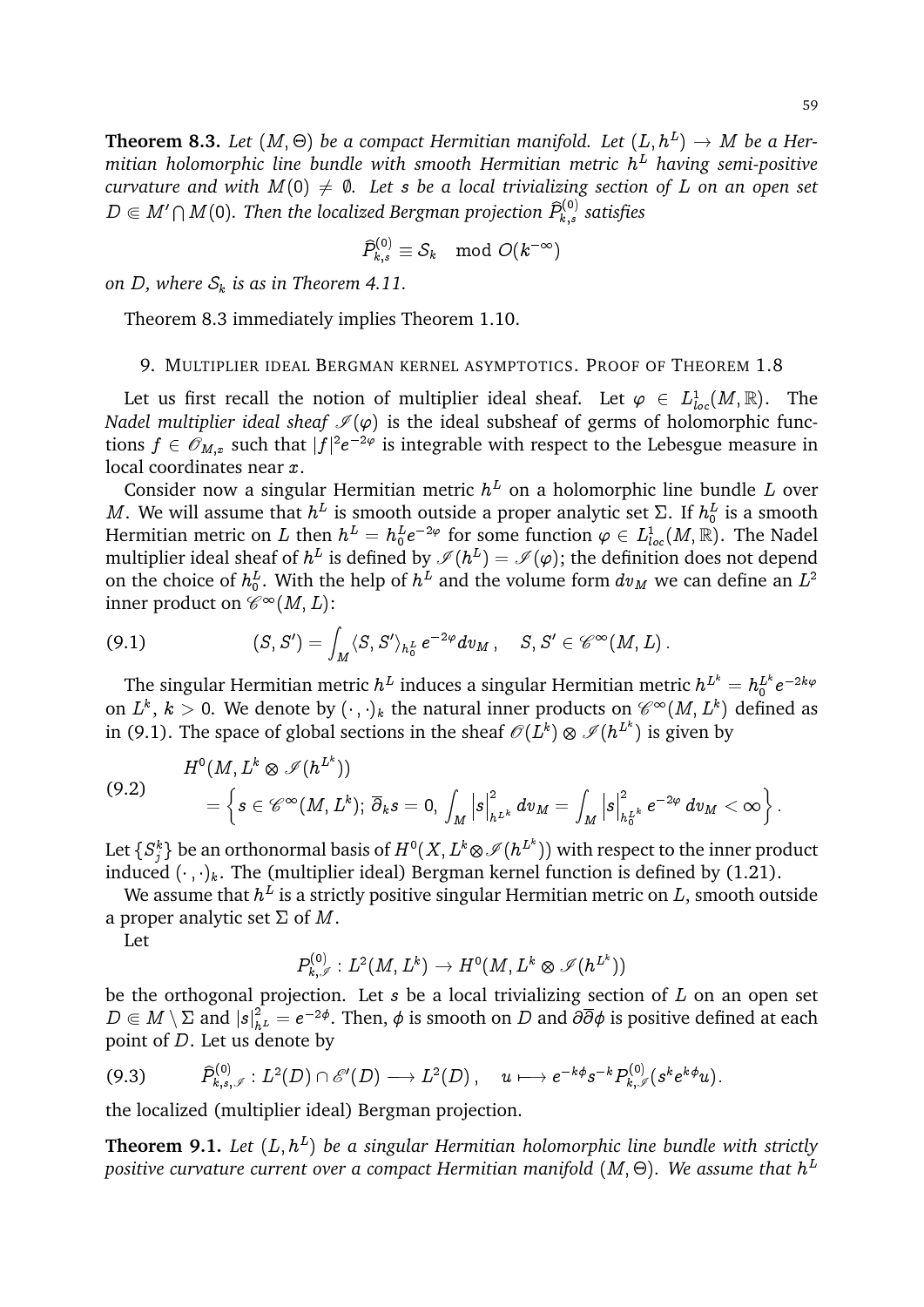*is smooth outside a proper analytic set . Let* s *be a local trivializing section of* L *on an* open set  $D\Subset M\setminus\Sigma.$  Then the localized multiplier ideal Bergman projection  $\widehat{P}_{k,s,\mathscr{I}}^{(0)}$  satisfies

 $\widehat{P}_{k,s,\mathscr{I}}^{(0)}\equiv \mathcal{S}_k \mod O(k^{-\infty})$ 

*on D*, where  $S_k$  *is as in Theorem 4.11* 

*Proof.* Let  $s$  be a local trivializing section of  $L$  on an open set  $D\Subset M\setminus\Sigma$  and  $|s|^2_{h^L_{\infty}}=e^{-2\phi}.$ Then,  $\phi$  is smooth on  $D$  and  $\partial\overline{\partial}\phi$  is positive defined at each point of  $D.$  Let  $\Box_s^{(0)}$  be the operator as in (3.7), (3.6). Let  $S_k$  and  $A_k$  be the operators as in Theorem 3.10. We recall that  $S_k$  and  $A_k$  are properly supported and

$$
\mathcal{S}_k + \Box_s^{(0)} \mathcal{A}_k \equiv I \mod O(k^{-\infty}).
$$

We now replace  $\mathcal{S}_k$  by  $I - \Box_s^{(0)} \mathcal{A}_k$  and we have

(9.4) 
$$
\Box_s^{(0)} \mathcal{A}_k + \mathcal{S}_k = I,
$$

$$
\mathcal{A}_k^* \Box_s^{(0)} + \mathcal{S}_k^* = I,
$$

where  $\mathcal{S}_k^*$  and  $\mathcal{A}_k^*$  are adjoints of  $\mathcal{S}_k$  and  $\mathcal{A}_k$  with respect to ( , ) respectively. From (3.7), (3.6), we can check that  $\square_s^{(0)} \widehat{P}_{k,s,\mathscr{I}}^{(0)} = 0$ . From this and (9.4), we have

$$
\widehat{P}_{k,s,\mathscr{I}}^{(0)} = (\mathcal{A}_{k}^*\Box_{s}^{(0)} + \mathcal{S}_{k}^*)\widehat{P}_{k,s,\mathscr{I}}^{(0)} = \mathcal{S}_{k}^*\widehat{P}_{k,s,\mathscr{I}}^{(0)} \ \ \text{on} \ L^2(D)\cap \mathscr{E}'(D).
$$

Thus,

$$
\widehat{P}_{k,s,\mathscr{I}}^{(0)} = \widehat{P}_{k,s,\mathscr{I}}^{(0)} \mathcal{S}_k \ \ \text{on} \ L^2(D) \cap \mathscr{E}'(D)
$$

and hence,

$$
(9.5) \tS_k^* \widehat{P}_{k,s,\mathscr{I}}^{(0)} = S_k^* \widehat{P}_{k,s,\mathscr{I}}^{(0)} S_k = \widehat{P}_{k,s,\mathscr{I}}^{(0)} \text{ on } L^2(D) \cap \mathscr{E}'(D).
$$

Let  $u \in H_{\mathrm{comp}}^m(D),\, m \in \mathbb{R}.$  We consider

$$
v=s^ke^{k\phi}\mathcal{S}_ku-P_{k,s,\mathscr{I}}^{(0)}(s^ke^{k\phi}\mathcal{S}_ku).
$$

Since  $\mathcal{S}_k$  is a smoothing operator,  $v \in \mathscr{C}^\infty(M,L^k).$  Moreover, it is easy to see that  $v\bot\, H^0(M,L^k\otimes\mathscr{I}(h^{L^k})).$  In view of (3.7), we have

$$
\overline{\partial}_k v = s^k e^{k\phi} \overline{\partial}_s \mathcal{S}_k u.
$$

As in (4.76), we have

$$
\overline{\partial}_s \mathcal{S}_k \equiv 0 \mod O(k^{-\infty}).
$$

Combining (9.6) with (9.7), we obtain

$$
\left\|\overline\partial_k v\right\|\le C_N k^{-N}\left\|u\right\|_m,
$$

for every  $N>0,$  where  $C_N>0$  is independent of  $k.$  Since  $v\bot \, H^0(M,L^k\otimes \mathscr{I}(h^{L^k})),$   $v$  is the element of  $\left\{u\in \mathscr{C}^\infty(M,L^k)\cap L^2(M,L^k);\ \overline{\partial}_ku=\overline{\partial}_kv\right\}$  with minimal  $L^2$  norm. From this observation and Theorem 7.1, we conclude that

$$
\left\|v\right\|\leq \tilde{C}_Nk^{-N}\left\|u\right\|_m,
$$

for every  $N>0,$  where  $C_N>0$  is independent of  $k.$  Thus,

$$
\mathcal{S}_k - \widehat{P}_{k,s,\mathscr{I}}^{(0)}\mathcal{S}_k = O(k^{-N}) : H^m_{\text{comp}}(D) \to L^2(D),
$$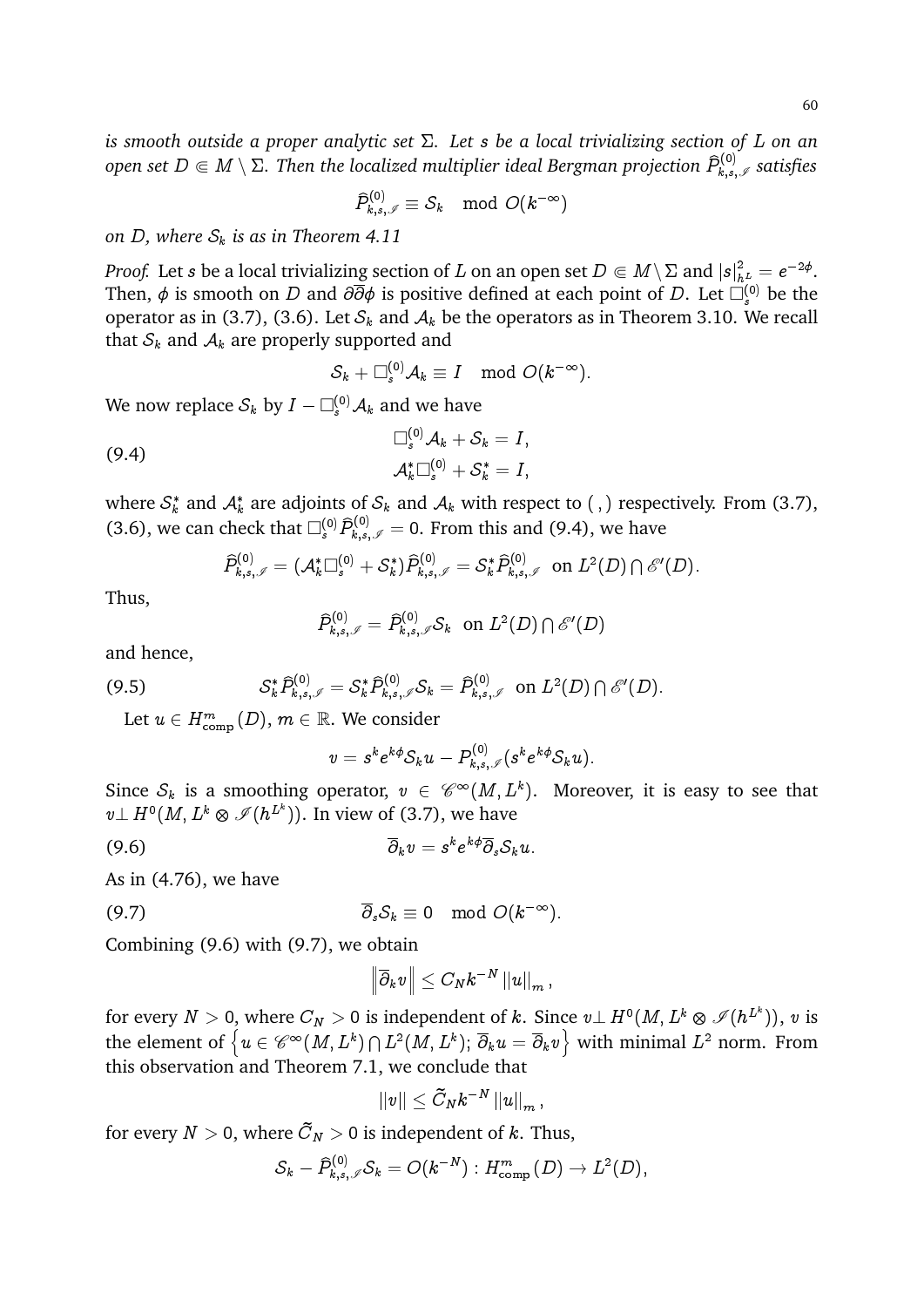for all  $N > 0$ ,  $m \in \mathbb{R}$ , and hence

$$
\mathcal{S}_{k}^{*} \mathcal{S}_{k} - \mathcal{S}_{k}^{*} \widehat{P}_{k,s,\mathscr{I}}^{(0)} \mathcal{S}_{k} = O(k^{-N}) : H^{m}_{\text{comp}}(D) \to H^{m+N_{1}}_{\text{loc}}(D),
$$

for all  $N, N_1 > 0, m \in \mathbb{R}$ . We conclude that

$$
\mathcal{S}_k^*\mathcal{S}_k\equiv\mathcal{S}_k^*\widehat{P}_{k,s,\mathscr{I}}^{(0)}\mathcal{S}_k\mod O(k^{-\infty}).
$$

From this and  $(9.5)$ ,  $(3.59)$ , the theorem follows.

From Theorem 9.1, we get Theorem 1.8.

## 10. FURTHER APPLICATIONS

In this Section we collect further applications of the methods developed here. In Section 10.1 we show the existence of manifolds and line bundles whose Kodaira-Laplace operator has no  $O(k^{-n_0})$  small spectral gap. In Section10.2 we show that under an integral condition (due to Bouche) on the first eigenvalue of the curvature, the asymptotic expansion of the Bergman kernel of a semi-positive line bundle holds. In Section 10.3 we apply our results to prove a result of Berman about the Bergman kernel associated to an arbitrary semi-positive Hermitian metric on an ample line bundle. In Section 10.4 we give a local version of the Bergman kernel expansion for  $q$ -forms. In Section 10.5 we obtain prcise semiclassical estimates for the dimension of the spectral spaces of the Kodaira Laplacian. Using them one obtains immediately the holomorphic Morse inequalities of Demailly.

10.1. **Existence of "small" eigenvalues of the Kodaira Laplacian.** The hypothesis on the existence of a  $O(k^{-n_0})$  small spectral gap was of central importance in our approach. We are therefore interested in if there is a compact complex manifold  $M$  and a holomorphic line bundle  $L$  over  $M$  such that the associated Kodaira Laplacian has very small eigenvalues. We will construct a compact manifold and a holomorphic line bundle  $L$ over  $M$  such that the associated Kodaira Laplacian  $\Box^{(q)}_k$  has non-vanishing eigenvalues of order  $O(k^{-\infty})$ .

**Theorem 10.1.** Let  $0 \leq q \leq n$ . There exists a compact complex manifold M and a holo*morphic line bundle* L *over* M *such that for*

> $\lambda_k := \inf \big\{ \lambda; \, \lambda : \textit{ non-zero eigenvalues of } \square_k^{(q)} \big\}$ k  $\mathfrak{d}$

*we have for every*  $N > 0$ 

$$
\lim_{k\to\infty}k^N\lambda_k=0\,.
$$

Let S be a compact Riemann surface with a smooth Hermitian metric. Let  $(L_0, h^{L_0})$  be Let b be a compact Niemann surface with a smooth Hermitian metric. Let  $(D_0, h^{-1})$  be a holomorphic line bundle over S. We assume that  $\sqrt{-1}R^{L_0}$  is positive. It is not difficult to see that  $L_0$  admits another smooth Hermitian fiber metric  $\tilde{h}^{L_0}$  such that the associated to see that  $L_0$  admits another smooth Hernmian fiber metric  $n \rightarrow$  such that the associated curvature form  $\sqrt{-1}\tilde{R}^{L_0}$  is positive on  $S_+ \subset S$ , negative on  $S_- \subset S$  and degenerate on  $S_0 \subset S$ , where  $S = S_+ \cup S_- \cup S_0$ ,  $S_+, S_-$  contain non-empty open subsets of S.

Let  $M_1$  be a compact complex manifold of dimension  $n - 1$  with a smooth Hermitian Let  $m_1$  be a compact complex manhold of dimension  $n-1$  with a smooth riefultion<br>metric and let  $(L_1, h^{L_1})$  be a holomorphic line bundle over  $M_1$ . We assume that  $\sqrt{-1}R^{L_1}$ is non-degenerate of constant signature  $(n_-, n_+), n_- + n_+ = n - 1$ , at each point of  $M_1$ . Put

$$
M:=M_1\times S,\;\; L:=L_1\otimes L_0.
$$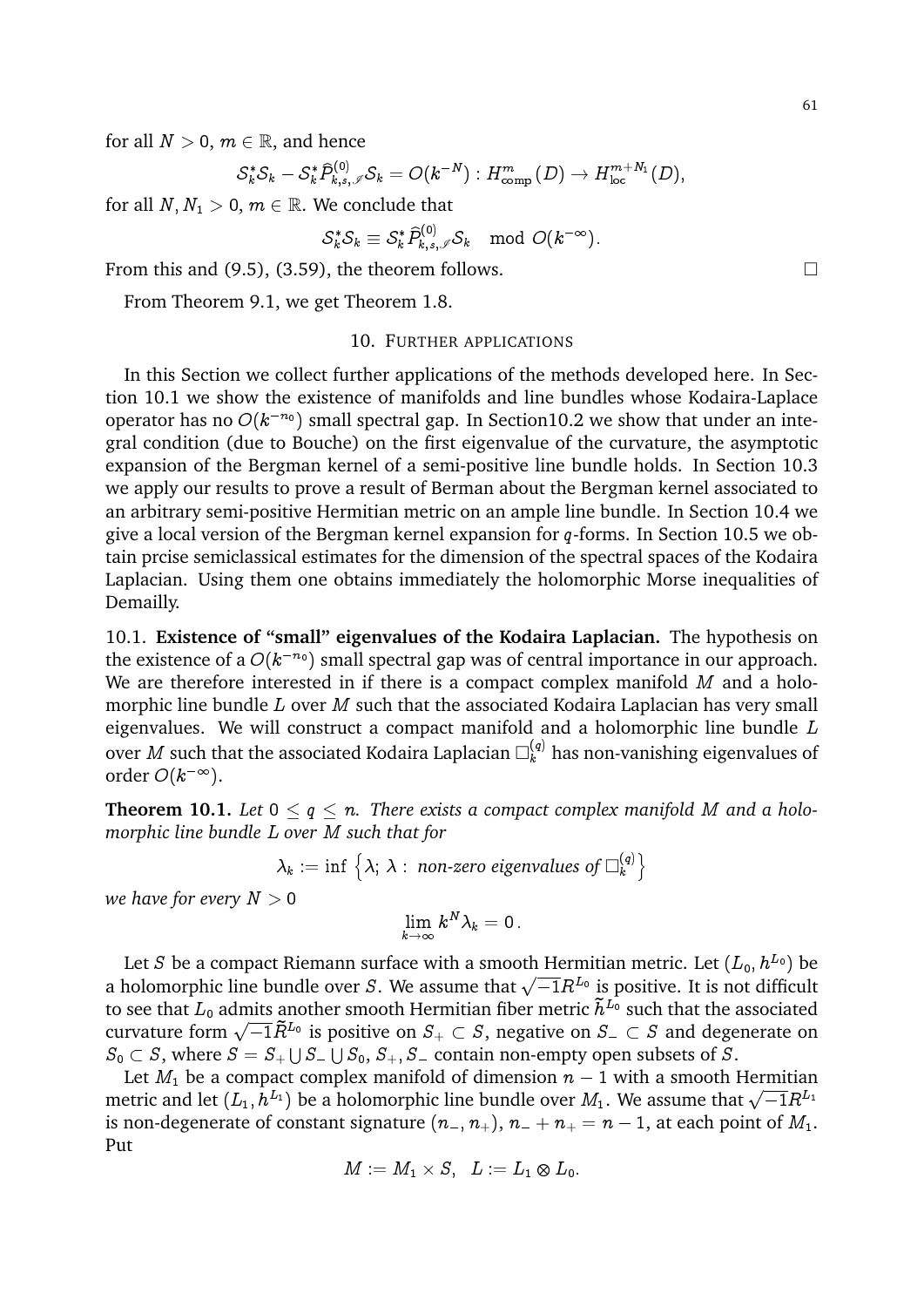Then, M is a compact complex manifold of dimension  $n$  and L is a holomorphic line bundle over M. The Hermitian metrics on  $M_1$  and S induce a Hermitian metric  $\langle \cdot, \cdot \rangle$  on bundle over  $M$ . The Hermitian metrics on  $M_1$  and B mode a Hermitian metric  $\langle \cdot, \cdot \rangle$  on  $M$ . Consider the metric  $h^L = h^{L_0} \otimes h^{L_1}$  on  $L$ ; then the associated curvature  $\sqrt{-1}R^L$  is non-degenerate of constant signature  $(n_-, n_+ + 1)$  at each point of M. Similarly, setting non-degenerate of constant signature  $(n_-, n_+ + 1)$  at each point of *m* . Similarly, setting  $\tilde{h}^L = \tilde{h}^{L_0} \times h^{L_1}$ , the associated curvature  $\sqrt{-1} \tilde{R}^L$  is non-degenerate of constant signature  $(n_-, n_+ + 1)$  on  $M_+ \subset M$ , non-degenerate of constant signature  $(n_- + 1, n_+)$  on  $M_- \subset M$ and degenerate on  $M_0\, \subset\, M,$  where  $M\,=\, M_{-}\cup M_{+}\cup M_0,\ M_{-}, M_{+}$  contain non-empty open subsets of M. First, we need

**Lemma 10.2.** *Under the notations above let*  $q = n_-\$ . *Then* 

$$
\dim \mathscr{H}^q(M,L^k)=\frac{k^n}{n!}\Big(\int_{M_+}\Big(\tfrac{\sqrt{-1}}{2\pi}\tilde{R}^L\Big)^n-\int_{M_-}\Big(\tfrac{\sqrt{-1}}{2\pi}\tilde{R}^L\Big)^n\Big)+o(k^n)\,,\quad k\to\infty\,.
$$

*Proof.* Note that L admits a smooth Hermitian fiber metric such that the induced curvature is non-degenerate of constant signature  $(n_-, n_+ + 1)$  at each point of M. From this observation and Andreotti-Grauert vanishing theorem, we know that if  $k$  large, then

(10.1) 
$$
\mathscr{H}^{j}(M,L^{k})=0 \text{ if } j \neq n_{-}.
$$

From the Riemann-Roch-Hirzebruch theorem (see e. g. [36, (4.1.10)]), we see that

(10.2) 
$$
\sum_{j=0}^n (-1)^j \dim \mathscr{H}^j(M,L^k) = \frac{k^n}{n!} \int_M c_1(L)^n + O(k^{n-1}),
$$

where  $c_1(L)$  is the first Chern class. Combining (10.2) with (10.1), we have for k large enough

(10.3) 
$$
\dim \mathscr{H}^q(M,L^k) = (-1)^q \frac{k^n}{n!} \int_M c_1(L)^n + O(k^{n-1}).
$$

But  $\frac{\sqrt{-1}}{2\pi}\tilde{R}^L$  represents the Chern class so

$$
\int_M c_1(L)^n = \int_M \left( \tfrac{\sqrt{-1}}{2\pi} \widetilde{R}^L \right)^n.
$$

The lemma follows from  $(10.3)$ .

The Hermitian fiber metric  $\tilde{h}^L$  induces a Hermitian fiber metric  $\tilde{h}^{L^k}$  on the  $k$ -th tensor power of  $L.$  As before, let  $\square^{(q)}_k$  be the Kodaira Laplacian with values in  $L^k$  associated to  $\tilde{h}^{L^k}.$ 

**Theorem 10.3.** *Under the notations above let*  $q = n_$ . *Then, for any*  $N > 2n$ *, we have* 

$$
\lim_{k\to\infty}k^N\lambda_k=0.
$$

*Proof.* Fix  $N_0 > 2n$ . From Corollary 10.7 below and Lemma 10.2, we know that

$$
\begin{aligned}\dim \mathscr{E}^q_{k^{-N_0}}(M,L^k) &= \frac{k^n}{n!} \int_{M_+} \Big(\frac{\sqrt{-1}}{2\pi}\tilde{R}^L\Big)^n + o(k^n) \\&> \frac{k^n}{n!} \Big(\int_{M_+} \Big(\frac{\sqrt{-1}}{2\pi}\tilde{R}^L\Big)^n - \int_{M_-} \Big(\frac{\sqrt{-1}}{2\pi}\tilde{R}^L\Big)^n \Big) + o(k^n) \\&> \dim \mathscr{H}^q(M,L^k) + o(k^n).\end{aligned}
$$

Thus, for  $k$  large, we have

$$
\dim \mathscr{E}^q_{0<\lambda\leq k^{-N_0}}(M,L^k)>0,
$$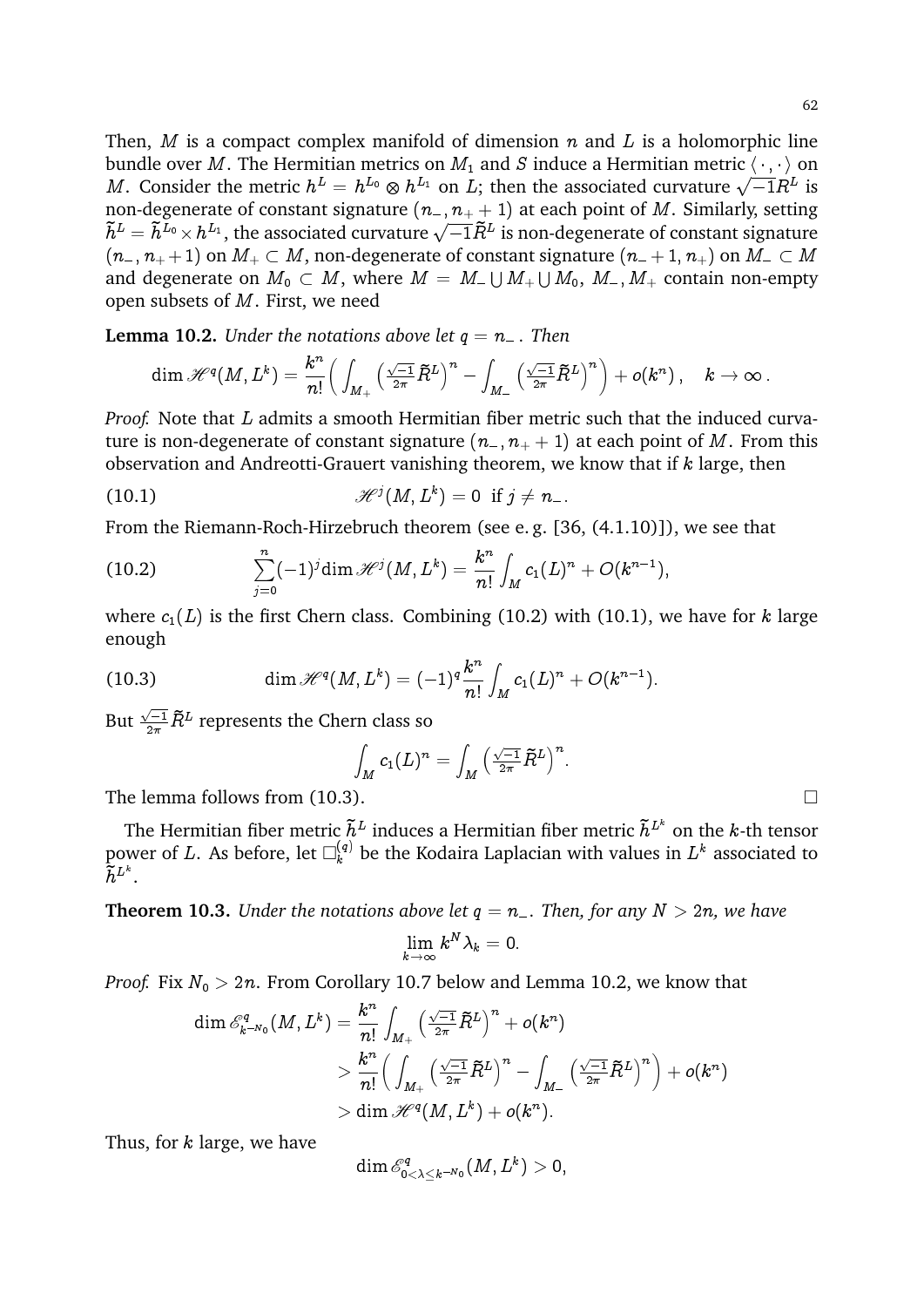where  $\mathscr{E}^q_{0}$ .  $\sum_{0<\lambda\leq k^{-N_0}}^{\infty}(M,L^k)$  denotes the spectral space spanned by the eigenforms of  $\square^{(q)}_k$ k whose eigenvalues are bounded by  $k^{-N_0}$  and  $>$  0. We notice that since  $M$  is compact,  $\Box_k^{(q)}$ k has a discrete spectrum, each eigenvalues occurs with finite multiplicity. Thus,  $\lambda_k \leq k^{-N_0}$ for k large. The theorem follows.  $\Box$ 

From Theorem 10.3, we get Theorem 10.1.

10.2. **Bouche integral condition.** Let  $(L, h^L)$  be a semi-positive holomorphic line bundle over a compact Hermitian manifold  $(M,\Theta).$  Let  $0\leq\lambda_1(x)\leq\lambda_2(x)\leq\cdots\leq\lambda_n(x)$  be the eigenvalues of  $\dot{R}^L(x)$ . We say that  $(L,h^L)$  satisfies the Bouche integral condition [6] if

$$
\int_M \lambda_1^{-6n} < \infty.
$$

Let  $(L,h^L)$  be a semi-positive holomorphic line bundle over a compact Hermitian manifold  $(M, \Theta)$ . If  $(L, h^L)$  satisfies (10.4) then Bouche [6] proved that

$$
\inf\left\{\lambda\in\text{Spec}(\square_k^{(q)});\ \lambda\neq 0\right\}\geq k^{\frac{10n+1}{12n+1}},
$$

for k large. From this and Theorem 1.6, we deduce

**Corollary 10.4.** Let  $(L, h^L)$  be a semi-positive holomorphic line bundle over a compact *Hermitian manifold* (M; -)*. If* (L; h<sup>L</sup> ) *satisfies* (10.4) *then*

$$
P_k^{(0)}(x)\sim \sum_{j=0}^\infty k^{n-j} b_j^{(0)}(x)\;\; locally\; uniformly\; on\; M(0),
$$

where  $b_j^{(0)}$  $j_j^{(0)}(x)\in \mathscr{C}^\infty(M(0)),$   $j\in \mathbb{N}_0,$  are as in (1.8).

10.3. **Asymptotics for arbitrary semi-positive metrics on ample line bundles.** We consider now the Bergman kernel of a metric with semi-positive curvature on an ample line bundle and recover the following result of Berman [4].

**Corollary 10.5.** *Let* L *be an ample line bundle over a projective manifold* M*. We endow* M with a Hermitian metric  $\Theta$  and  $L$  with a Hermitian metric  $h^L$  with semi-positive curvature. *Then the Bergman kernel function associated to these metric data admits an asymptotic expansion*

$$
P_k^{(0)}(x) \sim \sum_{j=0}^{\infty} k^{n-j} b_j^{(0)}(x)
$$
 locally uniformly on  $M(0)$ ,

where  $b_j^{(0)}$  $j_j^{(0)}(x)\in \mathscr{C}^\infty(M(0)),$   $j\in \mathbb{N}_0,$  are as in (1.8).

*Proof.* By a result due to Donnelly [20] there exist  $C > 0$  and  $k_0 \in \mathbb{N}$  such that for all  $k\geq k_0$ 

$$
\inf\left\{\lambda\in\text{Spec}(\square^{(0)}_k);\, \lambda\neq 0\right\}\geq C\,.
$$

In particular,  $\Box_k^{(0)}$  has an  $O(k^{-n_0})$  small spectral gap. By applying Theorem 1.6 we immediately deduce the result.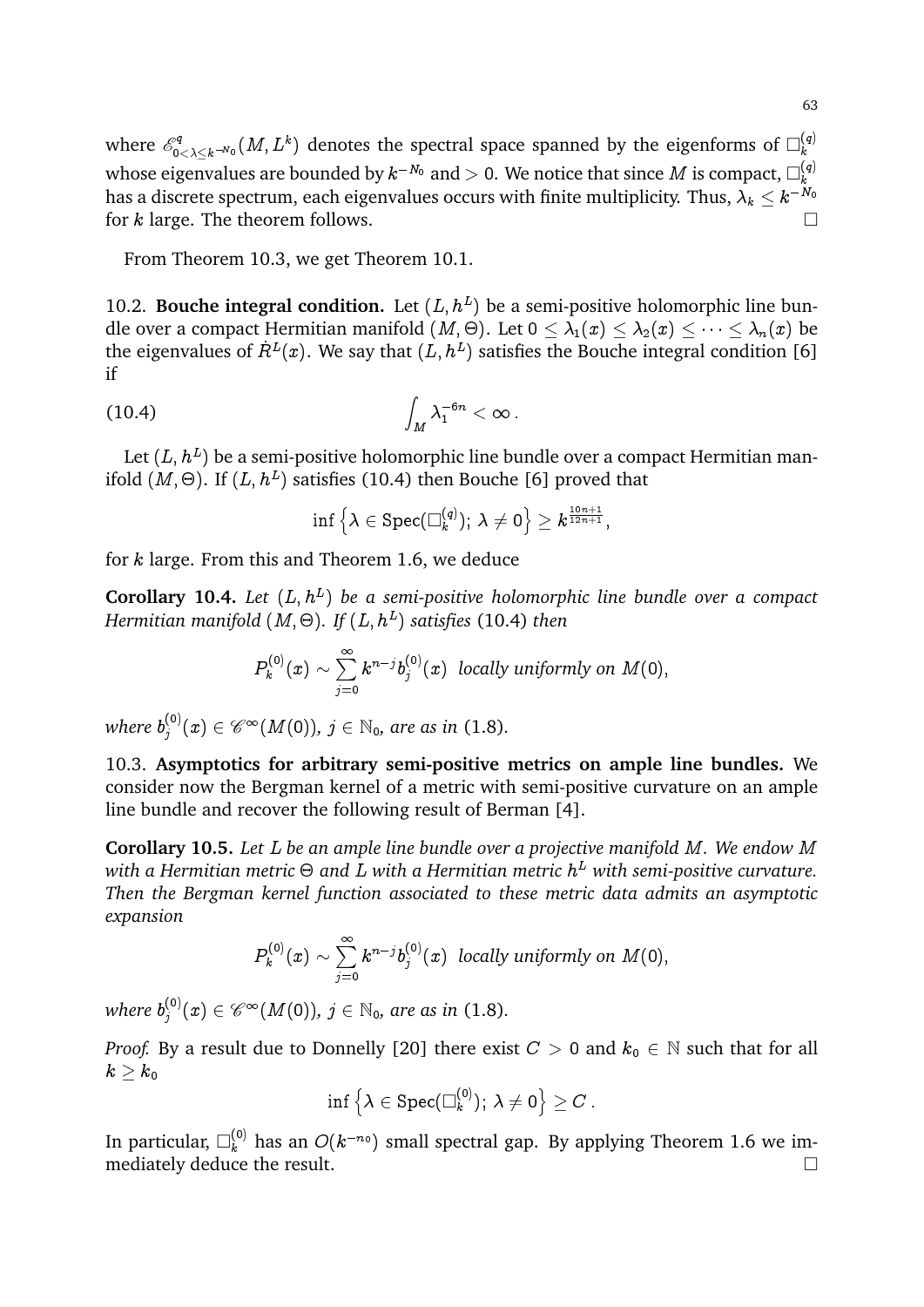10.4. **Expansion for Bergman kernel on forms.** Let  $(L, h^L)$  be a holomorphic line bundle over a compact Hermitian manifold  $(M, \Theta).$  Given  $q$ ,  $0 \leq q \leq n,$   $\dot{R}^L$  is said to satisfy condition  $Z(q)$  at  $p\, \in\, M$  if  $\dot{R}^L(p)$  has at least  $n+1-q$  positive eigenvalues or at least  $q+1$  negative eigenvalues. If  $\dot{R}^L(p)$  is non-degenerate of signature  $(n_{-},n_{+}),$  then  $Z(q)$ holds at p if and only if  $q \neq n_+$ . It is well-known that if  $Z(q-1)$  and  $Z(q+1)$  hold at each point of  $M,$  then  $\Box^{(q)}_k$  has a "large" spectral gap, i.e. there exists a constant  $C>0$ such that for all  $k$  we have

(10.5) 
$$
\inf \left\{ \lambda \in \text{Spec}(\Box_k^{(q)}); \ \lambda \neq 0 \right\} \geq Ck \, .
$$

This fact essentially follows from the  $L^2$  method for  $\overline{\partial}$  of Hörmander (see Hörmander [27] for the classical case and Sjöstrand [45, Appendix] for the semi-classical case). From this and Theorem 1.6, we deduce the following local version of the results due to Catlin [10], Zelditch [51], Dai-Liu-Ma [12] (for  $q = 0$ ) and Berman-Sjöstrand [3], Ma-Marinescu [35] (for  $q > 0$ ):

**Corollary 10.6.** Let  $(L, h^L)$  be a holomorphic line bundle over a compact Hermitian manifold  $(M, \Theta)$ . We assume that  $Z(q-1)$  and  $Z(q+1)$  hold at each point of M. If  $R^L$  is *non-degenerate of constant signature*  $(n_-, n_+)$  *on an open set* D *of*  $p \in M$ *, where*  $q = n_-,$ *then we have*

$$
P_k^{(q)}(x) \sim \sum_{j=0}^{\infty} k^{n-j} b_j^{(q)}(x) \ \ \text{locally uniformly on} \ D,
$$

where  $b_j^{\left(q\right)}$  $j_j^{(q)}(x)\in \mathscr{C}^{\infty}(D,\text{End}(\Lambda^qT^{\ast(0,1)}M)),\ j=0,1,\ldots,$  are as in (1.8).

Let us illustrate Corollary 10.6 in the case  $q = 0$ : if the curvature  $R<sup>L</sup>$  has either positive eigenvalues or at least two negative eigenvalues at each point, then the Bergman kernel of the sections of  $L^k$  has an asymptotic expansion as  $k\to\infty.$ 

10.5. **Holomorphic Morse inequalities.** Let  $(L, h^L)$  be a holomorphic line bundle over a compact Hermitian manifold  $(M,\Theta).$  Since  $M$  is compact,  $\Box^{(q)}_k$  has a discrete spectrum, each eigenvalues occurs with finite multiplicity. From (1.15), (1.16) and the Lebesgue dominated convergence theorem, we deduce the following.

**Corollary 10.7.** Let  $(L, h^L)$  be a holomorphic line bundle over a compact Hermitian manifold  $(M, \Theta)$  of dimension  $n.$  If  $N_0 \geq 2n+1,$  then

$$
\dim \mathscr{E}^q_{k^{-N_0}}(M,L^k)=k^n(2\pi)^{-n}\int_{M(q)}\left|\det \dot{R}^L(x)\right|dv_M(x)+o(k^n).
$$

Fix  $N_0 \geq 1$ . Let  $\mathscr{E}^q_0$ .  $\mathbb{C}^{\mathbb{P}^q}_{0<\lambda\leq k^{-N_0}}(M,L^k)$  denote the spectral space spanned by the eigenforms of  $\Box_k^{(q)}$  whose eigenvalues are bounded by  $k^{-N_0}$  and  $>$  0. Since the operator  $\overline\partial_k+\overline\partial_k^*$  maps  $\mathscr{E}^q_0$  $\int_{0<\lambda\leq k^{-N_0}}^{\infty}(M,L^k)$  injectively into  $\mathscr{E}^{q+1}_{0<\lambda}$  $\frac{\log+1}{0<\lambda\leq k^{-N_0}}(M,L^k)\oplus \mathscr{E}_{0<\lambda}^{q-1}$  $\frac{\partial^q q-1}{0<\lambda\leq k^{-N_0}}(M,L^k).$  Thus,

$$
\dim \mathscr{E}^q_{0<\lambda\leq k^{-N_0}}(M,L^k)\leq \dim \mathscr{E}^{q+1}_{0<\lambda\leq k^{-N_0}}(M,L^k)+\dim \mathscr{E}^{q-1}_{0<\lambda\leq k^{-N_0}}(M,L^k).
$$

From this observation and Corollary 10.7, we deduce: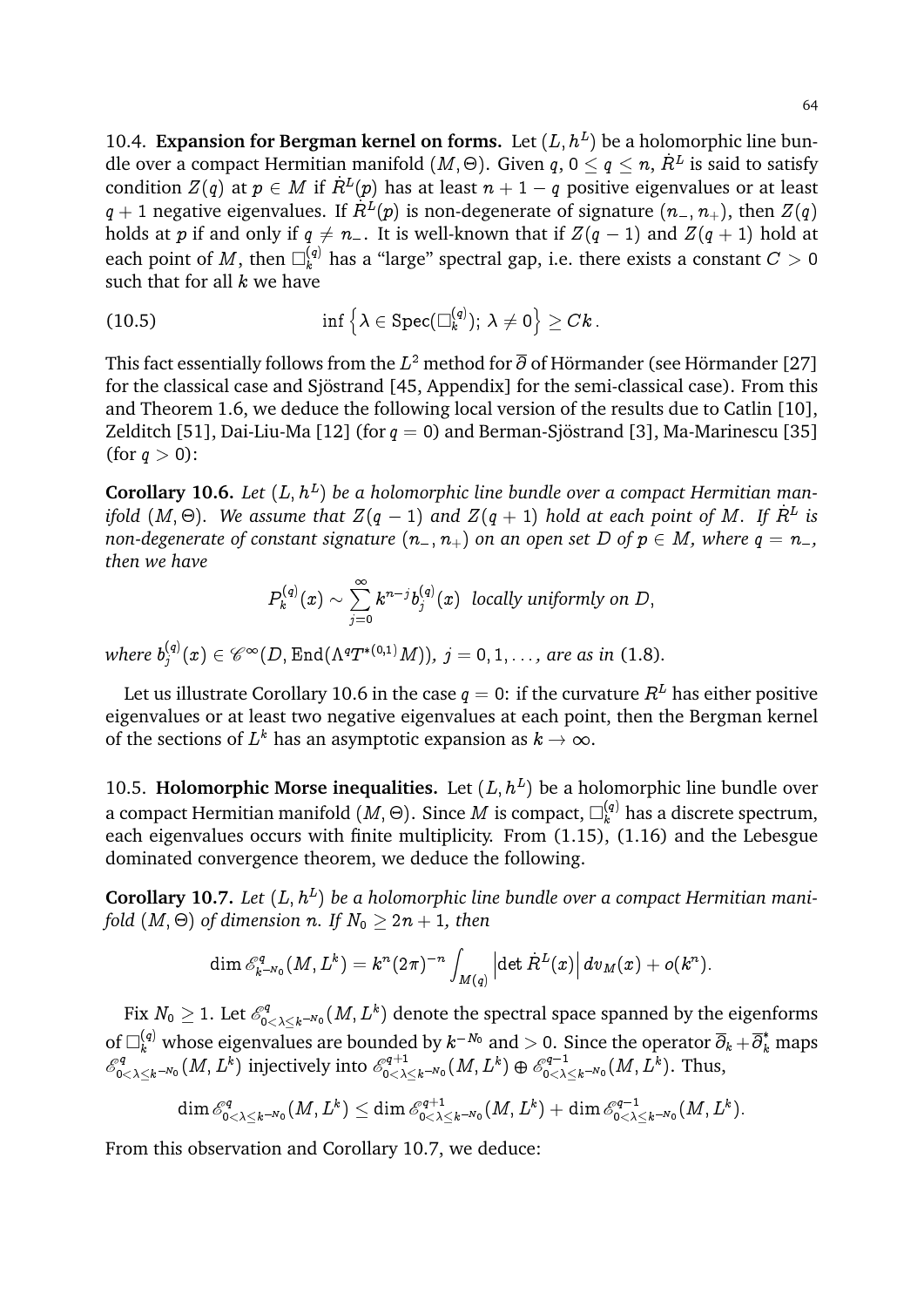**Corollary 10.8.** Let  $(L, h^L)$  be a holomorphic line bundle over a compact Hermitian manifold  $(M, \Theta)$  of dimension  $n.$  If  $N_0 \geq 2n+1,$  then

$$
\dim \mathscr{H}^q(M,L^k) + \dim \mathscr{E}^{q-1}_{0<\lambda\leq k^{-N_0}}(M,L^k) + \dim \mathscr{E}^{q+1}_{0<\lambda\leq k^{-N_0}}(M,L^k) \\ \geq k^n (2\pi)^{-n} \int_{M(q)} \left|\det \dot{R}^L(x)\right| dv_M(x) + o(k^n).
$$

*In particular, we have*

(10.6)

$$
\begin{aligned} &\dim \mathscr{H}^q(M,L^k)\\ &\geq k^n (2\pi)^{-n} \Big(\int_{M(q)} \Big|\!\det \dot R^L(x)\Big| \, dv_M(x) - \int_{M(q-1)} \Big|\!\det \dot R^L(x)\Big| \, dv_M(x)\\ &\quad - \int_{M(q+1)} \Big|\!\det \dot R^L(x)\Big| \, dv_M(x)\Big) + o(k^n). \end{aligned}
$$

*Hence, if*  $M(q-1) = \emptyset$ ,  $M(q+1) = \emptyset$ , then

(10.7) 
$$
\dim \mathscr{H}^q(M,L^k) = k^n (2\pi)^{-n} \Big( \int_{M(q)} \left| \det \dot{R}^L(x) \right| dv_M(x) \Big) + o(k^n).
$$

By Corollary 10.7 and a straightforward application of the linear algebra result from Demailly [16, Lemma 4.2] and [36, Lemma 3.2.12] to the complex  $(\mathscr{E}^\bullet_{k^{-N_0}}(M,L^k),\overline{\partial}_k),$ we obtain Demailly's strong holomorphic Morse inequalities [16, Th. 0.1] (see also [36, Th. 1.7.1]): for any  $q \in \{0, 1, \ldots, n\}$  we have for  $k \to \infty$ (10.8)

$$
\sum_{j=0}^q (-1)^{q-j} \dim H^j(M,L^k) \leq k^n (2\pi)^{-n} \sum_{j=0}^q (-1)^{q-j} \int_{M(j)} \left| \det \dot{R}^L(x) \right| dv_M(x) + o(k^n) \,.
$$

Let us close with an amusing by-product of Theorem 1.1. Assume that  $\dot{R}^L$  is nondegenerate of constant signature  $(n_-, n_+)$  at each point of M. From Theorem 1.1, we see that if  $q\neq n_{-},$  then  $P_{k}^{(q)}$  $\mathcal{D}_{k}^{(q)}(x)=O(k^{-N}),$  for every  $N\geq 0.$  Thus,

$$
\dim \mathscr{H}^q (M, L^k) = O(k^{-N}), \;\; \forall N \geq 0.
$$

Since dim  $\mathscr{H}^q(M,L^k)$  is an integer, we obtain the Andreotti-Grauert coarse vanishing theorem (see [35, Th. 1.5], [36, Rem. 8.2.6]):

(10.9) 
$$
\dim \mathcal{H}^q(M,L^k) = 0, \text{ for } k \text{ large enough.}
$$

This proof uses just estimates of the spectral spaces. The original proof of Andreotti-Grauert was based on cohomology finiteness theorems for the disch bundle  $L^*$ . Ph. Griffiths gave a proof using the Bochner-Kodaira-Nakano formula. For a proof using Lichnerowicz formula and a comparison of methods see [35, Th. 1.5], [35, Rem. 1.6]. Note that the above proof of (10.9) provides a positive answer to a question of Bouche [7] whether one could get vanishing theorems by just using (heat or Bergman) kernel methods.

*Acknowledgements. We would like to thank Prof . Johannes Sjostrand for giving us the idea of the ¨ proof of Theorem 10.1 and for several useful conversations. The first-named author is grateful to the institute of Mathematics of Academia Sinica, Taiwan, for offering excellent working conditions during the month of July, 2011.*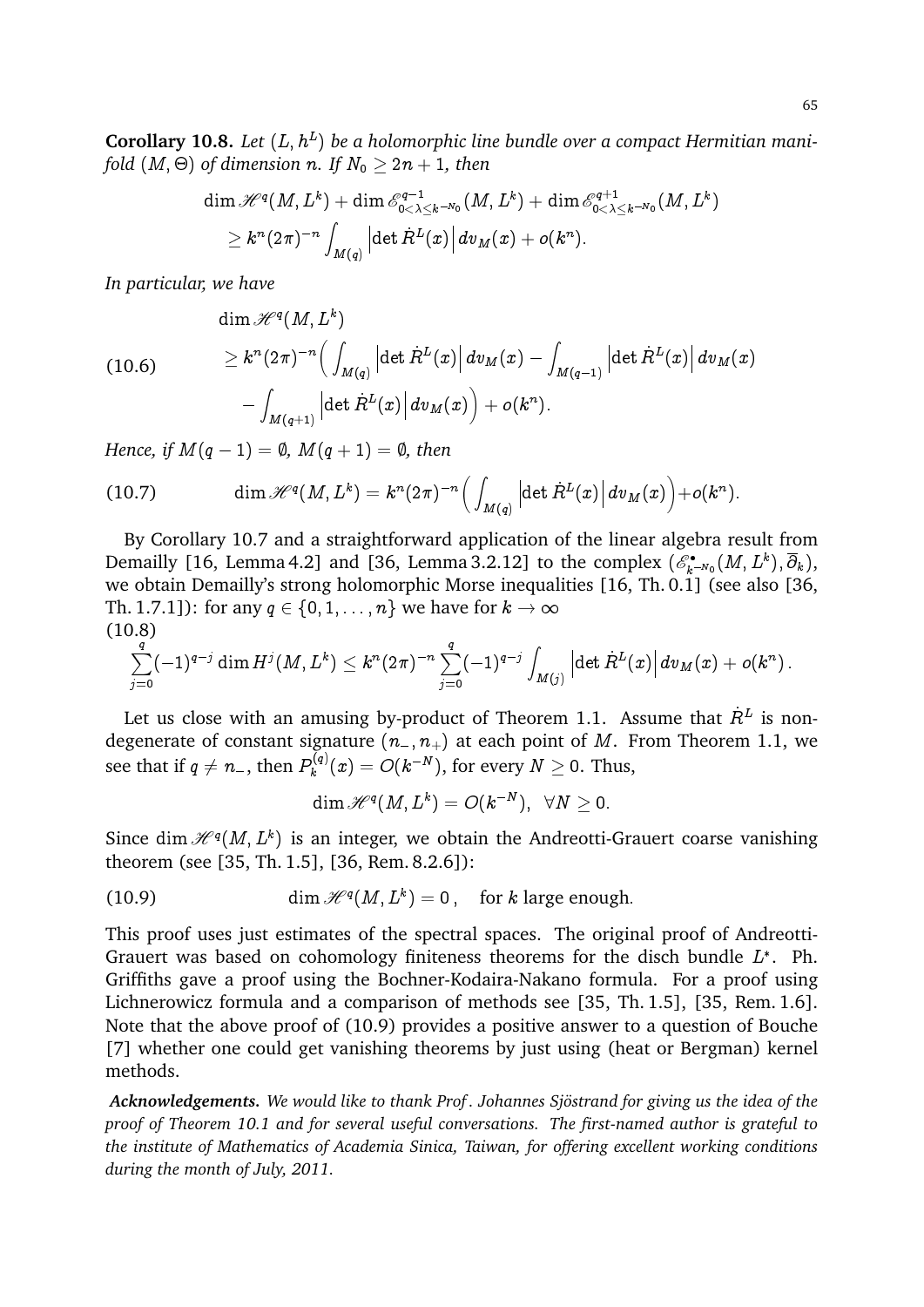#### **REFERENCES**

- [1] R. Berman, *Bergman kernels and local holomorphic Morse inequalities*, Math. Z. **248** (2004), no. 2, 325–344.
- [2] R. Berman, B. Berndtsson and J. Sjöstrand, A direct approach to Bergman kernel asymptotics for posi*tive line bundles*, Ark. Math. **46** (2008), no. 2,197–217.
- [3] R. Berman and J. Sjöstrand, Asymptotics for Bergman-Hodge kernels for high powers of complex line *bundles*, Ann. de la Fac. des Sciences de Toulouse. **XIV** (2007) no. 4, 719–771.
- [4] R. Berman, *Bergman kernels and equilibrium measures for line bundles over projective manifolds for high powers*, (2007), preprint available at arXiv:math.CV/0710.4375v2.
- [5] M. Bordemann and E. Meinrenken and M. Schlichenmaier, *Toeplitz quantization of Kahler manifolds ¨ and*  $gl(N)$ ,  $N \to \infty$  *limits*, Comm. Math. Phys. **165** (1994), no. 2, 281–296.
- [6] T. Bouche, *Two vanishing theorems for holomorphic vector bundles of mixed sign*, Math. Z. **218** (1995), 519–526.
- [7] T. Bouche, *Asymptotic results for Hermitian line bundles over complex manifolds: the heat kernel approach*, Higher-dimensional complex varieties (Trento, 1994), 67–81, de Gruyter, Berlin, 1996.
- [8] L. Boutet de Monvel and J. Sjöstrand, Sur la singularité des noyaux de Bergman et de Szegö, Astérisque, **34–35** (1976), 123–164.
- [9] L. Boutet de Monvel and V. Guillemin, *The spectral theory of Toeplitz operators*, Annals of Mathematics Studies, **99** (1981).
- [10] D. Catlin, *The Bergman kernel and a theorem of Tian*, Analysis and geometry in several complex variables Katata, Trends in Math, 1–23.
- [11] D. Coman and G. Marinescu, *Equidistribution results for singular metrics on line bundles*, preprint arXiv:1108.5163, 2011.
- [12] X. Dai, K. Liu and X. Ma, *On the asymptotic expansion of Bergman kernel*, C. R. Math. Acad. Sci. Paris **339** (2004), no. 3, 193198.
- [13] X. Dai, K. Liu and X. Ma, *On the asymptotic expansion of Bergman kernel*, J. Differential Geom., **72**, (2006), no. 1, 1–41.
- [14] E.-B. Davies, *Spectral Theory and Differential Operators*, Cambridge Stud. Adv. Math., vol. **42**, (1995).
- [15] J.-P. Demailly, *Estimations L<sup>2</sup> pour l'opératrur*  $\overline{\partial}$  *d'un fibré vectoriel holomorphe semi-positif au dessus d'une vari´et´e kahl ¨ ´erienne complete*, Ann. Sci. Ec. Norm. Sup., **15** (1982), 457–511.
- [16] J.-P. Demailly, Champs magnétiques et inegalités de Morse pour la d"-cohomologie, Ann. Inst. Fourier (Grenoble) **35** (1985), 189–229.
- [17] J.-P. Demailly, *Complex analytic and algebraic geometry*, available at www-fourier.ujf-grenoble.fr/ demailly/books.html
- [18] T. C. Dinh, G. Marinescu and V. Schmidt, *Asymptotic distribution of zeros of holomorphic sections in the non compact setting*, preprint arXiv:1106.5244, 2011.
- [19] S. K. Donaldson, *Scalar curvature and projective embeddings. I*, J. Differential Geom. **59** (2001), 479– 522.
- [20] H. Donnelly, *Spectral theory for tensor products of Hermitian holomorphic line bundles*, Math. Z., **245**, (2003), no. 1, 31–35.
- [21] M. R. Douglas and S. Klevtsov, *Bergman kernel from path integral*, Comm. Math. Phys. **293** (2010), 205–230.
- [22] M. Engliš, *Weighted Bergman kernels and quantization*, Comm. Math. Physics, 227, (2002), 211-241.
- [23] J. Fine, *Calabi flow and projective embeddings*, with an Appendix by K. Liu and X. Ma, J. Differential Geom. **84** (2010), 489-523.
- [24] , *Quantisation and the Hessian of Mabuchi energy*, arXiv: 1009.4543.
- [25] M. Garcia-Fernandez and J. Ross, *Limits of balanced metrics on vector bundles and polarised manifolds*, arXiv: 1111.2819
- [26] A. Grigis and J. Sjöstrand, *Microlocal analysis for differential operators. An introduction*, London Mathematical Society Lecture Note Series, vol. 196, Cambridge University Press, Cambridge, 1994.
- [27] L. Hörmander, An introduction to complex analysis in several variables, North-Holland mathematical library, North-Holland Publishing Co., Amsterdam, **7**, 1990.